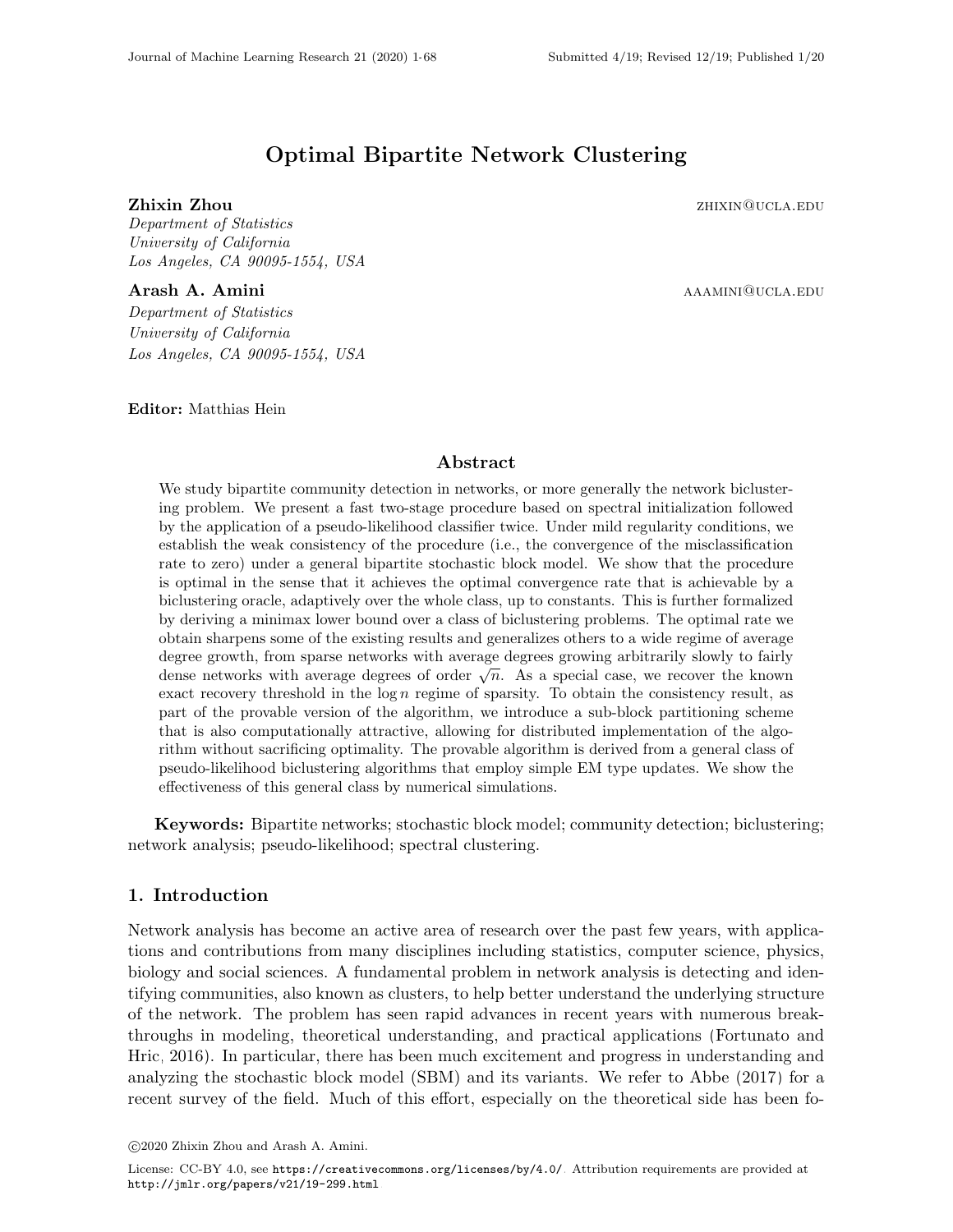cused on the unipartite (or symmetric) case, while the bipartite counterpart, despite numerous practical applications, has received comparatively less attention. Of course, there has been lots of activity in terms of modeling and algorithm development for bipartite clustering both in the context of networks [\(Zhou et al., 2007;](#page-67-1) [Larremore et al., 2014;](#page-65-0) [Wyse et al., 2017;](#page-66-0) [Rohe](#page-66-1) [et al., 2012;](#page-66-1) [Razaee et al., 2019\)](#page-66-2) as well as other domains such as topic modeling and text mining [\(Dhillon, 2001,](#page-64-1) [2003\)](#page-64-2) and biological applications [\(Cheng and Church, 2000;](#page-64-3) [Madeira](#page-65-1) [et al., 2010\)](#page-65-1). But much of this work either lacks theoretical investigations or has not considered the issue of statistical optimality.

In this paper, we consider the community detection, or clustering, in the bipartite setting with a focus on deriving fundamental theoretical limits of the problem. The main goal is to propose computationally feasible algorithms for bipartite network clustering that exhibit provable statistical optimality. We will focus on the bipartite version of the SBM which is a natural model for bipartite networks with clusters. SBM is a stochastic network model where the probability of edge formation depends on the latent (unobserved) community assignment of the nodes, often referred to as node labels. The goal of the community detection problem is to recover these labels given an instance of the network. This is a non-trivial task since, for example, maximum likelihood estimation involves a search over exponentially many labels.

Community detection in bipartite SBM is closely related to the biclustering problem, for which many algorithms have been developed over the years [\(Hartigan, 1972;](#page-65-2) [Cheng and Church,](#page-64-3) [2000;](#page-64-3) [Tanay et al., 2002;](#page-66-3) [Gao et al., 2016\)](#page-64-4). On the other hand, in recent years, various algorithms have been proposed for clustering in unipartite SBMs, including global approaches such as spectral clustering [\(Rohe et al., 2011;](#page-66-4) [Krzakala et al., 2013;](#page-65-3) [Lei et al., 2015;](#page-65-4) [Fishkind et al.,](#page-64-5)  $2013$ ; Vu,  $2018$ ; Massoulié,  $2014$ ; Yun and Proutiere,  $2014$ ; Chin et al.,  $2015$ ; [Bordenave et al.,](#page-64-7) [2015;](#page-64-7) [Gulikers et al., 2017;](#page-65-6) [Pensky et al., 2019;](#page-66-7) [Zhou and Amini, 2019\)](#page-67-2) and convex relaxations via semidefinite programs (SDPs) [\(Amini et al., 2018;](#page-63-1) [Hajek et al., 2016a;](#page-65-7) [Bandeira, 2015;](#page-63-2) Guédon and Vershynin, 2016; [Montanari and Sen, 2016;](#page-66-8) [Ricci-Tersenghi et al., 2016;](#page-66-9) [Agarwal](#page-63-3) [et al., 2017;](#page-63-3) [Perry and Wein, 2017\)](#page-66-10), as well as local methods such as belief propagation [\(De](#page-64-8)[celle et al., 2011\)](#page-64-8), Bayesian MCMC [\(Nowicki and Snijders, 2001\)](#page-66-11) and variational Bayes [\(Celisse](#page-64-9) [et al., 2012;](#page-64-9) [Bickel et al., 2013\)](#page-63-4), greedy profile likelihood [\(Bickel and Chen, 2009;](#page-63-5) [Zhao et al.,](#page-67-3) [2012\)](#page-67-3) and pseudo-likelihood maximization [\(Amini et al., 2013\)](#page-63-6), among others. A limitation of spectral clustering approaches is that they are often not optimal on their own, and the SDPs have the drawback of not being able to fit the full generality of SBMs.

Various algorithms can further improve the clustering accuracy, and adapt to the generality of SBM. Profile likelihood maximization was proposed and analyzed in [Bickel and Chen \(2009\)](#page-63-5), but the underlying optimization problem is computationally infeasible and the approach only applicable to networks of limited size. Pseudo-likelihood ideas were used in [Amini et al. \(2013\)](#page-63-6) to derive EM type updates to maximize a surrogate to the likelihood of the SBM. We extend the ideas of [Amini et al. \(2013\)](#page-63-6) to the bipartite setting and greatly improve their analysis by showing that these pseudo-likelihood approaches can achieve minimax optimal rates in a wide variety of settings.

In the unipartite setting, there has been interesting recent advancements in understanding optimal recovery in the semi-sparse regime where the (expected) average network degree,  $d_{\text{av}}$ , is allowed to grow slowly to infinity as the number of nodes,  $n$ , grows. In a series of papers [\(Mossel](#page-66-12) [et al., 2015;](#page-66-12) [Abbe et al., 2016;](#page-63-7) [Hajek et al., 2016a,](#page-65-7)[b\)](#page-65-9), the optimal threshold for exact recovery, also known as strong consistency, was established for simple planted partition models. In [Abbe](#page-63-8) [and Sandon \(2015\)](#page-63-8), the problem of strong consistency was considered for a general SBM and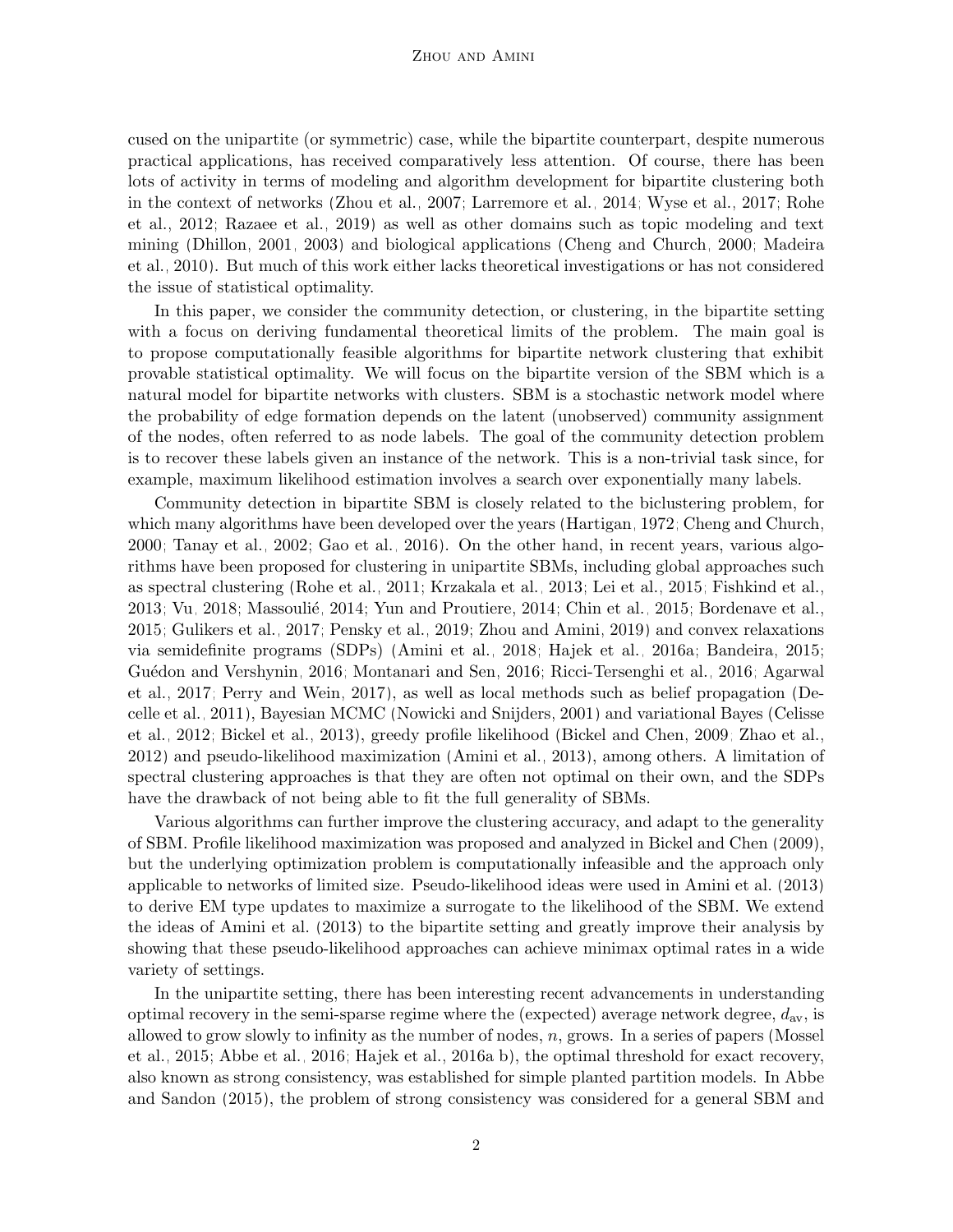the optimal threshold for strong consistency was established. In subsequent work [\(Zhang](#page-67-4) [et al., 2016;](#page-67-4) [Gao et al., 2017,](#page-65-10) [2018\)](#page-65-11), the results were extended to include weak consistency, i.e., requiring the fraction of misclassified nodes to go to zero, rather than drop to exactly zero (as in strong consistency), and rates of optimal convergence were established, up to a slack in the exponent. To achieve the more relaxed consistency results, [Gao et al. \(2017\)](#page-65-10) limited the model to what we refer to as strongly assortative SBM; see [Amini et al. \(2018\)](#page-63-1) for a definition.

Our work is inspired by the insightful analysis of [Abbe and Sandon \(2015\)](#page-63-8) and [Gao et al.](#page-65-10) [\(2017\)](#page-65-10). We extend these ideas by presenting results that are strictly sharper and more general that what has been obtained so far. In short, we only assume that the clusters are distinguishable (in the sense of Chernoff divergence) and the network is not very dense, i.e.  $d_{av} = \tilde{O}(\sqrt{n})$ where  $d_{\text{av}}$  denotes the expected average degree, and n is the number of nodes. Our results establish minimax optimal rates below this  $\overline{\sqrt{n}}$  regime and above the sparse regime  $d_{\text{av}} = O(1)$ . In particular, we obtain precise rates of weak consistency when  $d_{\text{av}}$  grows arbitrarily slowly. We require  $d_{\text{av}} = O(\sqrt{n})$  to allow Poisson approximations on the degrees of nodes restricted to large subsets. In the regimes denser than  $\sqrt{n}$ , existing work easily establishes exact recovery under suitable distinguishability conditions. We make more detailed comparisons with existing work in Section [3.](#page-6-0)

Contributions. Establishing these results require a fair amount of technical and algorithmic novelty. Here, we highlight some of the features of our approach:

1. Existing minimax rates of convergence for the misclassification error are known for what we refer to as the *nearly assortative model* where the probability of connection is  $\geq a/n$  within clusters and  $\leq b/n$  outside clusters. The existing results establish an error rate that belongs to an interval:

$$
Error \in [e^{-(1+o(1))I}, e^{-(1-o(1))I}], \text{ as } I \to \infty,
$$

for some  $o(1)$  terms that are positive. Here, I is related to the Bhattachary va distance (also known as the Hellinger affinity) of Bernoulli variables with probabilities  $a/n$  and  $b/n$ . This type of result originally appeared in [Zhang et al. \(2016\)](#page-67-4) and propagated to many subsequent works [\(Gao et al., 2018,](#page-65-11) [2017;](#page-65-10) [Zhang and Zhou, 2017;](#page-66-13) [Xu et al., 2017;](#page-66-14) [Chien et al., 2018\)](#page-64-10). This rate, however, is not sharp since the slack term  $e^{o(1)I}$  could be unbounded (because  $o(1) > 0$ and  $I \to \infty$ ). Another shortcoming of these results are their limitations to the simple nearly assortative setting. Our result sharpens and generalizes this known minimax rate to

$$
Error = e^{-I - R}, \quad \text{for some } 0 < R \asymp \log I
$$

for the general class of all SBMs under a mild distinguishably assumption on the rows and columns of the edge probability matrix. Furthermore, the  $I$  in our result takes the form of a Chernoff exponent among Poisson vectors, which is the form necessary for the general SBM.

2. In order to achieve these sharp rates, we introduce an efficient sub-block (or sub-graph) partitioning scheme that generalizes the partitioning idea of [Chin et al. \(2015\)](#page-64-6). Our scheme allows one to break down the costly spectral initialization, by applying it to smaller subblocks, without losing optimality. If done in parallel, spectral clustering on subblocks is computationally cheaper than performing a spectral decomposition of the entire matrix. The resulting algorithm is naturally parallelizable, hence can be deployed in a distributed fashion and scaled to very large networks.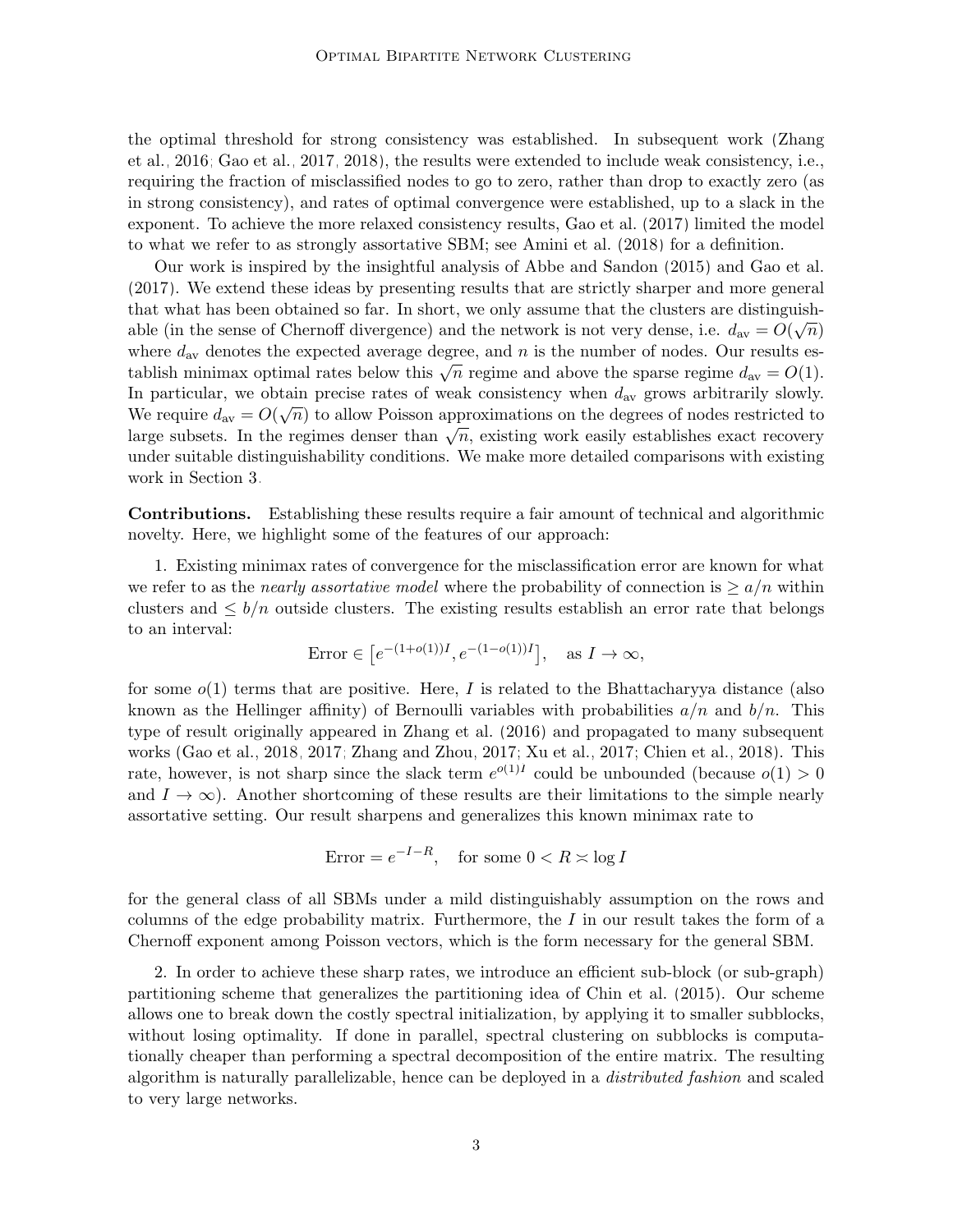#### Zhou and Amini

3. Our algorithms are modifications of a natural EM algorithm on mixtures of Poisson vectors, hence very familiar from a statistical perspective. Although other (optimal) algorithms in the literature are preforming more or less similar operations, the link to EM algorithms and mixture modeling is quite clear in our work. In Section [4.2,](#page-13-0) we provide the general blueprint of the algorithms based on the pseudo-likelihood and block compression ideas (Algorithm [1\)](#page-14-0). We then construct a provable version by combining with the sub-block partitioning idea (Section [5\)](#page-15-0).

4. To get the sharper rate, analyzing a single step of an EM algorithm is not enough; we thus analyze the second step too. We will show that the first step gets us from a good (but crude) initial rate  $\gamma_1$  to the fast rate  $\approx \exp(-I/Q)$  where Q is the number of subblocks. This rate is in the vicinity of the optimal rate and repeating the iteration once more, with the more accurate labels gets us to the minimax error rate  $\exp(-I - R)$ .

5. Among the technical contributions are the uniform consistency of the likelihood ratio classifier (LRC) over a subset of the parameters close to the truth (Lemma [2\)](#page-25-0), sharp approximations for the Poisson-binomial distributions (Appendix [F.4\)](#page-47-0), and the extension (and elucidation) of a novel technique of [Abbe and Sandon \(2015\)](#page-63-8) for deriving error exponents (Appendix [F.3\)](#page-44-0). The uniform consistency result for LRCs allows us to tolerate some dependence among the estimates from iteration to iteration (Sections [5](#page-15-0) and Appendix [B.1\)](#page-24-0).

6. In contrast to the unipartite case, the bipartite setting allows us to introduce an oracle version of the problem that reveals the nature of the optimal rates in community detection and how they relate to classical hypothesis testing and mixture modeling. In particular, we answer the curious question of why the Chernoff exponent of a (binary) hypothesis testing problem controls the misclassification rate in community detection and network clustering. The oracle also provides an upper bound on the performance (i.e., a lower bound on the misclassification rate) of any algorithm. See Section [1](#page-7-0) and Proposition [1](#page-7-0) for details.

The rest of the paper is organized as follows. We introduce the model and the biclustering oracle in Section [2.](#page-3-0) We present our main results in Section [3,](#page-6-0) including an upper bound on the error rate of the algorithm and a matching minimax lower bound. The general pseudo-likelihood algorithms are presented in Section [4](#page-11-0) and a provable version in Section [5.](#page-15-0) In Section [6,](#page-21-0) we demonstrate the numerical performance of the methods. The proofs appear in Appendices [B](#page-24-1) through [F.](#page-40-0) Extra comments on the results and proof techniques can be found in Appendix [A.](#page-22-0)

### <span id="page-3-0"></span>2. Network biclustering

We start by introducing the network biclustering problem based on stochastic block modeling, and set up some notation. We then discuss how a biclustering oracle with side information can optimally recover the labels. These ideas will be the basis for our algorithms.

#### <span id="page-3-1"></span>2.1. Bipartite block model

We work with a bipartite network that can be represented by a biadjacency matrix  $A \in$  $\{0,1\}^{n \times m}$ , where for simplicity, the nodes on the two sides are indexed by the sets [n] and  $[m]$ . We assume that there are K and L communities for the two sides respectively, and the membership of the nodes to these communities are given by two vectors  $y = (y_i) \in [K]^n$ and  $z = (z_j) \in [L]^m$ . Thus,  $y_i = k$  if node i on side 1 belongs to community  $k \in [K]$ . We call  $y_i$  and  $z_j$  the labels of nodes i and j, respectively. We often treat these labels as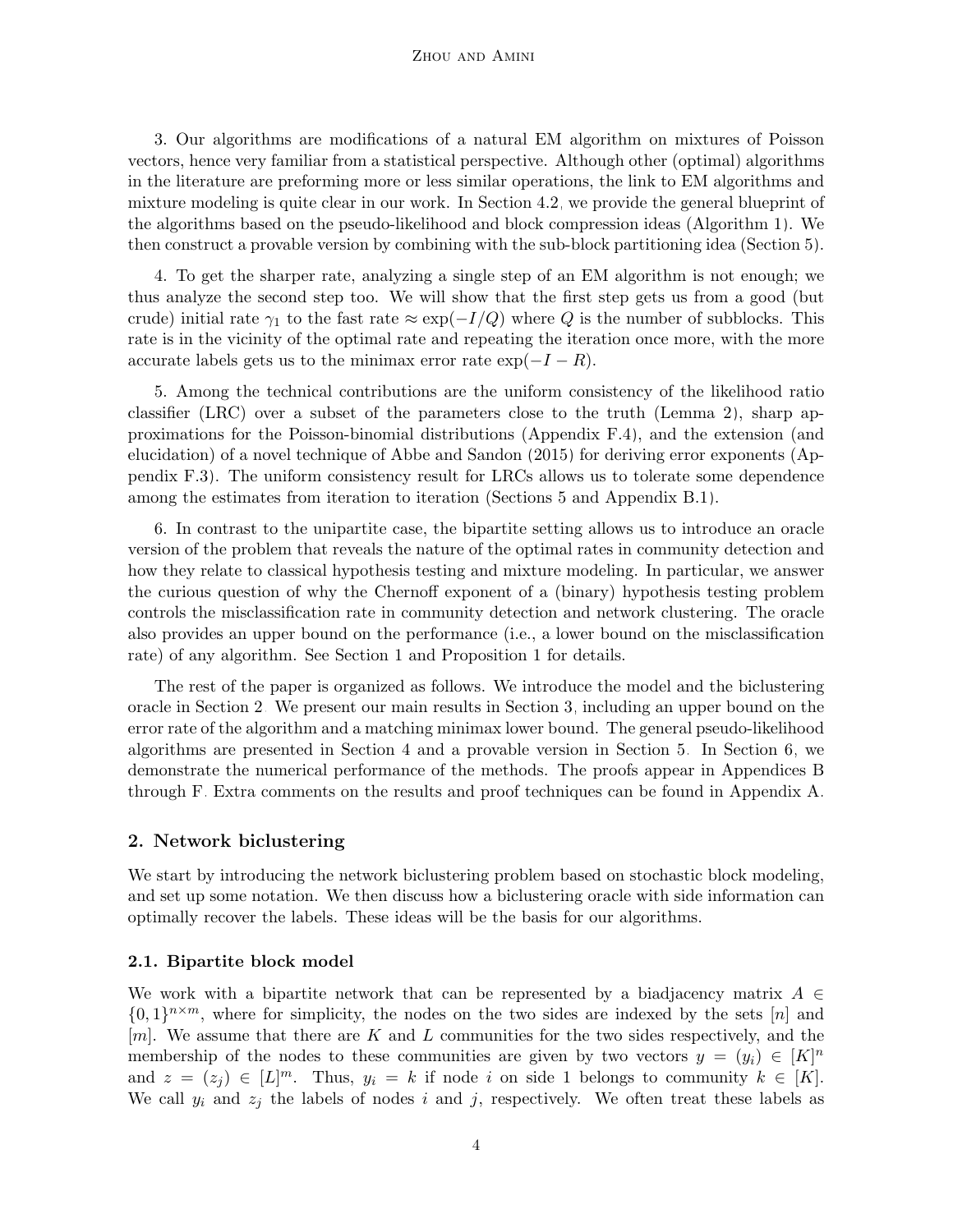binary vectors as well, using the identification  $[K] \simeq \{0,1\}^K$  via the one-hot encoding, that is  $y_i = k \iff y_{ik} = 1, y_{ik'} = 0, k' \neq k.$ 

Given the labels y and z, and a *connectivity* matrix  $P \in [0,1]^{K \times L}$  (also known as the edge probability matrix), the general bipartite stochastic block model (biSBM) assumes that:  $A_{ij}$ are Bernoulli variables, independent over  $(i, j) \in [n] \times [m]$  with mean parameters,

<span id="page-4-0"></span>
$$
\mathbb{E}[A_{ij}] = y_i^T P z_j = P_{k\ell}, \quad \text{if } y_i = k, \ z_j = \ell.
$$
 (1)

We denote this model compactly as  $A \sim \text{SBM}(y, z, P)$ . It is helpful to consider the Poisson version of the model too, which is denoted as  $A \sim pSBM(y, z, P)$ . This is the same model as the Bernoulli SBM, with the exception that each entry  $A_{ij}$  is drawn (independently) from a Poisson variate with the mean given in [\(1\)](#page-4-0). These two models behave very closely when the entries of P are small enough. Throughout, we treat  $y, z$  and P as unknown deterministic parameters. The goal of network biclustering is to recover these three parameters given an instance of A.

In fact, as we will see, the parameters  $P$  themselves are not that important. What matters is the set of (Poisson) mean parameters which are derived from  $P$  and the sizes of the communities. In order to define these parameters, let  $n(z) = (n_1(z), \ldots, n_L(z)) \in \mathbb{N}^L$ , be the number of nodes in each of the communities of side 2. That is,  $n_{\ell}(z) = \sum_{j=1}^{m} 1\{z_j = \ell\} = \sum_{j=1}^{m} z_{j\ell}$ . We also let  $\pi_{\ell}(z) = n_{\ell}(z)/m$  be the proportion of nodes in the  $\ell$ th community of side 2. Similar notations, namely  $n(y) \in \mathbb{N}^K$  and  $\pi(y) \in [0, 1]^K$ , denote the community sizes and proportions of side 1. The row mean parameters are defined as

$$
\Lambda = (\lambda_{k\ell}) = (P_{k\ell} n_{\ell}(z)) = P \operatorname{diag}(n(z)) \in \mathbb{R}^{K \times L}
$$
\n(2)

where diag(v) for a vector  $v = (v_k)$  is a diagonal matrix with diagonal entries  $v_k$ . The column mean parameters can be defined similarly,

<span id="page-4-2"></span><span id="page-4-1"></span>
$$
\Gamma^{T} = (n_{k}(y)P_{k\ell}) = \text{diag}(n(y))P \in \mathbb{R}^{K \times L}.
$$
\n(3)

Note the transpose in the above definition, i.e.,  $\Gamma \in \mathbb{R}^{L \times K}$ . This convention allows us to define information measures based on rows of matrices  $\Lambda$  and  $\Gamma$  in a similar fashion, as will be discussed in Section [3.](#page-6-0) Although the rates we derive are controlled by the Poison parameters defined above, we always assume that the true distribution is the Bernoulli SBM and any Poisson approximation will be carefully derived.

#### <span id="page-4-3"></span>2.2. Biclustering oracle with side information

The key idea behind the algorithms, as well as our consistency arguments is the following observation: Assume that we have prior knowledge of  $P$  and the column labels  $z$ , but not the row labels  $y$ . For each row, we can sum the columns of  $A$  according to their column memberships, i.e., we can perform the (ideal) *block compression*  $b_{i\ell}^* := \sum_j A_{ij} z_{j\ell}$ . The vector  $b_{i*}^* = (b_{i1}^*, \ldots, b_{iL}^*)$  contains the same information for recovering the community of i, as the original matrix  $A$ —i.e., it is a sufficient statistic. Assume that we are under the pSBM model (i.e., the Poisson SBM). Then,  $b_{i*}^*$  has the distribution of a vector of independent Poisson variables. More precisely,

$$
b_{i*}^* \sim \mathbb{Q}_k := \prod_{\ell=1}^L \text{Poi}(\lambda_{k\ell}), \quad \text{if,} \quad y_i = k,
$$
 (4)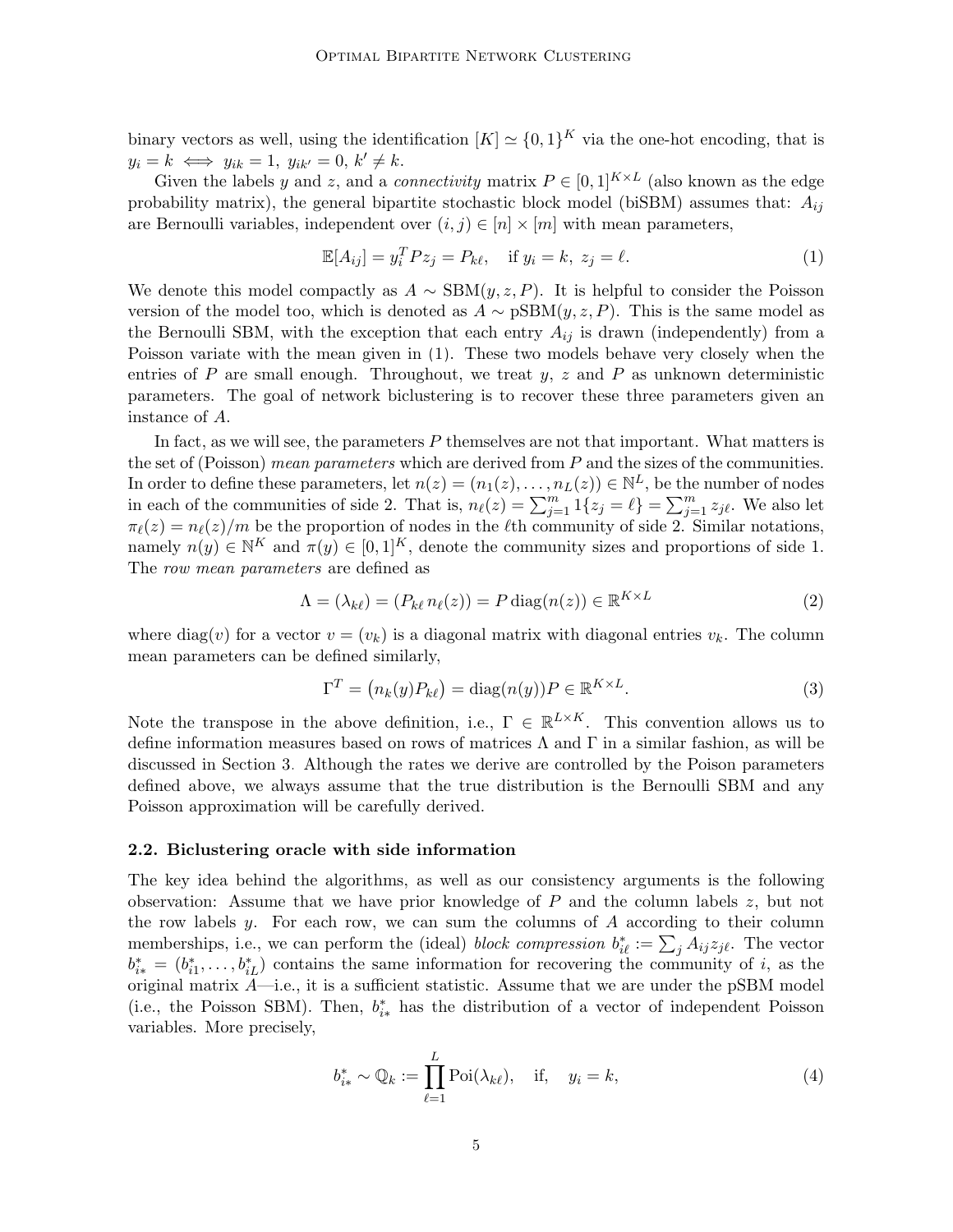where  $\lambda_{k\ell}$  are the row mean parameters defined in [\(2\)](#page-4-1). Note that the distributions  $\mathbb{Q}_k$ ,  $k =$  $1, \ldots, K$  are known under our simplifying assumptions. The problem of determining the row labels, thus, reduces to deciding which of these K known distributions generated  $b_{i*}^*$ . Whether node  $i$  belongs to a particular community  $k$  can be decided optimally by performing a likelihood ratio (LR) test of  $\mathbb{Q}_k$  against each of  $\mathbb{Q}_r$ ,  $r \neq k$ .

The above LR test is at the heart of the algorithms discussed in Sections [4](#page-11-0) and [5.](#page-15-0) The difficulty of the biclustering problem (relative to a simple mixture modeling) is that in practice, we do not know in advance either y or  $\Lambda$ —hence neither the exact test statistics  $(b^*_{i*})$  nor the distributions  $\{\mathbb{Q}_k\}$  are known. We thus proceed by a natural iterative procedure: Based on the initial estimates of y and z, we obtain estimates of  $(b^*_{i*})$  and  $\{\mathbb{Q}_k\}$ , perform the approximate LR test to obtain better estimates of  $z$ , and then repeat the procedure over the columns to obtain better estimates of y. These new label estimates lead to better estimates of  $(b^*_{i*})$  and  $\{\mathbb{Q}_k\}$ , and we can repeat the process.

We refer to the algorithm that has access to the true column labels z and parameters  $\Lambda$ , and performs the optimal LR tests, as the *oracle classifier*. The misclassification rate of this oracle gives a lower bound on the misclassification rate of any biclustering algorithm. The performance of the oracle, in turn, is controlled by the error exponent of the simple hypothesis testing problems  $\mathbb{Q}_k$  versus  $\mathbb{Q}_r$ ,  $r \neq k$ , as detailed in Proposition [1.](#page-7-0) This line of reasoning reveals the origin of the information quantities  $I_{kr}$  and  $I_{\ell r}^{\text{col}}$ —defined in [\(8\)](#page-6-1) and [\(9\)](#page-7-1)—that control the optimal rate of the biclustering problem. Note that the bipartite setup has the advantage of disentangling the row and column labels, so that a non-trivial oracle exists. It does not make much sense to assume known column labels in the unipartite SBM, since by symmetry we then know the row labels too, hence, nothing more is left to estimate. On the other hand, due to the close relation between the bipartite and unipartite problems, the above argument also sheds light on why the error exponent of a hypothesis test is the key factor controlling optimal misclassification rates of community detection in unipartite SBMs.

#### <span id="page-5-2"></span>2.3. Notation on misclassification rates

Let  $\Pi_n$  be the set of permutations on [n]. The (average) misclassification rate between two sets of (column) labels  $\hat{y}$  and y is given by

<span id="page-5-1"></span><span id="page-5-0"></span>
$$
Mis(\widehat{y}, y) := \min_{\sigma \in \Pi_n} \frac{1}{n} \sum_{i=1}^n 1\big\{\sigma(\widehat{y}_i) \neq y_i\big\}.
$$
 (5)

Letting  $\sigma^*$  be a minimizer in [\(5\)](#page-5-0), the misclassification rate over cluster k is

$$
\text{Mis}_k(\hat{y}, y) := \frac{1}{n_k(y)} \sum_{i: y_i = k} 1\big\{\sigma^*(\hat{y}_i) \neq y_i\big\} = \frac{|i : \sigma^*(\hat{y}_i) \neq k, y_i = k|}{n_k(y)},\tag{6}
$$

using the cardinality notation to be discussed shortly. Note that [\(6\)](#page-5-1) is not symmetric in its arguments. We will also use the notation  $\sigma^*(\hat{y} \to y)$  to denote an optimal permutation in [\(5\)](#page-5-0). When  $Mis(\hat{y}, y)$  is sufficiently small, this optimal permutation will be unique. It is also useful to define the *direct misclassification rate* between  $\hat{y}$  and y, denoted as dMis $(\hat{y}, y)$ , which is obtained by setting the permutation in [\(5\)](#page-5-0) to the identity. In other words,  $dMis(\hat{y}, y)$  is the normalized Hamming distance between  $\hat{y}$  and y. With  $\sigma^* = \sigma^*(\hat{y} \to y)$ , we have  $\text{Mis}(\hat{y}, y) = \text{dMis}(\sigma^*(\hat{y}), y)$ .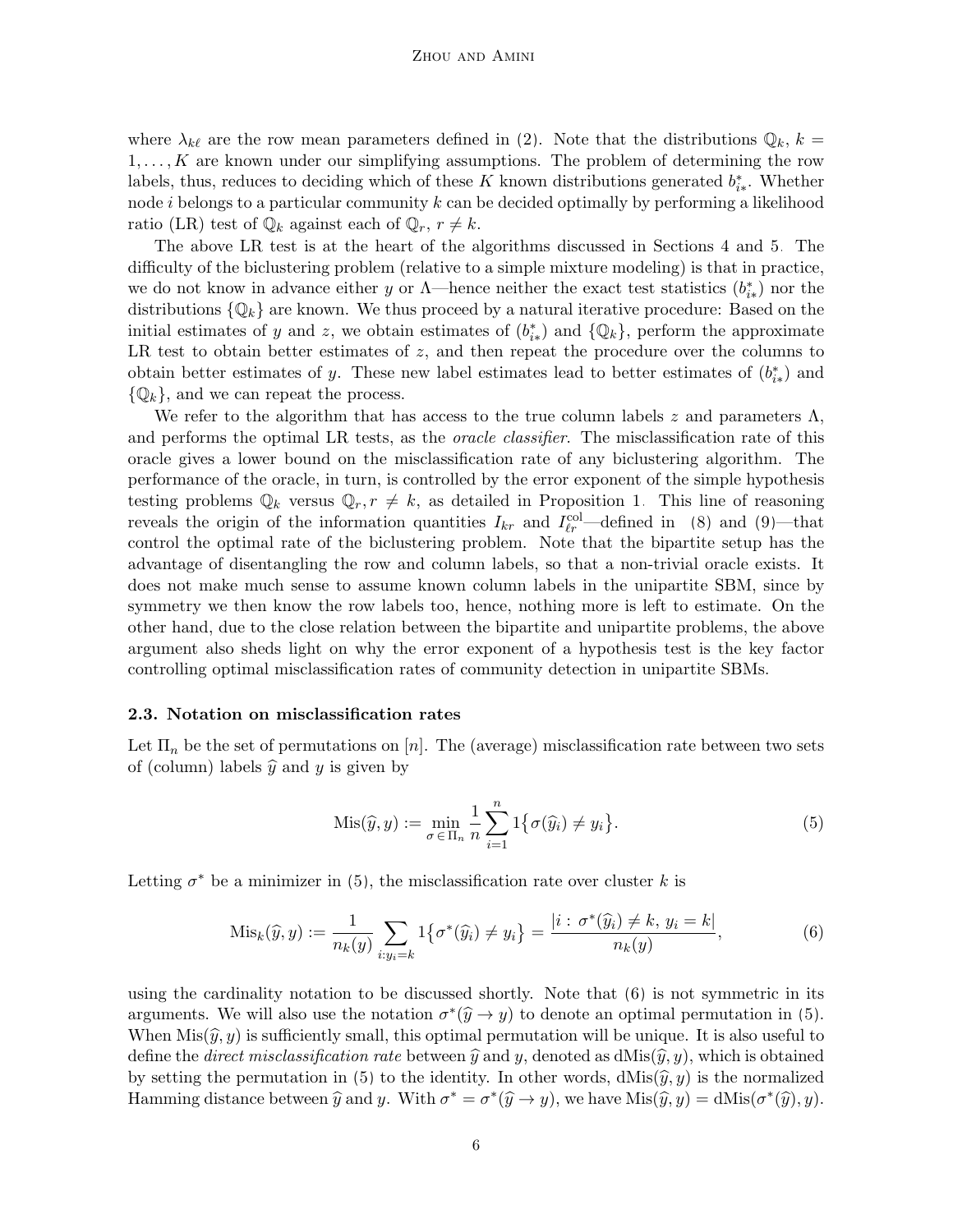We note that

<span id="page-6-2"></span>
$$
Mis(\hat{y}, y) = \sum_{k \in [K]} \pi_k(y) Mis_k(\hat{y}, y) \le \max_{k \in [K]} Mis_k(\hat{y}, y),
$$
\n(7)

as well as  $\max_{k \in K} \text{Mix}_k(\hat{y}, y) \leq \text{Mix}(\hat{y}, y) / \min_{k'} \pi_{k'}(y)$ . We can similarly define the misclassification rate of an estimate  $\hat{z}$  relative to z. Our goal is to derive efficient algorithms for obtaining  $\hat{y}$  and  $\hat{z}$  that have minimal misclassification rates asymptotically, as the number of nodes grow.

**Other notation.** We write w.h.p. as an abbreviation for "with high probability", meaning that the event holds with probability  $1 - o(1)$ . To avoid ambiguity, we assume that all parameters, including m, are functions of n. All limits and little o notations are under  $n \to \infty$ . For example,  $f(n) = o(g(n))$  denotes  $\lim_{n\to\infty} f(n)/g(n) = 0$ . We write  $\mathbb{Z}_Q = \mathbb{Z}/Q\mathbb{Z}$  to denote a cyclic group of order Q. Our convention regarding solutions of optimization problems, whenever more than one exists, is to choose one uniformly at random. We use the shorthand notation  $|i : y_i = k| := |\{i : y_i = k\}|$  for cardinality of sets, where  $i \in [n]$  is implicit, assuming that y is a vector of length n. For example, if  $\widehat{y}, y \in [K]^n$ , we have the identity  $|i: \hat{y}_i \neq y_i| = \sum_{k \in [K]} |i: y_i = k, \hat{y}_i \neq k|.$  It is worth noting that we use *community* and cluster interchangeably in this paper, although some authors prefer to use community for the assortative clusters, and use "cluster" to refer to any general group of nodes. We will not follow this convention and no assortativity will be implicitly assumed.

#### <span id="page-6-0"></span>3. Main results

Let us start with some assumptions on the mean parameters. Recall the row and column mean parameter matrices  $\Lambda$  and  $\Gamma$  defined in [\(2\)](#page-4-1) and [\(3\)](#page-4-2). Let  $\Lambda_{\text{min}}$  and  $||\Lambda||_{\infty}$  be the minimum and maximum value of the entries of  $\Lambda$ , respectively, and similarly for Γ. We assume

<span id="page-6-1"></span>
$$
\frac{\|\Lambda\|_{\infty}}{\Lambda_{\min}} \vee \frac{\|\Gamma\|_{\infty}}{\Gamma_{\min}} \le \omega,
$$
\n(A1)

for some  $\omega > 0$ . That is,  $\omega$  measures the deviation of the entries of the mean matrices from uniform. We assume that the sizes of the clusters are bounded as

$$
\frac{1}{\beta K} \le \pi_k(y) \le \frac{\beta}{K} \quad \text{and} \quad \frac{1}{\beta L} \le \pi_\ell(z) \le \frac{\beta}{L} \tag{A2}
$$

for all  $k \in [K]$  and  $\ell \in [L]$ . We will assume [\(A1\)](#page-6-0) and [\(A2\)](#page-6-0) throughout the paper. The following key quantity controls the misclassification rate:

$$
I_{kr} := I_{kr}(\Lambda) := \sup_{s \in (0,1)} \sum_{\ell=1}^{L} (1-s)\lambda_{k\ell} + s\lambda_{r\ell} - \lambda_{k\ell}^{1-s}\lambda_{r\ell}^s,
$$
\n(8)

for  $k, r \in [K]$ . We can think of  $I(\Lambda) := (I_{kr}(\Lambda)) \in \mathbb{R}^{K \times K}_{+}$ , as an operator acting on pairs of rows of a matrix  $\Lambda \in \mathbb{R}_+^{K \times L}$ , say  $\lambda_{k*}$  and  $\lambda_{r*}$ , producing a  $K \times K$  pairwise information matrix. We often refer to the function of s being maximized in [\(8\)](#page-6-1) as  $s \mapsto I_s$ , with some abuse of notation, dropping the dependence on  $k$  and  $r$  and assuming that they are fixed. This function is strictly concave over R whenever  $\lambda_{k*} \neq \lambda_{r*}$ , and we have  $I_0 = I_1 = 0$ .

Recalling the product Poisson distributions  $\{\mathbb{Q}_k\}$ ,  $I_{kr}$  given in [\(8\)](#page-6-1) is the Chernoff exponent in testing the two hypotheses  $\mathbb{Q}_k$  and  $\mathbb{Q}_r$  [\(Chernoff, 1952\)](#page-64-11). The difference with the classical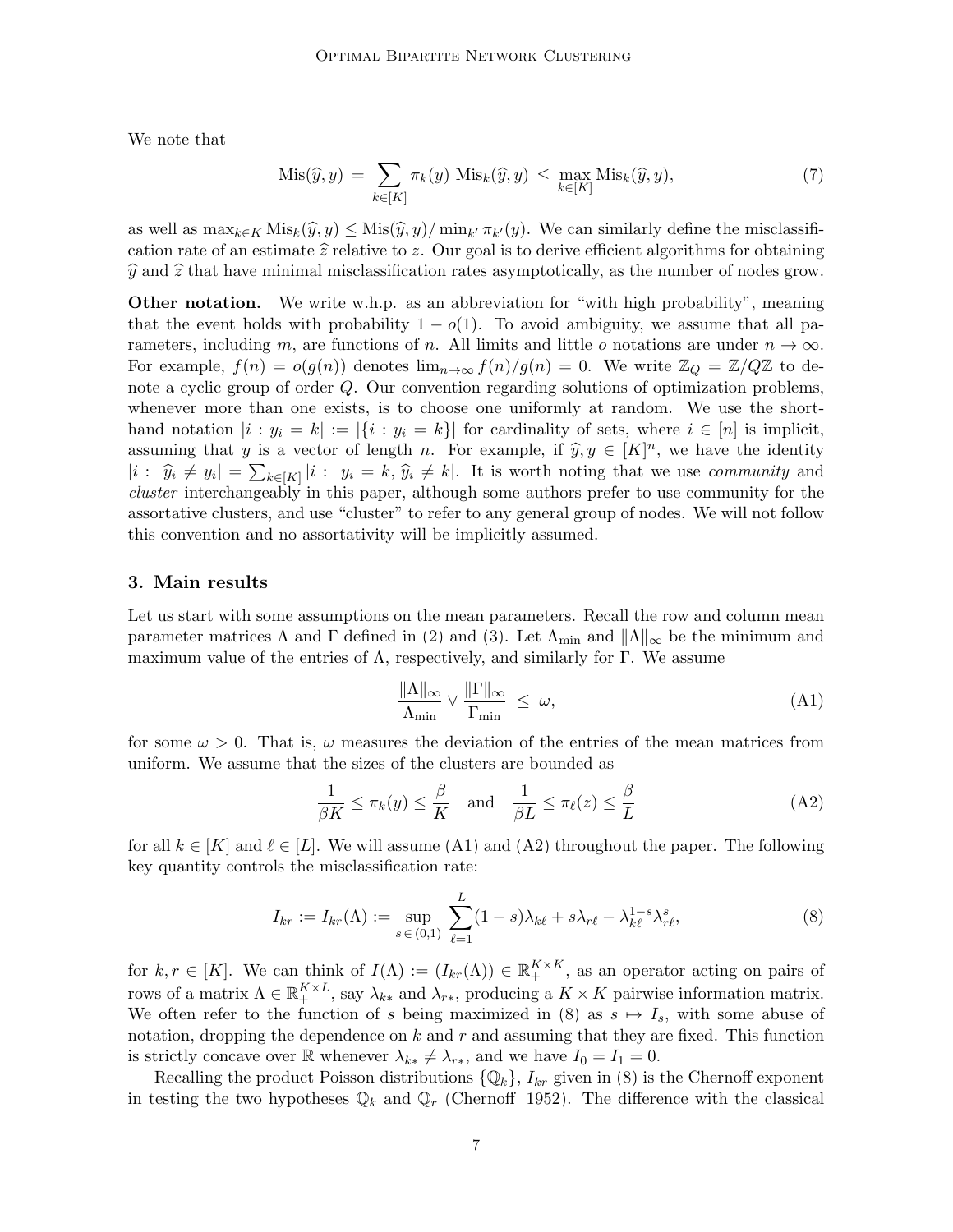setting in which the Chernoff exponent appears is the regime we work in, where we are effectively testing based on a sample of size of 1 and instead, let  $I_{kr} \to \infty$ . The column information matrix is defined similarly

<span id="page-7-5"></span><span id="page-7-1"></span>
$$
I_{\ell\ell'}^{\text{col}} := I_{\ell\ell'}(\Gamma) = \sup_{s \in (0,1)} \sum_{k=1}^{K} (1-s)\Gamma_{\ell k} + s\Gamma_{\ell' k} - \Gamma_{\ell k}^{1-s} \Gamma_{\ell' k}^{s},\tag{9}
$$

for all  $\ell, \ell' \in [L]$ . We let  $I_{\min} := \min_{k \neq r} I_{kr}$  and  $I_{\min}^{\text{col}} := \min_{\ell \neq \ell'} I_{\ell\ell'}^{\text{col}}$ . Another set of key quantities in our analysis are:

$$
\varepsilon_{kr} := \max_{\ell \in [L]} \left( \frac{\lambda_{k\ell}}{\lambda_{r\ell}} \vee \frac{\lambda_{r\ell}}{\lambda_{k\ell}} \right) - 1, \quad \varepsilon_k := \min_{r \in [K]} \varepsilon_{kr}, \quad \text{and} \quad \varepsilon := \min_{k \in [K]} \varepsilon_k. \tag{10}
$$

The relation with hypothesis testing is formalized in the following proposition:

<span id="page-7-0"></span>**Proposition 1.** Consider the likelihood ratio (LR) testing of the null hypothesis  $\mathbb{Q}_k$  against  $\mathbb{Q}_r$ , based on a sample of size 1. Let  $\Lambda = [\lambda_{k*}; \lambda_{r*}] \in \mathbb{R}_+^{2 \times L}$ . Assume that as  $\Lambda_{\min} \to \infty$ , (a)  $\liminf \varepsilon_{kr} > 0$ , and (b)  $\omega = O(1)$ . Then, there exist constants C and C' such that

<span id="page-7-2"></span>
$$
\mathbb{P}(Type\ I\ error) + \mathbb{P}(Type\ II\ error) \begin{cases} \leq & C \exp\left(-I_{kr} - \frac{1}{2}\log\Lambda_{\min}\right), \\ \geq & \exp\left(-I_{kr} - \frac{L}{2}(\log\Lambda_{\min} + C')\right). \end{cases} \tag{11}
$$

See Corollary [6](#page-46-0) and Appendix [G.6](#page-59-0) for the proof. Any hypothesis testing procedure can be turned into a classifier, and a bound on the error of the hypothesis test (for a sample of size 1) translates into a bound on the misclassification rate for the associated classifier. This might not be immediately obvious, and we provide a formal statement in Lemma [3.](#page-26-0) Proposition [1](#page-7-0) thus provides a precise bound on the misclassification rate of the LR classifier for deciding between  $\mathbb{Q}_k$  and  $\mathbb{Q}_r$ . The dependence on L in the lower bound is later removed in [Zhou and](#page-67-5) [Li \(2018\)](#page-67-5), subsequent to our current work.

The significance of the Chernoff exponent of the hypothesis test in controlling the rates is thus natural, given the full information about  $\{\mathbb{Q}_k\}$  and the test statistics. What is somewhat surprising is that almost the same bound holds when no such information is available a priori. Our main result below is a formalization of this claim. In our assumptions, we include a parameter  $Q \in \mathbb{N}$  that controls the number of sub-blocks when partitioning, the details of which are discussed in Section [5.](#page-15-0) Under the following two assumptions:

$$
(Q2 log Q)\beta2 \omega3 KL(K \vee L) log(K \vee L) (||\Lambda||_{\infty} \vee ||\Gamma||_{\infty})2 = O(n \wedge m), and
$$
 (A3)

$$
(Q \log Q)^2 \beta^3 \omega^2 (K \vee L)^3 (\alpha \vee \alpha^{-1}) (\|\Lambda\|_{\infty} \vee \|\Gamma\|_{\infty}) = o((I_{\min} \wedge I_{\min}^{\text{col}})^2), \tag{A4}
$$

where  $\alpha := m/n$ , there is an algorithm that achieves almost the same rate as the oracle:

<span id="page-7-4"></span>**Theorem 1** (Main result). Consider a bipartite SBM (Section [2.1\)](#page-3-1) satisfying  $(A1)$ – $(A4)$ . Then, as  $I_{min} \wedge I_{min}^{col} \rightarrow \infty$  and  $\Lambda_{min} \rightarrow \infty$ , the row labels  $\hat{y}$  outputted by Algorithm [3](#page-16-0) in Section [5](#page-15-0) satisfy for some  $\zeta = o(1)$ ,

<span id="page-7-3"></span>
$$
\text{Mis}_k\left(\widehat{y},\,y\right) = O\!\left(\omega \sum_{r \neq k} \left(1 + \frac{1}{\varepsilon_{kr}}\right) \exp\left(-I_{kr} - \left(\frac{1}{2} - \zeta\right) \log \Lambda_{\min}\right)\right) \tag{12}
$$

for every  $k \in [K]$ , with high probability. Similar bounds holds for  $\hat{z}$  w.r.t. z.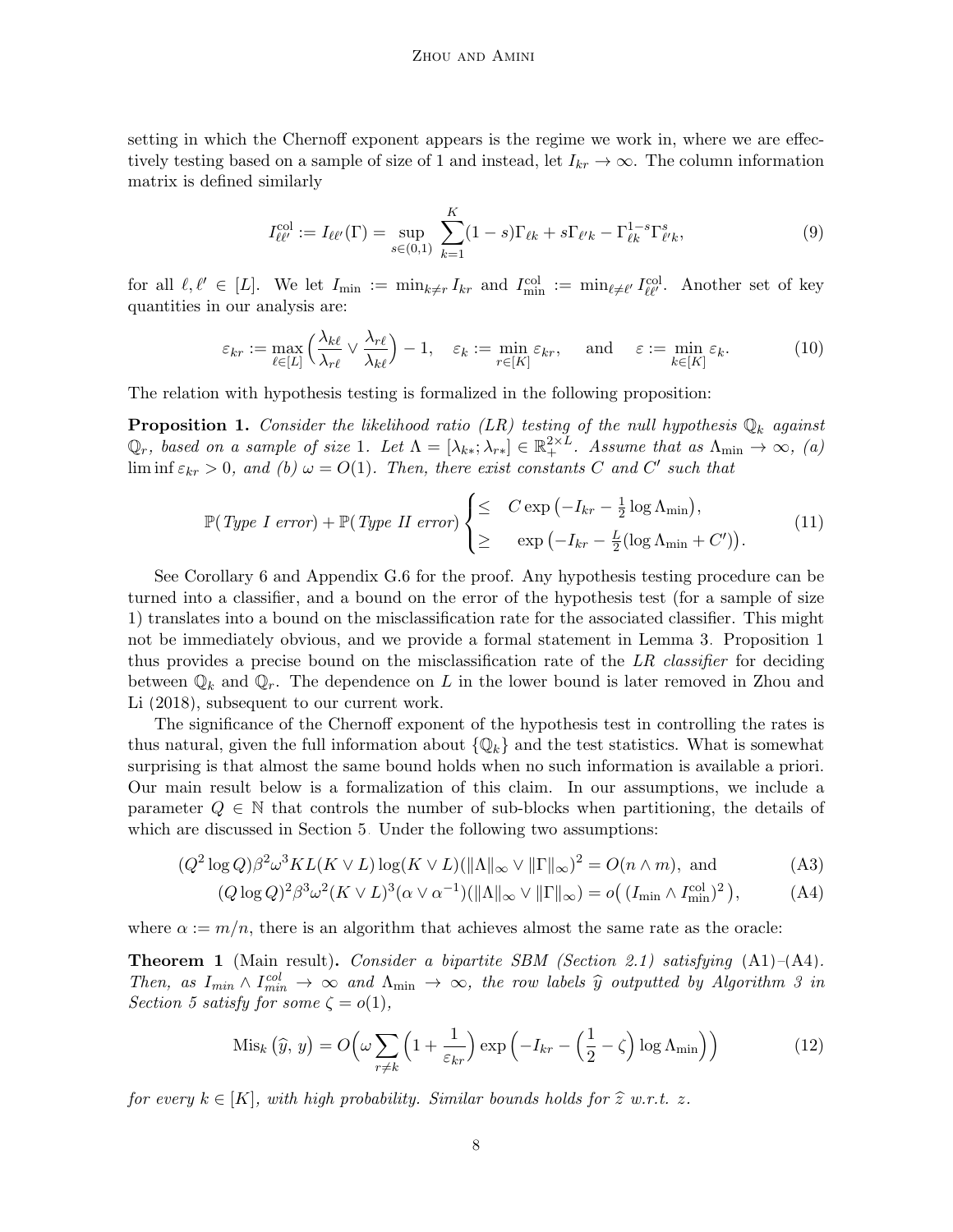By modifying the sequence  $\zeta = o(1)$ , one can replace the big O with the small o in [\(12\)](#page-7-3) to obtain an equivalent statement (e.g., factor out a term  $e^{-\sqrt{\log \Lambda_{\min}}}=o(1)$  and change  $\zeta$  to  $\zeta' := \zeta + (\log \Lambda_{\min})^{-1/2} = o(1)$ . Let us discuss the assumptions of Theorem [1.](#page-7-4) The only real assumptions are  $(A3)$  and  $(A4)$ . The other two, namely  $(A1)$  and  $(A2)$ , are more or less the definitions of  $\omega$  and  $\beta$ . The main constraints on  $\omega$  and  $\beta$  are encoded in [\(A3\)](#page-7-2) and [\(A4\)](#page-7-2) in tandem with the other parameters.

<span id="page-8-1"></span>**Remark 1.** In the first reading, one can take  $\beta, \omega, Q = O(1)$ ,  $n \approx m$  and  $||\Lambda||_{\infty} \approx ||\Gamma||_{\infty}$ . In this setting, [\(A3\)](#page-7-2) is a very mild sparsity condition, implying that the degrees should not grow faster than  $\sqrt{n}$ . Condition [\(A4\)](#page-7-2) guarantees that the information quantities grow fast enough so that the clusters are distinguishable. We only need [\(A4\)](#page-7-2) for Algorithm [3](#page-16-0) which uses a spectral initialization. In Section [5.2.1,](#page-20-0) we present Theorem [3](#page-20-1) for the likelihood-updating portion of the algorithm, assuming that a good initialization is provided irrespective of the algorithm used. Theorem [3](#page-20-1) only requires a weakened version of assumption  $(A4)$ ; see  $(A4')$  in Section [5.2.1.](#page-20-0)

Depending on the behavior of  $\varepsilon_{kr}$ , the rate obtained in Theorem [1](#page-7-4) can exhibit different regimes which are summarized in Corollary [1](#page-8-0) below. Consider the additional assumption:

<span id="page-8-4"></span>
$$
\max_{k,r \in [K]} \omega \left( 1 + \frac{1}{\varepsilon_{kr}} \right) = O(1). \tag{A5}
$$

<span id="page-8-0"></span>**Corollary 1.** Under the same assumptions as Theorem [1,](#page-7-4) w.h.p., for all  $k \in [K]$ ,

<span id="page-8-2"></span>
$$
\text{Mis}_k\left(\widehat{y},\,y\right) = o\Big(\sum_{r \neq k} \exp(-I_{kr})\Big). \tag{13}
$$

If in addition we assume [\(A5\)](#page-8-1), then for some  $\zeta = o(1)$ , w.h.p., for all  $k \in [K]$ ,

$$
\mathrm{Mis}_k\left(\widehat{y},\,y\right) = O\Big(\sum_{r \neq k} \exp\left(-I_{kr} - \left(\frac{1}{2} - \zeta\right) \log \Lambda_{\min}\right)\Big). \tag{14}
$$

<span id="page-8-3"></span>**Remark 2.** Consider the oracle version of the biclustering problem where the connectivity matrix  $P$  and the true column labels  $z$  are given. Then, the optimal row clustering reduces to the likelihood ratio tests in Proposition [1.](#page-7-0) That is, given the row sums within blocks as sufficient statistics, we compare the likelihoods at two different mean parameters. By Proposition [1,](#page-7-0) the optimal misclassification rate for the oracle problem is

$$
\mathbb{E}\big[\operatorname{Mis}_k\big(\widehat{y},\,y\big)\big] = O\Big(\sum_{r \neq k} \exp\Big(-I_{kr} - \frac{1}{2}\log \Lambda_{\min}\Big)\Big),\tag{15}
$$

where the sum over  $r$  is due to the need to compare against all other clusters. The gap between  $1/2$  and  $1/2 - \zeta$  is not avoidable when stating high probability results, due to the Markov inequality; see Lemma [3](#page-26-0) for the details. This error rate coincides with [\(14\)](#page-8-2), which merely loses a constant due to the unknown mean parameters and column labels. The rate is sharp up to a factor of  $\exp(-\frac{1}{2})$  $\frac{1}{2}(L-1)\log\Lambda_{\min}$  according to the lower bound in Proposition [1.](#page-7-0)

The argument in Remark [2](#page-8-3) can be formalized as the following minimax lower bound: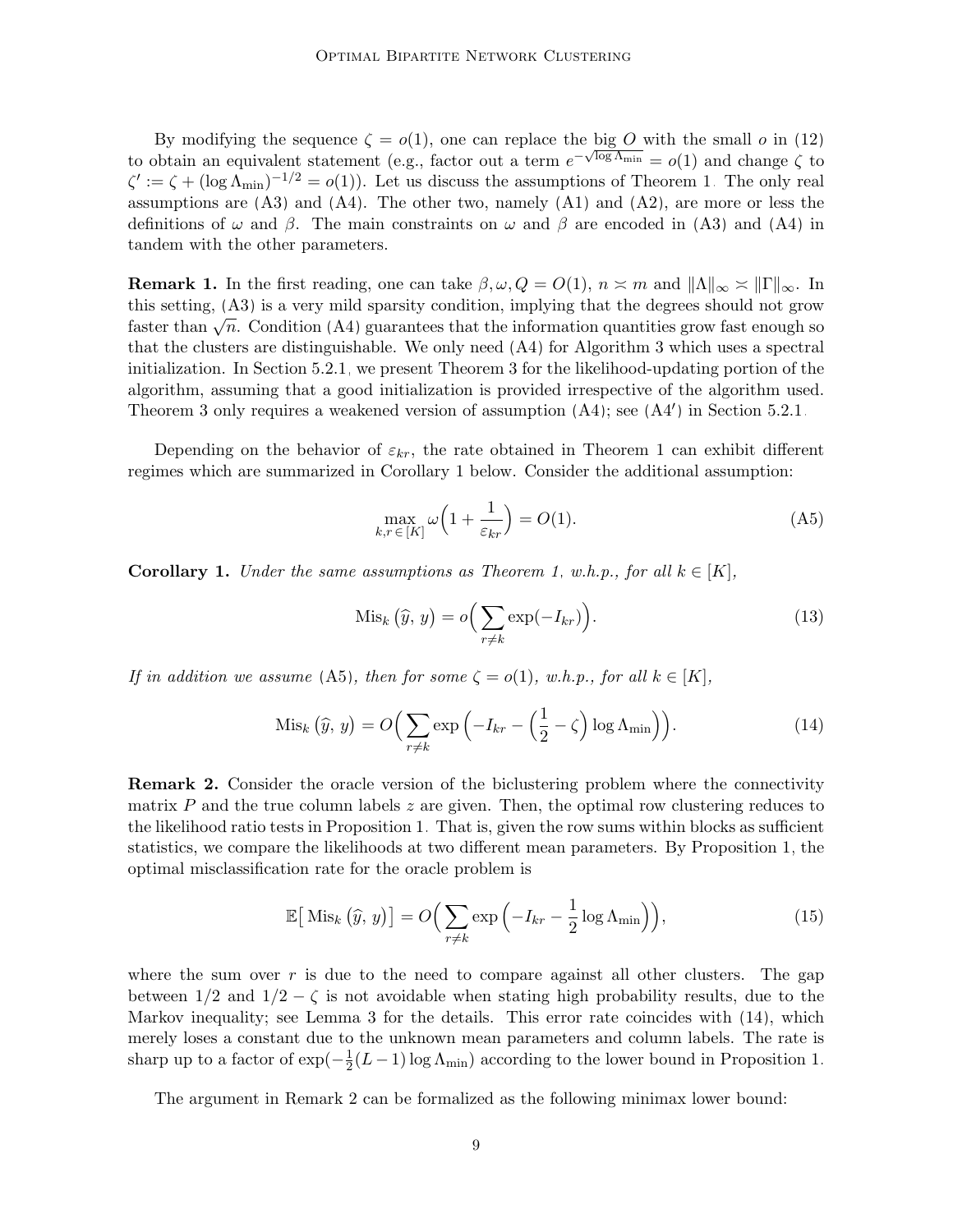<span id="page-9-0"></span>Theorem 2 (Minimax lower bound). Consider the parameter space

$$
\mathcal{S} := \mathcal{S}(n, m, K, L, I^*) := \left\{ (y, z, P) \mid y \in \{0, 1\}^{n \times K}, z \in \{0, 1\}^{m \times L}, P \in [0, 1]^{K \times L}, \right\}
$$
\n
$$
\Lambda \text{ is defined based on } z \text{ and } P \text{ according to (2)},
$$
\n
$$
I_{min}(\Lambda) \ge I^*, \varepsilon \ge \varepsilon^* \text{ where } \varepsilon \text{ is defined in (10)},
$$
\n
$$
y, z \text{ and } \Lambda \text{ satisfy (A1) to (A4).},
$$

and assume that there exists  $(y, z, P) \in S$  such that  $I_{min}(\Lambda) = I^*$ . Further assume that  $\beta, \omega > 1$ ,  $\varepsilon^* > 0$  are constants and  $K \leq \exp(c L)$  for some constant  $c > 0$ . Then, for large n, the minimax risk over S satisfies

<span id="page-9-4"></span>
$$
\inf_{\hat{y}} \sup_{(y,z,P)\in\mathcal{S}} \mathbb{E}[\text{ Mis}(\hat{y},y)] \ge \exp\left(-I^* - L(\log I^* + C)\right). \tag{16}
$$

Theorem [2](#page-9-0) is a non-asymptotic result, i.e., we fix n (and hence  $m$ ). In this case, assump-tion [\(A4\)](#page-7-2) in the definition of the parameter space  $S$  should be interpreted by fixing a vanishing sequence in advance. Note that in defining S, only  $\Lambda$  and not  $\Gamma$ , is required to satisfy  $(A3)-(A4)$  $(A3)-(A4)$ .

In order to better understand the rates in Corollary [1,](#page-8-0) let us consider some examples that clarify our results relative to the previous literature.

<span id="page-9-2"></span>Example 1. Consider a simple planted partition model where

$$
n = m
$$
,  $K = L$ ,  $P_{kk} = \frac{a}{n}$ ,  $P_{k\ell} = \frac{b}{n}$ ,  $\forall k \neq \ell$ .

Then,  $\lambda_{kk} \in [\frac{a}{\beta K}, \frac{\beta a}{K}]$  $\frac{\beta a}{K}$  and  $\lambda_{k\ell} \in [\frac{b}{\beta K}, \frac{\beta b}{K}]$  $\frac{\beta b}{K}$  when  $k \neq \ell$ . Applying [\(8\)](#page-6-1) with  $s = 1/2$ ,

$$
I_{kr} \geq \frac{1}{2} \sum_{\ell} (\sqrt{\lambda_{k\ell}} - \sqrt{\lambda_{r\ell}})^2 \geq \frac{(\sqrt{a} - \sqrt{b})^2}{\beta K}.
$$

Assume that [\(A3\)](#page-7-2) and [\(A4\)](#page-7-2) hold, that is (using  $||\Lambda||_{\infty} \leq \beta a/K$ ),

$$
\beta^4 \omega^3 (K \log K) a^2 = O(n)
$$
 and  $\beta^6 \omega^2 K^4 a = o((\sqrt{a} - \sqrt{b})^4)$ .

Further assume that  $\beta \omega^2 K^3 = o(a \wedge b)$ . Then w.h.p., we have

$$
\text{Mis}_k\left(\widehat{y},\,y\right) = o\Big(\exp\Big(-\frac{(\sqrt{a}-\sqrt{b})^2}{\beta K}\Big)\Big). \tag{17}
$$

For the details of [\(17\)](#page-9-1), see Appendix [D.3.](#page-38-0) In particular, if

<span id="page-9-3"></span><span id="page-9-1"></span>
$$
\liminf_{n \to \infty} \frac{(\sqrt{a} - \sqrt{b})^2}{\beta K \log n} \ge 1,
$$
\n(18)

we obtain  $Mis_k(\hat{y}, y) = o(1/n)$  w.h.p., that is, we have exact recovery of the labels by Algo-rithm [3.](#page-16-0) (Whenever misclassification rate drops below  $1/n$ , it should be exactly zero.) This result holds without any assumption of assortativity, i.e., it holds whether  $a > b$  or  $b > a$ .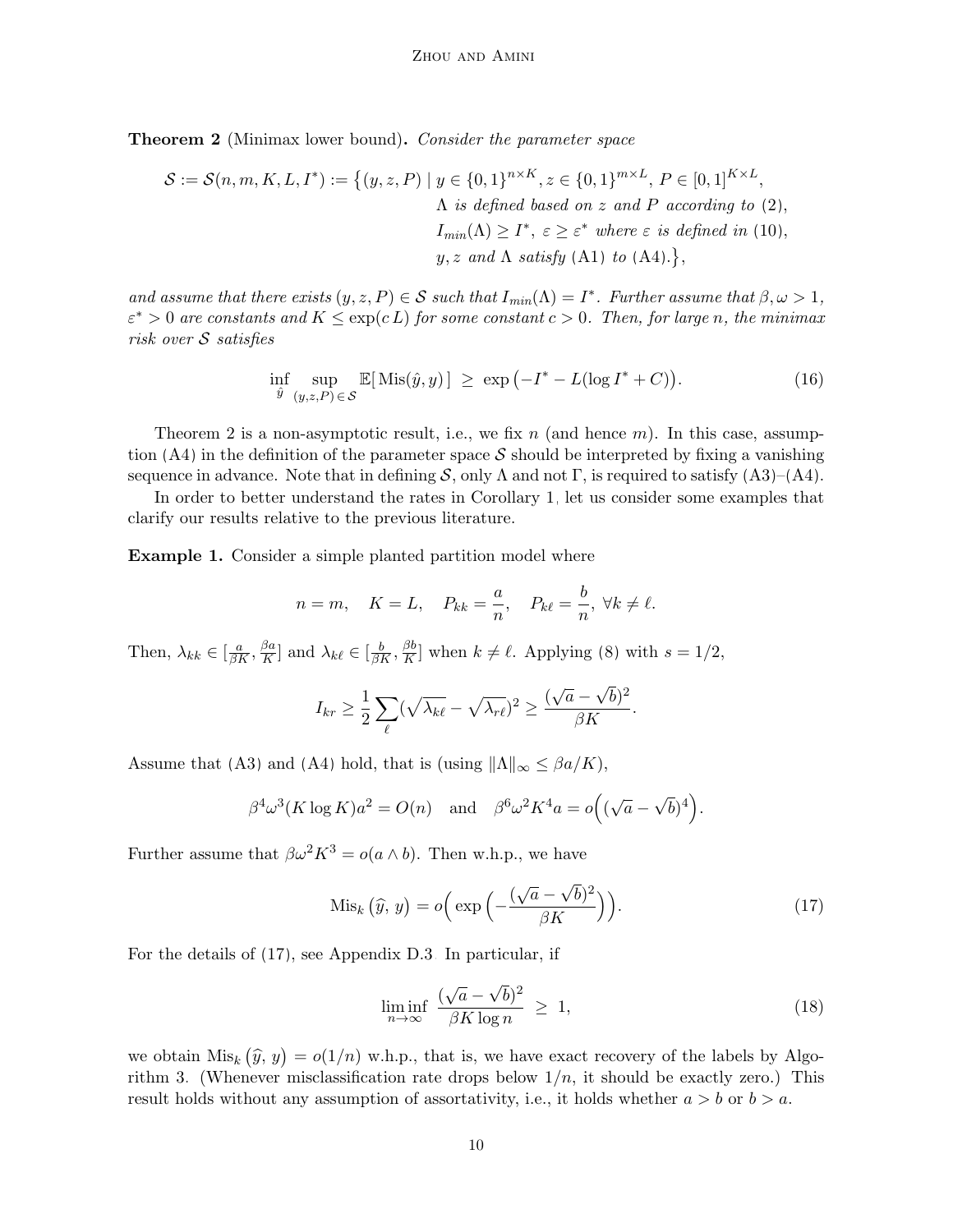<span id="page-10-1"></span>**Example 2.** Suppose that  $P := \tilde{P}(\log n)/n$  where  $\tilde{P}$  is a symmetric constant matrix,  $n = m$ ,  $K = L$ , and  $y = z$ . Then,  $K, \omega$  and  $\varepsilon_{kr}$  are constants, and

$$
\lambda_{k\ell} = \widetilde{\lambda}_{k\ell} \log n, \quad \text{where } \widetilde{\lambda}_{k\ell} := \widetilde{P}_{k\ell} \pi_k(y), \quad \text{and } I_{kr} = \widetilde{I}_{kr} \log n
$$

where  $\tilde{I}_{kr}$  is defined based on  $\tilde{\lambda}_{k\ell}$  and  $\tilde{\lambda}_{r\ell}$  as in [\(8\)](#page-6-1). Assuming in addition that  $\pi(y)$  is constant, both  $\tilde{\lambda}_{kr}$  and  $\tilde{I}_{kr}$  are constants. In this regime, our key assumptions [\(A3\)](#page-7-2) and [\(A4\)](#page-7-2) are satisfied. By Corollary [1,](#page-8-0) w.h.p., we have

$$
\operatorname{Mis}_k(\widehat{y}, y) = o\Big(\exp\Big(-\min_{r \neq k} \widetilde{I}_{kr} \log n\Big)\Big) = o\Big(n^{-\min_{r \neq k} \widetilde{I}_{kr}}\Big). \tag{19}
$$

As a consequence if  $\min_{k \neq r} \tilde{I}_{kr} \geq 1$ , then  $\text{Mis}_k(\hat{y}, y) = o(1/n)$  w.h.p., that is we have exact recovery by Algorithm [3.](#page-16-0)

In addition to the above more or less familiar setups (cf. Section [3.1\)](#page-10-0), our results determine the optimal rate for a much wider range of parameter settings. As an example, consider the following setting of very slow degree growth:

<span id="page-10-3"></span>**Example 3.** Consider the setup of Example [2](#page-10-1) but with  $\log n$  replaced with  $\log \log n$  in the definition of P. In this case, the expected average-degree grows very slowly as  $\log \log n$ , and it is known that exact recovery is not possible in this regime. However, our results establish the following minimax optimal rate:

$$
Mis(\widehat{y}, y) \asymp \frac{1}{(\log n)^{\alpha}} \frac{1}{\log \log n}
$$

where  $\alpha = \min_{k \neq r} \tilde{I}_{kr}$  and this rate is achieved by Algorithm [3.](#page-16-0)

### <span id="page-10-0"></span>3.1. Comparison with existing results

Let us now compare with the work of [Gao et al. \(2017\)](#page-65-10) and [Abbe and Sandon \(2015\)](#page-63-8) whose results are closest to ours. Both papers consider the symmetric (unipartite) SBM, but the results can be argued to hold in the bipartite setting as well. The setup of Example [1](#page-9-2) is more or less what is considered in [Gao et al. \(2017\)](#page-65-10). They have shown that, when  $a > b$ , there is an algorithm with misclassification error bounded by

$$
\exp\left(-\frac{(1-o(1))(\sqrt{a}-\sqrt{b})^2}{\beta K}\right).
$$
\n(20)

We have sharpened this rate to [\(17\)](#page-9-1) under assumption [\(A3\)](#page-7-2) (i.e., assuming the average degree grows slower than  $O(\sqrt{n})$ ). Bound [\(20\)](#page-10-2) implies that when

<span id="page-10-2"></span>
$$
\liminf_{n \to \infty} \frac{(\sqrt{a} - \sqrt{b})^2}{\beta K \log n} > 1,
$$

one has exact recovery. Our bound on the other hand, imposes the relaxed condition [\(18\)](#page-9-3).

We note that the results in Gao et al.  $(2017)$  are derived for a more general class of (assortative) models than that of Example [1,](#page-9-2) namely, the class with connectivity matrix satisfying  $P_{kk} \ge a/n$  and  $P_{k\ell} \le b/n$  for  $k \ne \ell$ . The rate obtained in [Gao et al. \(2017\)](#page-65-10) uniformly over this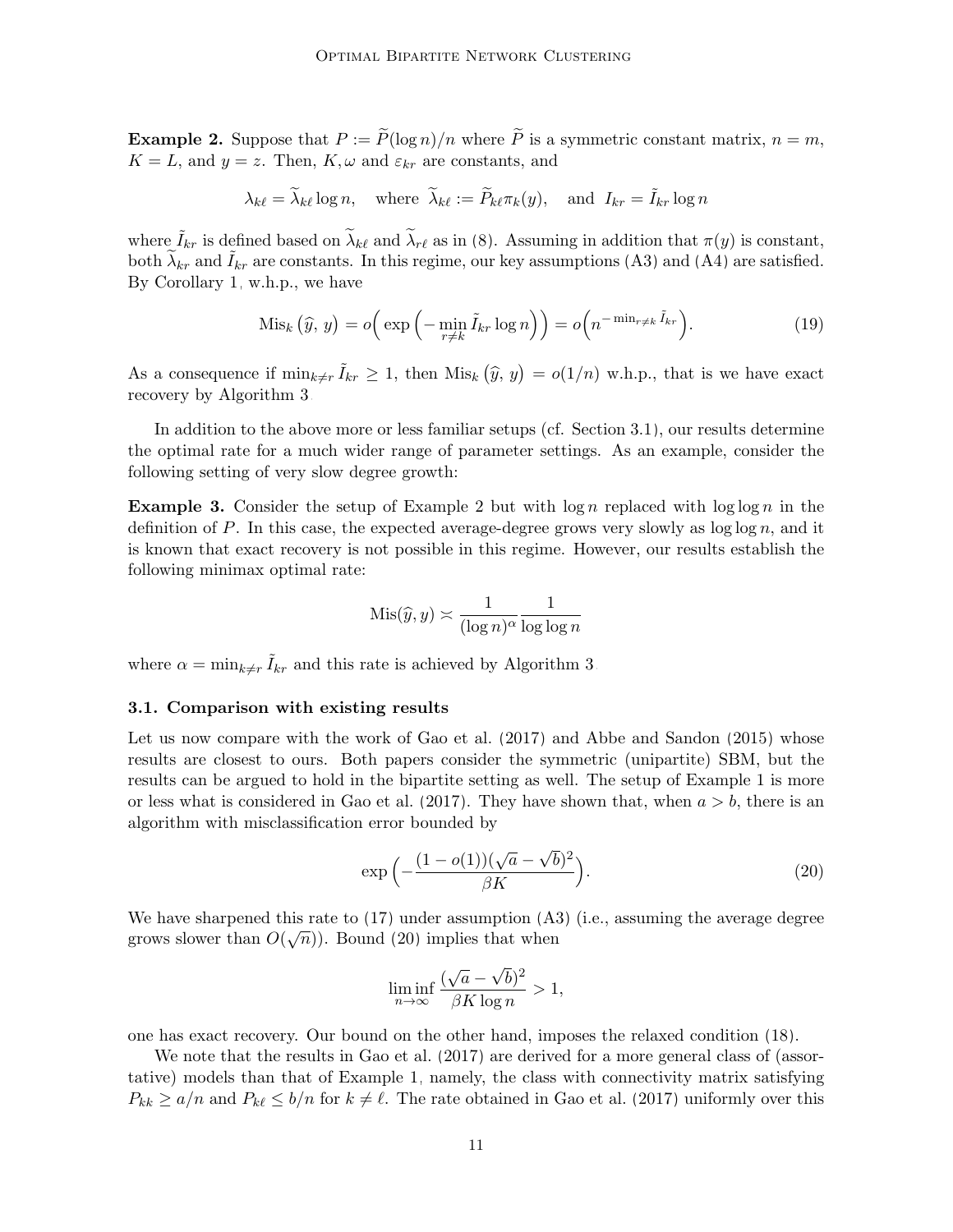class is dominated by that of the hardest within this class which is the model of Example [1.](#page-9-2) For other members of this class, neither their rate [\(20\)](#page-10-2), nor the one we gave in [\(17\)](#page-9-1) is optimal. The optimal rate in those cases is given by the general form of Theorem [1](#page-7-4) and is controlled by the general form of  $I_{kr}$  in [\(8\)](#page-6-1). In other words, Algorithm [3](#page-16-0) that we present is rate adaptive over the class considered in [Gao et al. \(2017\)](#page-65-10), achieving the optimal rate simultaneously for each member of the class.

A key in our approach is to apply the likelihood-type algorithm twice, in contrast to the single application in [Gao et al. \(2017\)](#page-65-10). After the second stage we obtain much better estimates of the labels and parameters relative to the initial values, allowing us to establish the sharper form of the bound. Another key difference is the result in Lemma [2\(b\)](#page-25-1) which provides a better error rate than the classical Chernoff bound, using a very innovative technique introduced in [Abbe and Sandon \(2015\)](#page-63-8). Moreover, we keep track of the balance parameter  $\beta$  in [\(A2\)](#page-6-0), allowing it to go to infinity slowly. Last but not least, assortativity is a key assumption in [Gao](#page-65-10) [et al. \(2017\)](#page-65-10), while our result does not rely on it. Besides consistency, our provable algorithm is computationally more efficient. To obtain initial labels, we apply the spectral clustering on very few subgraphs (8 to be exact). However, the provable version of the algorithm in [Gao et al.](#page-65-10) [\(2017\)](#page-65-10) applies the spectral clustering for each single node on the rest of the graph excluding that node. If the cost of running the spectral clustering on a network of n nodes is  $C_n$ , then our approach costs  $\approx 8C_{n/8}$  while that of [Gao et al. \(2017\)](#page-65-10) costs roughly  $nC_{n-1}$ . Our algorithm thus has a significant advantage in computational complexity when  $n \to \infty$ . To be fair, the algorithm in [Gao et al. \(2017\)](#page-65-10) was for the symmetric SBM, which has the extra complication of dependency in A due to symmetry. Our comparison here is mostly with Corollary 3.1 in [Gao](#page-65-10) [et al. \(2017\)](#page-65-10). In addition, [Gao et al. \(2017\)](#page-65-10) have a result (their Theorem 5) for when  $\omega$  grows arbitrarily fast which is not covered by our result. See Appendix [A.2](#page-23-0) for comments on the symmetric case and dependence on  $\omega$ .

The problem of exact recovery for a general SBM has been considered in [Abbe and Sandon](#page-63-8) [\(2015\)](#page-63-8), again for the case of a symmetric SBM, though the results are applicable to the bipartite setting (with  $y = z$ ). The model and scaling considered in [Abbe and Sandon \(2015\)](#page-63-8) is the same as that of Example [2,](#page-10-1) and they show that exact recovery of all labels is possible if (and only if)  $\min_{k,r:k\neq r} \tilde{I}_{kr} \geq 1$  which is the same result we obtain in Example [2](#page-10-1) for Algorithm [3.](#page-16-0) Thus, our result contains that of Abbe and Sandon  $(2015)$  as a special case, namely in the log n regime of degree growth, with other parameters (such as  $K$  and the normalized connectivity matrix) kept constant. The results and algorithms of [Abbe and Sandon \(2015\)](#page-63-8) do not apply to the general model in our paper. First, they only consider the regime  $P \sim \log n/n$ , i.e., the degree grows as fast as  $log n$ , while we allow the degree to grow in the range from "arbitrarily" slowly" up to "as fast as  $O(\sqrt{n})$ ". Second, as discussed in Appendix [A.1,](#page-22-1) their edge splitting idea cannot be used to derive the results in this paper, and we introduce the block partitioning to supply the independent copies necessary for the analysis.

Finally, we note that Example [3](#page-10-3) with a general nonassortative matrix  $\widetilde{P}$  has no counterpart in the literature. Existing results are not capable of providing any guarantees for such setups.

## <span id="page-11-0"></span>4. Pseudo-likelihood approach

In this section, after introducing the local and global mean parameters which will be used throughout the paper, we present our general pseudo-likelihood approach to biclustering.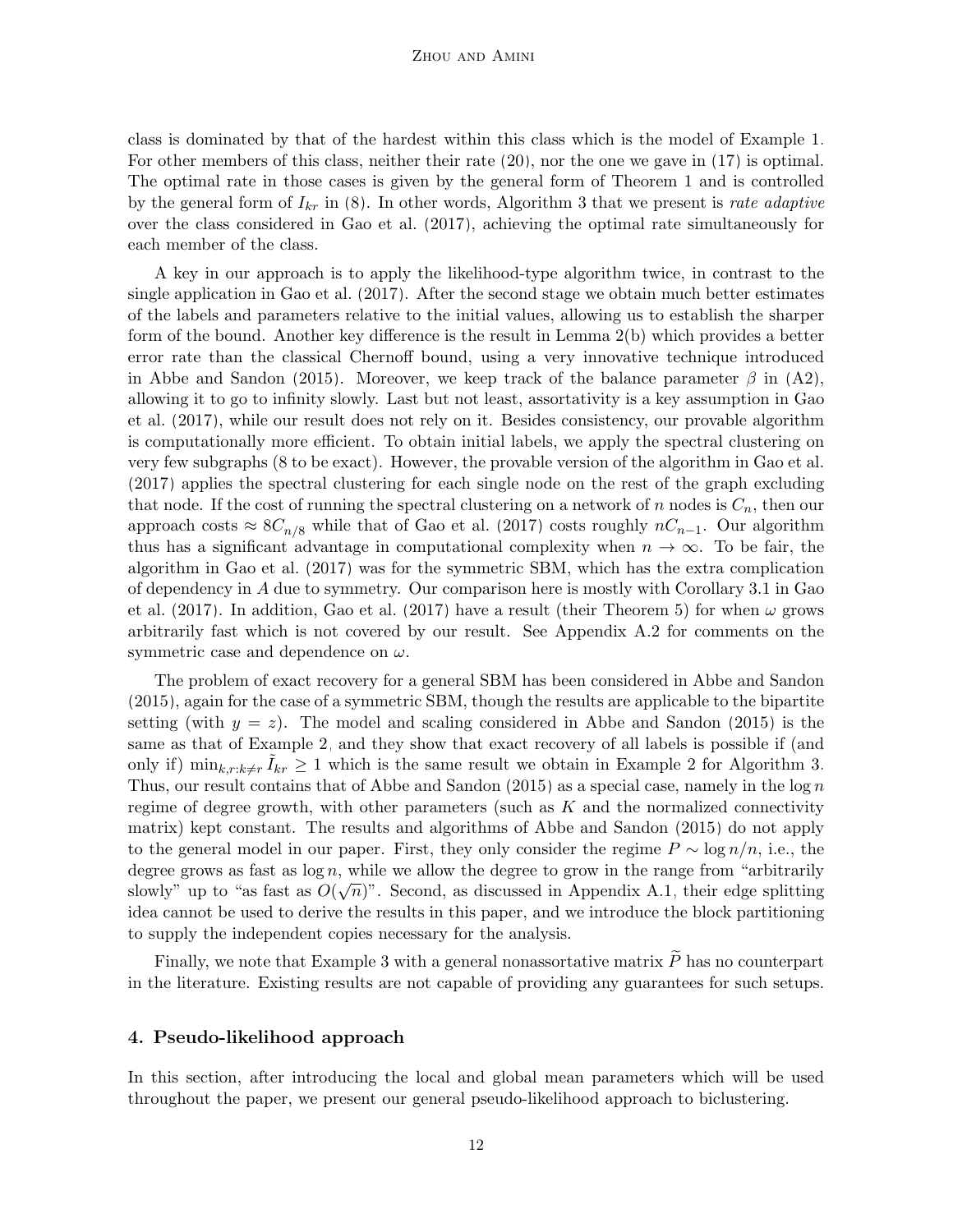#### <span id="page-12-4"></span>4.1. Local and global mean parameters

Let us define the following operator that takes an adjacency matrix  $A$ , and row and column labels  $\tilde{y}$  and  $\tilde{z}$ , and outputs the corresponding (unbiased) estimate of its mean parameters:

$$
[\mathcal{L}(A, \tilde{y}, \tilde{z})]_{k\ell} = \frac{1}{n_k(\tilde{y})} \sum_{i=1}^n \sum_{j=1}^m A_{ij} 1\{\tilde{y}_i = k, \tilde{z}_j = \ell\}, \quad k \in [K], \ \ell \in [L].
$$
 (21)

Note that  $\mathscr{L}(A, \tilde{y}, \tilde{z})$  is a  $K \times L$  matrix with nonnegative entries. In general, we let

<span id="page-12-5"></span><span id="page-12-2"></span><span id="page-12-1"></span>
$$
\hat{\Lambda} = (\hat{\lambda}_{k\ell}) := \mathscr{L}(A, \tilde{y}, \tilde{z}),\tag{22}
$$

$$
\Lambda(\tilde{y}, \tilde{z}) = (\lambda_{k\ell}(\tilde{y}, \tilde{z})) := \mathscr{L}(\mathbb{E}[A], \tilde{y}, \tilde{z}), \tag{23}
$$

for any row and column labels  $\tilde{y}$  and  $\tilde{z}$ . Here,  $\hat{\Lambda}$  is the estimate of the true row mean matrix. Its expectation is  $\mathbb{E}[\hat{\Lambda}] = \Lambda(\tilde{y}, \tilde{z})$  due to the linearity of L. We call  $\Lambda(\tilde{y}, \tilde{z})$ , the *(global) row mean parameters* associated with labels  $\tilde{y}$  and  $\tilde{z}$ . (We do not explicitly show the dependence of  $\Lambda$  on the labels, in contrast to the mean parameters.) We have the following key identity

<span id="page-12-0"></span>
$$
\Lambda(\tilde{y}, \tilde{z}) |_{\tilde{y}=y, \tilde{z}=z} = \Lambda
$$
\n(24)

where  $\Lambda$  is the *true* (global) row mean parameter matrix defined in [\(2\)](#page-4-1). In words, [\(24\)](#page-12-0) states that the global row mean parameters associated with the true labels  $y$  and  $z$ , are the true such parameters. We will also use parameters such as  $\Lambda(y, \tilde{z})$  which are obtained based on the true row labels  $y$  and generic column labels  $\tilde{z}$ .

We also need local versions of all these definitions which are obtained based on submatrices of A. More precisely, let  $A^{(q',q)}$  be a submatrix of A, and let  $y^{(q')}$  and  $z^{(q)}$  be the corresponding subvectors of  $z$  and  $y$  (i.e., corresponding to the same row and column index sets used to extract the submatrix). Here, q and q' range over  $[Q] = \{1, \ldots, Q\}$ , creating a partition of A into  $Q^2$ subblocks. We call

$$
\Lambda^{(q',q)}(\tilde{y},\tilde{z}) := (\lambda^{(q',q)}_{k\ell}(\tilde{y},\tilde{z})) := \mathscr{L}(\mathbb{E}[A^{(q',q)}], \tilde{y}^{(q')}, \tilde{z}^{(q)}),
$$
\n(25)

the local row mean parameters associated with submatrix  $A^{(q',q)}$  and sublabels  $y^{(q')}$  and  $z^{(q)}$ . The corresponding estimates are defined similarly, by replacing  $\mathbb{E}[A^{(q',q)}]$  with  $A^{(q',q)}$ . We will mostly work with submatrices obtained from a partition  $A^{(q',q)}$ ,  $q', q \in [Q]$  of A into (nearly) equal-sized blocks—the details of which are described in Section [5.](#page-15-0) In such cases,

$$
\Lambda^{(q',q)}(\tilde{y},\tilde{z}) \approx \frac{1}{Q} \Lambda(\tilde{y},\tilde{z}), \quad \forall q', q \in [Q]
$$

assuming that each subblock in the partition has nearly similar cluster proportions:  $n(z^{(q)}) \approx$  $n(z)$ . This is the case, for example, for a random partition as we show in Appendix [B.2.](#page-27-0)

Of special interest is when we replace both  $\tilde{y}$  and  $\tilde{z}$  with true labels y and z. In such cases,  $\Lambda^{(q',q)}$  does not depend on q'. More precisely, we have for any  $q \in [Q]$ ,

<span id="page-12-3"></span>
$$
\lambda_{k\ell}^{(q',q)}(y,z) = P_{k\ell} n_{\ell}(z^{(q)}), \quad \forall q' \in [Q],
$$
\n
$$
(26)
$$

where  $n_{\ell}(z^{(q)})$  is the number of labels in class  $\ell$  in  $z^{(q)}$ , consistent with our notation for the full label vectors. We often write  $\Lambda^{(q)} = (\lambda^{(q)}_{k\ell})$  as a shorthand for  $\Lambda^{(q',q)}(y,z)$  which is justified by the above discussion. These will be called the true local row mean parameters (associated with column  $q$  subblock in the partition).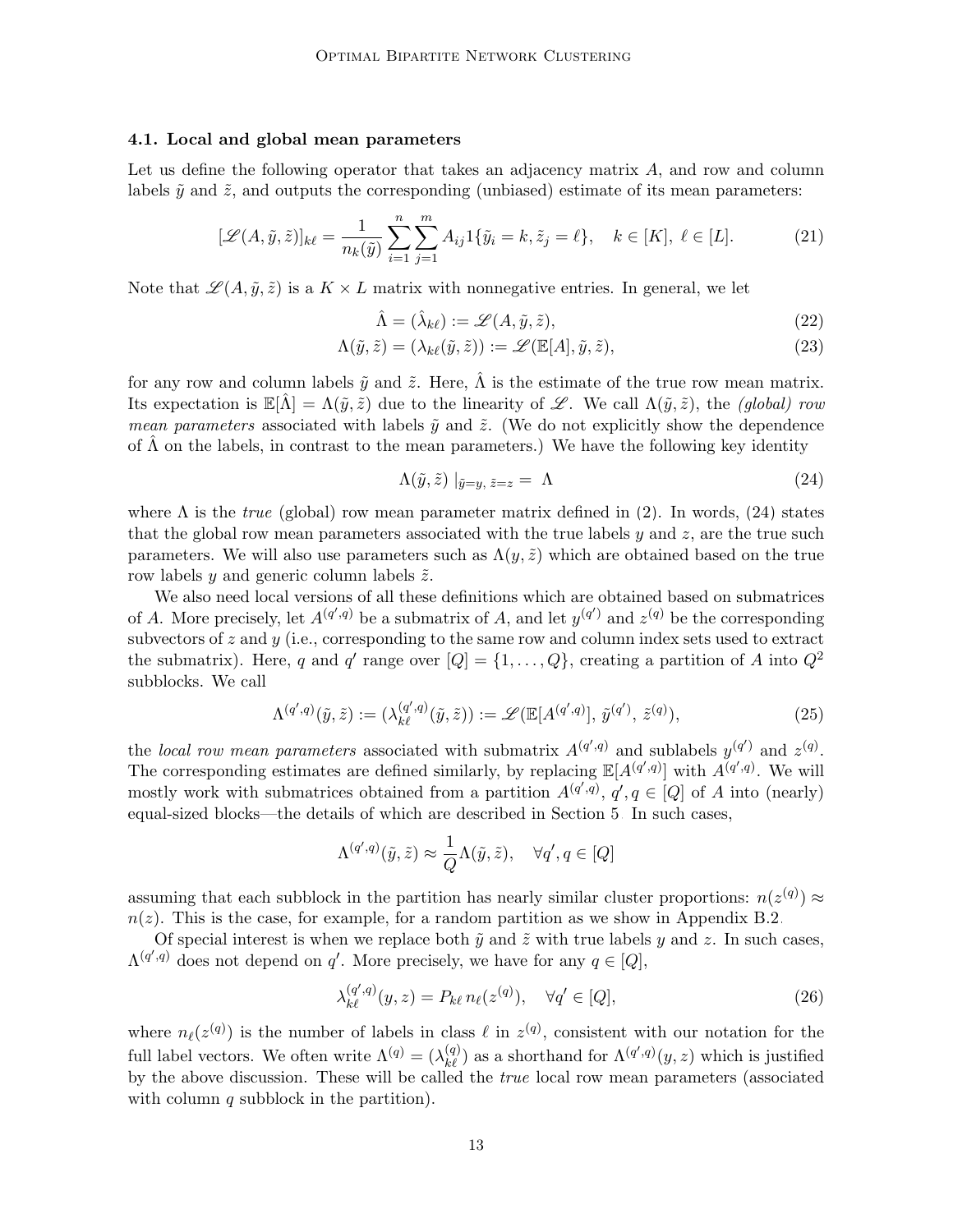#### <span id="page-13-0"></span>4.2. General pseudo-likelihood algorithm

Let us now describe our main algorithm based on the pseudo-likelihood (PL) idea, which is a generalization of the approach in [Amini et al. \(2013\)](#page-63-6) to the bipartite setup. The pseudolikelihood algorithm (PLA) is effectively an EM algorithm applied to the approximate mixture of Poissons obtained from the block compression of the adjacency matrix. It relies on some initial estimates of the row and column labels to perform the first block compressions (for both rows and columns). The initialization is often done by spectral clustering and will be discussed in Section [5.2.2.](#page-21-1) Subsequent block compressions are performed based on the label updates at previous steps of PLA.

Let us assume that we have obtained labels  $\tilde{y}$  and  $\tilde{z}$  as estimates of the true labels y and z. We focus on the steps of PLA for recovering the row labels. Let us define an operator  $\mathcal{B}(A;\tilde{z})$ that takes approximate columns labels and produces the corresponding column compression of A:

$$
\mathcal{B}(A; \tilde{z}) := \mathbf{b}(\tilde{z}) := (b_{i\ell}(\tilde{z})) \in \mathbb{Z}_{+}^{n \times L}, \quad b_{i\ell}(\tilde{z}) := \sum_{j=1}^{m} A_{ij} 1\{\tilde{z}_j = \ell\}.
$$
 (27)

The distribution of  $b_{i\ell}(\tilde{z})$  is determined by the row class of i. It is not hard to see that

<span id="page-13-2"></span>
$$
\mathbb{E}[b_{i\ell}(\tilde{z})] = \lambda_{k\ell}(y,\tilde{z}) = \lambda_{k\ell}(\tilde{y},\tilde{z})|_{\tilde{y}=y}, \quad \text{if } y_i = k,
$$
\n(28)

where  $\lambda_{k\ell}(\tilde{y}, \tilde{z})$  are the (global) row mean parameters defined in [\(23\)](#page-12-1).

Now consider an operator  $\mathcal{L}(\boldsymbol{b}; \tilde{y})$  that, given the column compression **b** and the initial estimate of the row labels  $\tilde{y}$ , produces estimates of the (row) mean parameters  $\lambda_{k\ell}(y, \tilde{z})$ :

$$
\mathcal{L}(\mathbf{b}; \tilde{y}) := \hat{\Lambda} := [\hat{\lambda}_{k\ell}] \in \mathbb{R}_{+}^{K \times L}, \quad \hat{\lambda}_{k\ell} := \frac{1}{n_k(\tilde{y})} \sum_{i=1}^{n} b_{i\ell} 1\{\tilde{y}_i = k\}.
$$
 (29)

Note that if  $\tilde{y} = y$ , we have  $\mathbb{E}[\hat{\lambda}_{k\ell}] = \lambda_{k\ell}(y, \tilde{z})$ . The definition of the estimates in [\(29\)](#page-13-1) are consistent with those of [\(22\)](#page-12-2) due to the following identity:

<span id="page-13-4"></span><span id="page-13-3"></span><span id="page-13-1"></span>
$$
\mathcal{L}(\mathcal{B}(A; \tilde{z}); \tilde{y}) = \mathcal{L}(A, \tilde{y}, \tilde{z})
$$

which holds for any row labels  $\tilde{y}$  and column labels  $\tilde{z}$ . Let us write

$$
\pi(\tilde{y}) := (\pi_k(\tilde{y})), \quad \pi_k(\tilde{y}) := \frac{1}{n} \sum_{i=1}^n 1\{\tilde{y}_i = k\}
$$
\n(30)

for the estimate of (row) class priors based on  $\tilde{y}$ . We note that operations B and L remain valid even if  $\tilde{y}$  and  $\tilde{z}$  are soft labels with a minor modification. By a soft row label  $\tilde{z}_j \in [0,1]^L$  we mean a probability vector on [L]:  $\tilde{z}_{j\ell} \geq 0$  and  $\sum_{\ell=1}^{L} \tilde{z}_{j\ell} = 1$ , which denotes a soft assignment to each row cluster. To extend [\(27\)](#page-13-2) to soft row labels, it is enough to replace  $1\{\tilde{z}_j = \ell\}$  with  $\tilde{z}_{i\ell}$ . Extending [\(29\)](#page-13-1) to soft column labels  $\tilde{y}$  is done similarly.

Given any block compression  $\mathbf{b} = (b_{i\ell})$ , any estimate  $\Lambda$  of the (row) mean parameters and any estimate  $\tilde{\pi} \in [0,1]^K$  of the (row) class prior, consider the operator that outputs the (row) class posterior assuming that the rows of  $b_i$  approximately follow  $\sum_k \widetilde{\pi}_k \prod_\ell \text{Poi}(\hat{\lambda}_{k\ell})$ :

$$
\mathcal{F}(\mathbf{b}, \hat{\Lambda}, \tilde{\pi}) := (\hat{\pi}_{ik}) \in [0, 1]^{n \times K}, \quad \hat{\pi}_{ik} := \frac{\tilde{\pi}_k \prod_{\ell=1}^L \varphi(b_{i\ell}, \hat{\lambda}_{k\ell})}{\sum_{k'=1}^K \tilde{\pi}_{k'} \prod_{\ell=1}^L \varphi(b_{i\ell}, \hat{\lambda}_{k'\ell})},
$$
(31)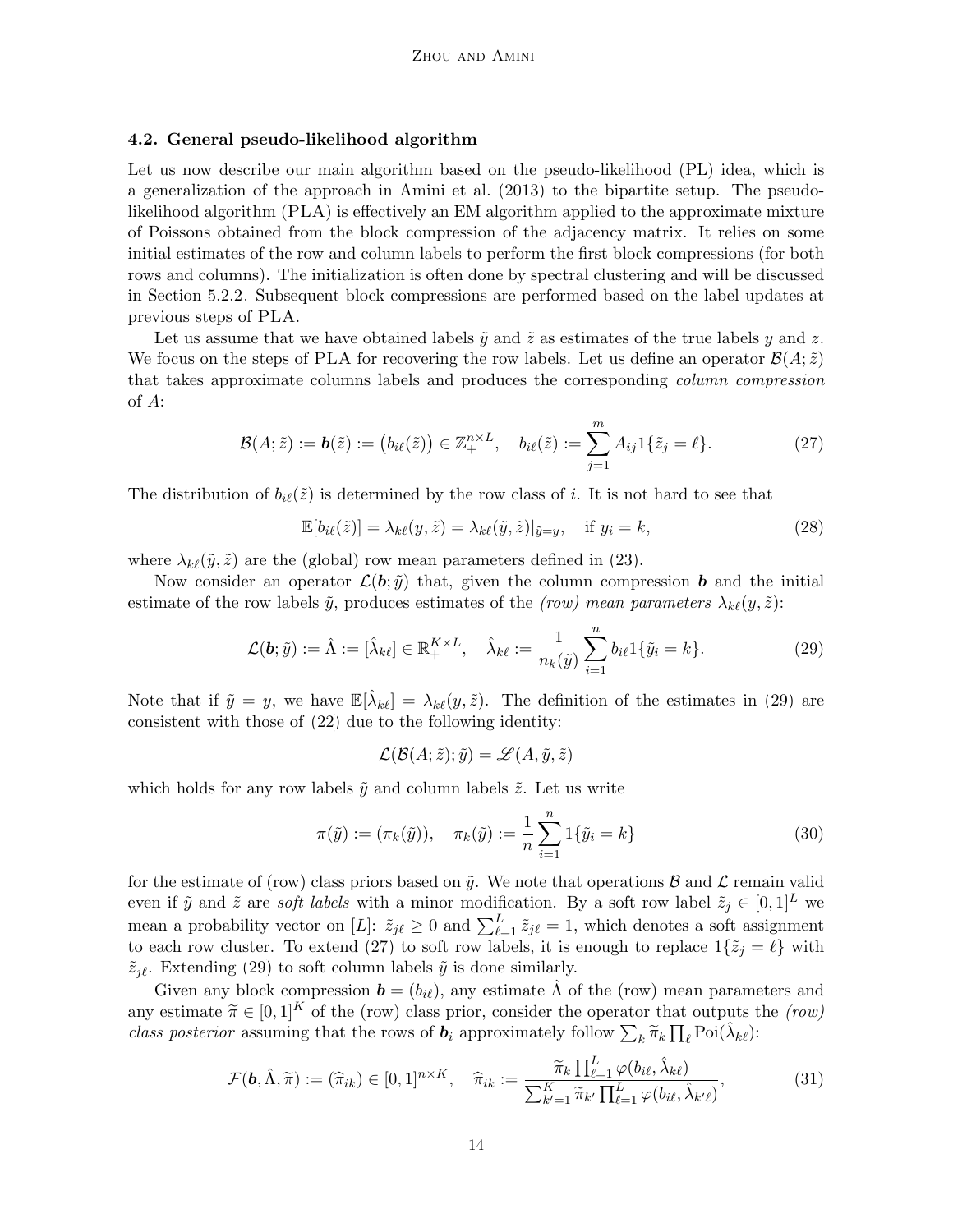<span id="page-14-0"></span>

|  |  |  | Algorithm 1 Pseudo-likelihood biclustering, meta algorithm |  |  |  |  |
|--|--|--|------------------------------------------------------------|--|--|--|--|
|--|--|--|------------------------------------------------------------|--|--|--|--|

- 1: Initialize row and column labels  $\tilde{y}$  and  $\tilde{z}$ .
- 2: while  $\tilde{y}$  and  $\tilde{z}$  have not converged do
- 3:  $\mathbf{b} \leftarrow \mathcal{B}(A; \tilde{z})$ <br>4: while  $\hat{\Lambda}$  and
- while  $\Lambda$  and  $\tilde{y}$  not converged (optional) do
- 5:  $\Lambda \leftarrow \mathcal{L}(\mathbf{b}; \tilde{y})$

6: Option 1:  $\widetilde{\pi} \leftarrow \mathbf{1}$ , or option 2:  $\widetilde{\pi} \leftarrow \pi(\widetilde{y})$ <br>7:  $\widetilde{y} \leftarrow \mathcal{F}(\mathbf{b}, \widehat{\Lambda}, \widetilde{\pi})$ 

- 7:  $\tilde{y} \leftarrow \mathcal{F}(\mathbf{b}, \Lambda, \tilde{\pi})$ <br>8: (Optional) Cor
- (Optional) Convert  $\tilde{y}$  to hard labels.
- 9: end while
- 10: Repeat lines 3–9 with appropriate modifications to update  $\tilde{z}$  and columns parameters (by changing A to  $A^T$  and swapping  $\tilde{z}$  and  $\tilde{y}$ .)
- 11: (Optional) Convert  $\tilde{y}$  and  $\tilde{z}$  to hard labels if they are not.

12: end while

<span id="page-14-1"></span>Algorithm 2 Simplified pseudo-likelihood clustering

- 1: **Input:** Initial column labels  $\tilde{z}$ , and  $\Lambda$  that estimates  $\Lambda$ .
- 2: **Output:** Estimate of row labels  $\hat{y}$ .

3:  $\mathbf{b} \leftarrow \mathcal{B}(A; \tilde{z})$ 4:  $\Lambda \leftarrow \mathcal{L}(\boldsymbol{b}; \tilde{y})$ 5:  $\hat{y} \leftarrow \mathcal{F}(\mathbf{b}, \Lambda, \mathbf{1})$ 6: Convert  $\hat{y}$  to hard labels, by computing MAP estimates.

where  $\varphi(x,\lambda) = \exp(x \log \lambda - \lambda)$  is the Poisson likelihood (up to constants). In practice, we only use  $\pi(\tilde{y})$  or a flat prior 1 as the estimated prior  $\tilde{\pi}$  in this step; similarly, we only use a block compression that is based on the estimates of row labels, i.e.,  $b_{i\ell} = b_{i\ell}(\tilde{z})$  for some  $\tilde{z} \in [n]^L$ . Note that F outputs soft-labels as new estimates of y. We can convert  $(\hat{\pi}_{ik})$  to hard labels if needed.

Algorithm [1](#page-14-0) summarizes the general blueprint of PLA which proceeds by iterating the three operators [\(27\)](#page-13-2), [\(29\)](#page-13-1) and [\(31\)](#page-13-3). An optional conversion from soft to hard labels is performed by MAP assignment per row. With option 2 in step 6, the inner loop on lines 4–8 is the EM algorithm for a mixture of Poisson vectors. We can also remove the inner loop and perform iterations 5–8 only once. In total, Algorithm [1](#page-14-0) has (at least) 6 possible versions, depending on whether we include each of the steps 8 or 11 (for the soft to hard label conversion) and whether to implement the inner loop till convergence or only for one step. We provide empirical results for two of these versions in Section [6.](#page-21-0) In practice, we recommend keeping the labels soft throughout, and only run the inner loop for a few iterations; maybe even once, if the computational cost is of significance.

#### 4.3. Likelihood ratio classifier

A basic simplified building block of the PLA is given in Algorithm [2.](#page-14-1) This operation—which will play a key role in the development of the provable version of the algorithm in Section [5—](#page-15-0)can be equivalently described as a *likelihood ratio classifier* (LRC). Let us write the joint Poisson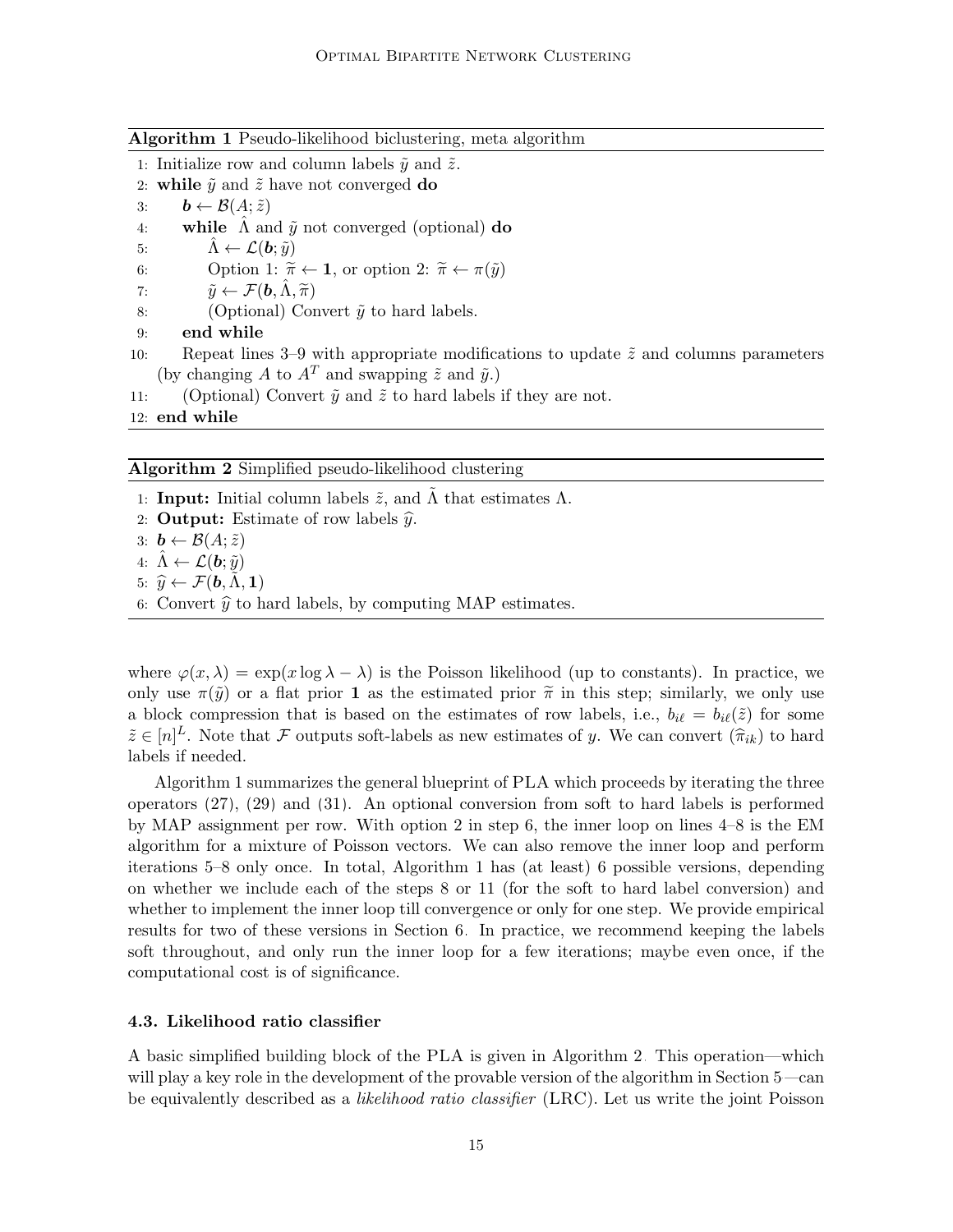likelihood (up to a constant) as:

$$
\Phi(x,\lambda) = \prod_{\ell=1}^{L} \varphi(x_{\ell},\lambda_{\ell}) = \prod_{\ell=1}^{L} \exp(x_{\ell} \log \lambda_{\ell} - \lambda_{\ell}), \quad x \in \mathbb{R}^{L}, \lambda \in \mathbb{R}^{L},
$$
 (32)

and the corresponding likelihood ratio as:

$$
\Psi(x;\lambda \mid \lambda') = \log \frac{\Phi(x,\lambda)}{\Phi(x,\lambda')} = \sum_{\ell=1}^{L} x_{\ell} \log \frac{\lambda_{\ell}}{\lambda_{\ell}'} + \lambda_{\ell}' - \lambda_{\ell}, \quad x \in \mathbb{R}^{L}, \lambda, \lambda' \in \mathbb{R}^{L}_{+}.
$$
 (33)

Recalling the column compression  $(27)$ , the *likelihood ratio classifier*, based on initial row labels  $\tilde{z}$  and an estimate  $\Lambda$  of the row mean parameter matrix, is

<span id="page-15-2"></span><span id="page-15-1"></span>
$$
[\text{LR}(A,\tilde{\Lambda},\tilde{z})]_i \in \underset{r \in [K]}{\text{argmax}} \log \Phi(b_{i*}(\tilde{z}),\tilde{\lambda}_{r*}), \quad i \in [n]. \tag{34}
$$

This operation gives us a refined estimate of the row labels (i.e.,  $y$ ). It is not hard to see that the output of Algorithm [2](#page-14-1) is  $\hat{y} = LR(A, \Lambda, \tilde{z}).$ 

## <span id="page-15-0"></span>5. Provable version

When analyzing Algorithm [2,](#page-14-1) we need the initial labels to be independent of the adjacency matrix. Hence, we cannot apply the initialization method (e.g., the spectral clustering) and the likelihood ratio classifier (Algorithm [2\)](#page-14-1) on the same adjacency matrix. In this section, we introduce Algorithm [3](#page-16-0) which partitions A into sub-blocks and operates iteratively on collections of these blocks to maintain the desired independence. Algorithm [3](#page-16-0) is the version of the pseudolikelihood algorithm for which our main result (Theorem [1\)](#page-7-4) holds.

Let us assume that n and m are divisible by  $2Q = 8$ . This assumption is not necessary but helps simplify the notation. Let us write

$$
\hat{y} = \text{rowSC}(A), \quad \hat{z} = \text{colSC}(A)
$$

to denote labels obtained by applying the spectral clustering on rows and columns of the ad-jacency matrix A, respectively; see Section [5.2.2](#page-21-1) for details. We have  $colSC(A) = rowSC(A^T)$ . We also recall the LR classifier defined in  $(34)$ . For matrices (or vectors) A and B, we use  $[A; B]$  to denote column concatenation and  $[A, B]$  to denote row concatenation.

The general idea behind the partitioning scheme used in Algorithm [3,](#page-16-0) which is done by sequential sampling without replacement, is to ensure that in each step where the LR classifier is applied, the initial labels used are independent of the sub-block of the adjacency matrix under consideration. We do not require, however, that the initial labels be independent of the estimates of the mean parameters  $\hat{\Lambda}$ , since—as will be seen in Appendix [B.1—](#page-24-0)we have uniform consistency of the LR classifier over all  $\hat{\Lambda}$  close to the truth. For example, in step [7,](#page-16-0) that is, in the assignment  $\tilde{y}^{(q)} \leftarrow \text{LR}(A^{(q,q+2)}, \tilde{A}^{(q+2)}, \tilde{z}^{(q+2)})$ , the claim is that  $\tilde{z}^{(q+2)}$ —at that stage in the algorithm—is independent of  $A^{(q,q+2)}$  but not necessarily of  $\hat{\Lambda}^{(q+2)}$ . This will become clear in the following discussion where we keep track of the dependence of various estimates through the algorithm. Note that in the description of Algorithm [3,](#page-16-0) we are using the computer coding convention for in-place assignments, e.g.,  $\tilde{z}^{(q)}$  gets updated in place and refers to different objects at different points in the algorithm.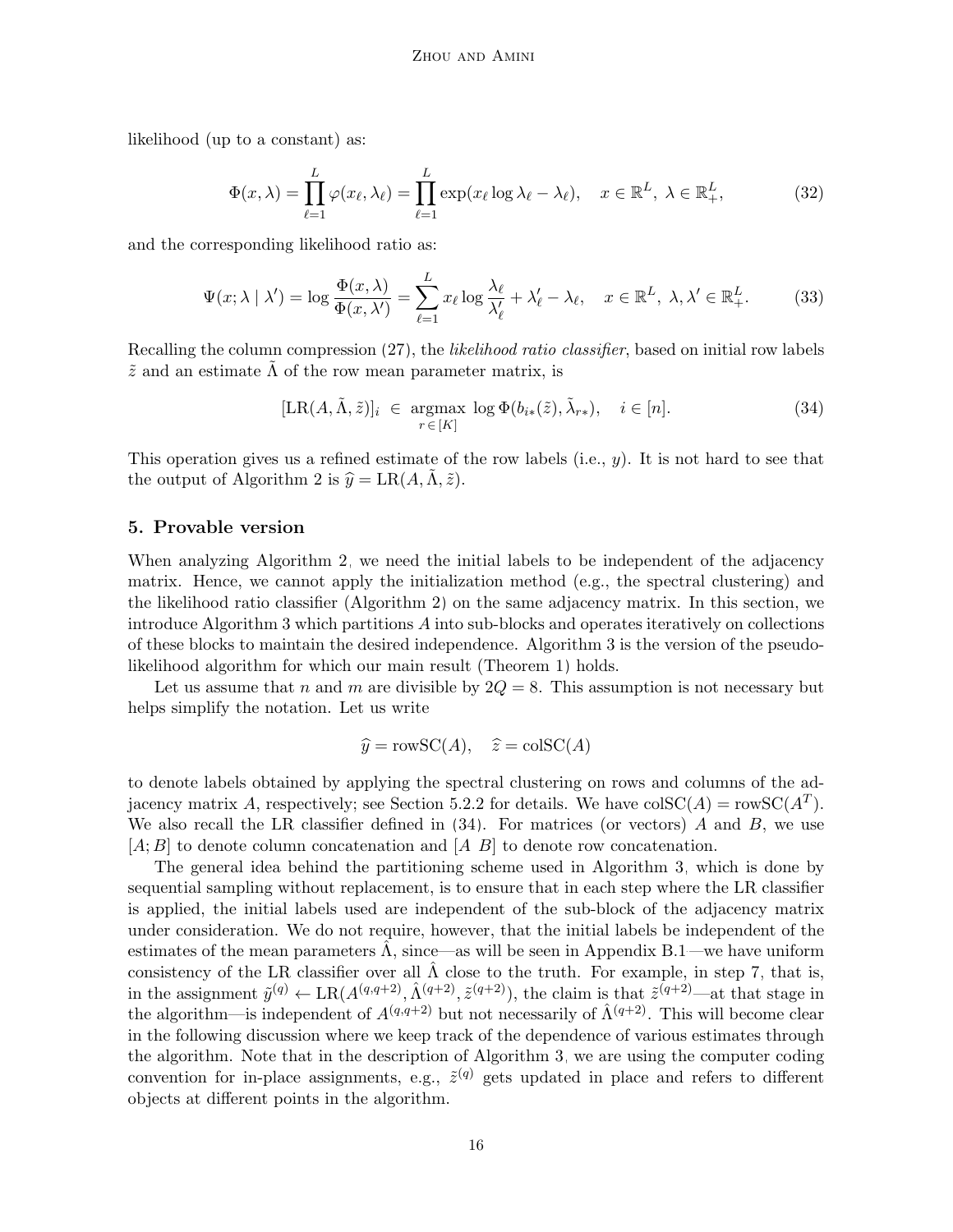### <span id="page-16-0"></span>Algorithm 3 Provable (parallelizable) version

1: Randomly partition the rows into 2 groups of equal size  $(n/2)$ , so that

$$
A = [A_{\text{top}}; A_{\text{bottom}}]
$$

2: Randomly partition the rows and columns of  $A_{bottom}$  into 4 groups of equal size, so that we have 16 sub-adjacency matrix with dimension  $(n/8) \times (m/4)$ , i.e.

$$
A_{\text{bottom}} = \begin{bmatrix} A^{(1,1)} & A^{(1,2)} & A^{(1,3)} & A^{(1,4)} \\ A^{(2,1)} & A^{(2,2)} & A^{(2,3)} & A^{(2,4)} \\ A^{(3,1)} & A^{(3,2)} & A^{(3,3)} & A^{(3,4)} \\ A^{(4,1)} & A^{(4,2)} & A^{(4,3)} & A^{(4,4)} \end{bmatrix}.
$$

In each of the following steps, perform the stated operation for every  $q \in \mathbb{Z}_4$ :

|     | 3: Obtain initial row labels:                                                                                           | $[\tilde{y}^{(q-1)}; \tilde{y}'^{(q)}] \leftarrow \text{rowsC}\left([A^{(q-1,q)}; A^{(q,q)}]\right), \ \forall q.$                       |  |  |  |  |  |
|-----|-------------------------------------------------------------------------------------------------------------------------|------------------------------------------------------------------------------------------------------------------------------------------|--|--|--|--|--|
|     | 4: Obtain initial column labels:                                                                                        | $[\tilde{z}^{(q)} \ \tilde{z}^{\prime(q+1)}] \leftarrow \text{colSC}([A^{(q,q)} \ A^{(q,q+1)}]), \ \forall q.$                           |  |  |  |  |  |
|     | 5: Get consistent (global) labels:                                                                                      | $\tilde{y} \leftarrow \text{MATCH}(\tilde{y}, \tilde{y}')$ and $\tilde{z} \leftarrow \text{MATCH}(\tilde{z}, \tilde{z}').$               |  |  |  |  |  |
|     | 6: Update (local) row mean parameters:                                                                                  | $\hat{\Lambda}^{(q+2)} \leftarrow \mathscr{L}(A^{(q,q+2)}, \tilde{y}^{(q)}, \tilde{z}^{(q+2)}), \ \forall q.$                            |  |  |  |  |  |
|     | 7: Update row labels:                                                                                                   | $\tilde{y}^{(q)} \leftarrow \text{LR}(A^{(q,q+2)}, \hat{\Lambda}^{(q+2)}, \tilde{z}^{(q+2)}), \ \forall q.$                              |  |  |  |  |  |
|     | 8: Similarly update column labels $\tilde{z}$ as in steps 6 and 7.                                                      |                                                                                                                                          |  |  |  |  |  |
|     | 9: Update (local) row mean parameters:                                                                                  | $\hat{\Lambda}^{(q+3)} \leftarrow \mathscr{L}(A^{(q,q+3)}, \tilde{y}^{(q)}, \tilde{z}^{(q+3)}), \ \forall q.$                            |  |  |  |  |  |
|     | 10: Obtain (global) row mean parameters:                                                                                | $\hat{\Lambda} \leftarrow \sum_{a} \hat{\Lambda}^{(q)}$ .                                                                                |  |  |  |  |  |
| 11: |                                                                                                                         | $\widehat{y}_{\text{top}} \leftarrow \text{LR}(A_{\text{top}}, \hat{\Lambda}, \tilde{z}).$                                               |  |  |  |  |  |
|     |                                                                                                                         | 12: Swap $A_{\text{top}}$ and $A_{\text{bottom}}$ , then repeat steps 2–11 to obtain $\hat{y}_{\text{bottom}}$ , except for step 5 where |  |  |  |  |  |
|     | $\tilde{y}$ is matched to $\hat{y}_{top}$ instead, i.e., $\tilde{y} \leftarrow \text{MATCH}(\tilde{y}, \hat{y}_{top}).$ |                                                                                                                                          |  |  |  |  |  |

13: 
$$
\widehat{y} \leftarrow [\widehat{y}_{\text{top}} \, ; \, \widehat{y}_{\text{bottom}}].
$$

14: Apply step 1 to 10 on  $A<sup>T</sup>$  to obtain  $\hat{z}$ .

Figure [1](#page-17-0) illustrates the partitions used in steps [2–9](#page-16-0) of the algorithm. The collection of the submatrices in the partition is given a name in each case. For example,  $G_1^{\text{col}}$  consists of the four submatrices in Figure [1\(](#page-17-0)a). Note that  $\{G_1^{\text{col}}, G_2, G_3\}$  form a complete partition of the matrix  $A_{\text{bottom}}$  into disjoint blocks. Also,  $G_1^{\text{col}}$  and  $G_1^{\text{row}}$  involve the same elements of the matrix, i.e. they cover the same portion of  $A_{\text{bottom}}$ . Thus,  $\{G_1^{\text{row}}, G_2, G_3\}$  is also a complete cover of  $A_{\text{bottom}}$  with disjoint blocks. Let us write  $G_1$  for the common portion of  $A_{\text{bottom}}$  covered by  $G_1^{\text{col}}$  and  $G_1^{\text{row}}$ .

Steps [3](#page-16-0) and [4](#page-16-0) operate on blocks in  $G_1^{\text{col}}$  and  $G_1^{\text{row}}$  respectively, producing initial row and col-umn labels. For example, in step [3,](#page-16-0) we apply row SC on each submatrix specified in Figure  $1(a)$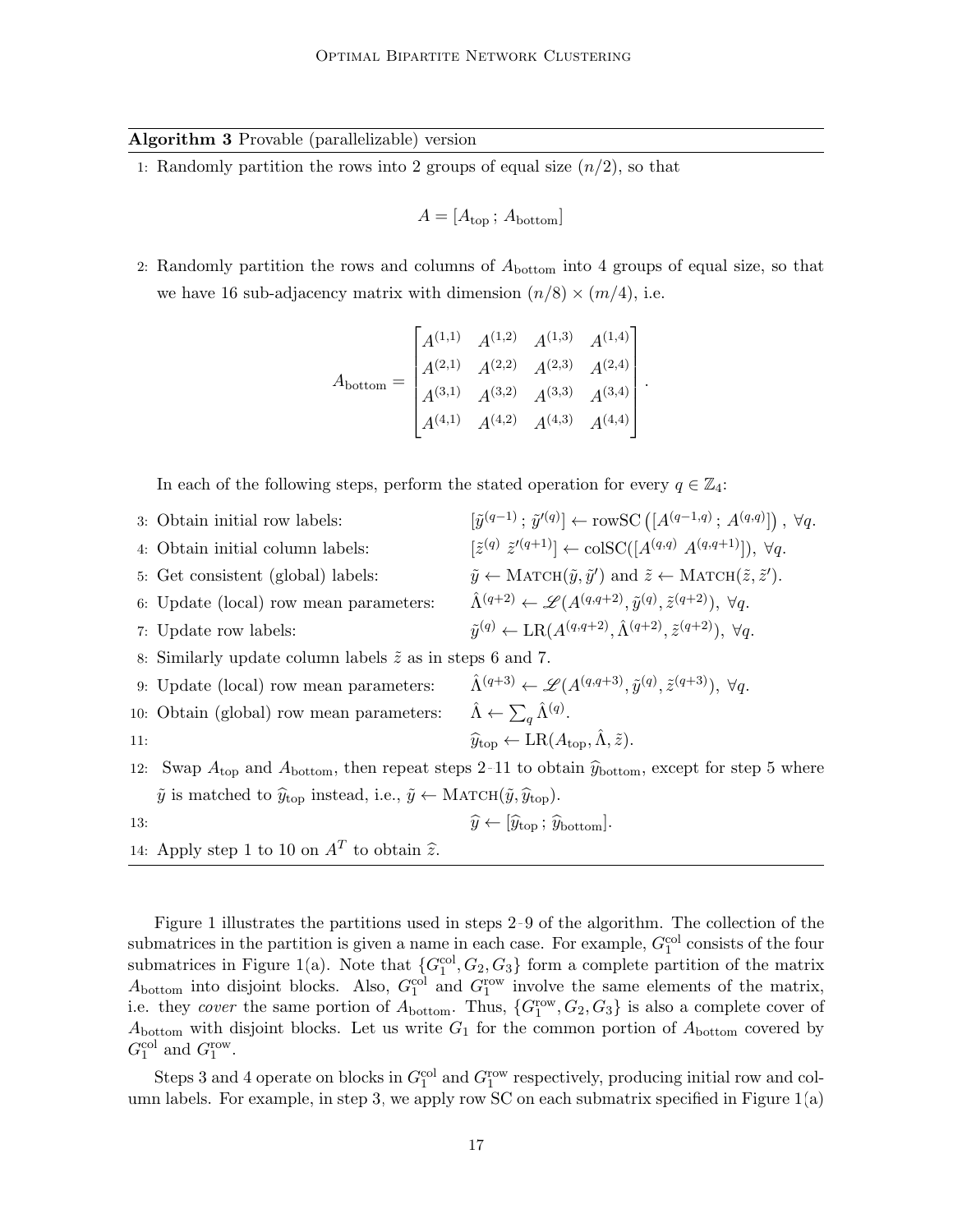<span id="page-17-0"></span>
$$
\begin{bmatrix}\nA_{11} & A_{12} & A_{13} & A_{14} \\
A_{21} & A_{22} & A_{23} & A_{24} \\
A_{31} & A_{32} & A_{33} & A_{34} \\
A_{41} & A_{42} & A_{43} & A_{44}\n\end{bmatrix}\n\begin{bmatrix}\nA_{11} & A_{12} & A_{13} & A_{14} \\
A_{21} & A_{22} & A_{23} & A_{24} \\
A_{31} & A_{32} & A_{33} & A_{34} \\
A_{41} & A_{42} & A_{43} & A_{44}\n\end{bmatrix}\n\begin{bmatrix}\nA_{11} & A_{12} & A_{13} & A_{14} \\
A_{21} & A_{22} & A_{23} & A_{24} \\
A_{31} & A_{32} & A_{33} & A_{34} \\
A_{41} & A_{42} & A_{43} & A_{44}\n\end{bmatrix}\n\begin{bmatrix}\nA_{11} & A_{12} & A_{13} & A_{14} \\
A_{21} & A_{22} & A_{23} & A_{24} \\
A_{31} & A_{32} & A_{33} & A_{34} \\
A_{41} & A_{42} & A_{43} & A_{44}\n\end{bmatrix}\n\begin{bmatrix}\nA_{11} & A_{12} & A_{13} & A_{14} \\
A_{21} & A_{22} & A_{23} & A_{24} \\
A_{31} & A_{32} & A_{33} & A_{34} \\
A_{41} & A_{42} & A_{43} & A_{44}\n\end{bmatrix}
$$
\n(a)  $G_1^{\text{col}}\text{ (Step 3)}$ \n(b)  $G_1^{\text{row}}\text{ (Step 4)}$ \n(c)  $G_2$  (Steps 6, 7)\n(d)  $G_3$  (Step 9)

Figure 1: The four stages of partitioning in Algorithm [3.](#page-16-0) In each case, the collection of submatrices in the partition is given a name which is used in the text. We have used to shorthand  $A_{qq'} = A^{(q,q')}$  for simplicity. Block used in obtaining initial labels (a–b), in obtaining the first local parameter estimates (c), and in the first application of LR classifier (d).

and obtain the label vectors (from the leftmost submatrix to the rightmost one):

<span id="page-17-1"></span>
$$
[\tilde{y}'^{(1)}; \tilde{y}^{(4)}], [\tilde{y}^{(1)}; \tilde{y}'^{(2)}], [\tilde{y}^{(2)}; \tilde{y}'^{(3)}], [\tilde{y}^{(3)}; \tilde{y}'^{(4)}].
$$
\n(35)

As a result of these steps, we obtain two sets of row labels  $\tilde{y} = (\tilde{y}^{(q)} : q \in \mathbb{Z}_4)$  and  $\tilde{y}' = (\tilde{y}'^{(q)} : q \in \mathbb{Z}_4)$  $q \in \mathbb{Z}_4$ , and similarly for the columns labels. Neither of  $\tilde{y}$  or  $\tilde{y}'$  is necessarily a consistent set of labels for the whole matrix, since the cluster labels for individual pieces  $y^{(q)}$  and  $\tilde{y}'^{(q)}$  need not match (e.g., cluster 1 in one piece could be labeled cluster 2 in another piece.). However, if the sub-block labels [\(35\)](#page-17-1) are sufficiently close to the truth, we can use the overlap among them to find a global set of labels that are consistent with each block of  $\tilde{y}$  and  $\tilde{y}'$ . This is what the Match operator in step [5](#page-16-0) does, as will be detailed in Section [5.1.](#page-18-0) The resulting updated global row and column labels only depend on  $G_1$  portion of  $A_{\text{bottom}}$ . Steps [6–13](#page-16-0) go through the following phases:

First local parameter estimates (step [6\)](#page-16-0): Having obtained good initial (global) row and column labels, in Step [6,](#page-16-0) we obtain estimates of the local mean parameters  $\hat{\Lambda}^{(q+2)}$  for the submatrices in  $G_2$  as in Figure [1\(](#page-17-0)c). Note for example, that  $\hat{\Lambda}^{(q+2)}$  computed in this step depends on blocks  $A^{(q,q+2)}$  and on  $G_1$  through  $\tilde{z}^{(q+2)}$ . Collectively, the estimates  $\{\hat{\Lambda}^{(q+2)}: q \in$  $\mathbb{Z}_4$  in Step [6](#page-16-0) depend on  $G_1 \cup G_2$  portion of  $A_{\text{bottom}}$ .

First LR classifier (steps [7–8\)](#page-16-0): Using the estimates of the (local) row mean parame-ters, in Step [7,](#page-16-0) we apply the LR classifier,  $\tilde{y}^{(q)} \leftarrow \text{LR}(A^{(q,q+2)}, \hat{\Lambda}^{(q+2)}, \tilde{z}^{(q+2)})$  to each of the submatrices in  $G_2$  (in Figure [1\(](#page-17-0)c)). Here,  $\hat{\Lambda}(\vec{q+2})$  depends on the same block  $\hat{A}^{(q,q+2)}$  on which we apply LR classifier, but the dependence is not problematic due to the uniform consistency of LR classifier in parameters (Lemma [2\)](#page-25-0). However, we note that  $\tilde{z}^{(q+2)}$  is a function of  $G_1$ blocks of  $A_{\text{bottom}}$ , hence independent of  $A^{(q,q+2)}$  which is key in our arguments. We will similarly apply the LR classifier on the columns of  $G_2$ , and obtain  $\tilde{z}^{(q)}$ . By the end of step [8,](#page-16-0) the updated labels  $\tilde{y}$  and  $\tilde{z}$  will depend on blocks in  $G_1 \cup G_2$ ; these labels will be much more accurate (Mis  $\approx \exp(-I/Q)$ ) than the initial labels obtained by spectral clustering.

Second parameter estimates (steps [9–10\)](#page-16-0): Using the more accurate labels of step [8,](#page-16-0) we obtain the local mean parameters  $\hat{\Lambda}^{(q+3)}$  in step [9](#page-16-0) for the submatrices in  $G_3$  (Figure [1\(](#page-17-0)d)). This step is similar to step [6,](#page-16-0) but because of the much more accurate labels, the parameter estimates are much more accurate too. Since the global mean parameter is the sum of local mean parameters, i.e.  $\Lambda = \sum_{q \in [Q]} \Lambda^{(q)}$ , we use  $\hat{\Lambda} := \sum_{q} \hat{\Lambda}^{(q)}$  to estimate  $\Lambda$  in step [10.](#page-16-0) We recall that the true local mean parameters do not depend on the block row index; see [\(26\)](#page-12-3).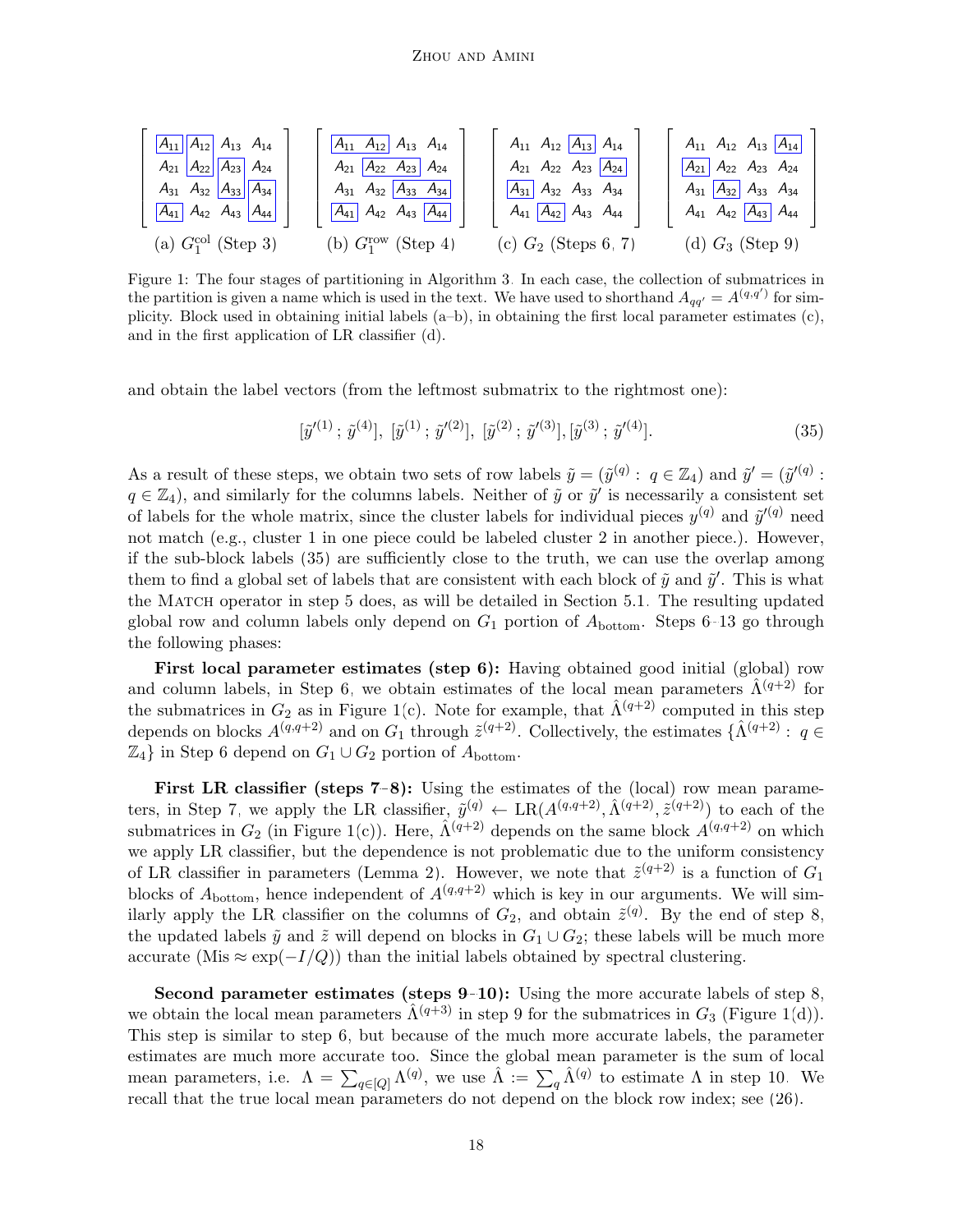Second LR classifier (step [11\)](#page-16-0): Using the more accurate estimates of (global) row mean parameters  $\Lambda$  from step [10](#page-16-0) and the more accurate labels  $\tilde{z}$  in step [8,](#page-16-0) in step [11](#page-16-0) we apply the LR classifier  $\hat{y}_{\text{top}} \leftarrow \text{LR}(A_{\text{top}}, \tilde{\Lambda}, \tilde{z})$  on  $A_{\text{top}}$ . We note that  $A_{\text{top}}$  in this step is independent of  $\tilde{z}$  (as well as  $\tilde{\Lambda}$ ). This second LRC application is what brings us from very accurate labels  $(Mis ≈ exp(-I/Q))$  to almost optimal  $(Mis ≈ exp(-I))$ ; see Appendix [C.](#page-29-0)

Bottom half (steps [12–13\)](#page-16-0): The same process is repeated in step [12,](#page-16-0) after swapping the top and bottom halves of A, to get the bottom portion of the row labels. Matching the labels  $\tilde{y}$ from the spectral clustering in step [5](#page-16-0) with  $\hat{y}_{\text{top}}$  guarantees that  $\hat{y}_{\text{top}}$  and  $\hat{y}_{\text{bottom}}$  have consistent labels. Thus, no extra matching is required when concatenating the two in step [13.](#page-16-0)

#### <span id="page-18-0"></span>5.1. Matching step

Let us describe the details of the matching step in Algorithm [3.](#page-16-0) Although, the idea is intuitively clear, formally describing the procedure is fairly technical. In order to understand the idea, consider the two-block labels  $\tilde{y}^{(q-1,q)} := [\tilde{y}^{(q-1)}; \tilde{y}'^{(q)}],$  for  $q = 2, 3$ , that is,

$$
\tilde{y}^{(1,2)} := [\tilde{y}^{(1)} \,;\, \tilde{y}'^{(2)}], \quad \tilde{y}^{(2,3)} := [\tilde{y}^{(2)} \,;\, \tilde{y}'^{(3)}].
$$

We will detail how these two sets of labels can be fused together to generate a set of consistent labels for the three-block true label vector  $y^{(1,2,3)} := [y^{(1)}; y^{(2)}; y^{(3)}]$ . The two (overlapping) two-blocks of the true label vector are denoted as

<span id="page-18-2"></span>
$$
y^{(1,2)} := [y^{(1)}; y^{(2)}], \quad y^{(2,3)} := [y^{(2)}; y^{(3)}].
$$

More generally, we let  $y^{(q-1,q)} = [y^{(q-1)}; y^{(q)}]$ , similar to the notation for estimated blocks.

Recall our notation  $\sigma^*$   $(\cdot \rightarrow \cdot)$  for (an) optimal permutation between two sets of labels (cf. Section [2.3\)](#page-5-2). Finding  $\sigma^*$  is a linear assignment problem, with computational complexity  $O(K \vee L)^3$ ); see [Burkard and Cela \(1999\)](#page-64-12). Let us define

$$
\sigma_{q-1,q} := \sigma^* \big( \tilde{y}^{(q-1,q)} \to y^{(q-1,q)} \big), \quad \sigma_q := \sigma^* \big( \tilde{y}^{(q)} \to y^{(q)} \big), \quad \sigma'_q := \sigma^* \big( \tilde{y}'^{(q)} \to y^{(q)} \big). \tag{36}
$$

Thus, for example we have

$$
\sigma_{1,2} = \sigma^*(\tilde{y}^{(1,2)} \rightarrow y^{(1,2)}), \quad \sigma_2 = \sigma^*(\tilde{y}^{(2)} \rightarrow y^{(2)}), \quad \sigma_3' = \sigma^*(\tilde{y}'^{(3)} \rightarrow y^{(3)}),
$$

and so on, as depicted in Figure  $2(a)$ . In other words, each of these permutations is the optimal permutation from the corresponding block of the underlying estimated label to that of the truth. Let us write  $\tilde{y}^{(1,2)} \approx y^{(1,2)}$  to mean that the two sets of labels are sufficiently close (to be made precise later).

The first claim is that  $\tilde{y}^{(1,2)} \approx y^{(1,2)}$  implies that the underlying sub-blocks have the same optimal permutation to the truth as the original two-block label, i.e.,

<span id="page-18-1"></span>
$$
\tilde{y}^{(1,2)} \approx y^{(1,2)} \implies \sigma_1 = \sigma_2' = \sigma_{1,2}
$$

and similarly  $\tilde{y}^{(2,3)} \approx y^{(2,3)} \implies \sigma_2 = \sigma_3' = \sigma_{2,3}$ . The second claim is that each sub-block has "almost" the same misclassification error as the bigger two-block. To see this, recall the direct misclassification rate introduced in Section [2.3,](#page-5-2) i.e., misclassification rate without applying any permutation (or equivalently with the identity permutation). We have

dMis 
$$
(\sigma_{2,3}(\tilde{y}^{(2,3)}), y^{(2,3)}) = \text{Mis } (\tilde{y}^{(2,3)}, y^{(2,3)}) \le \varepsilon.
$$
 (37)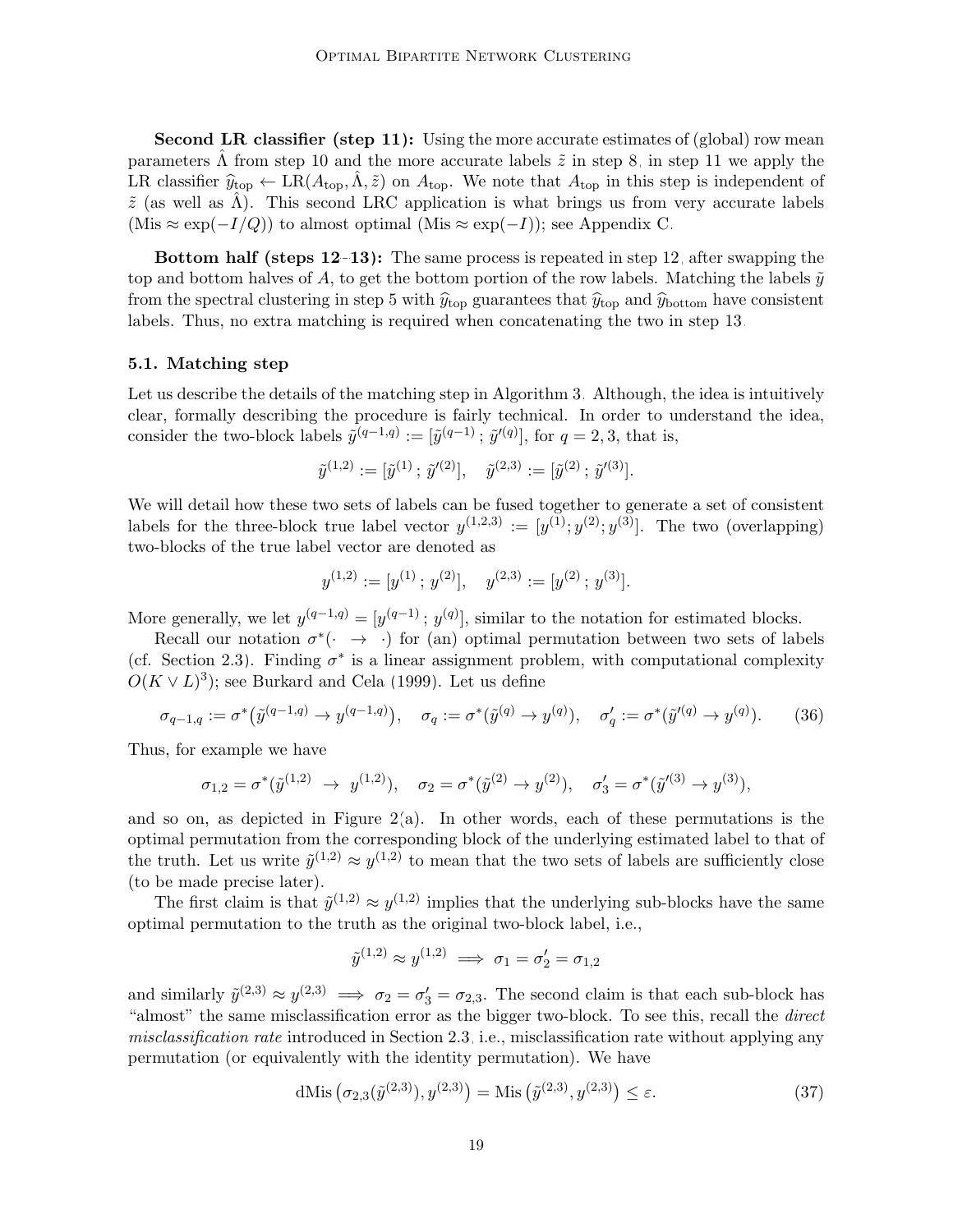<span id="page-19-0"></span>

Figure 2: Pictorial depiction of the matching step. (a) Two-block and sub-block optimal permutations to the truth. When  $\tilde{y}^{(1,2)} \approx y^{(1,2)}$ , we have  $\sigma_1 = \sigma_2' = \sigma_{1,2}$  and similarly  $\tilde{y}^{(2,3)} \approx y^{(2,3)}$  implies  $\sigma_2 = \sigma_3' = \sigma_{2,3}$ . (b) Commutative diagram depicting how the missing permutation  $\sigma_2^{-1} \circ \sigma_2'$  can be obtained by matching observed labels  $\tilde{y}'^{(2)}$  and  $\tilde{y}^{(2)}$ . See Section [5.1](#page-18-0) for details.

where the inequality is by assumption ( $\varepsilon$  being the rate achieved by the spectral clustering algorithm). A similar expression holds with  $(2, 3)$  replaced with  $(1, 2)$ . Now  $(37)$  implies

<span id="page-19-1"></span>
$$
\text{dMis}\left(\sigma_2(\tilde{y}^{(2)}), y^{(2)}\right) = \text{dMis}\left(\sigma_{2,3}(\tilde{y}^{(2)}), y^{(2)}\right) \le 2\varepsilon = \varepsilon'\tag{38}
$$

where the equality uses  $\sigma_2 = \sigma_{2,3}$ . To see the inequality, let  $n_{2,3}$ ,  $n_2$  and  $n_3$  be the lengths of  $y^{(2,3)}$ ,  $y^{(2)}$  and  $y^{(3)}$ . Then,

dMis 
$$
(\sigma_{2,3}(\tilde{y}^{(2,3)}), y^{(2,3)}) = \frac{n_2}{n_{2,3}} dMis (\sigma_{2,3}(\tilde{y}^{(2)}), y^{(2)}) + \frac{n_3}{n_{2,3}} dMis (\sigma_{2,3}(\tilde{y}'^{(3)}), y^{(3)})
$$

and the result follows since we have  $n_2 = n_3 = n_{2,3}/2$  by construction. Note that dMis has the property of being easily distributed over sub-blocks as opposed to Mis. Similarly, we obtain dMis  $(\sigma'_3(\tilde{y}^{(3)}), y^{(3)}) \leq \varepsilon'$  considering the second components of  $\tilde{y}^{(2,3)}$  and  $y^{(2,3)}$ . Applying the same argument to indices (1, 2), we conclude similarly that dMis  $(\sigma_1(\tilde{y}^{(1)}), y^{(1)}) \leq \varepsilon'$  and dMis  $(\sigma'_2(\tilde{y}'^{(2)}), y^{(2)}) \le \varepsilon'.$ 

Now consider the following three-block vector, undergoing the transformation

$$
\begin{bmatrix} \sigma_1(\tilde{y}^{(1)}) \\ \sigma_2(\tilde{y}^{(2)}) \\ \sigma'_3(\tilde{y}^{(3)}) \end{bmatrix} \rightarrow \begin{bmatrix} \sigma_2^{-1} \circ \sigma_1(\tilde{y}^{(1)}) \\ \sigma_2^{-1} \circ \sigma_2(\tilde{y}^{(2)}) \\ \sigma_2^{-1} \circ \sigma'_3(\tilde{y}^{(3)}) \end{bmatrix} \stackrel{=}{\rightarrow} \begin{bmatrix} \sigma_2^{-1} \circ \sigma_1(\tilde{y}^{(1)}) \\ \tilde{y}^{(2)} \\ \tilde{y}^{(3)} \end{bmatrix} \stackrel{=}{\rightarrow} \begin{bmatrix} \sigma_2^{-1} \circ \sigma'_2(\tilde{y}^{(1)}) \\ \tilde{y}^{(2)} \\ \tilde{y}^{(3)} \end{bmatrix}.
$$

The leftmost vector has dMis of at most  $\varepsilon'$  relative to  $y^{(1,2,3)}$  by the previous arguments, and since Mis  $\le$  dMis, we have the same bound on Mis rate for the leftmost vector. The first transformation keeps the same Mis rate since we are applying a single permutation  $\sigma_2^{-1}$  to all elements. The second transformation is in fact an equality, using  $\sigma'_3 = \sigma_2$  established earlier. The third transformation/equality follows similarly by  $\sigma_1 = \sigma_2'$ . Thus, if we can recover  $\sigma_2^{-1} \circ \sigma_2'$ from the data, we can construct a consistent three-block label having Mis  $\leq \varepsilon'$ .

The third and final claim is that this is possible, and in fact we have

$$
\sigma_2^{-1} \circ \sigma_2' = \sigma^*(\tilde{y}'^{(2)} \to \tilde{y}^{(2)})
$$
\n(39)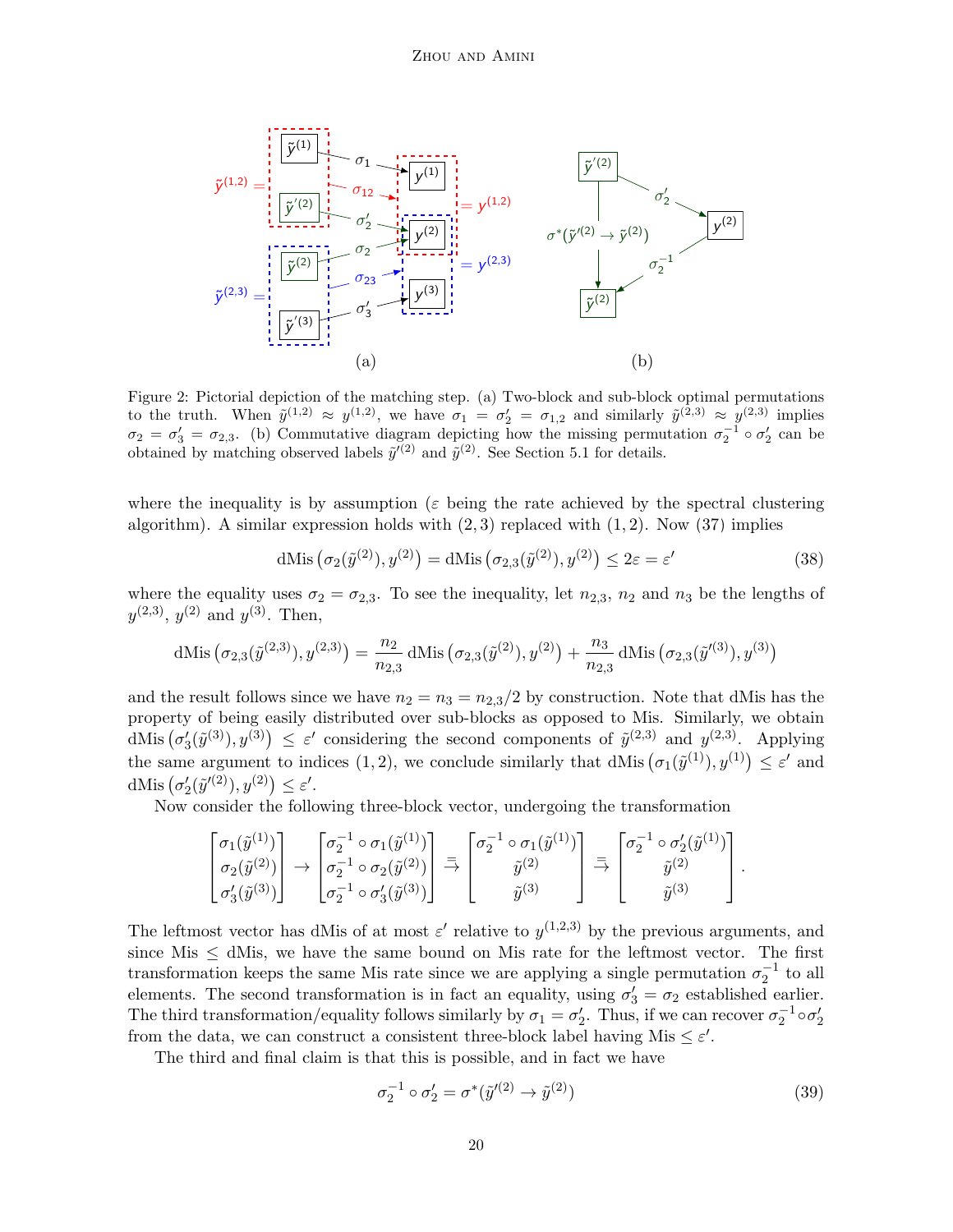## <span id="page-20-4"></span>Algorithm 4 SC-RRE

- 1: Apply degree-reduction regularization  $A$  to obtain  $A_{\text{re}}$ , as discussed in [Zhou and Amini](#page-67-2) [\(2019\)](#page-67-2).
- 2: Obtain  $A_{\text{re}}^{(K \wedge L)} = \widehat{Z}_1 \hat{\Sigma} \widehat{Z}_2^T$ , the  $(K \wedge L)$ -truncated SVD of  $A_{\text{re}}$ .
- 3: Output  $\mathscr{K}(\widehat{Z}_1\widehat{\Sigma})$  where  $\mathscr{K}$  is an isometry-invariant  $\kappa$ -approximate kmeans algorithm.

that is,  $\sigma_2^{-1} \circ \sigma_2'$  can be obtained (assuming  $\varepsilon'$  is sufficiently small) by optimally matching  $\tilde{y}'^{(2)}$ to  $\tilde{y}^{(2)}$ , both of which we observe in practice. See the commutative diagram in Figure [2\(](#page-19-0)b). In order to make the above argument precise, we need to justify the first and third claims. We will discuss the details in Appendix [B.4.](#page-29-1) The above matching process can be repeated over all the two-blocks  $\tilde{y}^{(q-1,q)}$  to get a consistent set of global labels whose overall misclassification rate is no more than twice that of the original two-blocks (cf.  $\varepsilon'$  versus  $\varepsilon$ ).

#### 5.2. Results for Algorithm [3](#page-16-0)

#### <span id="page-20-0"></span>5.2.1. General initialization

Before studying the spectral initialization, let us give a general bound on the misclassification rate of Algorithm [3,](#page-16-0) assuming sufficiently good initial labels. Assume that the initial labels obtained in steps [3](#page-16-0) and [4](#page-16-0) of the algorithm are  $\gamma_1$ -good in the sense

<span id="page-20-2"></span>
$$
Mis(\tilde{y}, y) \le \frac{\gamma_1}{\beta K}, \quad Mis(\tilde{z}, z) \le \frac{\gamma_1}{\beta L}, \tag{B3}
$$

with  $\gamma_1$  satisfying

<span id="page-20-3"></span>
$$
\gamma_1 \leq \frac{1}{384\beta^2 \omega} \left( \frac{I_{\min}}{8L \|\Lambda\|_{\infty}} \wedge \frac{I_{\min}^{\text{col}}}{16K \|\Gamma\|_{\infty}} \right). \tag{40}
$$

Any other initialization algorithm besides spectral clustering can be used, as long as the above guarantee on its output holds. We also need the following weaker version of [\(A4\)](#page-7-2):

$$
\beta \omega(||\Lambda||_{\infty} \vee ||\Gamma||_{\infty}) = o\left(\left[\frac{I_{\min} \wedge I_{\min}^{\text{col}}}{Q \log Q(K \vee L)}\right]^{a}\right), \text{ for some } a > 0. \tag{A4'}
$$

<span id="page-20-1"></span>**Theorem 3.** Assume that the model parameters satisfy  $I_{min} \wedge I_{min}^{col} \rightarrow \infty$ ,  $\Lambda_{min} \rightarrow \infty$ , [\(A1\)](#page-6-0), [\(A2\)](#page-6-0), [\(A3\)](#page-7-2) and [\(A4](#page-20-2)'), and the initial labels satisfy [\(40\)](#page-20-2). Then, for some  $\zeta = o(1)$ ,  $\hat{y}$  outputted by Algorithm [3](#page-16-0) satisfies

$$
\text{Mis}_k\left(\widehat{y},\,y\right) = O\!\left(\omega \sum_{r \neq k} \left(1 + \frac{1}{\varepsilon_{kr}}\right) \exp\left(-I_{kr} - \left(\frac{1}{2} - \zeta\right) \log \Lambda_{\min}\right)\right) \tag{41}
$$

for every  $k \in [K]$  with probability  $1 - o(1)$ .

We refer to Section [3](#page-6-0) for the definition of the parameters involved in the rate given in  $(41)$ .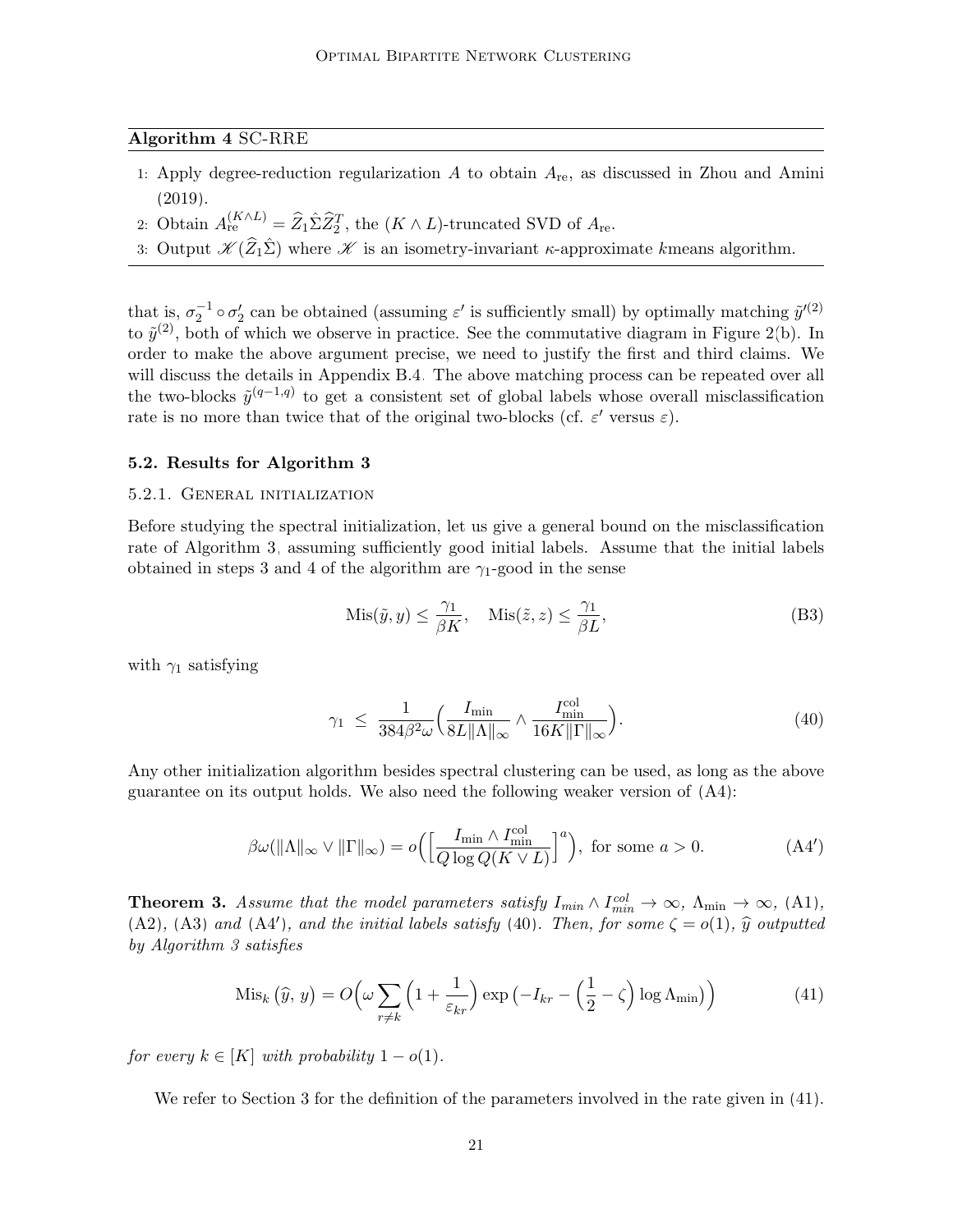#### <span id="page-21-1"></span>5.2.2. Spectral initialization

Theorem [3](#page-20-1) requires initial labels that satisfy [\(40\)](#page-20-2). A spectral algorithm, namely SC-RRE given in Algorithm [4](#page-20-4) can provide such initialization. (The acronym stands for reduced-rank efficient spectral clustering.) The algorithm is presented and analyzed in [Zhou and Amini \(2019\)](#page-67-2). One performs a truncated SVD of rank  $r := K \wedge L$  on a regularized version of the adjacency matrix,  $\widehat{A}_{\text{re}}$ , to obtain  $\widehat{Z}_1\widehat{\Sigma}\widehat{Z}_2^T$ , where  $\widehat{\Sigma}$  is the diagonal matrix retaining the top  $r$  largest singular values of  $A_{\text{re}}$ , and  $\widehat{Z}_1 \in \mathbb{R}^{n \times r}$  and  $\widehat{Z}_2 \in \mathbb{R}^{n \times r}$  are the matrices of the corresponding singular vectors. One then runs a k-means type algorithm on  $Z_1\hat{\Sigma}$ , rather than  $\hat{Z}_1$  which is the more common approach in spectral clustering. This allows one to state consistency results without a reference to the gap in the spectrum of  $A_{\text{re}}$ , while still retaining the attractive feature of the latter approach, namely, the computational efficiency of running k-means on a matrix of reduced dimension. The "isometry-invariant" qualification used in Algorithm [4](#page-20-4) means that the k-means algorithm should only be sensitive to the pairwise distances of the data points. We refer to [Zhou and Amini \(2019\)](#page-67-2) for a detailed discussion. In particular, one has the following bound on the misclassification rate of SC-RRE:

<span id="page-21-2"></span>**Theorem 4** [\(Zhou and Amini \(2019\)](#page-67-2)). Let  $\alpha = m/n$  and  $\Lambda^2_{\wedge} := \min_{t \neq s} ||\Lambda_{ss} - \Lambda_{ts}||^2$ . Consider the spectral algorithm given in Algorithm [4,](#page-20-4) assume  $(A2)$  and that for a sufficiently small  $C_1 > 0$ ,

$$
\beta^2 KL(K \wedge L) \alpha \frac{\|\Lambda\|_{\infty}}{\Lambda_{\wedge}^2} \le C_1 (1+\kappa)^{-2}.
$$
 (42)

Then the algorithm outputs estimated row labels  $\tilde{y}$  satisfying

$$
Mis(\tilde{y}, y) \leq C_1^{-1} (1 + \kappa)^2 \beta L(K \wedge L) \alpha \left( \frac{\|\Lambda\|_{\infty}}{\Lambda_{\wedge}^2} \right).
$$

Here,  $\Lambda_{s*}$  refers to the sth row of the mean parameter matrix  $\Lambda$  (cf. Section [2.1\)](#page-3-1). Combining Theorems [3](#page-20-1) and [4,](#page-21-2) one obtains Theorem [1.](#page-7-4) Some work is required to translate the bound of the Theorem [4](#page-21-2) to be applicable to sub-blocks. See Section [D.1](#page-36-0) for details.

#### <span id="page-21-0"></span>6. Simulations

We provide some simulation results to corroborate the theory. We generate from the SBM of Section [2.1](#page-3-1) with the following connectivity matrix

<span id="page-21-3"></span>
$$
P = C \frac{\left[\log(mn)\right]^{\alpha}}{\sqrt{mn}} B, \quad B = \begin{bmatrix} 1 & 2 & 3 & 4 & 5 & 6 \\ 2 & 3 & 4 & 5 & 6 & 1 \\ 3 & 4 & 5 & 6 & 1 & 2 \\ 4 & 5 & 6 & 1 & 2 & 3 \end{bmatrix}.
$$
 (43)

Note that B does not have any clear assortative or dissortative structure. We let  $n = K n_0$ and  $m = Ln_0$ , and we vary  $n_0$ . All clusters (both row and column) will have the same number of nodes  $n_0$ . By changing  $\alpha$ , we can study different regimes of sparsity. In particular, when  $\alpha \in (0, 1)$ , we are in the regime where weak recovery is possible but not exact (or strong) recovery. We consider both the misclassification rate, and the normalized mutual information (NMI) as measures of performance. NMI is a measure of accuracy which is between 0 and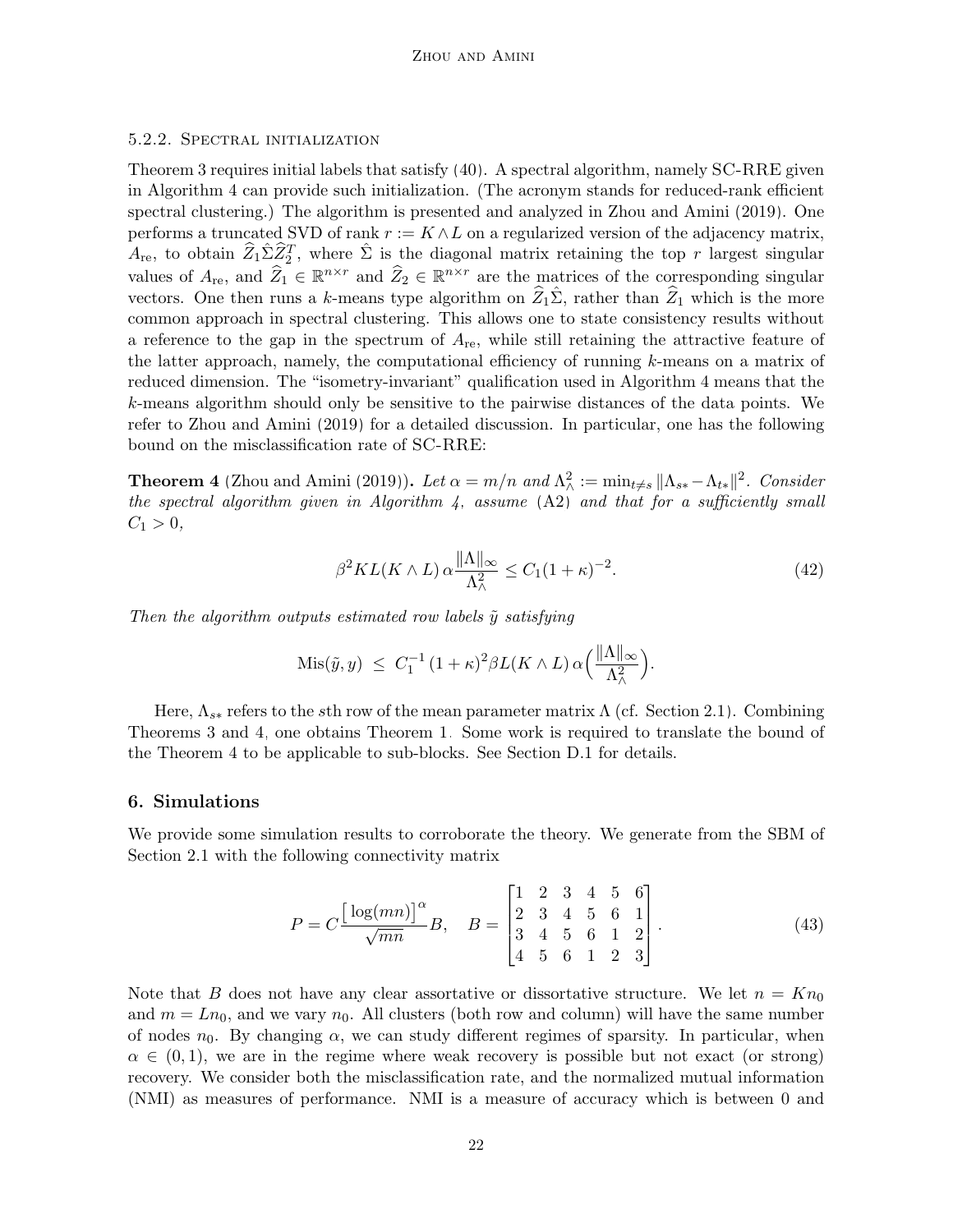<span id="page-22-2"></span>

Figure 3: Plots of (a) the (overall) NMI and (b) the corresponding log. misclassification rate, for the SBM model with connectivity matrix [\(43\)](#page-21-3). The four algorithms considered are the Spectral clustering of Algorithm [4,](#page-20-4) Soft and Hard versions of Algorithm [1](#page-14-0) and the Oracle algorithm of Section [2.2.](#page-4-3)

1 (=perfect match). The NMI is quite sensitive to mismatch and tends to reveal discrepancies between methods more clearly. Figure  $3(a)$  shows the overall NMI versus  $n_0$ . Figure  $3(b)$ illustrates the corresponding log. misclassification rates.

We have considered four algorithms: (1) Spectral: the spectral clustering of Algorithm [4.](#page-20-4) (2) Soft: Algorithm [1](#page-14-0) with flat prior, no inner loop and no conversion to hard labels. (3) Hard: Algorithm [1](#page-14-0) with flat prior, no inner loop and conversion to hard labels after each label computation. (4) Oracle: The oracle classifier discussed in Section [2.2](#page-4-3) and Remark [2:](#page-8-3) Assuming the knowledge of z and  $\Lambda$ , we obtain  $\hat{y}$  by the likelihood ratio classifier, and similarly obtain  $\widehat{z}$ , assuming the knowledge of y and Γ.

Figure [3](#page-22-2) shows the results for  $\alpha = .75$  (a regime where no exact recovery is possible) and  $C = 1$  $C = 1$ . Both the soft and hard versions of Algorithm 1 are initialized with the spectral clustering and both significantly improve over it. The soft version of Algorithm [1](#page-14-0) also outperforms the hard version as one would expect: soft labels carry more information between iterations. It is interesting to note that, as predicted by the theory, the slope for the log-misclassification rate of Algorithm [1](#page-14-0) approaches that of the oracle, which is especially clear for the soft version in Figure [3\(](#page-22-2)b). Simulation results for various other settings can be found in Appendix [H,](#page-62-0) showing qualitatively similar behavior.

#### Acknowledgement

We thank Yunfeng Zhang for helpful discussions.

## <span id="page-22-0"></span>Appendix A. Additional comments

#### <span id="page-22-1"></span>A.1. Comments on edge splitting

One needs independent versions of the adjacency matrix in different stages of the algorithm. To achieve this goal, edge splitting was introduced in [Abbe and Sandon \(2015\)](#page-63-8). The idea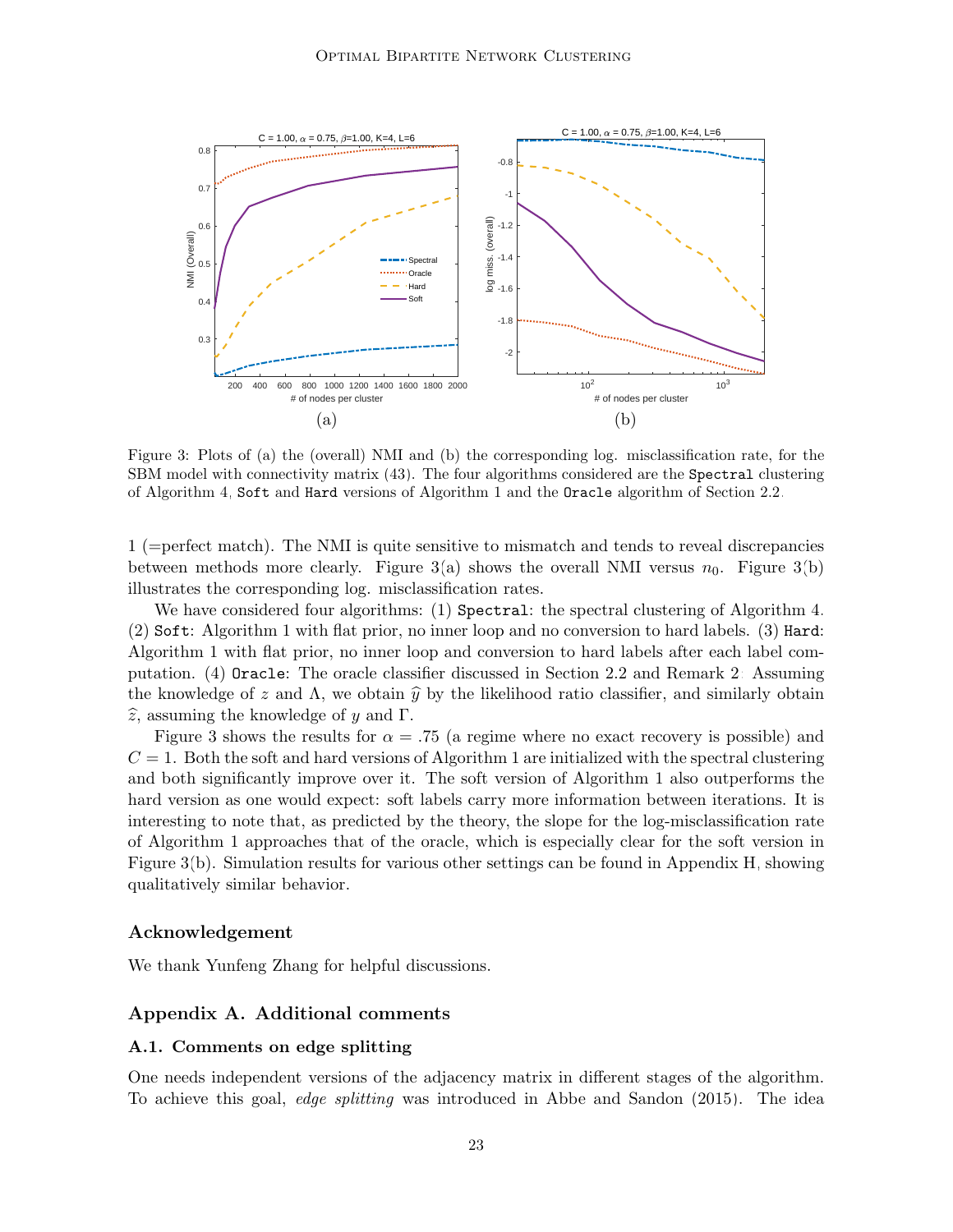is that one can regard the two (or more) graphs obtained from edge splitting to be nearly independent. To be specific, let  $\mathbb{P}_1$  be the joint probability measure corresponding to a pair of graphs  $G_1$  and  $G_2$  generated independently with connectivity matrices  $qP$  and  $(1 - q)P$ . Let  $\mathbb{P}_2$  be the joint probability measure on  $G_1$  and  $G_2$  obtained by edge splitting from a single SBM with connectivity matrix  $P$ , assigning every edge independently to either  $G_1$  or  $G_2$  with probabilities q and  $1 - q$ . Then,  $\mathbb{P}_1$  and  $\mathbb{P}_2$  have the same marginal distributions. Having a vanishing total variation between  $\mathbb{P}_1$  and  $\mathbb{P}_2$  is necessary for further analysis which, as was pointed out by [\(Abbe and Sandon, 2015,](#page-63-8) pp. 46-47), is equivalent to showing that under  $\mathbb{P}_1$ ,  $G_1$  and  $G_2$  do no share any edge, with high probability. Letting  $P_{\min} = \min_{k\ell} P_{k\ell}$ ,

$$
\mathbb{P}_1(G_1 \text{ and } G_2 \text{ do not share edges}) \le \left(1 - \frac{(1-q)q\widetilde{P}_{\min}^2(\log n)^2}{n^2}\right)^{n^2}
$$

which is strictly bounded away from 1 unless  $(1-q)q\tilde{P}_{\min}^2(\log n)^2 = o(1)$ , that is, the connectivity matrix of either  $G_1$  or  $G_2$  should vanish faster than  $1/n$ . Our consistency result will not hold in this regime. Thus, edge splitting cannot be used to derive the results in this paper, and we introduce the block partitioning idea to supply us with the independent copies necessary for analysis. Another technical issue about edge splitting is discussed in Remark [4.](#page-26-1)

#### <span id="page-23-0"></span>A.2. Discussion

Our results do not directly apply to the symmetric case, due to the dependence between the upper and lower triangular parts of the adjacency matrix  $A$ . However, a more sophisticated two-stage block partitioning scheme can be used to derive similar bounds under mild extra assumptions. One starts with an asymmetric partition into blocks of sizes  $\{qn,(1-q)n\}\times$  ${q_n, (1-q)n}$ , for  $q = 1/Q \rightarrow 0$  very slowly. In the first stage, one applies a similar procedure as described in Algorithm [3](#page-16-0) on the upper triangular portion of the large subblock  $(1-q)n\times(1-q)n$ , followed by the application of the LR classifier on the fat block  $qn \times (1-q)n$  to obtain very accurate row labels of the small block  $qn \times qn$ . One then repeats the process using the "leave-one-out" of [Gao et al. \(2017\)](#page-65-10), but applied to small blocks  $qn \times qn$  rather than individual nodes. We leave the details for a future work.

It was also shown by [\(Gao et al., 2017,](#page-65-10) Theorem 5) that their equivalent of condition [\(A1\)](#page-6-0) can be removed by modifying the algorithm. In their setting, without assuming  $a \approx b$ , a misclassification rate of  $\exp(-(1-\varepsilon)I)$  is achievable, where  $\varepsilon \in (0,1)$  is a variable in the new version of their algorithm. If those arguments can be extended to the general block model, it will be possible to relax the requirements on  $\omega$  in [\(A3\)](#page-7-2) and [\(A4\)](#page-7-2). When  $K, L = O(1)$ , one can completely remove sparsity condition [\(A3\)](#page-7-2) using a much sharper Poisson-binomial approximation than what we have used in this paper. Finally, we suspect that our result could be generalized beyond SBMs to biclustering arrays where the row and column sums over clusters follow Poissonian central limit theorems. We will explore these ideas in the future.

## A.3. PL naming

We have borrowed the name pseudo-likelihood (PL) from [Amini et al. \(2013\)](#page-63-6) based on which the algorithms in this paper are derived. In [Amini et al. \(2013\)](#page-63-6), the setup is that of the symmetric SBM, and in order to treat the full likelihood as the product of independent (over nodes  $i = 1, \ldots, n$  of the mixture of Poisson vectors, one has to ignore the dependence among the upper and lower triangular parts of the adjacency matrix, making the PL naming more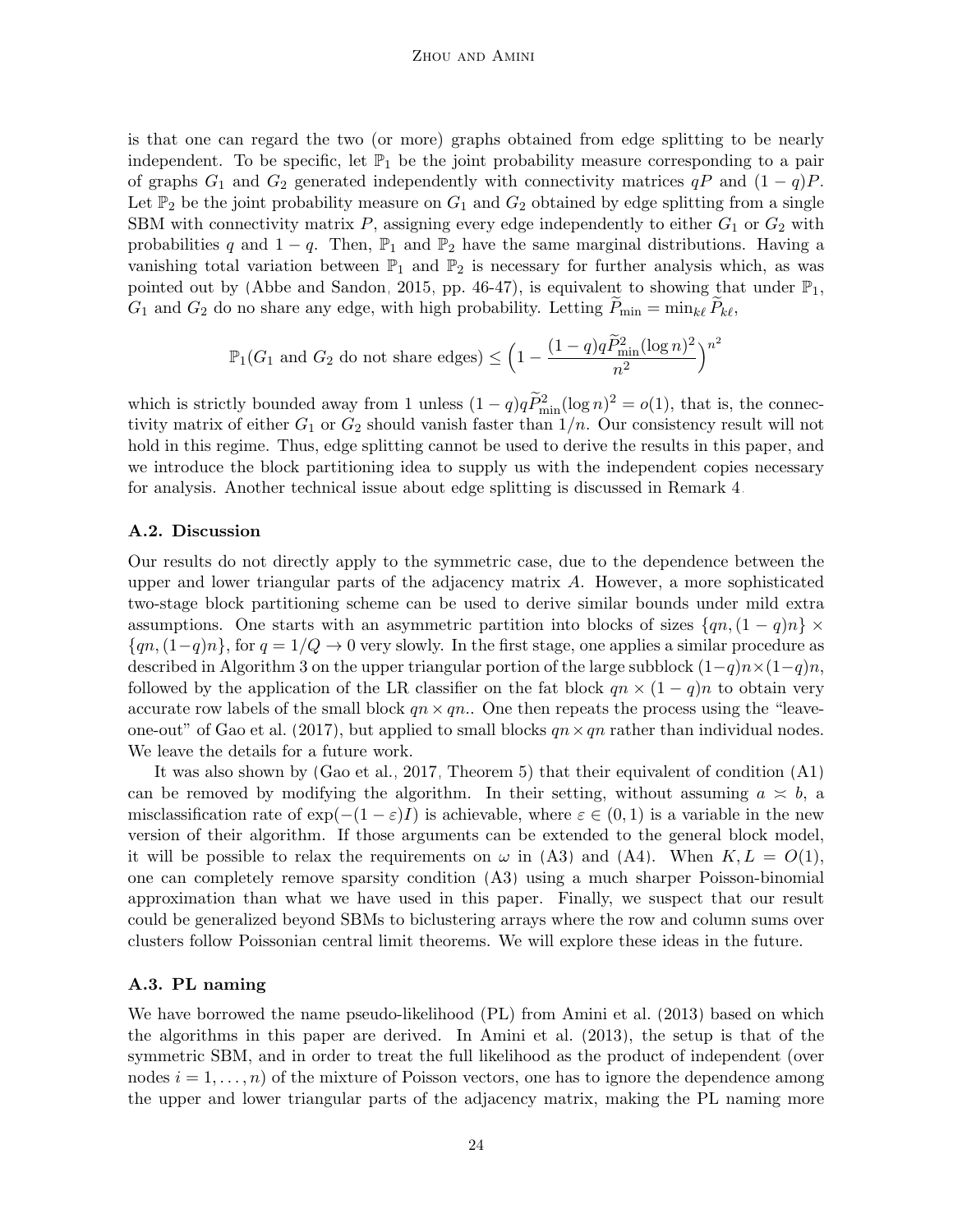inline with the traditional use of the term. In our bipartite setup, there is no such dependence to ignore, but we have kept the name PL for consistency with [Amini et al. \(2013\)](#page-63-6) and ease of use. We interpret the "pseudo" nature of the likelihood as the approximation used in the block compression stage (with imperfect labels) and in replacing Poisson-binomial distribution with the Poisson.

## <span id="page-24-1"></span>Appendix B. Preliminary analysis

We start by analyzing the properties of the operators introduced in Sections [4.1](#page-12-4) and [4.2,](#page-13-0) for some fixed (deterministic) initial labels  $\tilde{y}$  and  $\tilde{z}$ . We assume that these labels satisfy:

$$
Mis(\tilde{y}, y) \le \frac{\gamma}{\beta K}, \quad Mis(\tilde{z}, z) \le \frac{\gamma}{\beta L}.
$$

We call such labels  $\gamma$ -good as in Section [5.2.1.](#page-20-0) Throughout,  $\tilde{\Lambda}$  will be used to denote a generic deterministic approximation of the true row mean parameter  $\Lambda$ . The *relative*  $\ell_{\infty}$  ball of radius δ centered at  $Λ$ , that is,

$$
\mathscr{B}_{\Lambda}(\delta) := \{ \tilde{\Lambda} : \|\tilde{\Lambda} - \Lambda\|_{\infty} \le \delta \|\Lambda\|_{\infty} \},\tag{44}
$$

will play a key role in our arguments. For sufficiently small  $\delta$  and true  $\Lambda$ ,  $\mathscr{B}_{\Lambda}(\delta)$  will be the set of  $\delta$ -good row mean parameters.

#### <span id="page-24-0"></span>B.1. Fixed label analysis

We first present the analysis assuming that all the operations are performed on the entire adjacency matrix A. In Appendix [B.2,](#page-27-0) these results are extended to be applicable to subblocks of A. Recall the definitions of the mean parameters an their estimates from Section [2.1.](#page-3-1) In particular, we recall that  $\lambda_{k*}(y, \tilde{z})$  is the mean of  $b_{i*}(\tilde{z})$  for any node i with  $y_i = k$ . These mean parameters form the kth row of  $\Lambda(y, \tilde{z})$ . Our first main lemma illustrate that whenever the initial labels  $\tilde{z}$  and  $\tilde{y}$  are  $\gamma$ -good, then the parameters  $\Lambda(y, \tilde{z})$  as well as the corresponding estimates  $\Lambda$  defined in [\(22\)](#page-12-2) are close to the truth, that is  $\Lambda$ .

<span id="page-24-2"></span>**Lemma 1** (Parameter consistency). Let  $C_{\gamma} = C_{\gamma,\beta} = \frac{\beta^2 \gamma}{(1 - \gamma)}$ , assume that  $6C_{\gamma} \omega \leq 1$ , and let  $h_c(\tau) := \frac{3}{4c} \tau \log(1 + \frac{2c}{3}\tau)$ . Then under assumptions [\(A1\)](#page-6-0), [\(A2\)](#page-6-0) and [\(B3\)](#page-20-0), we have

- <span id="page-24-3"></span>(a)  $\|\Lambda(y, \tilde{z}) - \Lambda\|_{\infty} \leq C_{\gamma} \|\Lambda\|_{\infty}, \quad \|\Lambda(y, \tilde{z})\|_{\infty} \leq 2\|\Lambda\|_{\infty}.$
- <span id="page-24-4"></span>(b)  $\|\Lambda(\tilde{y}, \tilde{z}) - \Lambda(y, \tilde{z})\|_{\infty} \leq 2\gamma \|\Lambda\|_{\infty}, \quad \|\Lambda(\tilde{y}, \tilde{z})\|_{\infty} \leq 4\|\Lambda\|_{\infty}.$
- (c)  $\|\hat{\Lambda} \Lambda(\tilde{y}, \tilde{z})\|_{\infty} \leq 4\tau \|\Lambda\|_{\infty}$  with probability at least  $1 2p_1$  where

<span id="page-24-5"></span>
$$
p_1 = p_1(\tau; n, \Lambda_{\min}, \beta) := KL \exp\left(-\frac{n\Lambda_{\min}h_1(\tau)}{4\beta K}\right), \quad \forall \tau > 0,
$$
 (45)

(d)  $\|\Lambda(y, \tilde{z}) - \Lambda\|_{\infty} \leq C_{\gamma} \|\Lambda\|_{\infty}$ ,

and  $\hat{\Lambda}$  is as defined in [\(22\)](#page-12-2). In particular, all the estimates  $\Lambda(y, \tilde{z})$ ,  $\Lambda(\tilde{y}, \tilde{z})$  and  $\hat{\Lambda}$  are within relative  $\ell_{\infty}$  distance of at most  $4(C_{\gamma} + \tau)$  from  $\Lambda$ .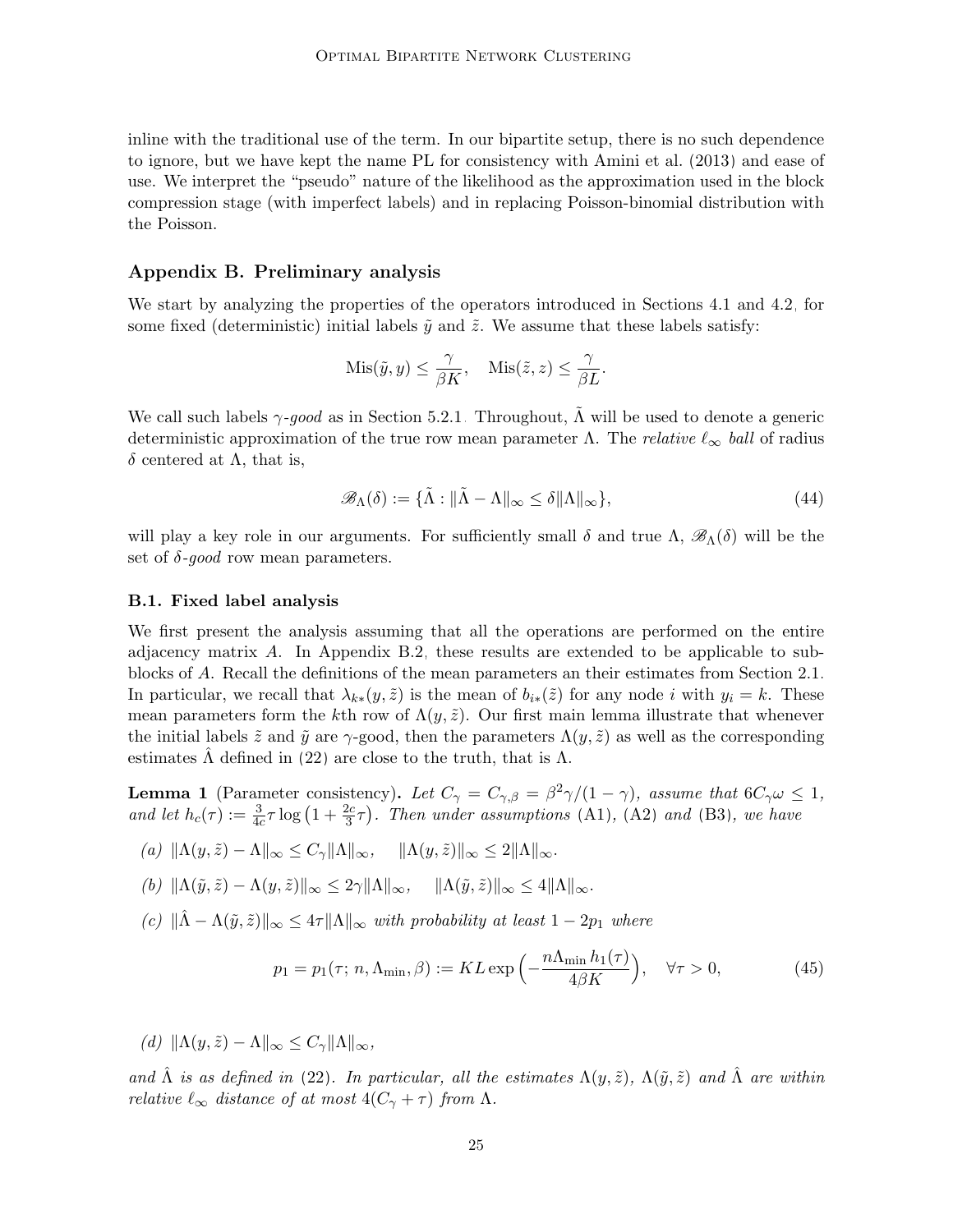The lemma is proved in Appendix [F.1.](#page-40-1) Note that the lemma implies that  $\hat{\Lambda} \in \mathscr{B}_{\Lambda}(4(C_{\gamma}+\tau))$ with the stated probability.

Our second key lemma shows that the LR classifiers in [\(34\)](#page-15-1) are uniformly dominated, over  $\Lambda \in \mathscr{B}_{\Lambda}(\delta)$ , by a single (perturbed) classifier. To state this result, recall the block compression  $\mathbf{b}(\tilde{z}) := \mathcal{B}(A;\tilde{z})$  given in [\(27\)](#page-13-2), and define the following:

$$
Y_{ikr}(b_{i*}, \tilde{\Lambda}) := \Psi(b_{i*}; \tilde{\lambda}_{r*} | \tilde{\lambda}_{k*}) = \sum_{\ell=1}^{L} b_{i\ell} \log \frac{\tilde{\lambda}_{r\ell}}{\tilde{\lambda}_{k\ell}} + \tilde{\lambda}_{k\ell} - \tilde{\lambda}_{r\ell}, \qquad (46)
$$

$$
Z_{ik}(b_{i*}, \tilde{\Lambda}) := 1\{Y_{ikr}(\tilde{\Lambda}) \ge 0, \text{ for some } r \ne k\}.
$$
 (47)

$$
S_k(\mathbf{b}, \tilde{\Lambda}) := \frac{1}{n_k(y)} \sum_{i:y_i=k} Z_{ik}(b_{i*}, \tilde{\Lambda}), \qquad (48)
$$

where  $\Psi$  is the Poisson log-likelihood ratio defined in [\(33\)](#page-15-2). Thus,  $Y_{ikr}$  is the (pseudo) loglikelihood ratio, for  $k, r \in [K]$ , measuring the relative likelihood of row i having label k. We note that  $Y_{ikr}(\tilde{\Lambda}) \leq 0, \forall r \neq k$  implies  $\hat{y}_i := (\text{LR}(A, \tilde{\Lambda}, \tilde{z}))_i = k$ . Thus,  $S_k(b_{i*}, \tilde{\Lambda})$  is the misclassification rate for the LR classifier over the kth row-class, i.e.,  $Mis_k(\hat{y}, y)$ . Let

<span id="page-25-10"></span><span id="page-25-9"></span><span id="page-25-8"></span><span id="page-25-3"></span><span id="page-25-2"></span>
$$
J_{kr} = L \|\Lambda\|_{\infty} / I_{kr}.\tag{49}
$$

Recalling definitions of  $\varepsilon_{kr}$ ,  $\omega$  and  $\beta$  from Section [3,](#page-6-0) set

$$
\eta' := \eta'(\delta; \Lambda) = 8\omega\delta L \|\Lambda\|_{\infty} = 8\omega\delta J_{kr}I_{kr},
$$
  
\n
$$
\eta_{kr} := \eta_{kr}(\delta; \omega, \beta, m, \Lambda)
$$
\n(50)

$$
\mu_{kr} := \eta_{kr}(0, \omega, \beta, m, \Lambda)
$$
  
=  $21 \delta \omega L ||\Lambda||_{\infty} + \frac{5 \beta L^2 ||\Lambda||_{\infty}^2}{m} + \log \left[11 \omega \left(\frac{1}{\varepsilon_{kr} - 2\omega(1 + \varepsilon_{kr})\delta} + 1\right)\right] - \frac{1}{2} \log \Lambda_{\min}.$  (51)

We have the following key lemma:

<span id="page-25-0"></span>**Lemma 2** (Uniformity of LRC in mean parameters). Fix any row label  $\tilde{z}$  and let  $\mathbf{b} = \mathbf{b}(\tilde{z})$  be the corresponding column compression. Let  $\Lambda' = \Lambda(y, \tilde{z})$  be the row mean parameter associated with **b**. Assume [\(A1\)](#page-6-0), [\(A2\)](#page-6-0), and  $\Lambda' \in \mathcal{B}_{\Lambda}(\delta)$  with  $3\omega\delta < 1$ . Then, for all  $k, r \in [K]$ ,  $k \neq r$ , and all  $i : y_i = k$ , we have the following bounds:

<span id="page-25-6"></span>(a) With  $\eta'$  defined as in [\(50\)](#page-25-2),

<span id="page-25-5"></span><span id="page-25-4"></span>
$$
\mathbb{P}\big(\exists \tilde{\Lambda} \in \mathscr{B}_{\Lambda}(\delta), \ Y_{ikr}(b_{i*}, \tilde{\Lambda}) \ge 0\big) \le \exp(-I_{kr} + \eta'). \tag{52}
$$

<span id="page-25-1"></span>(b) If in addition  $\varepsilon_{kr} - 2\omega\delta > 0$ , then with  $\eta_{kr}$  defined as in [\(51\)](#page-25-3),

$$
\mathbb{P}\big(\exists \tilde{\Lambda} \in \mathscr{B}_{\Lambda}(\delta), \ Y_{ikr}(b_{i*}, \tilde{\Lambda}) \ge 0\big) \le \exp\big(-I_{kr} + \eta_{kr}\big). \tag{53}
$$

The proof of Lemma [2\(b\)](#page-25-1) appears in Appendix [F.5,](#page-48-0) and that of part (a) in Appendix [G.5.](#page-58-0)

<span id="page-25-7"></span>**Remark 3** (Typical setting). In the error exponent in Lemma [2\(b\),](#page-25-1) i.e.  $-I_{kr} + \eta_{kr}$ , the first three terms in [\(51\)](#page-25-3) are positive and constitute the undesirable part of the bound. Our goal is to keep these terms dominated at the final stage of the algorithm, i.e., make them  $o(\log \Lambda_{\min})$ , by making  $\delta$  sufficiently small. For now, let us introduce a simple typical setting to give some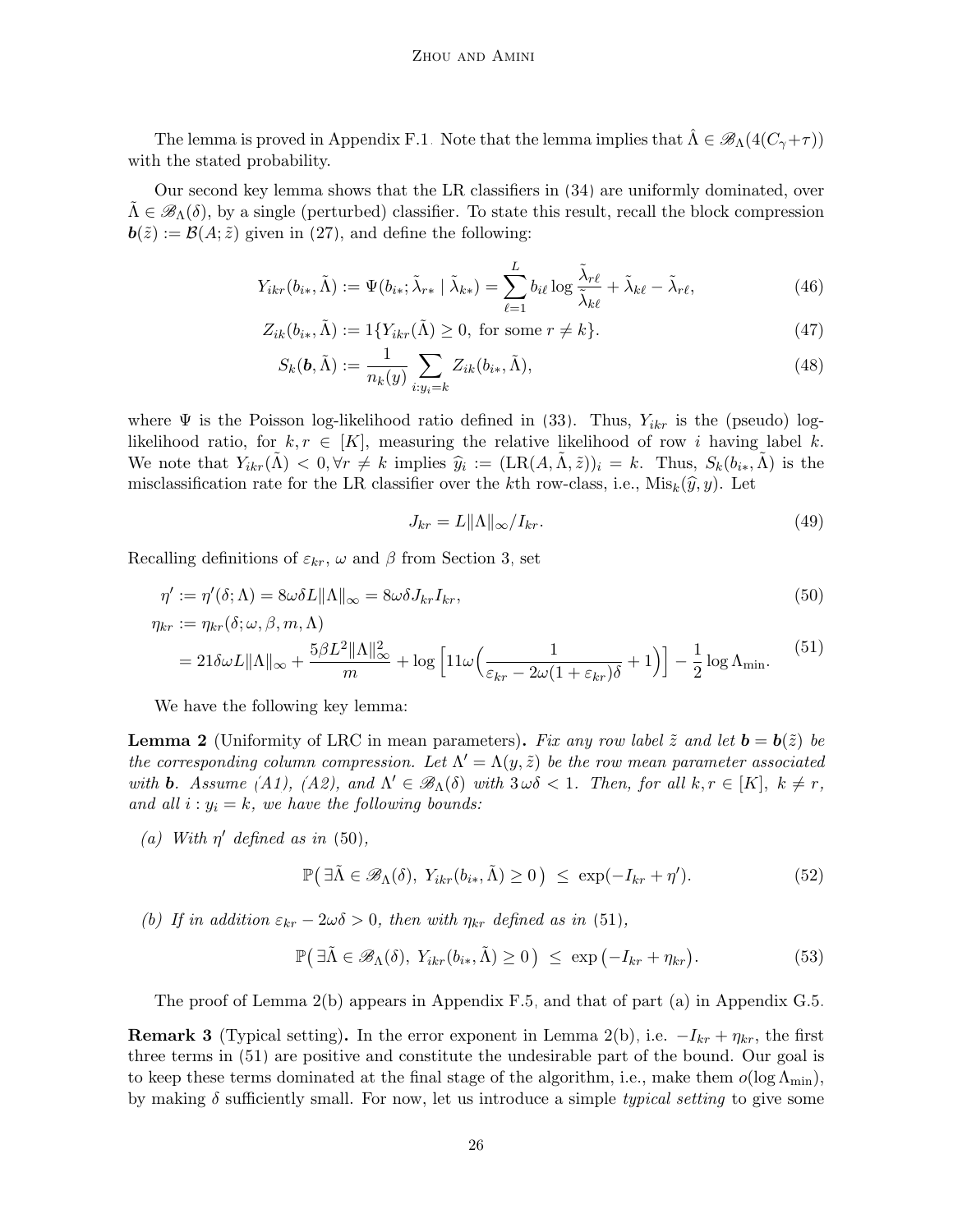idea of the order of  $\eta_{kr}$ . In the first reading, one can consider the case where  $\beta, \omega = O(1)$ ,  $I_{kr} \approx I \to \infty$  for all k, r and some I, and assume that  $L\|\Lambda\|_{\infty}/I = O(1)$  and [\(A5\)](#page-8-1) holds. In this setting,  $J_{kr} = O(1)$  and we have  $\eta_{kr} = C(\delta + m^{-1}I)I - \frac{1}{2}$  $\frac{1}{2}$  log  $\Lambda_{\text{min}}$  for some constant C. Keeping these typical orders in mind will be helpful in understanding the statements of the subsequent results.

It is also worth noting that we always have  $J_{kr} \geq \frac{1}{2}$  $\frac{1}{2}$ , which follows from the general bound  $I_{kr} \leq 2L\|\Lambda\|_{\infty}$ . Another important quantity is  $C_{\gamma}$  in Lemma [1,](#page-24-2) which in the typical setting behaves as  $C_{\gamma} \simeq \gamma$  when  $\gamma \to 0$ .

Combining Lemma [2](#page-25-0) with the Markov inequality, we can get uniform control on the misclassification rate of the LR classifier in its parameter argument (i.e.,  $\Lambda$ ):

<span id="page-26-0"></span>**Lemma 3.** Fix  $k \in [K]$  and  $\tilde{z} \in [L]^m$ . Let  $\hat{\Lambda} \in \mathbb{R}_+^{K \times L}$  be any random matrix and set  $\hat{y}(\tilde{z}) :=$  $LR(A, \hat{\Lambda}, \tilde{z})$ . Assume that [\(52\)](#page-25-4) holds. Then, for any  $u \in \mathbb{R}$ , we have

$$
\mathrm{Mis}_k\left(\widehat{y}(\widetilde{z}), y\right) \leq \sum_{r \neq k} \exp\left(-I_{kr} + \eta' + u\right),\,
$$

with probability at least  $1-e^{-u}-\mathbb{P}(\hat{\Lambda}\notin\mathscr{B}_{\Lambda}(\delta))$ . The result is also true if we replace  $\eta'$  by  $\eta_{rk}$ when [\(53\)](#page-25-5) holds.

<span id="page-26-1"></span>Remark 4. Edge splitting (ES) was proposed in [Abbe and Sandon \(2015\)](#page-63-8) to generate nearly independent copies from a single network. One might ask whether combining the edge splitting idea with Lemma [3](#page-26-0) is enough to give us a result similar to Theorem [1.](#page-7-4) In ES, edges are randomly assigned to two graphs  $G_1$  and  $G_2$ , with probabilities q and  $1-q$ . The new graphs  $G_1$  and  $G_2$ will follow a SBM with a reduced connectivity matrix (by a factor of q and  $1 - q$  respectively). Hence, the corresponding parameters  $\Lambda$  and I are reduced by the same factor; for example I will be scaled to qI for  $G_1$ . Let us consider the typical setting where  $\beta, K, L, \omega, \varepsilon_{kr} = O(1)$ and  $I_{kr} \approx I$  for all k, r and some I; assume the connectivity matrix is symmetric, i.e.,  $\Lambda = \Gamma$ and  $I = I^{\text{col}}$ . Let  $\tilde{z}$  and  $\tilde{y}$  be the labels obtained by performing biclustering on  $G_1$ . Lemma [3](#page-26-0) in the best case scenario, with the most favorable version of  $\eta_{kr}$ —i.e., ignoring the first three positive terms in [\(51\)](#page-25-3)—gives a misclassification rate

$$
\max\{\text{Mis}(\tilde{y}, y), \text{Mis}(\tilde{z}, z)\}\ \leq\ \gamma_2 := \sum_{r \neq k} \exp\left(-qI_{kr} - \frac{1}{2}\log(q\Lambda_{\min}) + v\right)
$$

for some  $v \to \infty$ , w.h.p.. In the second stage, given the labels  $\tilde{z}$  and  $\tilde{y}$ , we obtain an estimate of the (row) mean parameters based on  $G_2$ , using the natural estimator  $\hat{\Lambda}_2 = \mathscr{L}(G_2, \tilde{y}, \tilde{z})$ . We then obtain the second stage labels  $y(\tilde{z}) := \text{LR}(G_2, \tilde{\Lambda}, \tilde{z})$ . Let  $\Lambda_2 = (1 - q)\Lambda$  be the row mean parameter of  $G_2$ . By Lemma [1,](#page-24-2)  $\hat{\Lambda}_2 \in \mathscr{B}_{\Lambda_2}(\delta)$  w.h.p for some  $\delta \geq \gamma_2$ . By Lemma [3,](#page-26-0) and the perturbation of information (Lemma [7\)](#page-29-2) we have

$$
\operatorname{Mis}\left(\widehat{y}(\tilde{z}), y\right) \le \gamma_3 := \sum_{r \ne k} \exp\left(-(1-q)I_{kr} + C(1-q)\delta \|\Lambda\|_{\infty} - \frac{1}{2}\log \Lambda_{\min} + u\right)
$$

for some  $u \to \infty$  w.h.p.. To obtain result [\(14\)](#page-8-2) in Corollary [1,](#page-8-0) we at least hope to have

$$
qI_{kr} + C(1-q)\gamma_2 \|\Lambda\|_{\infty} = o(\log \Lambda_{\min}).
$$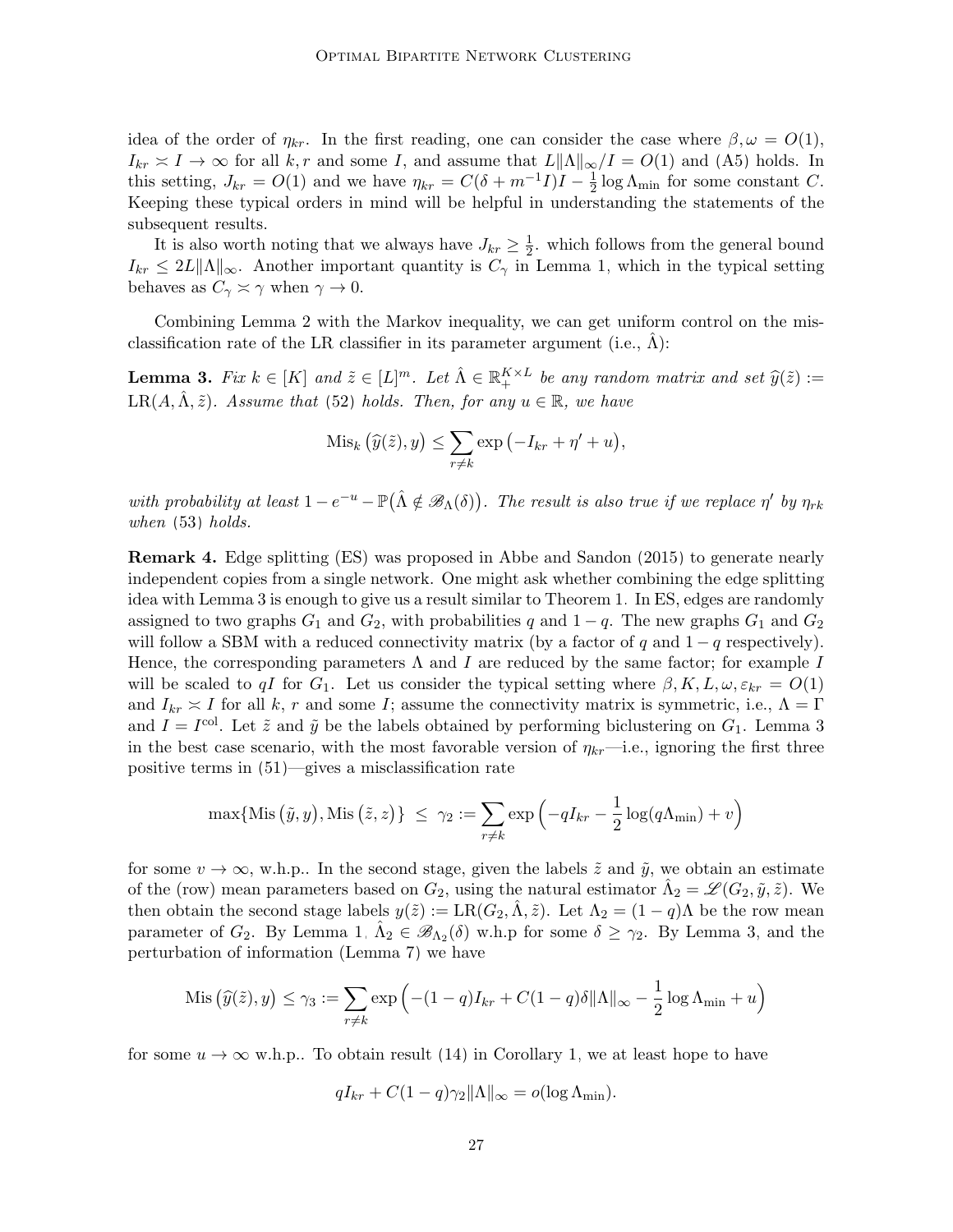So we need  $qI_{kr} = o(\log \Lambda_{min})$  and  $(1 - q)\gamma_2 ||\Lambda||_{\infty} = o(\log \Lambda_{min})$ . Assume that we have  $qI_{kr} = o(\log \Lambda_{\min})$ . Then,

$$
\gamma_2 = \sum_{r \neq k} \exp\left(-qI_{kr} - \frac{1}{2}\log(q\Lambda_{\min}) + v\right) = O(\Lambda_{\min}^{-1/2 - o(1)}/\sqrt{q}).
$$

However, this is not sufficient to show  $(1-q)\gamma_2\|\Lambda\|_{\infty} = o(\log \Lambda_{\min})$ . Therefore, applying edge splitting and Lemma [3](#page-26-0) does not lead to the main result of this paper.

#### <span id="page-27-0"></span>B.2. Analysis on subblocks

We now extend the analysis of Appendix [B.1](#page-24-0) to be applicable to the sub-blocks obtained by random partitioning. Some care needs to be taken since the true (row and column) mean parameters of the sub-blocks are changed by partitioning, due to the change in the distributions of the labels within each sub-block among the  $K \times L$  classes. The deviations of the sub-block class proportions from the global version will be controlled by a slack parameter  $\xi$  which will be set at the final stage of the proof (see Appendix [C.2\)](#page-34-0). Throughout this section, assumptions [\(A1\)](#page-6-0) and [\(A2\)](#page-6-0) will be implicit in all the stated lemmas. We will also state the result for a general  $2Q \times Q$  partitioning scheme, although  $Q = 4$  is enough for the analysis of Algorithm [3.](#page-16-0)

Recall that the class priors  $\pi_{\ell}(z)$  for the full labels are defined in [\(30\)](#page-13-4). We will use the same notation for sublabels  $z^{(q)}$ , that is,  $\pi_{\ell}(z^{(q)})$  is the proportion of labels in  $z^{(q)}$  that lie in class  $\ell$ . Note that we have

$$
\pi_{\ell}(z) = \frac{n_{\ell}(z)}{m}, \quad \pi_{\ell}(z^{(q)}) = \frac{n_{\ell}(z^{(q)})}{m/Q}, \quad \text{hence,} \quad \frac{\pi_{\ell}(z^{(q)})}{\pi_{\ell}(z)} = Q \frac{n_{\ell}(z^{(q)})}{n_{\ell}(z)}, \tag{54}
$$

since  $z^{(q)}$  has length  $m/Q$ . We similarly we have  $\pi_k(y^{(q)}) = n_k(y^{(q)})/(n/(2Q))$ . We will work under the assumption that the partitioning scheme satisfies:

$$
\max_{k,q} |\pi_k(y^{(q)}) - \pi_k(y)| \le \xi \quad \text{and} \quad \max_{\ell,q} |\pi_\ell(z^{(q)}) - \pi_\ell(z)| \le \xi,
$$
 (B4a)

<span id="page-27-4"></span><span id="page-27-1"></span>
$$
\xi \le \min\left(\frac{1}{2\beta K}, \frac{1}{2\beta L}\right). \tag{B4b}
$$

When these conditions hold, we call the scheme a *good partition*. We note that these conditions combined with [\(A2\)](#page-6-0) give,

$$
\left|\frac{\pi_{\ell}(z^{(q)})}{\pi_{\ell}(z)} - 1\right| \le \xi L\beta \le \frac{1}{2} \implies \frac{1}{2}\frac{1}{\beta L} \le \pi_{\ell}(z^{(q)}) \le \frac{3}{2}\frac{\beta}{L} \tag{55}
$$

and similarly for  $y^{(q)}$ . It follows that both  $z^{(q)}$  and  $y^{(q)}$  satisfy [\(A1\)](#page-6-0) with  $\beta$  replaced with  $2\beta$ .

Each count  $n_k(y^{(q)})$  follows a hypergeometric distribution with parameters  $(n, n_k(y), n/(2Q)),$ that is, the number of nodes labeled k, in a sample of size  $n/(2Q)$ , from a population of size n, with a total of  $n_k(y)$  nodes labeled k. The concentration of the hypergoemtric distribution gives the following:

<span id="page-27-2"></span>**Lemma 4.** [\(B4a\)](#page-27-1) holds for random partitioning, with probability at least  $1 - p_2$ , where

<span id="page-27-3"></span>
$$
p_2 = 2Q(K+L)\exp(-\min(n,m)\xi^2/Q).
$$
 (56)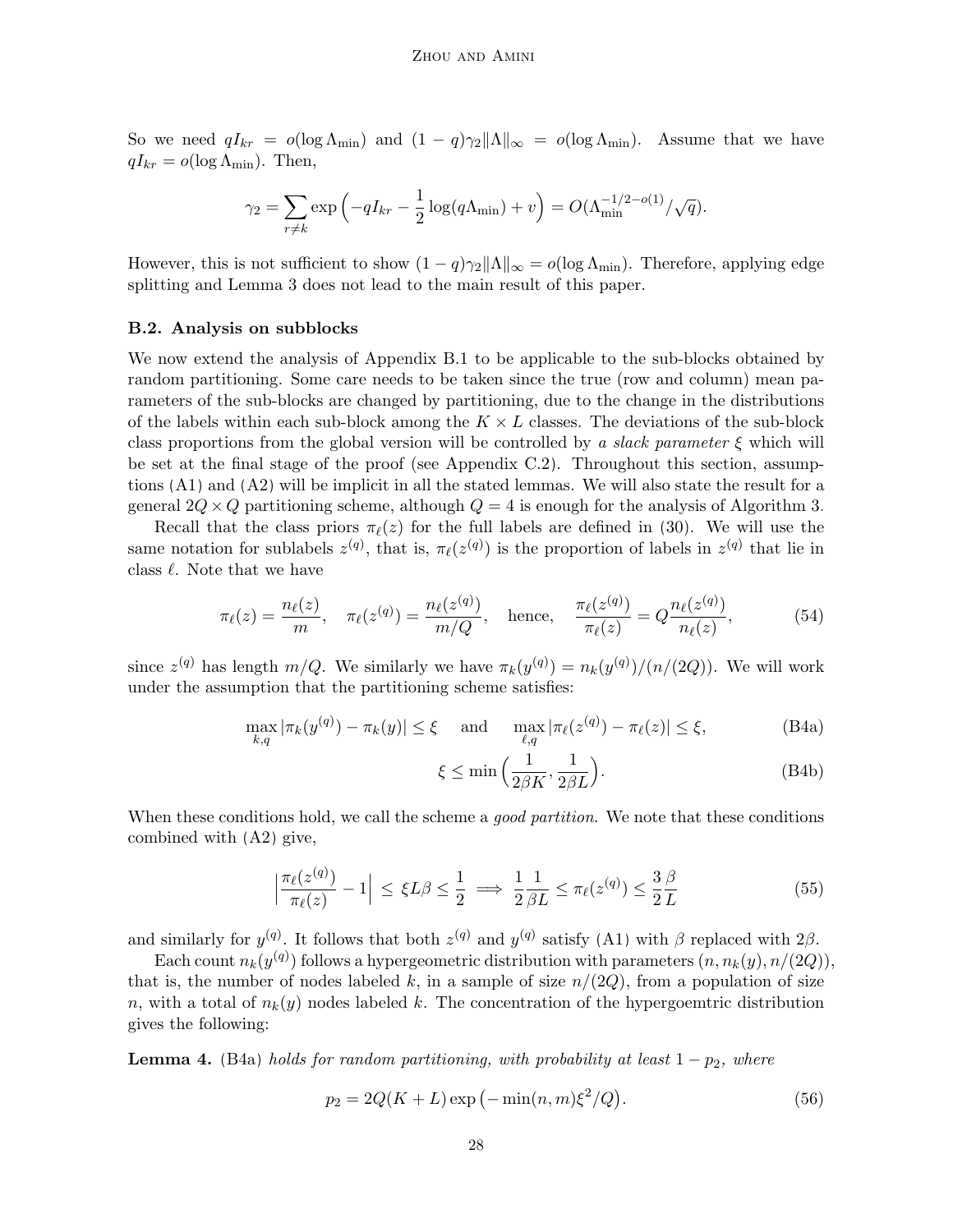The proof of this lemma and others in this section appear in Appendix [G.1.](#page-50-0)

<span id="page-28-0"></span>**Lemma 5.** Under [\(B4a\)](#page-27-1) and [\(B4b\)](#page-27-1), the true local mean parameters  $\Lambda^{(q)} = (\lambda^{(q)}_{k\ell})$  satisfy:

<span id="page-28-5"></span>
$$
\left|\lambda_{k\ell}^{(q)} - \frac{\lambda_{k\ell}}{Q}\right| \le (\xi L\beta) \frac{\lambda_{k\ell}}{Q} \le \frac{1}{2} \frac{\lambda_{k\ell}}{Q}, \quad \forall q, k, \ell.
$$
\n(57)

In particular,  $\Lambda_{\min}^{(q)} \ge \frac{1}{2Q} \Lambda_{\min}$ ,  $\|\Lambda^{(q)}\|_{\infty} \le \frac{3}{2Q}$  $\frac{3}{2Q} \|\Lambda\|_{\infty}$  and  $\Lambda^{(q)} \in \mathscr{B}_{\Lambda/Q}(\xi L\beta)$  for all  $q \in [Q]$ .

Our main lemma for the sub-blocks establishes the consistency of the local mean parameter estimates  $\hat{\Lambda}^{(q',q)}$  for a *good* partitioning scheme. This lemma is an extension of Lemma [1.](#page-24-2) We recall the operator  $\mathscr L$  from [\(21\)](#page-12-5):

<span id="page-28-1"></span>**Lemma 6** (Local parameter consistency). Let  $C_\gamma = \frac{\beta^2 \gamma}{1 - \gamma}$  and  $h_c(\tau) := \frac{3}{4c} \tau \log\left(1 + \frac{2c}{3}\tau\right)$ as in Lemma [1](#page-24-2) and assume that  $72 C_{\gamma} \omega \leq 1$ . Fix the underlying partition and fix  $q, q' \in [Q]$ , and labels  $\tilde{z}$  and  $\tilde{y}$ . Let

<span id="page-28-2"></span>
$$
\hat{\Lambda}^{(q',q)} = \mathscr{L}(A^{(q',q)}, \tilde{y}^{(q')}, \tilde{z}^{(q)}).
$$

Assume that the partition satisfies [\(B4a\)](#page-27-1) and [\(B4b\)](#page-27-1), and the pairs  $(\tilde{z}^{(q)}, z^{(q)})$  and  $(\tilde{y}^{(q)}, y^{(q)})$ satisfy the misclassification rate in [\(B3\)](#page-20-0). Then,

$$
\|\hat{\Lambda}^{(q',q)} - \Lambda^{(q)}\|_{\infty} \le (24 C_{\gamma} + 6\tau) \|\Lambda/Q\|_{\infty}, \text{ and}
$$
  

$$
\|\hat{\Lambda}^{(q',q)} - \Lambda/Q\|_{\infty} \le (24 C_{\gamma} + 6\tau + \xi L\beta) \|\Lambda/Q\|_{\infty}
$$

with probability at least  $1 - 2p_3$ , where

$$
p_3 = p_3(\tau; n, K, \Lambda_{\min}, Q) := KL \exp\left(-\frac{n\Lambda_{\min}h_1(\tau)}{32Q^2\beta K}\right).
$$
 (58)

We also have

\n- (a) 
$$
\|\Lambda^{(q',q)}(y,\tilde{z}) - \Lambda^{(q)}\|_{\infty} \leq 4C_{\gamma} \|\Lambda^{(q)}\|_{\infty}.
$$
\n- (b)  $\|\Lambda^{(q',q)}(\tilde{y},\tilde{z}) - \Lambda^{(q',q)}(y,\tilde{z})\|_{\infty} \leq 2\gamma \|\Lambda^{(q)}\|_{\infty}.$
\n- (c)  $\|\hat{\Lambda}^{(q',q)} - \Lambda^{(q',q)}(\tilde{y},\tilde{z})\|_{\infty} \leq 4\tau \|\Lambda^{(q)}\|_{\infty}$ , with probability at least  $1 - 2p_3$ .
\n

<span id="page-28-3"></span>Remark 5. Similar results to those obtained above hold for the column parameters. Recall that the dual to the row mean parameters  $\Lambda$  are the column mean parameters  $\Gamma$ . The result of Lemma [5](#page-28-0) can be translated to the column version by making the following substitutions  $\Lambda \to \Gamma$ ,  $Q \to 2Q$  and  $L \leftrightarrow K$ . For Lemma [6,](#page-28-1) in addition we need to make  $n \to 4m$ . (The reason for this is that in [\(117\)](#page-51-0), in the proof, we need to replace  $n/2Q$  with  $m/Q$ , and  $\Lambda_{\rm min}/2Q$ with  $\Gamma_{\rm min}/(4Q)$ , and the combination of the aforementioned substitutions achieves this. We also note for future reference that the corresponding  $\omega$  inflation by a factor of 3 remains true for column parameters.) After these substitutions, we obtain the same constant in [\(58\)](#page-28-2), that is,  $p_3$  has to be replaced with

<span id="page-28-4"></span>
$$
p_3' := p_3(\tau; 4m, L, \Gamma_{\min}, 2Q) = p_3(\tau; m, L, \Gamma_{\min}, Q). \tag{59}
$$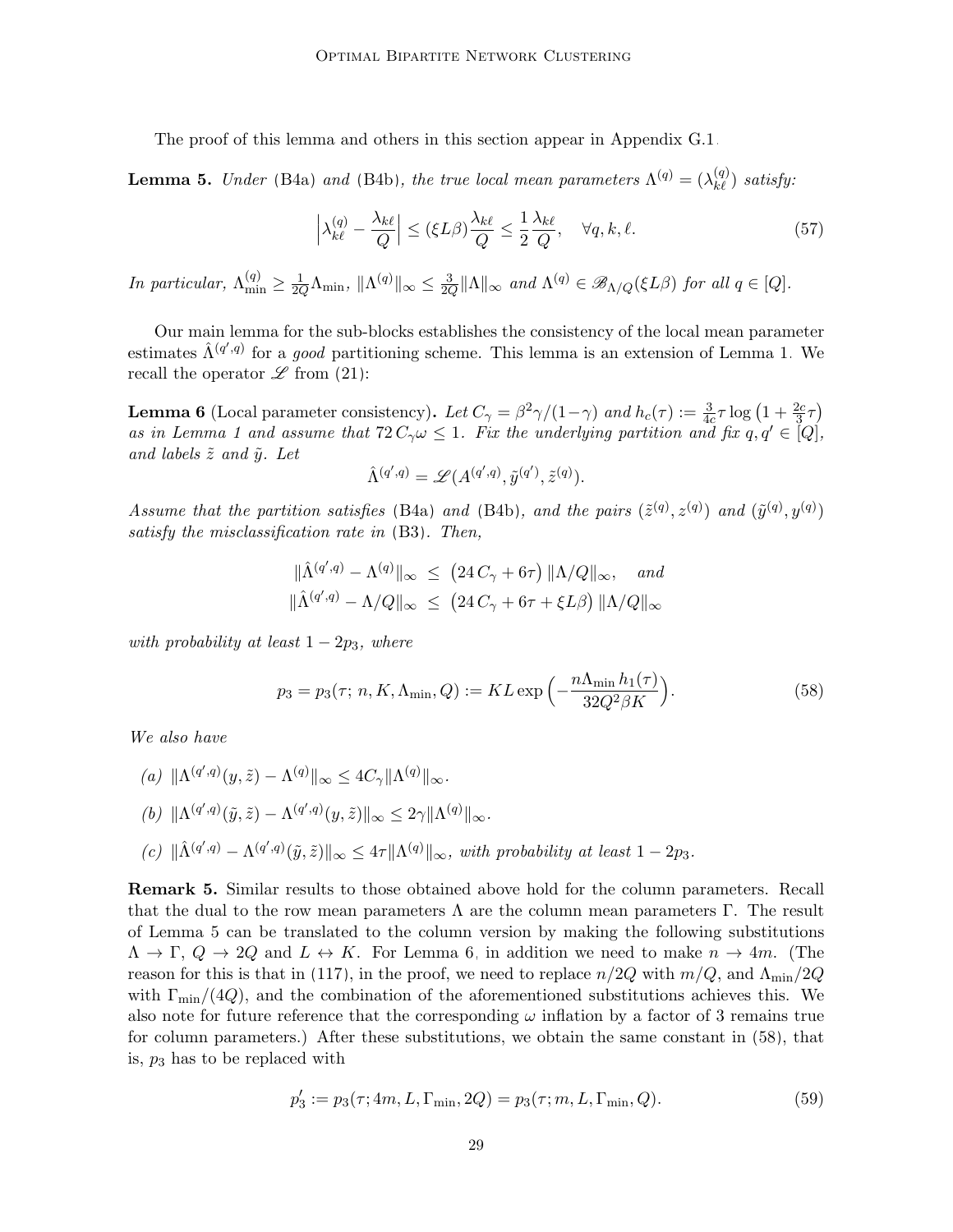## <span id="page-29-6"></span>B.3. Perturbation of information

Recall the definition of Chernoff information from [\(8\)](#page-6-1), and let us write  $I_{kr} = I_{kr}(\Lambda)$  to explicitly show its dependence on the mean parameter matrix Λ. The following lemma, proved in Appendix [G.1,](#page-50-0) bounds the perturbations of  $I_{kr}(\Lambda)$  in  $\Lambda$ :

<span id="page-29-2"></span>**Lemma 7.** Under [\(A1\)](#page-6-0), for any  $\tilde{\Lambda} \in \mathscr{B}_{\Lambda}(\delta)$ , we have  $|I_{kr}(\tilde{\Lambda}) - I_{kr}(\Lambda)| \leq 2\omega \delta L \|\Lambda\|_{\infty}$ .

## <span id="page-29-1"></span>B.4. Analysis of the matching step

In this section, we fill in the details of the argument sketched in Section [5.1.](#page-18-0) Specifically, we need to give sufficient conditions so that the first and the third claims of Section [5.1](#page-18-0) hold. We will use the following two lemmas. Recall the notation  $\sigma^*(\tilde{y} \to y)$  introduced in Section [2.3](#page-5-2) to denote the optimal permutation from the set of labels  $\tilde{y}$  to another set y.

<span id="page-29-3"></span>**Lemma 8.** Let  $\tilde{y}, y \in [K]^n$ , and assume that  $dMis(\tilde{y}, y) < \frac{1}{2} \min_k \pi_k(y)$ . Then,

- (a)  $\sigma^*(\tilde{y} \to y) = id$ , the identity permutation, and this optimal permutation is unique, and
- (b)  $\pi_k(\tilde{y}) > \frac{1}{2}$  $\frac{1}{2}\pi_k(y)$  for all k.

Note that Lemma [8](#page-29-3) implies that if  $dMis(\sigma(\tilde{y}), y) < \frac{1}{2} \min_k \pi_k(y)$  for some permutation  $\sigma$ , then  $\sigma^*(\tilde{y} \to y) = \sigma$ .

<span id="page-29-5"></span>**Lemma 9.** Consider three sets of labels  $y, \tilde{y}, \tilde{y}' \in [K]^n$ , and assume that

$$
\max\{\,\mathrm{Mis}(\tilde{y}, y),\,\mathrm{Mis}(\tilde{y}', y)\,\}<\frac{1}{4}\min_k \pi_k(\tilde{y}).
$$

Let  $\sigma = \sigma^*(\tilde{y} \to y)$  and  $\sigma' = \sigma^*(\tilde{y}' \to y)$ . Then,  $\sigma^{-1} \circ \sigma' = \sigma^*(\tilde{y}' \to \tilde{y})$ .

The first claim of Section [5.1](#page-18-0) follows from Lemma [8,](#page-29-3) under the further assumption:

<span id="page-29-4"></span>
$$
Mis(\tilde{y}^{(q-1,q)}, y^{(q-1,q)}) < \frac{1}{32\beta K}, \quad q \in [Q].\tag{60}
$$

Using the permutation notations [\(36\)](#page-18-2) of Section [5.1,](#page-18-0) we have:

<span id="page-29-7"></span>Corollary 2. Under assumptions [\(A2\)](#page-6-0), [\(B4a\)](#page-27-1), [\(B4b\)](#page-27-1) and [\(60\)](#page-29-4),  $\sigma_{q-1,q} = \sigma_{q-1}$  for all  $q \in [Q]$ .

The third and final claim of Section [5.1](#page-18-0) follows from Lemmas [8](#page-29-3) and [9,](#page-29-5) by applying them to the sub-block labels  $y^{(2)}$ ,  $\tilde{y}^{(2)}$ ,  $\tilde{y}'^{(2)}$ :

<span id="page-29-8"></span>**Corollary 3.** Under assumptions [\(A2\)](#page-6-0), [\(B4a\)](#page-27-1), [\(B4b\)](#page-27-1) and [\(60\)](#page-29-4),  $\sigma_q^{-1} \circ \sigma_q' = \sigma^*(\tilde{y}'^{(q)} \to \tilde{y}^{(q)})$ for all  $q \in [Q]$ .

The proofs of the results of this section are deferred to Appendix [G.1.](#page-50-0)

## <span id="page-29-0"></span>Appendix C. Proof of Theorem [3](#page-20-1)

We start with the high-level analysis of Algorithm [3](#page-16-0) in Appendix [C.1.](#page-30-0) This analysis is parametrized by many parameters such as  $\xi$ ,  $\tau_1$ ,  $\tau_1^{\text{col}}$ ,  $\tau_2$ , etc. This allows us to give the high-level idea of the mechanics of the proof without making the arguments obscured by the expressions ultimately chosen for these parameters. In Appendix [C.2,](#page-34-0) we make specific choices about these parameters and finish the proof of Theorem [3.](#page-20-1)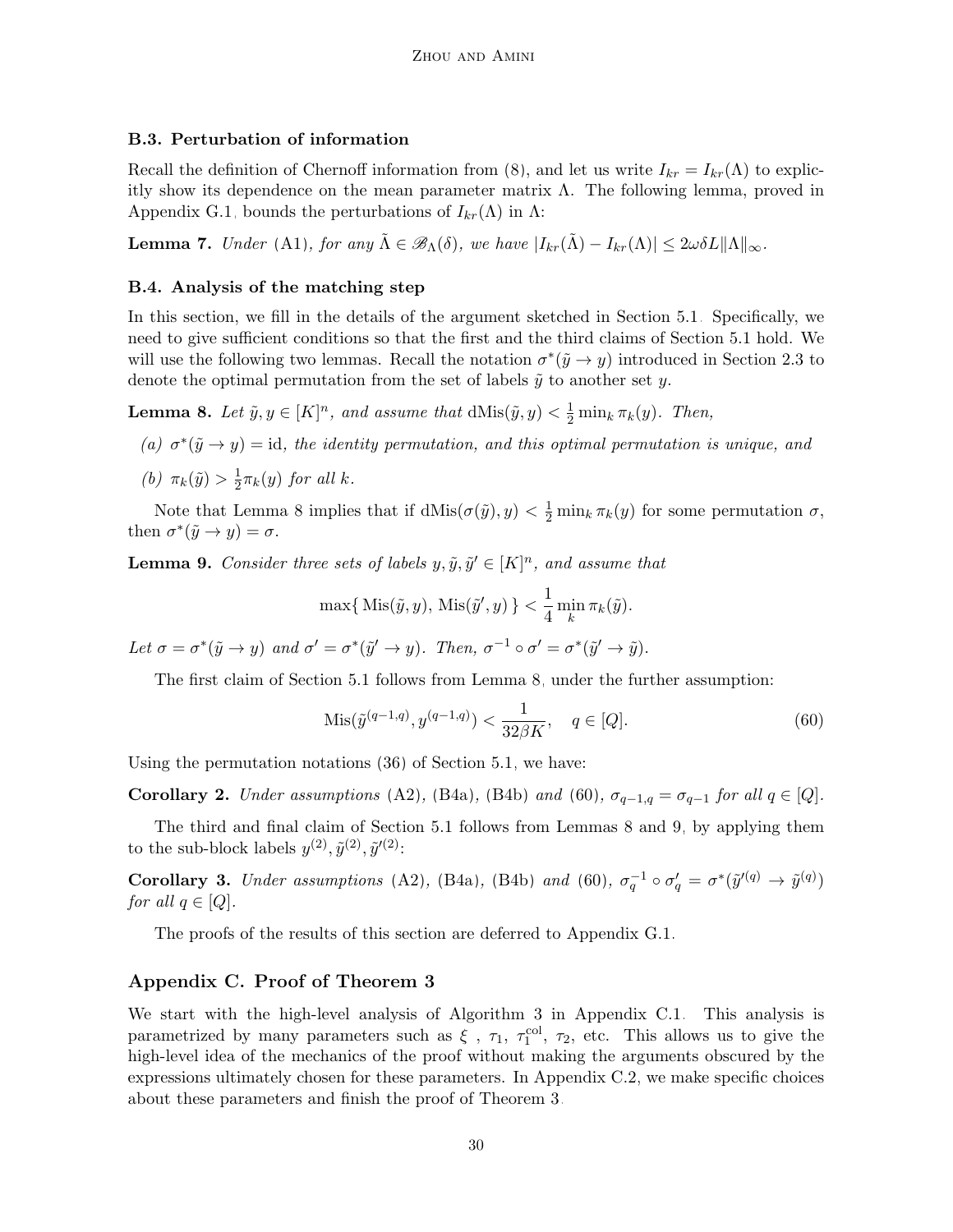#### <span id="page-30-0"></span>C.1. Parametrized analysis of Algorithm [3](#page-16-0)

We now have all the pieces for analyzing Algorithm [3.](#page-16-0) Let  $\tilde{y}_{step 5}$  $\tilde{y}_{step 5}$  $\tilde{y}_{step 5}$  and  $\tilde{z}_{step 5}$  be the labels from step [5](#page-16-0) of of Algorithm [3.](#page-16-0) As before, in all the lemmas stated,  $(A1)$  and  $(A2)$  will be implicitly assumed. Consider the following event:

$$
\mathfrak{A}_{\gamma} := \left\{ \tilde{y}_{\text{step 5}}^{(q)} \text{ and } \tilde{z}_{\text{step 5}}^{(q)} \text{ satisfy (B3) with parameter } \gamma \text{, for all } q \in [Q] \right\}.
$$

We implicitly assume that clusters in  $\tilde{z}_{step 5}$  $\tilde{z}_{step 5}$  $\tilde{z}_{step 5}$  and  $\tilde{y}_{step 5}$  are relabeled according to optimal permutation relative to the truth. In other words,  $\tilde{z}_{step 5}$  $\tilde{z}_{step 5}$  $\tilde{z}_{step 5}$  and  $\tilde{y}_{step 5}$  in the above event are not the raw output of the algorithm, but the relabeled versions (which we do not have access to in practice, but are well-defined and can be used in the proof.) When  $\gamma$  is sufficiently small, this implies that community k in  $\tilde{z}_{\text{step 5}}$  $\tilde{z}_{\text{step 5}}$  $\tilde{z}_{\text{step 5}}$  is the same as community k in  $\tilde{z}$ , for all  $k \in [Q]$ .

Let  $\Pi$  be the random partition used in Algorithm [3,](#page-16-0) and let  $\mathfrak P$  be the event that  $\Pi$  satisfies condition [\(B4a\)](#page-27-1). By Lemma [4,](#page-27-2) we have  $\mathbb{P}(\mathfrak{P}) \geq 1 - p_2$  where  $p_2$  is given in [\(56\)](#page-27-3). For the most part, we will work on events of the form  $\mathfrak{A}_{\gamma_1} \cap \mathfrak{P}$ . Let us also establish some terminology. By the probability "on an event  $\mathfrak{P}$ ", we mean the probability under the restricted measure  $\mathbb{P}_{\mathfrak{B}} := \mathbb{P}(\cdot \cap \mathfrak{P})$ . For example, if  $\mathfrak{D} = \{\text{property X holds}\},\$ we will say that "property X fails" on  $\mathfrak P$  with probability at most q if  $\mathbb P(\mathfrak D^c \cap \mathfrak P) \leq q$ . In this case, if  $\mathfrak P$  holds with high probability, say  $\geq 1 - p_2$ , and q is small, then  $\mathfrak D$  holds with high probability as well:  $\mathbb P(\mathfrak D) \geq 1 - q - p_2$ .

Let  $\hat{\Lambda}^{(q)}_{\text{step 6}} = \mathscr{L}(A^{(q-2,q)}, \tilde{y}^{(q-2)}, \tilde{z}^{(q)}), q \in \mathbb{Z}/Q\mathbb{Z}$  $\hat{\Lambda}^{(q)}_{\text{step 6}} = \mathscr{L}(A^{(q-2,q)}, \tilde{y}^{(q-2)}, \tilde{z}^{(q)}), q \in \mathbb{Z}/Q\mathbb{Z}$  $\hat{\Lambda}^{(q)}_{\text{step 6}} = \mathscr{L}(A^{(q-2,q)}, \tilde{y}^{(q-2)}, \tilde{z}^{(q)}), q \in \mathbb{Z}/Q\mathbb{Z}$ , be the first local parameter estimates obtained in step [6](#page-16-0) of Algorithm [3](#page-16-0) (it is easier to work with the shifted index), and let

<span id="page-30-1"></span>
$$
\delta_1 := 24 C_{\gamma_1} + 6\tau_1 + \xi L\beta.
$$
\n(61)

A better name for  $\delta_1$ , and  $\tau_1$  would be  $\delta_1^{\text{row}}$ , and similarly  $\tau_1^{\text{row}}$  contrasting with  $\delta_1^{\text{col}}$  and  $\tau_1^{\text{col}}$ defined later in [\(64\)](#page-32-0). However, for simplicity, we drop the "row" qualifier here. Recall that ξ is a parameter controlling the tail probability related to the random partition, while  $τ_1$  will be controlling the tail probability  $p_3(\tau_1)$  related to the local parameter estimates in Lemma [6.](#page-28-1) These parameters will be optimized at the end of the argument (see Appendix [C.2\)](#page-34-0).

<span id="page-30-2"></span>**Lemma 10** (First local parameters). Assume [\(B4b\)](#page-27-1) and  $72 C_{\gamma_1} \omega \leq 1$ , and let  $\delta_1$  be as defined in [\(61\)](#page-30-1). Then, on event  $\mathfrak{A}_{\gamma_1} \cap \mathfrak{P},$ 

$$
\hat{\Lambda}_{step\ 6}^{(q)} \in \mathscr{B}_{\Lambda^{(q)}}(\delta_1), \quad \forall q \in \mathbb{Z}_Q,
$$

fails with probability at most  $2Q p_3$ , where  $p_3 = p_3(\tau_1)$  as given in [\(58\)](#page-28-2).

*Proof.* Conditioning on blocks  $G_1$  (cf. Section [5\)](#page-15-0) of the (bottom) adjacency matrix  $A_{\text{bottom}}$ denoted as  $A_{\text{bottom}}^{(G_1)}$ —the distribution of blocks  $A^{(q-2,q)}$ ,  $q \in \mathbb{Z}_Q$  used in defining  $\hat{\Lambda}_{\text{step 6}}^{(q)}$  $\hat{\Lambda}_{\text{step 6}}^{(q)}$  $\hat{\Lambda}_{\text{step 6}}^{(q)}$  is not changed. Under this conditioning, both initial labels  $\tilde{y}_{step 5}$  $\tilde{y}_{step 5}$  $\tilde{y}_{step 5}$  and  $\tilde{z}_{step 5}$  $\tilde{z}_{step 5}$  $\tilde{z}_{step 5}$  are deterministic, hence the results of Appendix [B.2](#page-27-0) apply. We will apply Lemma [6](#page-16-0) to  $\hat{\Lambda}^{(q)}_{\text{step 6}}$ . Let us verify the conditions of the lemma. On  $\mathfrak{A}_{\gamma_1}$ , for all  $q \in [Q]$ , the sublabel pairs  $(\tilde{z}_{\text{step 5}}^{(q)}, z^{(q)})$  $(\tilde{z}_{\text{step 5}}^{(q)}, z^{(q)})$  $(\tilde{z}_{\text{step 5}}^{(q)}, z^{(q)})$  and  $(\tilde{y}_{\text{step 5}}^{(q)}, y^{(q)})$ satisfy  $(B3)$ . On  $\mathfrak{P}$ , condition  $(B4a)$  holds for the random partition and  $(B4b)$  holds by assumption. Recall that the random partition is independent of all else, hence conditioning on it does not change the distribution of blocks  $A^{(q-2,q)}$ ,  $q \in \mathbb{Z}_Q$  either. We may then apply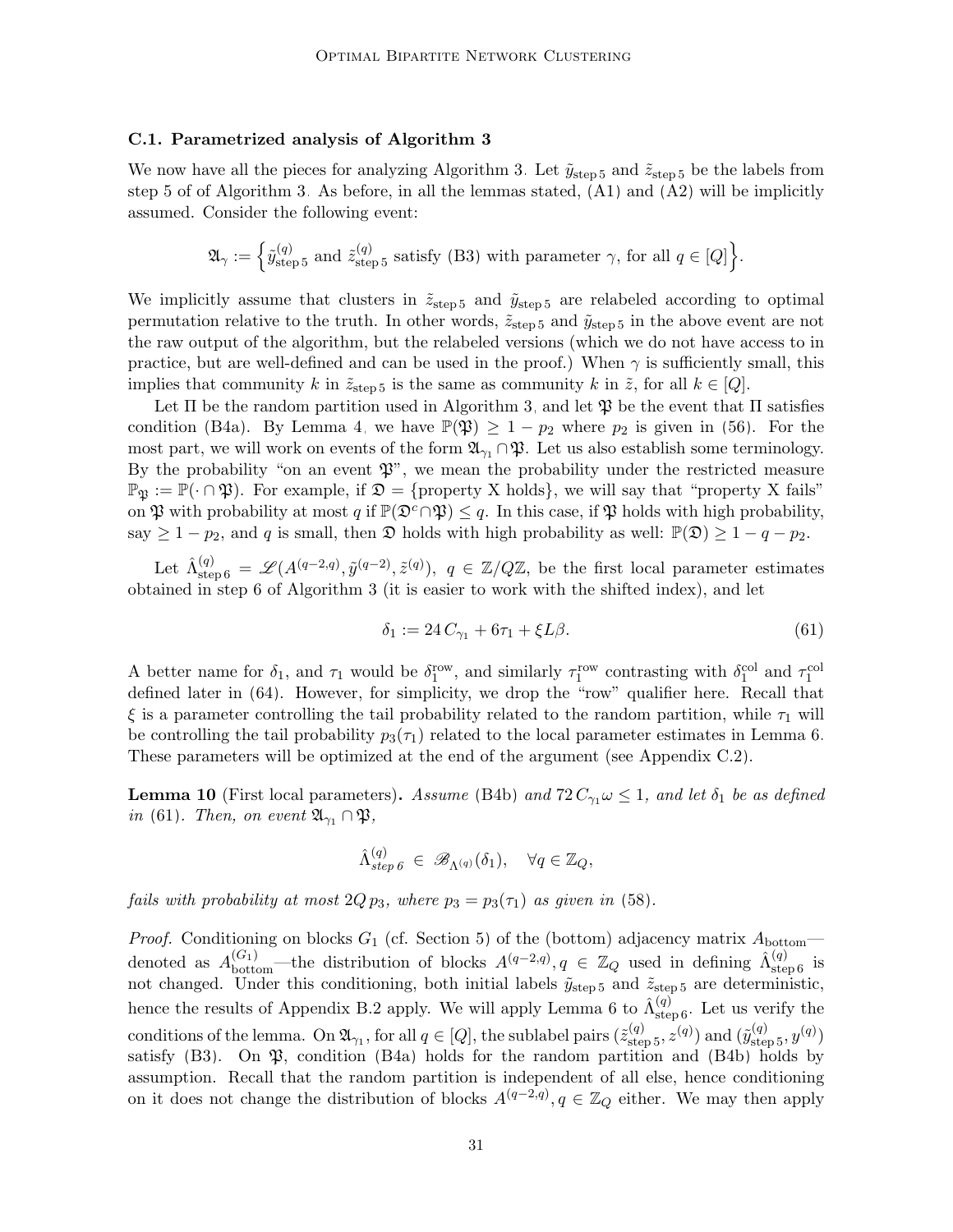Lemma [6](#page-28-1) to conclude that for every  $q \in \mathbb{Z}_Q$ , conditioned on the partition  $\Pi$  and  $A_{\text{bottom}}^{(G_1)}$ , the event  $\{\hat{\Lambda}_{\text{step 6}}^{(q)} \notin \mathscr{B}_{\Lambda^{(q)}}(\delta_1)\} \cap \mathfrak{A}_{\gamma_1} \cap \mathfrak{P}$  $\{\hat{\Lambda}_{\text{step 6}}^{(q)} \notin \mathscr{B}_{\Lambda^{(q)}}(\delta_1)\} \cap \mathfrak{A}_{\gamma_1} \cap \mathfrak{P}$  $\{\hat{\Lambda}_{\text{step 6}}^{(q)} \notin \mathscr{B}_{\Lambda^{(q)}}(\delta_1)\} \cap \mathfrak{A}_{\gamma_1} \cap \mathfrak{P}$  holds with probability  $\leq 2p_3$ . Let us write

$$
\mathfrak{D} = \big\{ \hat{\Lambda}_{\text{step 6}}^{(q)} \in \mathscr{B}_{\Lambda^{(q)}}(\delta_1), \ \forall q \in \mathbb{Z}_Q \big\}
$$

which is the desired event in this lemma. Using the union bound, and removing the conditioning, we have  $\mathbb{P}(\mathfrak{D}^c \cap \mathfrak{A}_{\gamma_1} \cap \mathfrak{P}) \leq 2Qp_3$ , unconditionally. The proof is complete.  $\Box$ 

Next we consider the first LR classifier application. Let  $\tilde{y}_{step 7}$  $\tilde{y}_{step 7}$  $\tilde{y}_{step 7}$  be the row label estimates in step [7.](#page-16-0) That is, we have

<span id="page-31-1"></span>
$$
\tilde{y}_{\text{step 7}}^{(q-2)} = \text{LR} (A^{(q-2,q)}, \hat{\Lambda}_{\text{step 6}}^{(q)}, \tilde{z}_{\text{step 5}}^{(q)})
$$

for which we have the following bound on misclassification rate:

<span id="page-31-2"></span>Lemma 11 (First LR classifier). Under the assumptions of Lemma [10,](#page-30-2) further assume that  $9\omega\delta_1 < 1$ . Let  $\eta^{step\ \gamma} := 2\eta'(\delta_1;\Lambda/Q)$  where  $\eta'(\cdot)$  is defined in [\(51\)](#page-25-3). Then, on event  $\mathfrak{A}_{\gamma_1} \cap \mathfrak{P}$ ,

$$
\operatorname{Mis}_k\left(\tilde{y}_{step\ \gamma}^{(q)},\ y^{(q)}\right) \ \leq \ \sum_{r \neq k} \exp\left(-\frac{I_{kr}}{Q} + \eta^{step\ \gamma} + u\right) =: \gamma_{2k}^{row}, \quad \forall q \in \mathbb{Z}_Q,\tag{62}
$$

fails with probability at most  $Q(e^{-u} + 2Q p_3)$  where  $p_3 = p_3(\tau_1)$  as given in [\(58\)](#page-28-2).

*Proof.* Fix  $q \in \mathbb{Z}_Q$  and consider  $\tilde{y}^{(q-2)}$ . As in the proof Lemma [10,](#page-30-2) we condition on blocks in  $G_1$  so that  $\tilde{z}_{\text{step 5}}^{(q)}$  $\tilde{z}_{\text{step 5}}^{(q)}$  $\tilde{z}_{\text{step 5}}^{(q)}$  can be assumed deterministic. We will apply Lemma [2\(a\)](#page-25-6) to the subblock  $A^{(q-2,q)}$ . As discussed earlier, the corresponding  $\omega$  is inflated to  $3\omega$ , hence we need  $3(3\omega)\delta_1 < 1$ which we have assumed. We also note that  $\Lambda^{(q-2,q)}(y,\tilde{z})$  and  $\Lambda^{(q)}$  play the role of  $\Lambda(y,\tilde{z})$  and  $\Lambda$  in Lemma [2\(b\),](#page-25-1) and we have the needed condition  $\Lambda^{(q-2,q)}(y,\tilde{z}) \in \mathscr{B}_{\Lambda^{(q)}}(\delta_1)$  from Lemma [6.](#page-28-1) Let  $b_{i*}^{(q-2,q)}$  $\tilde{z}_{i*}^{(q-2,q)}$  be the row block compression of  $A^{(q-2,q)}$  based on  $\tilde{z}_{step 5}^{(q)}$  $\tilde{z}_{step 5}^{(q)}$  $\tilde{z}_{step 5}^{(q)}$ . Then, Lemma [2\(a\)](#page-25-6) gives

$$
\mathbb{P}\Big(\Big\{\exists \,\tilde{\Lambda}\in\mathscr{B}_{\Lambda^{(q)}}(\delta_1),\ Y_{ikr}\big(b_{i*}^{(q-2,q)},\tilde{\Lambda}\big)\geq 0\Big\}\cap\mathfrak{A}_{\gamma_1}\cap\mathfrak{P}\Big|\,A_{\text{bottom}}^{(G_1)},\Pi\Big)\ \leq\ \exp\left(-I_{kr}^{(q)}+\eta^{(q)}\right)\tag{63}
$$

for all rows i (in row block  $q-2$ ) with  $y_i = k$ . Here  $\Lambda_{\min}^{(q)}$  is the minimum element of  $\Lambda^{(q)}$ , and

<span id="page-31-0"></span>
$$
I_{kr}^{(q)} := I_{kr}(\Lambda^{(q)}) \ge \frac{I_{kr}}{Q} - 2\omega \delta_1 L \|\Lambda/Q\|_{\infty}
$$
  

$$
\eta^{(q)} := \eta'(\delta_1; \Lambda^{(q)}) \le (1 + \delta_1) \eta'(\delta_1; \Lambda/Q)
$$

where  $\eta'(\delta_1; \Lambda^{(q)}) = 8\omega \delta_1 L \|\Lambda^{(q)}\|_{\infty}$  as defined in [\(51\)](#page-25-3). The first inequality uses Lemma [7](#page-29-2) and the second is obtained using the definition of  $\eta'(\cdot)$  combined with  $\Lambda^{(q)} \in \mathscr{B}_{\Lambda/Q}(\delta_1)$  (Lemma [5\)](#page-28-0) which implies  $\|\Lambda^{(q)}\|_{\infty} \leq (1+\delta_1)\|\Lambda/Q\|_{\infty}$ . By taking expectation in [\(63\)](#page-31-0), the same bound holds unconditionally.

By Lemma [10,](#page-30-2) on event  $\mathfrak{A}_{\gamma_1} \cap \mathfrak{P}$ , we have  $\hat{\Lambda}_{\text{step 6}}^{(q)} \notin \mathscr{B}_{\Lambda^{(q)}}(\delta_1)$  $\hat{\Lambda}_{\text{step 6}}^{(q)} \notin \mathscr{B}_{\Lambda^{(q)}}(\delta_1)$  $\hat{\Lambda}_{\text{step 6}}^{(q)} \notin \mathscr{B}_{\Lambda^{(q)}}(\delta_1)$  with probability at most  $2Q p_3$ . Then, applying Lemma [3,](#page-26-0) we conclude that

$$
\text{Mis}_k\left(\tilde{y}_{\text{step }7}^{(q-2)},\,y^{(q-2)}\right) \,\,\leq\,\, \sum_{r \neq k} \exp\left(-I_{kr}^{(q)} + \eta^{(q)} + u\right)
$$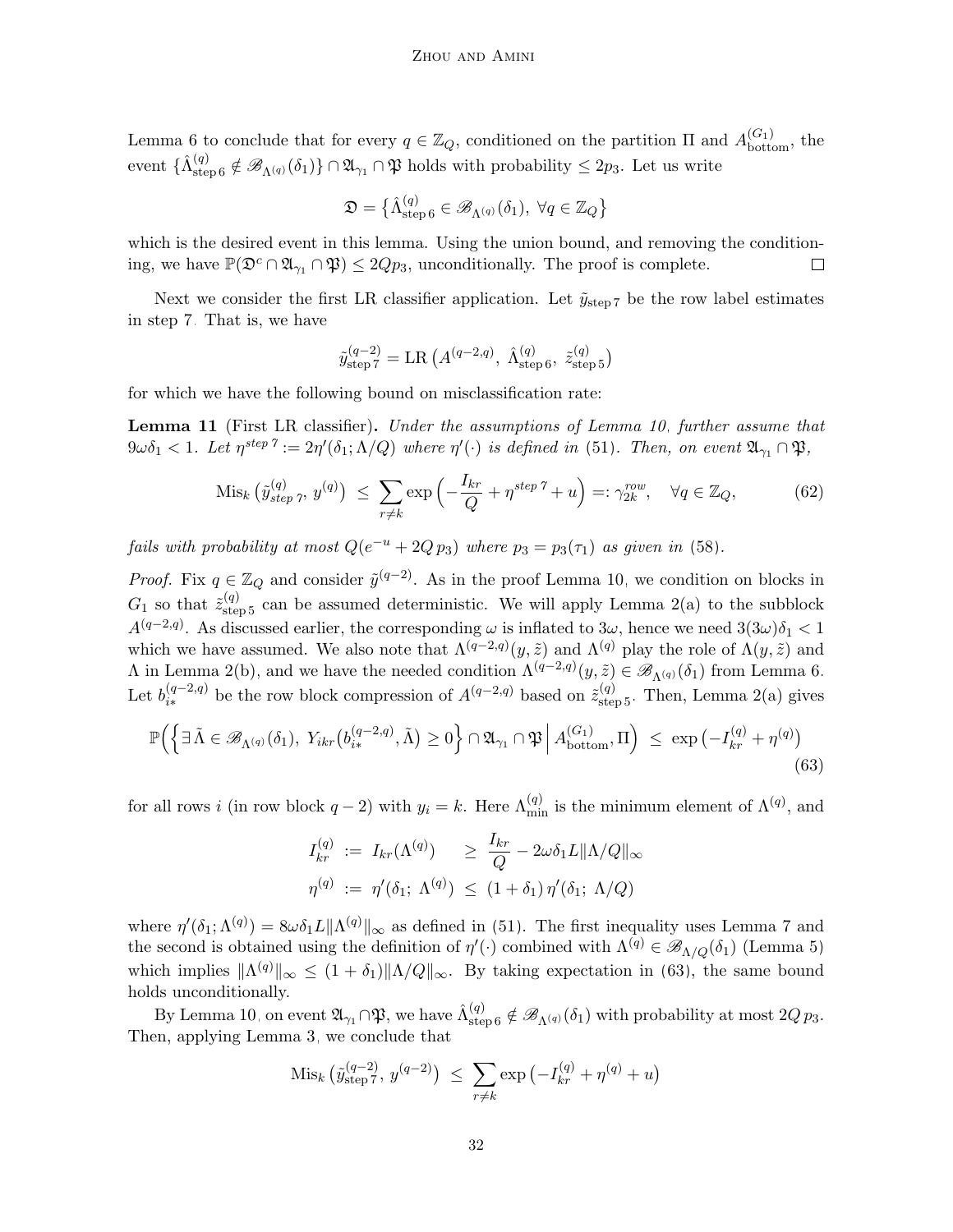fails on  $\mathfrak{A}_{\gamma_1} \cap \mathfrak{P}$  with probability  $\leq e^{-u} + 2Q p_3$ , for each  $q \in [Q]$ . Note that

$$
-I_{kr}^{(q)} + \eta^{(q)} \le -\frac{I_{kr}}{Q} + (1 + \delta_1 + 9^{-1})\eta'(\delta_1; \Lambda/Q).
$$

Since  $9\omega\delta_1 < 1$  implies  $\delta_1 < 9^{-1}$  (recall  $\omega \ge 1$ ), we have  $1 + \delta_1 + 9^{-1} < 2$ . Combining with the previous bound and applying the union bound over  $q$  gives the result.

Note that we have called the rate in [\(62\)](#page-31-1)  $\gamma_2^{\text{row}}$  for the (column) misclassification rate based on the row information. This rate is faster than initial rate  $\gamma_1$ . Repeating the procedure in steps [6](#page-16-0) and [7](#page-16-0) for the column labels—as prescribed in step [8](#page-16-0) in Algorithm [3–](#page-16-0)we obtain a similar rate for the misclassification rate of  $\tilde{z}_{\text{step 8}}^{(q)}$  $\tilde{z}_{\text{step 8}}^{(q)}$  $\tilde{z}_{\text{step 8}}^{(q)}$  relative to  $z^{(q)}$  which we call  $\gamma_2^{\text{col}}$ . In deriving  $\gamma_2^{\text{col}}$ , we have to make the substitutions in Remark [5,](#page-28-3) and particular,  $\Lambda \to \Gamma$  where  $\Gamma$  is the column mean parameters defined in Section [2.1.](#page-3-1) (A minor exception is when counting the number of blocks which will still be Q rather than 2Q.) Recall the definition of the column information matrix  $(I_{\ell r}^{\text{col}})$  from [\(9\)](#page-7-1). Letting

<span id="page-32-5"></span><span id="page-32-1"></span><span id="page-32-0"></span>
$$
\delta_1^{\text{col}} := 24 C_{\gamma_1} + 6\tau_1^{\text{col}} + \xi K\beta,\tag{64}
$$

we obtain the following counterpart of Lemma [11:](#page-31-2)

<span id="page-32-2"></span>Corollary 4 (First LR classifier, column version). Under the assumptions of Lemma [10,](#page-30-2) further assume that  $9\omega \delta_1^{col} < 1$ . Let  $\eta^{step\ 8} := 2\eta'(\delta_1^{col}; \Gamma/(2Q))$  $\eta^{step\ 8} := 2\eta'(\delta_1^{col}; \Gamma/(2Q))$  $\eta^{step\ 8} := 2\eta'(\delta_1^{col}; \Gamma/(2Q))$  where  $\eta'(\cdot)$  is defined in [\(51\)](#page-25-3). Then, on event  $\mathfrak{A}_{\gamma_1} \cap \mathfrak{P},$ 

$$
\mathrm{Mis}_{\ell}\left(\tilde{z}_{step\,8}^{(q)},\,z^{(q)}\right) \,\,\leq\,\,\sum_{r\neq\ell}\exp\left(-\frac{I_{\ell r}^{col}}{2Q}+\eta^{step\,8}+u^{col}\right)=:\gamma_{2\ell}^{col},\quad\forall q\in\mathbb{Z}_Q,\tag{65}
$$

fails with probability at most  $Q(e^{-u^{col}} + 2Q p_3')$ , where  $p_3' = p_3'(\tau_1^{col})$  as given in [\(59\)](#page-28-4).

Let 
$$
\gamma_2^{\text{col}} := \max_{k \in [K]} \gamma_{2k}^{\text{col}}, \gamma_2^{\text{row}} := \max_{\ell \in [L]} \gamma_{2\ell}^{\text{row}}
$$
 and  

$$
\gamma_2 := \max\{\beta K \gamma_2^{\text{row}}, \beta L \gamma_2^{\text{col}}\}.
$$
 (66)

By  $(7)$ , we have that  $(62)$  and  $(65)$  imply

$$
\text{Mis}\left(\tilde{y}_{\text{step 7}}^{(q)}, y^{(q)}\right) \le \gamma_2^{\text{col}} \le \frac{\gamma_2}{\beta K}, \quad \text{Mis}\left(\tilde{z}_{\text{step 8}}^{(q)}, z^{(q)}\right) \le \gamma_2^{\text{row}} \le \frac{\gamma_2}{\beta L} \tag{67}
$$

Thus, if we consider the following event:

$$
\mathfrak{B}_{\gamma} := \left\{ \tilde{y}_{\text{step 7}}^{(q)} \text{ and } \tilde{z}_{\text{step 8}}^{(q)} \text{ satisfy (B3) with parameter } \gamma \text{, for all } q \in [Q] \right\},\
$$

after Step [8,](#page-16-0) we can work on  $\mathfrak{B}_{\gamma_2} \cap \mathfrak{P}$  which holds with high probability: Combining Lemma [11](#page-31-2) and Corollary [4,](#page-32-2) by union bound,  $\mathbb{P}(\mathfrak{B}_{\gamma_2}^c \cap \mathfrak{A}_{\gamma_1} \cap \mathfrak{P}) \leq Q(2e^{-u} + 2Q(p_3 + p_3'))$ , hence

$$
\mathbb{P}(\mathfrak{B}_{\gamma_2} \cap \mathfrak{P}) \geq \mathbb{P}(\mathfrak{B}_{\gamma_2} \cap \mathfrak{A}_{\gamma_1} \cap \mathfrak{P})
$$
  
\n
$$
= \mathbb{P}(\mathfrak{A}_{\gamma_1} \cap \mathfrak{P}) - \mathbb{P}(\mathfrak{B}_{\gamma_2}^c \cap \mathfrak{A}_{\gamma_1} \cap \mathfrak{P})
$$
  
\n
$$
\geq 1 - \mathbb{P}(\mathfrak{A}_{\gamma_1}^c) - \mathbb{P}(\mathfrak{P}^c) - Q(2e^{-u} + Q(p_3 + p_3')).
$$
\n(68)

Let  $\hat{\Lambda}^{(q)}_{\text{step 9}} = \mathscr{L}(A^{(q-3,q)}, \tilde{y}^{(q-3)}, \tilde{z}^{(q)})$  $\hat{\Lambda}^{(q)}_{\text{step 9}} = \mathscr{L}(A^{(q-3,q)}, \tilde{y}^{(q-3)}, \tilde{z}^{(q)})$  $\hat{\Lambda}^{(q)}_{\text{step 9}} = \mathscr{L}(A^{(q-3,q)}, \tilde{y}^{(q-3)}, \tilde{z}^{(q)})$ ,  $q \in \mathbb{Z}_Q$ , be the second local parameter estimates obtained in step [9](#page-16-0) of Algorithm [3.](#page-16-0) Let

<span id="page-32-4"></span><span id="page-32-3"></span>
$$
\delta_2 := 24C_{\gamma_2} + 6\tau_2. \tag{69}
$$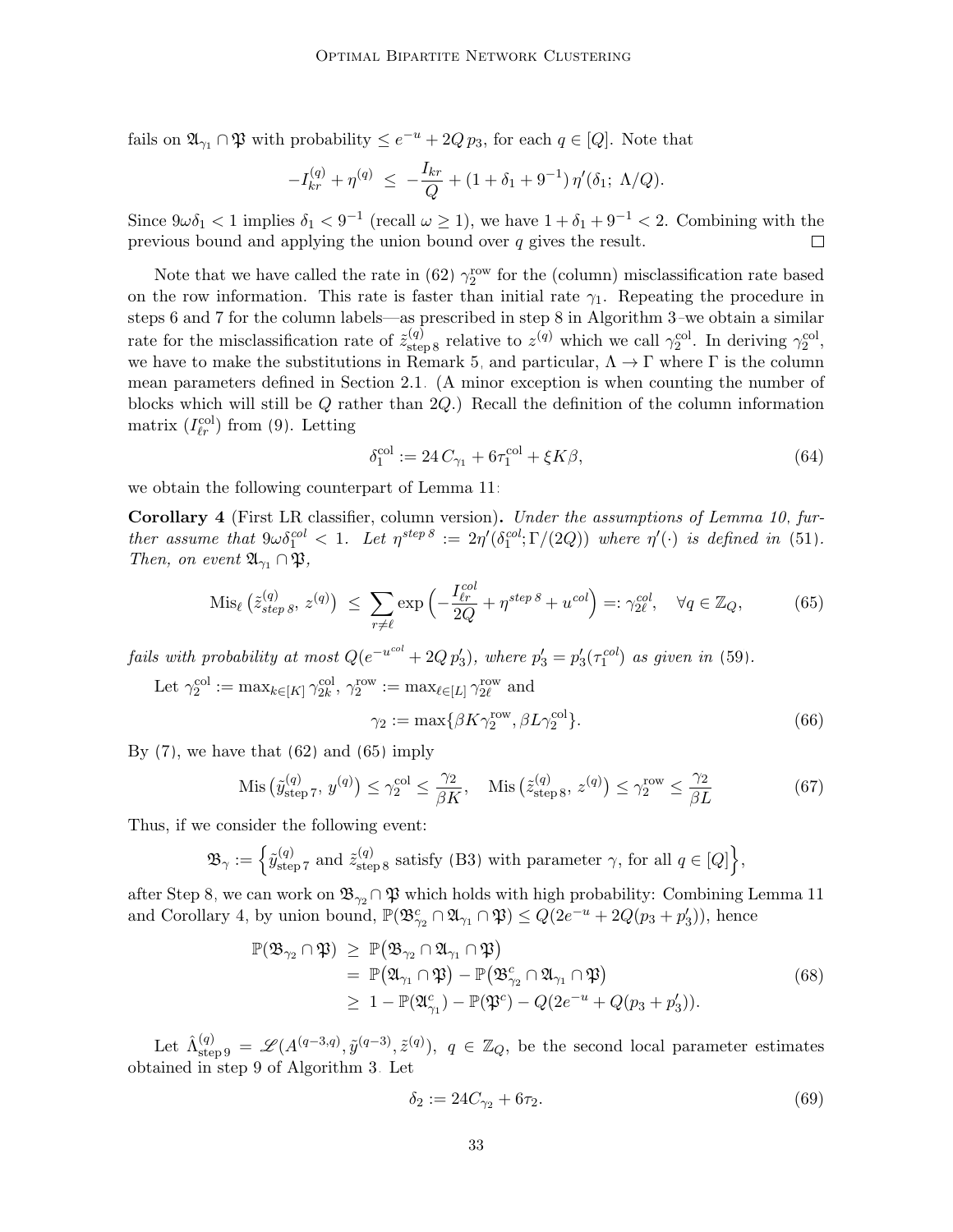<span id="page-33-0"></span>**Lemma 12** (Second local parameters). Assume [\(B4b\)](#page-27-1) and  $72 C_{\gamma2} \omega \leq 1$ , and let  $\delta_2$  be as defined in [\(69\)](#page-32-3). Then, on event  $\mathfrak{B}_{\gamma_2} \cap \mathfrak{P}$ ,

<span id="page-33-1"></span>
$$
\hat{\Lambda}_{step\,g}^{(q)} \in \mathscr{B}_{\Lambda^{(q)}}(\delta_2), \quad \forall q \in \mathbb{Z}_Q
$$

fails with probability at most  $2Qp_3$ , where  $p_3$  is given in [\(58\)](#page-28-2).

*Proof.* Conditioning on blocks  $G_1 \cup G_2$  (cf. Section [5\)](#page-15-0) of the adjacency matrix A, the distribution of blocks  $A^{(q-3,q)}$  used in defining  $\hat{\Lambda}_{\text{step 9}}^{(q)}$  $\hat{\Lambda}_{\text{step 9}}^{(q)}$  $\hat{\Lambda}_{\text{step 9}}^{(q)}$  is not changed. Under this conditioning, both initial labels  $\tilde{y}_{step 7}$  $\tilde{y}_{step 7}$  $\tilde{y}_{step 7}$  and  $\tilde{z}_{step 8}$  $\tilde{z}_{step 8}$  $\tilde{z}_{step 8}$  are deterministic, hence the results of Appendix [B.2](#page-27-0) apply. On  $\mathfrak{B}_{\gamma_2}$ , for all  $q \in \mathbb{Z}_Q$ , the sublabel pairs  $(\tilde{z}_{\text{step 8}}^{(q)}, z^{(q)})$  $(\tilde{z}_{\text{step 8}}^{(q)}, z^{(q)})$  $(\tilde{z}_{\text{step 8}}^{(q)}, z^{(q)})$  and  $(\tilde{y}_{\text{step 7}}^{(q)}, y^{(q)})$  $(\tilde{y}_{\text{step 7}}^{(q)}, y^{(q)})$  $(\tilde{y}_{\text{step 7}}^{(q)}, y^{(q)})$  satisfy [\(B3\)](#page-20-0). The rest of the proof follows that of Lemma [10.](#page-30-2)  $\Box$ 

The key is that  $\delta_2$  is much smaller than  $\delta_1$ , due to  $\gamma_2 \ll \gamma_1$  (typically), i.e., the second parameter estimates are much more accurate. Let  $\hat{\Lambda}_{\text{step 10}} = \sum_{q} \hat{\Lambda}_{\text{step 9}}^{(q)}$  $\hat{\Lambda}_{\text{step 10}} = \sum_{q} \hat{\Lambda}_{\text{step 9}}^{(q)}$  $\hat{\Lambda}_{\text{step 10}} = \sum_{q} \hat{\Lambda}_{\text{step 9}}^{(q)}$  $\hat{\Lambda}_{\text{step 10}} = \sum_{q} \hat{\Lambda}_{\text{step 9}}^{(q)}$  $\hat{\Lambda}_{\text{step 10}} = \sum_{q} \hat{\Lambda}_{\text{step 9}}^{(q)}$  be the estimate of the global mean parameters obtained in step [10](#page-16-0) of Algorithm [3.](#page-16-0) According to Lemma [12,](#page-33-0) on  $\mathfrak{B}_{\gamma_2} \cap \mathfrak{P},$ 

$$
\|\hat{\Lambda}_{\text{step 9}}^{(q)} - \Lambda/Q\|_{\infty} \le \delta_2 \|\Lambda/Q\|_{\infty}, \ \forall q \quad \text{hence}, \quad \|\hat{\Lambda}_{\text{step 10}} - \Lambda\|_{\infty} \le \delta_2 \|\Lambda\|_{\infty} \tag{70}
$$

fails with probability  $\leq 2Q p_3$ , where we have used triangle inequality. That is, on  $\mathfrak{B}_{\gamma_2} \cap \mathfrak{P}$ , we have  $\hat{\Lambda}_{\text{step 10}} \in \mathscr{B}_{\Lambda}(\delta_2)$  $\hat{\Lambda}_{\text{step 10}} \in \mathscr{B}_{\Lambda}(\delta_2)$  $\hat{\Lambda}_{\text{step 10}} \in \mathscr{B}_{\Lambda}(\delta_2)$  with high probability.

**Remark 6.** Note that we could have used  $Q\hat{\Lambda}_{\text{step 9}}^{(q)}$  $Q\hat{\Lambda}_{\text{step 9}}^{(q)}$  $Q\hat{\Lambda}_{\text{step 9}}^{(q)}$  (for any  $q \in \mathbb{Z}_Q$ ) as our estimate  $\hat{\Lambda}_{\text{step 10}}$  $\hat{\Lambda}_{\text{step 10}}$  $\hat{\Lambda}_{\text{step 10}}$ , leading to the same bound as in [\(70\)](#page-33-1). The results would be the same, though in practice, we expect the version given in the Algorithm [3](#page-16-0) to perform better. We also note that on  $\mathfrak{B}_{\gamma_2}$ , the sublabels  $(\tilde{z}_{step 8}^{(q)}, q \in \mathbb{Z}_Q)$  $(\tilde{z}_{step 8}^{(q)}, q \in \mathbb{Z}_Q)$  $(\tilde{z}_{step 8}^{(q)}, q \in \mathbb{Z}_Q)$  automatically define a consistent global label vector  $\tilde{z}_{step 8}$ , and similarly for row labels  $\tilde{y}_{step 7}$  $\tilde{y}_{step 7}$  $\tilde{y}_{step 7}$ .

<span id="page-33-3"></span>Lemma 13 (Second LR classifier). Under the assumptions of Lemma [12,](#page-33-0) further assume that  $\delta_2$  defined in [\(69\)](#page-32-3) satisfies  $3\omega\delta_2 < 1$  and  $6C_{\gamma_2}\omega \leq 1$ . Let  $\eta_{kr}^{step 11} := \eta_{kr}(\delta_2; \omega, \beta, m, \Lambda)$  $\eta_{kr}^{step 11} := \eta_{kr}(\delta_2; \omega, \beta, m, \Lambda)$  $\eta_{kr}^{step 11} := \eta_{kr}(\delta_2; \omega, \beta, m, \Lambda)$ . Then, on event  $\mathfrak{B}_{\gamma_2} \cap \mathfrak{P},$ 

<span id="page-33-2"></span>
$$
\text{Mis}_k\left(\widehat{y}_{top}, y_{top}\right) \le \sum_{r \neq k} \exp\left(-I_{kr} + \eta_{rk}^{step\ 11} + v\right) =: \gamma_3,\tag{71}
$$

fails with probability at most  $e^{-v} + 2Q p_3$  where  $p_3 = p_3(\tau_2)$  as given in [\(58\)](#page-28-2). The same result holds for  $\eta_{kr}^{step 11} = \eta'(\delta_2; \Lambda)$  $\eta_{kr}^{step 11} = \eta'(\delta_2; \Lambda)$  $\eta_{kr}^{step 11} = \eta'(\delta_2; \Lambda)$ .

*Proof.* As in the proof Lemma [12,](#page-33-0) we condition on blocks in  $G_1 \cup G_2$  so that  $\tilde{z}_{step 8}$  $\tilde{z}_{step 8}$  $\tilde{z}_{step 8}$  can be assumed deterministic. We will apply Lemma [2\(b\)](#page-25-1) to  $A_{\text{top}}$ . Let Top  $\subset [n]$  denote the row indices of  $A_{\text{top}}$ . Since all the columns are present in  $A_{\text{top}}$ , we can directly apply Lemma [2\(b\)](#page-25-1) (in contrast to the argument in Lemma [11\)](#page-31-2), that is, the relevant row mean parameters are  $\Lambda(y,\tilde{z})$ and  $\Lambda$ —the same as those for the whole matrix A. The needed condition  $\Lambda(y, \tilde{z}) \in \mathscr{B}_{\Lambda}(\delta_2)$ is supplied by Lemma [1.](#page-24-2) Let  $b_{i*}^{step 11} = b_{i*}(\tilde{z}_{step 8})$  $b_{i*}^{step 11} = b_{i*}(\tilde{z}_{step 8})$  $b_{i*}^{step 11} = b_{i*}(\tilde{z}_{step 8})$  $b_{i*}^{step 11} = b_{i*}(\tilde{z}_{step 8})$  $b_{i*}^{step 11} = b_{i*}(\tilde{z}_{step 8})$  be the block compression in step 11 of the algorithm. Then, Lemma [2\(b\)](#page-25-1) gives (after conditioning on  $A_{\text{bottom}}^{(G_1 \cup G_2)}$  and then removing the conditioning as in [\(63\)](#page-31-0))

$$
\mathbb{P}\Big(\Big\{\exists \,\tilde{\Lambda}\in\mathscr{B}_{\Lambda}(\delta_1),\ Y_{ikr}\big(b_{i*}^{\text{step 11}},\tilde{\Lambda}\big)\geq 0\Big\}\cap\mathfrak{B}_{\gamma_2}\Big)\ \leq\ \exp\Big(-I_{kr}+\eta_{kr}^{\text{step 11}}\Big). \tag{72}
$$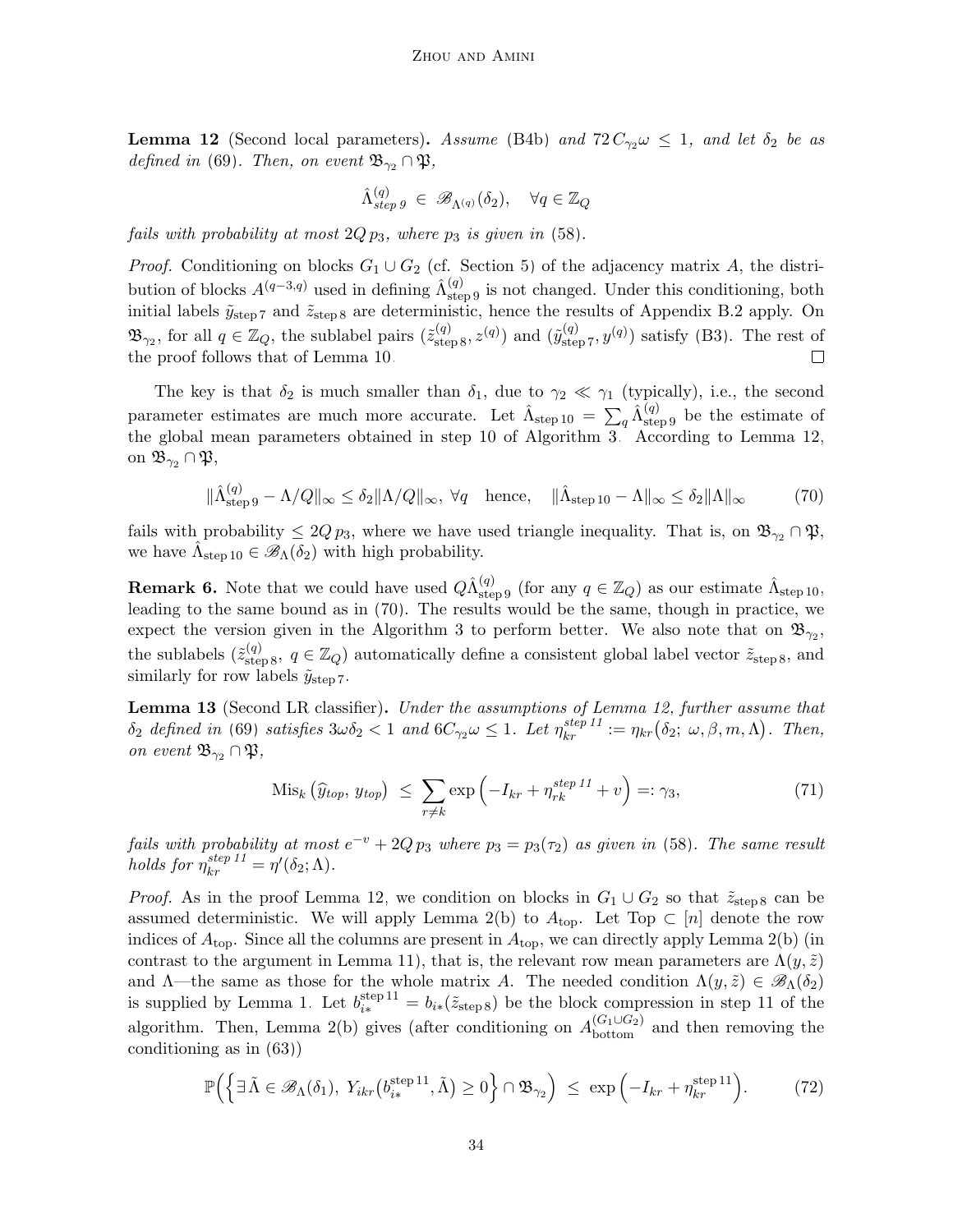for any  $i \in \text{Top}$  with  $y_i = k$ . By [\(70\)](#page-33-1), on  $\mathfrak{B}_{\gamma_2} \cap \mathfrak{P}$ , we have  $\hat{\Lambda}_{\text{step 10}} \notin \mathscr{B}_{\Lambda}(\delta_2)$  $\hat{\Lambda}_{\text{step 10}} \notin \mathscr{B}_{\Lambda}(\delta_2)$  $\hat{\Lambda}_{\text{step 10}} \notin \mathscr{B}_{\Lambda}(\delta_2)$  with probability at most  $2Qp_3$ . Then, applying Lemma [3,](#page-26-0) we conclude [\(71\)](#page-33-2) as desired. The last statement of the theorem follows if we apply Lemma  $2(a)$  in place of Lemma  $2(b)$  throughout.  $\Box$ 

The same exact bound holds for  $\hat{y}_{\text{bottom}}$  in step [12,](#page-16-0) with the same probability. Hence, by union bound, the same bound on misclassification rate holds for the final row labels  $\hat{y}$  in step [13,](#page-16-0) with probability inflated by a factor of 2; that is,  $\text{Mis}_k(\hat{y}, y) \leq \gamma_3$  fails on  $\mathfrak{B}_{\gamma_2} \cap \mathfrak{P}$ , with probability at most  $2(e^{-v} + 2Qp_3)$ .

To summarize, under the conditions of the lemmas, we have

$$
\mathbb{P}\left(\operatorname{Mis}_k(\widehat{y}, y) > \gamma_3\right) \le \mathbb{P}\left(\left\{\operatorname{Mis}_k(\widehat{y}, y) > \gamma_3\right\} \cap \mathfrak{B}_{\gamma_2} \cap \mathfrak{P}\right) + \mathbb{P}\left((\mathfrak{B}_{\gamma_2} \cap \mathfrak{P})^c\right) \n\le 2\left(e^{-v} + 2Qp_3(\tau_2)\right) + \mathbb{P}\left((\mathfrak{B}_{\gamma_2} \cap \mathfrak{P})^c\right) \n\le 2\left(e^{-v} + 2Qp_3(\tau_2)\right) + \mathbb{P}(\mathfrak{A}_{\gamma_1}^c) + \mathbb{P}(\mathfrak{P}^c) + Q\left(2e^{-u\wedge u^{\text{col}}} + Q(p_3(\tau_1) + p_3'(\tau_1^{\text{col}})\right)
$$
\n(73)

where  $\gamma_3$  is the rate given in [\(71\)](#page-33-2) and the second inequality uses [\(68\)](#page-32-4).

#### <span id="page-34-0"></span>C.2. Choosing the parameters

It remains to choose the parameters,  $\tau_1$ ,  $\tau_2$ ,  $\xi$ , etc. to simultaneously achieve the desired rate for  $\gamma_3$  and ensure that the probability in [\(73\)](#page-34-1) is  $o(1)$ .

*Proof of Theorem [3.](#page-20-1)* First row LR classifier. Let us write  $\tau_1^{\text{row}} = \tau_1$  for clarity. Under our assumptions, we will have  $\gamma_2 \leq \gamma_1 \leq 1/2$  so that  $C_{\gamma_i} \leq 2\beta^2 \gamma_i$  for  $i = 1, 2$ , recalling the definition of  $C_{\gamma} = \frac{\beta^2 \gamma}{(1 - \gamma)}$ . In Lemma [11,](#page-31-2) we defined (recall [\(61\)](#page-30-1))

<span id="page-34-1"></span>
$$
\eta^{\text{step 7}} = 8\delta_1 \omega L \|\Lambda/Q\|_{\infty} \le (384\beta^2 \gamma_1 + 48\tau_1^{\text{row}} + 8\beta L\xi) \omega L \|\Lambda/Q\|_{\infty}.
$$
 (74)

By [\(40\)](#page-20-2),  $384\beta^2\gamma_1\omega L \|\Lambda/Q\|_{\infty} \le I_{\min}/(8Q)$ . Take

$$
\tau_1^{\text{row}} = \frac{I_{\text{min}}}{384\omega L \|\Lambda\|_{\infty}}, \quad \xi = \frac{I_{\text{min}} \wedge I_{\text{min}}^{\text{col}}}{64\beta\omega (K \vee L)^2 (\|\Lambda\|_{\infty} \vee \|\Gamma\|_{\infty})}, \quad u = \frac{I_{\text{min}}}{8Q},\tag{75}
$$

where u is the parameter in  $(62)$ . Then from  $(74)$  we have

<span id="page-34-4"></span><span id="page-34-3"></span><span id="page-34-2"></span>
$$
\eta^{\text{step 7}} \le \frac{I_{\min}}{8Q} + \frac{I_{\min}}{8Q} + \frac{I_{\min}}{8Q} = \frac{3I_{\min}}{8Q}, \quad \eta^{\text{step 7}} + u \le \frac{I_{\min}}{2Q}.
$$

Hence Lemma [11](#page-31-2) implies that on event  $\mathfrak{P}$ ,

$$
\text{Mis}_k\left(\tilde{y}_{\text{step }7}^{(q)},\,y^{(q)}\right) \,\,\leq\,\, \gamma_{2k}^{\text{row}} := \sum_{r \neq k} \exp\left(-\frac{I_{kr}}{Q} + \frac{I_{\min}}{2Q}\right) \leq K \exp\left(-\frac{I_{\min}}{2Q}\right), \quad \forall q \in \mathbb{Z}_Q \tag{76}
$$

fails with probability at most  $Q(e^{-u} + 2Q p_3(\tau_1^{\text{row}}))$ . By  $(A4')$ ,  $Q \log Q = o(I_{\text{min}})$ , hence  $Qe^{-u} = o(1)$ . By [\(A3\)](#page-7-2),

$$
Q^{2}p_{3}(\tau_{1}^{\text{row}}) = Q^{2}KL \exp\left(-\frac{n\Lambda_{\min}h_{1}(\tau_{1}^{\text{row}})}{32Q^{2}\beta K}\right)
$$
  
 
$$
\leq Q^{2}KL \exp\left(-\frac{nI_{\min}^{2}}{256(384^{2})Q^{2}\beta KL^{2}\omega^{3}||\Lambda||_{\infty}}\right) = o(1)
$$
 (77)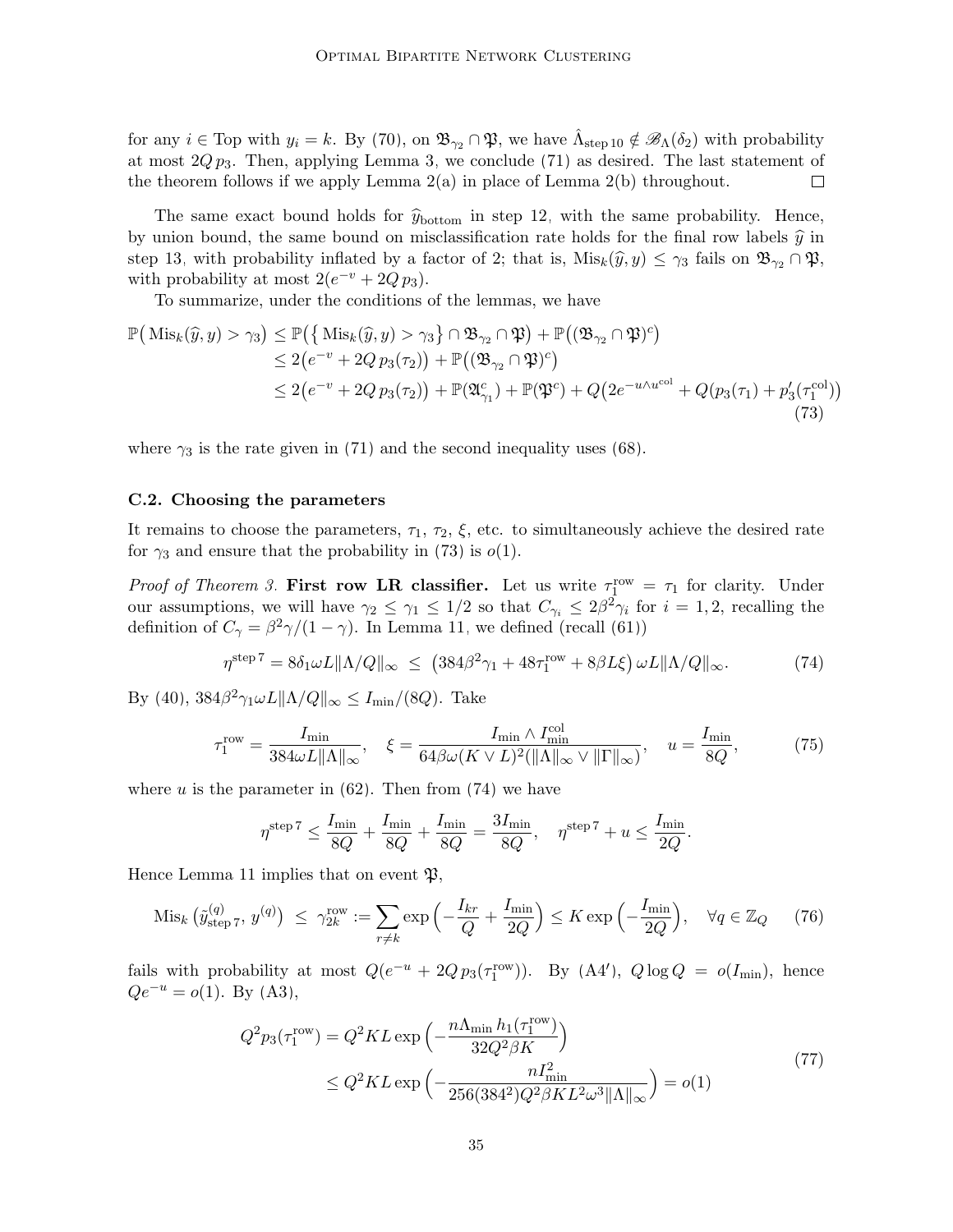where we have used the definition [\(58\)](#page-28-2) of  $p_3$ ,  $h_1(\tau) \geq \tau^2/8$  for  $\tau \leq 1$  and  $||\Lambda||_{\infty}/\Lambda_{\min} \leq \omega$ . Moreover,  $(A4')$  implies  $(I_{\min} \wedge I_{\min}^{\text{col}})/(K \vee L) \to \infty$ , hence eventually  $(I_{\min} \wedge I_{\min}^{\text{col}})/(K \vee L) \geq 1$ which gives

$$
\mathbb{P}(\mathfrak{P}^c) = p_2(\xi) = 2Q(K+L)\exp\left(-(n\wedge m)\xi^2/Q\right)
$$
  
\n
$$
\leq 2Q(K+L)\exp\left(-\frac{n\wedge m}{64^2Q\beta^2\omega^2(K\vee L)^2(\|\Lambda\|_{\infty}\vee\|\Gamma\|_{\infty})^2}\right) = o(1)
$$
\n(78)

where the last implication follows from [\(A3\)](#page-7-2).

First column LR classifier. We can apply a similar argument to  $\tilde{z}_{step 8}$  $\tilde{z}_{step 8}$  $\tilde{z}_{step 8}$ . Let

<span id="page-35-4"></span><span id="page-35-1"></span><span id="page-35-0"></span>
$$
\tau_1^{\rm col} = \frac{I_{\rm min}^{\rm col}}{768 \omega K \|\Gamma\|_\infty}, \quad u^{\rm col} = \frac{I_{\rm min}^{\rm col}}{16Q},
$$

with  $\xi$  defined as in [\(75\)](#page-34-3). By [\(40\)](#page-20-2), and a similar argument, we obtain  $\eta^{\text{step 8}} + u^{\text{col}} \le I_{\text{min}}^{\text{col}}/(4Q)$  $\eta^{\text{step 8}} + u^{\text{col}} \le I_{\text{min}}^{\text{col}}/(4Q)$  $\eta^{\text{step 8}} + u^{\text{col}} \le I_{\text{min}}^{\text{col}}/(4Q)$ . By Corollary [4,](#page-32-2) on event  $\mathfrak{B}$ ,

$$
\text{Mis}_{\ell}\left(\tilde{z}_{\text{step }8}^{(q)},\,z^{(q)}\right) \,\leq\, \gamma_{2\ell}^{\text{col}} \,\leq\, \sum_{r\neq\ell} \exp\left(-\frac{I_{\ell r}^{\text{col}}}{2Q} + \frac{I_{\text{min}}^{\text{col}}}{4Q}\right) \leq L \exp\left(-\frac{I_{\text{min}}^{\text{col}}}{4Q}\right), \quad \forall q \in \mathbb{Z}_Q,\tag{79}
$$

fails with probability at most  $Q(e^{-u^{\text{col}}} + 2Q p_3')$ , where  $Q^2 p_3' = Q^2 p_3'(\tau_1^{\text{col}}) = o(1)$  by [\(A3\)](#page-7-2) and  $Qe^{-u^{\text{col}}} = o(1)$  by  $(A4')$ , similar to how we argued for the row labels.

Second row LR classifier. Recalling  $\gamma_2$  from [\(66\)](#page-32-5) and combining with [\(76\)](#page-34-4) and [\(79\)](#page-35-0),

$$
\gamma_2 \le \max\left(\beta K^2 \exp\left(-\frac{I_{\min}}{2Q}\right), \,\beta L^2 \exp\left(-\frac{I_{\min}^{\text{col}}}{4Q}\right)\right) = o\left(\frac{\beta (K \vee L)^2}{(I_{\min} \wedge I_{\min}^{\text{col}})^b}\right) \tag{80}
$$

for any  $b > 0$ , as  $I_{\min} \wedge I_{\min}^{\text{col}} \to \infty$ . By Lemma [13](#page-33-3) and [\(51\)](#page-25-3),

$$
\eta_{kr}^{\text{step 11}} := \eta_{kr}(\delta_2; \omega, \beta, m, \Lambda)
$$
  
=  $21\delta_2 \omega L \|\Lambda\|_{\infty} + \frac{5\beta L^2 \|\Lambda\|_{\infty}^2}{m} + \log \left(11\omega \left(\frac{1}{\varepsilon_{kr} - 2\omega(1 + \varepsilon_{kr})\delta_2} + 1\right)\right) - \frac{1}{2}\log \Lambda_{\text{min}}$   
=:  $T_1 + T_2 + T_3 + T_4$ , (81)

where we have called the four summands above  $T_1, \ldots, T_4$  in the order they appear. We have  $\delta_2 = 24C_{\gamma_2} + 6\tau_2 \le 48\beta^2\gamma_2 + 6\tau_2$  by [\(69\)](#page-32-3) and the assumption  $\gamma_2 \le \frac{1}{2}$  $\frac{1}{2}$ . Then,

$$
T_1 \leq 21(48)\beta^2 \omega L \|\Lambda\|_{\infty} \gamma_2 + 21(6)\omega L \|\Lambda\|_{\infty} \tau_2 =: T_{11} + T_{12}.
$$

For any  $b > 0$ , by  $(80)$ 

<span id="page-35-3"></span><span id="page-35-2"></span>
$$
T_{11} = O\left(\beta^2 \omega L \|\Lambda\|_{\infty} \gamma_2\right) = o\left(\frac{\beta^3 \omega (K \vee L)^3 \|\Lambda\|_{\infty}}{\left[(I_{\min} \wedge I_{\min}^{\text{col}})/Q\right]^b}\right). \tag{82}
$$

Recall that we have  $\beta \omega(K \vee L) \|\Lambda\|_{\infty} = o([(I_{\min} \wedge I_{\min}^{\text{col}})/Q]^a)$  for some  $a > 0$  by  $(A4')$ . Taking  $b = 3a$  in [\(82\)](#page-35-2), we obtain  $T_{11} = o(1)$ . Letting  $\tau_2 = (\omega L ||\Lambda||_{\infty})^{-1}$ , we have  $T_{12} = O(1)$ , hence,  $T_1 = O(1)$ . Recalling the probability bound in Lemma [13,](#page-33-3) we have by  $(A3)$ 

$$
Qp_3(\tau_2) = QKL \exp\left(-\frac{n\Lambda_{\min}h_1(\tau_2)}{32Q^2\beta K}\right)
$$
  
 
$$
\le QKL \exp\left(-\frac{n}{256Q^2\beta KL^2\omega^3\|\Lambda\|_{\infty}}\right) = o(1)
$$
 (83)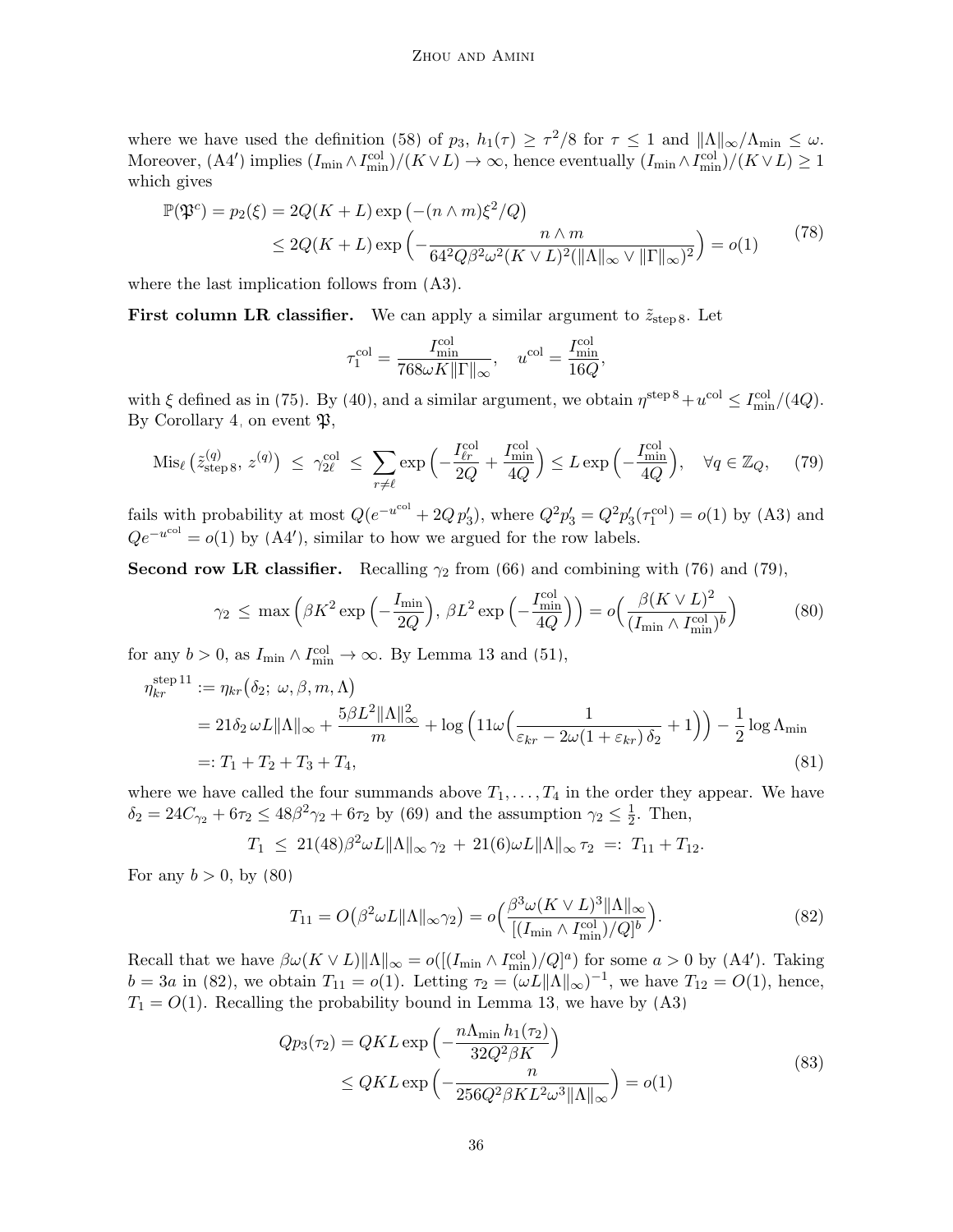where we have used  $h_1(\tau) \geq \tau^2/8$  for  $\tau \leq 1$  and  $||\Lambda||_{\infty}/\Lambda_{\min} \leq \omega$ . Using [\(A3\)](#page-7-2) again,  $T_2 =$  $5\beta L^2 \|\Lambda\|_{\infty}^2/m = O(1).$ 

Now let us consider the third piece  $T_3$  in [\(81\)](#page-35-3). Recall that  $J_{kr} = L||\Lambda||_{\infty}/I_{kr}$ . By Lemma [20](#page-46-1) in Appendix [F.3.1,](#page-45-0)  $\varepsilon_{kr} \geq 2(J_{kr}^{-1} \wedge 1)$ . In bounding  $T_1$ , we have shown  $\delta_2 \omega L ||\Lambda||_{\infty} = O(1)$ , hence  $2\omega\delta_2 = O((L\|\Lambda\|\_\infty)^{-1})$ . Since  $I_{kr} \to \infty$  and  $J_{kr} \ge 1/2$  (see Remark [3\)](#page-25-7),  $(L\|\Lambda\|\_\infty)^{-1} =$  $o(J_{kr}^{-1} \wedge 2)$ . Therefore,  $2\omega \delta_2 = o(\varepsilon_{kr} \wedge 1)$ . As a result,  $2\omega(1 + \varepsilon_{kr})\delta_2 = o(\varepsilon_{kr})$ , hence

<span id="page-36-1"></span>
$$
e^{T_3} := 11\omega \Big( 1 + \frac{1}{\varepsilon_{kr} - 2\omega (1 + \varepsilon_{kr}) \delta_2} \Big) = O\Big(\omega \Big( 1 + \frac{1}{\varepsilon_{kr}} \Big) \Big). \tag{84}
$$

Finally, we let  $v = \sqrt{\log \Lambda_{\min}}$ . Since  $\Lambda_{\min} \to \infty$ ,  $e^{-v} = o(1)$ . Applying Lemma [13,](#page-33-3) combined with  $T_1 + T_2 = O(1)$ , and [\(84\)](#page-36-1), then for  $\zeta = 1/\sqrt{\log \Lambda_{\min}} = o(1)$ ,

$$
\text{Mis}_k \left( \hat{y}_{\text{top}}, y_{\text{top}} \right) = O\left(\omega \sum_{r \neq k} \left(1 + \frac{1}{\varepsilon_{kr}}\right) \exp\left(-I_{kr} - \frac{1}{2} \log \Lambda_{\min} + \sqrt{\log \Lambda_{\min}}\right)\right)
$$

$$
= O\left(\omega \sum_{r \neq k} \left(1 + \frac{1}{\varepsilon_{kr}}\right) \exp\left(-I_{kr} - \left(\frac{1}{2} - \zeta\right) \log \Lambda_{\min}\right)\right)
$$

fails w.p.  $\leq 2(e^{-v} + 2Qp_3(\tau_2)) + \mathbb{P}(\mathfrak{P}^c) + Q(2e^{-u\wedge u^{\text{col}}} + Q(p_3(\tau_1^{\text{row}}) + p_3'(\tau_1^{\text{col}}))) = o(1)$ . When we swap  $A_{\text{top}}$  and  $A_{\text{bottom}}$  and repeat the algorithm, the same misclassification rate holds. The proof of Theorem [3](#page-20-1) is complete.  $\Box$ 

## Appendix D. Proof of Other Main Results

#### <span id="page-36-0"></span>D.1. Proof of Theorem [1](#page-7-4)

We proceed by stating a few lemmas. The proofs are deferred to Appendix [G.2.](#page-53-0)

<span id="page-36-2"></span>Lemma 14.  $\sum_{\ell \in [L]} (\lambda_{r\ell} - \lambda_{k\ell})^2 \ge 2\Lambda_{\min} I_{kr}$ . As a consequence,  $\Lambda^2_{\wedge} \ge 2\Lambda_{\min} I_{min}$ .

Combining Lemma [14](#page-36-2) with Theorem [4,](#page-21-2) and noting that  $||\Lambda||_{\infty}/\Lambda_{\Lambda}^2 \le \omega/(2I_{\min})$  as a consequence of the lemma, we obtain the following guarantee for spectral clustering in terms of the information matrix  $(I_{kr})$ :

<span id="page-36-3"></span>**Corollary 5.** Consider the spectral algorithm given in Algorithm [4,](#page-20-4) assume that for a sufficiently small  $C_1 > 0$ ,

<span id="page-36-6"></span>
$$
\frac{\beta^2 \omega KL(K \wedge L) \alpha}{2I_{min}} \le C_1 (1+\kappa)^{-2}.
$$
\n(85)

Then the algorithm outputs estimated row labels  $\tilde{y}$  satisfying w.h.p.

$$
Mis(\tilde{y}, y) \le \frac{(1+\kappa)^2 \omega \beta L(K \wedge L)\alpha}{2C_1 I_{min}}.
$$

We next modify Corollary [5](#page-36-3) to be applicable on sub-blocks:

<span id="page-36-5"></span>Lemma 15 (Spectral clustering on subblocks). Suppose [\(A3\)](#page-7-2) holds, and we assume for a sufficiently small  $C_1 > 0$ ,

<span id="page-36-4"></span>
$$
\frac{6Q\beta^2\omega^2KL(K\wedge L)\,\alpha}{I_{min}} \le C_1(1+\kappa)^{-2}.\tag{86}
$$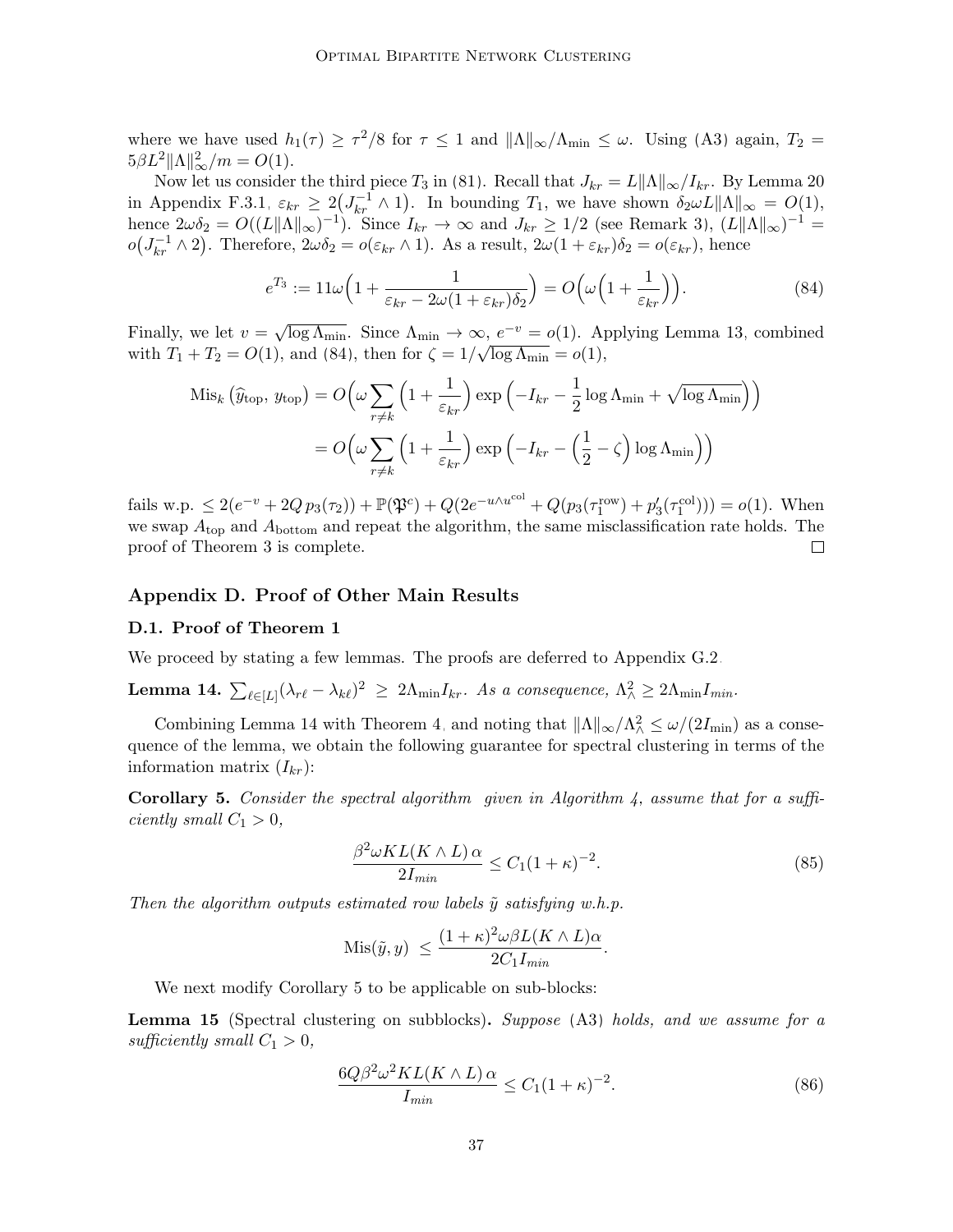Using Algorithm [4](#page-20-4) in Step [3](#page-16-0) of Algorithm [3,](#page-16-0) w.h.p., the misclassification rate of  $\tilde{y}^{(q)}$  satisfies

$$
Mis(\tilde{y}^{(q)}, y^{(q)}) \le \frac{3Q(1+\kappa)^2 \omega^2 \beta L(K \wedge L)\alpha}{C_1 I_{min}} \quad \forall q \in [Q].
$$

A similar result holds for misclassification rate of the spectral clustering for column labels, with appropriate modifications.

of Theorem [1.](#page-7-4) Assumption [\(A4\)](#page-7-2) implies [\(86\)](#page-36-4), eventually as  $I_{\min} \to \infty$ . Letting  $\gamma_1^{\text{row}}$  and  $\gamma_1^{\text{col}}$ be bounds on the misclassification rates of the spectral clustering algorithms in steps [3](#page-16-0) and [4,](#page-16-0) we can take, by Lemma [15](#page-36-5) (and its column counterpart), w.h.p.

$$
\gamma_1^{\text{row}} = O\Big(\frac{Q\omega\beta L(K \wedge L)\alpha}{I_{\min}}\Big), \quad \gamma_1^{\text{col}} = O\Big(\frac{Q\omega\beta K(K \wedge L)\alpha^{-1}}{I_{\min}^{\text{col}}}\Big).
$$

That is, by the end of step [4,](#page-16-0) w.h.p.,  $\text{Mis}(\tilde{y}^{(q)}, y^{(q)}) \leq \gamma_1^{\text{row}}$  and  $\text{Mis}(\tilde{z}^{(q)}, z^{(q)}) \leq \gamma_1^{\text{col}}$  for all  $q \in [Q]$ . Since the matching step increases the misclassification rate by at most a factor of 2, the same bounds hold for the overall initial labels at step [6.](#page-16-0) Taking  $\gamma_1 = \gamma_1^{\text{row}} \vee \gamma_1^{\text{col}}$ , we observe that in order to satisfy condition [\(40\)](#page-20-2) of Theorem [3,](#page-20-1) it is enough to have

$$
\frac{Q\omega\beta(K\vee L)^2(\alpha\vee\alpha^{-1})}{I_{\min}\wedge I_{\min}^{\text{col}}} = o\Big(\frac{1}{\beta^2\omega}\frac{I_{\min}}{L\|\Lambda\|_{\infty}}\wedge\frac{I_{\min}^{\text{col}}}{K\|\Gamma\|_{\infty}}\Big)
$$

which holds if we require the stronger condition

$$
\frac{Q\omega\beta(K\vee L)^2(\alpha\vee\alpha^{-1})}{I_{\min}\wedge I_{\min}^{\text{col}}} = o\Big(\frac{1}{\beta^2\omega}\frac{I_{\min}\wedge I_{\min}^{\text{col}}}{(K\vee L)(\|\Lambda\|_{\infty}\vee\|\Gamma\|_{\infty})}\Big).
$$

But this latter condition is satisfied by assumption [\(A4\)](#page-7-2). Thus, the assumptions of Theorem [3](#page-20-1) hold with high probability, and so is its result. The proof is complete.  $\Box$ 

## D.2. Proof of Corollary [1](#page-8-0)

Proof of Corollary [1.](#page-8-0) From the proof of Theorem [1,](#page-7-4) we have that

$$
\text{Mis}_k\left(\widehat{y},\,y\right) = O\Big(\sum_{r \neq k} \omega\Big(1 + \frac{1}{\varepsilon_{kr}}\Big) \exp\Big(-I_{kr} - \frac{1}{2}\log\Lambda_{\min} + v\Big)\Big) \tag{87}
$$

fails with probability at most  $2e^{-v} + o(1)$ . First, we show that

<span id="page-37-1"></span><span id="page-37-0"></span>
$$
\chi_r := \omega \left( 1 + \frac{1}{\varepsilon_{kr}} \right) \Lambda_{\min}^{-1/2} = o(1), \quad \text{uniformly in } r. \tag{88}
$$

By Lemma [20](#page-46-1) in Appendix [F.3.1,](#page-45-0)  $\varepsilon_{kr} \geq 2(J_{kr}^{-1} \wedge 1)$ . Hence,

$$
1 + \frac{1}{\varepsilon_{kr}} \le 1 + \frac{1}{2}(J_{kr} \vee 1) \le \frac{3}{2}(J_{kr} \vee 1) \le 3J_{kr}
$$

using  $2J_{kr} \ge 1$  (see Remark [3\)](#page-25-7). Thus, to show [\(88\)](#page-37-0), it is enough to show  $\omega J_{kr}/\sqrt{\Lambda_{\min}} = o(1)$ . Using  $\omega^{-1} \|\Lambda\|_{\infty} \leq \Lambda_{\min}$ , we have

$$
\omega J_{kr} \Lambda_{\min}^{-1/2} = \frac{\|\Lambda\|_{\infty}}{I_{kr}} L \omega \Lambda_{\min}^{-1/2} \le \frac{L \omega^{3/2} \|\Lambda\|_{\infty}^{1/2}}{I_{kr}} \le \frac{L \omega^{3/2} \|\Lambda\|_{\infty}^{1/2}}{I_{\min}} = o(1)
$$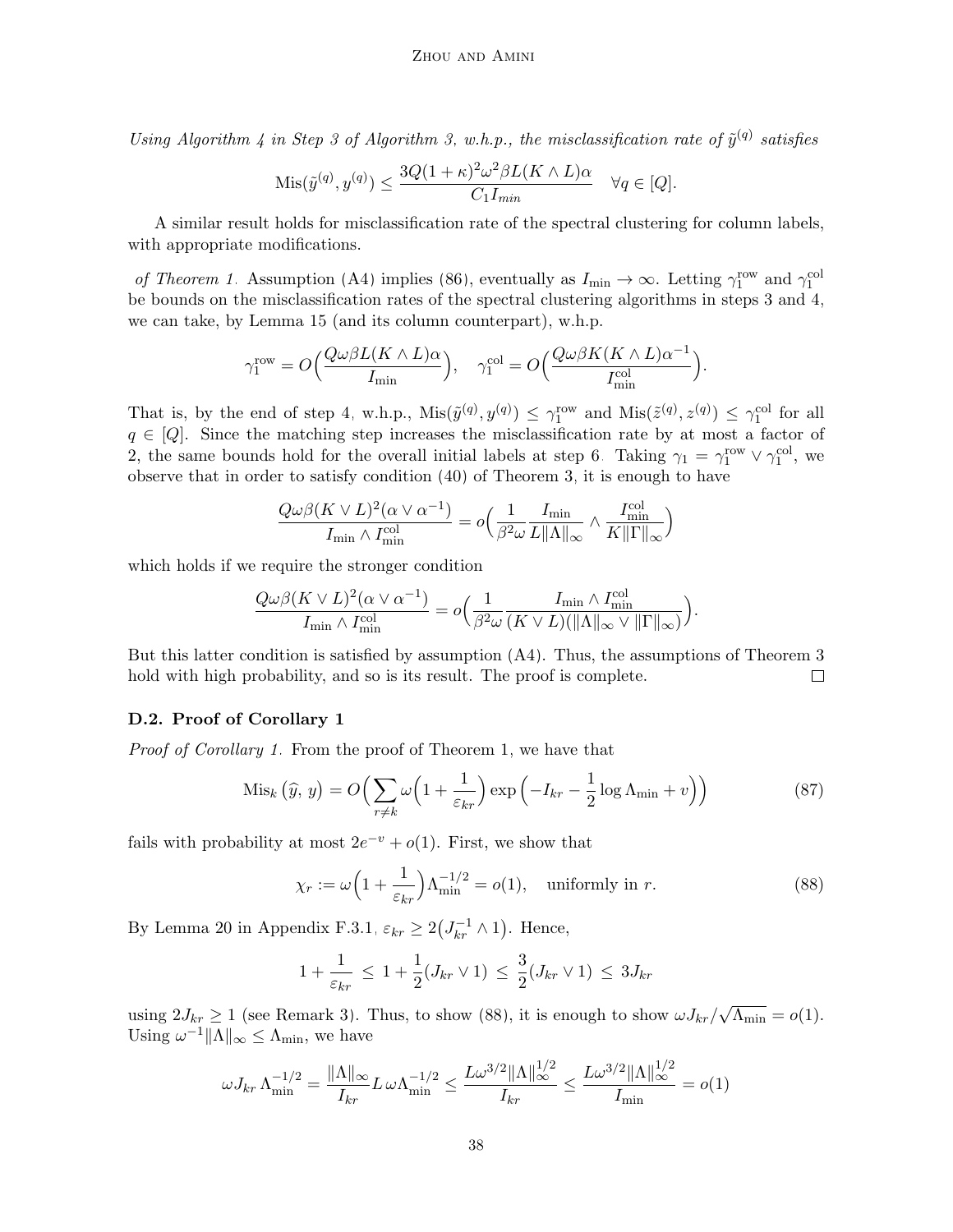where the last equality is by  $\omega^3 L^2 ||\Lambda||_{\infty} = o(I_{\min}^2)$  which is implied by [\(A4\)](#page-7-2). Thus, we have [\(88\)](#page-37-0), i.e.,  $\chi := \max_r \chi_r = o(1)$ , as desired. Now, let  $2v = -\log \chi$ . It follows that  $e^{-v} = \sqrt{\chi} = o(1)$ , and we have

$$
\mathrm{Mis}_k(\widehat{y}, y) = O\left(\chi \sum_{r \neq k} \exp\left(-I_{kr} + v\right)\right) = O\left(\sqrt{\chi} \sum_{r \neq k} \exp\left(-I_{kr}\right)\right) = o\left(\sum_{r \neq k} \exp\left(-I_{kr}\right)\right)
$$

 $\Box$ 

completing the proof.

#### <span id="page-38-0"></span>D.3. Proof of Example [1](#page-9-2)

Without loss of generality assume  $a > b$  so that  $\varepsilon_{kr} = a/b - 1$ . Also,  $\Lambda_{\min} \ge b/(\beta K)$ . By [\(87\)](#page-37-1), which holds in the general case, we have that

$$
\text{Mis}_k(\widehat{y}, y) = O\Big(\sum_{r \neq k} \omega\Big(\frac{b}{a}\Big) \exp\Big(-I_{kr} - \frac{1}{2}\log\Big(\frac{b}{\beta K}\Big) + v\Big)\Big)
$$

$$
= O\Big(\sqrt{\beta}\omega K^{3/2}b^{-1/2}\exp\Big(-\frac{(\sqrt{a} - \sqrt{b})^2}{\beta K} + v\Big)\Big)
$$

fails with probability at most  $2e^{-v} + o(1)$ . Assumption  $\beta \omega^2 K^3 = o(b)$  implies

$$
\chi := \sqrt{\beta} \omega K^{3/2} b^{-1/2} = o(1).
$$

Letting  $2v = -\log \chi$ , the rest of the proof follows similar to that of Corollary [1.](#page-8-0)

## Appendix E. Proof of Theorem [2](#page-9-0)

The distribution of A depends on  $(y, z, P)$ , so that the expectation in [\(16\)](#page-9-4) is, in fact,  $\mathbb{E} =$  $\mathbb{E}_{(y,z,P)}$ . Throughout the proof, we restrict the parameter space to a fixed  $z^*$  and  $P^*$  such that the corresponding row mean matrix,  $\Lambda^*$ , satisfies  $I_{\min}(\Lambda^*) = I^*$ . From now on, instead of writing  $\mathbb{P}_{(y,z^*,P^*)}$  we simply write  $\mathbb{P}_y$  for the distribution on A, and similarly for the expectations.

Let us write the optimal sum of errors in the test of  $Poi(\Lambda_{k*}^*)$  against  $Poi(\Lambda_{r*}^*)$  as follows:

$$
P_{\text{Err},+}^* := \inf \left[ \mathbb{P}(\text{Type I error}) + \mathbb{P}(\text{Type II error}) \right]
$$

$$
\geq \exp \left( -I^* - \frac{L}{2} (\log \Lambda_{\min}^* + C') \right),
$$

where the inequality is by combining Proposition [1](#page-7-0) and Lemma [26](#page-61-0) (Appendix  $G(7)$ , and noting that the assumption of that lemma is satisfied due to [\(A3\)](#page-7-2). Note that  $\log \Lambda_{\min}^*$  is not determined in S; however, we can always replace it by  $2 \log I^*$  by  $(A4)$ .

The reduced parameter space is the set of all  $(y, z^*, P^*)$  such that y belongs to

$$
\mathcal{T} := \left\{ y \in \{0, 1\}^{n \times K} : \ y \text{ satisfy (A2).} \right\}
$$

Let  $\alpha := \bigl( 8 \beta K \vee \frac{\beta}{\beta - 1} \bigr)$  $\beta-1$ ) and choose  $S\subset [n]$  and  $\tilde{y}\in \mathcal{T}$  such that

$$
\left| \left\{ i \in S^c : \tilde{y}_i = k \right\} \right| = n_0 := \left\lceil \frac{n}{K} \left( 1 - \frac{1}{\alpha} \right) \right\rceil, \quad \forall k \in [K].
$$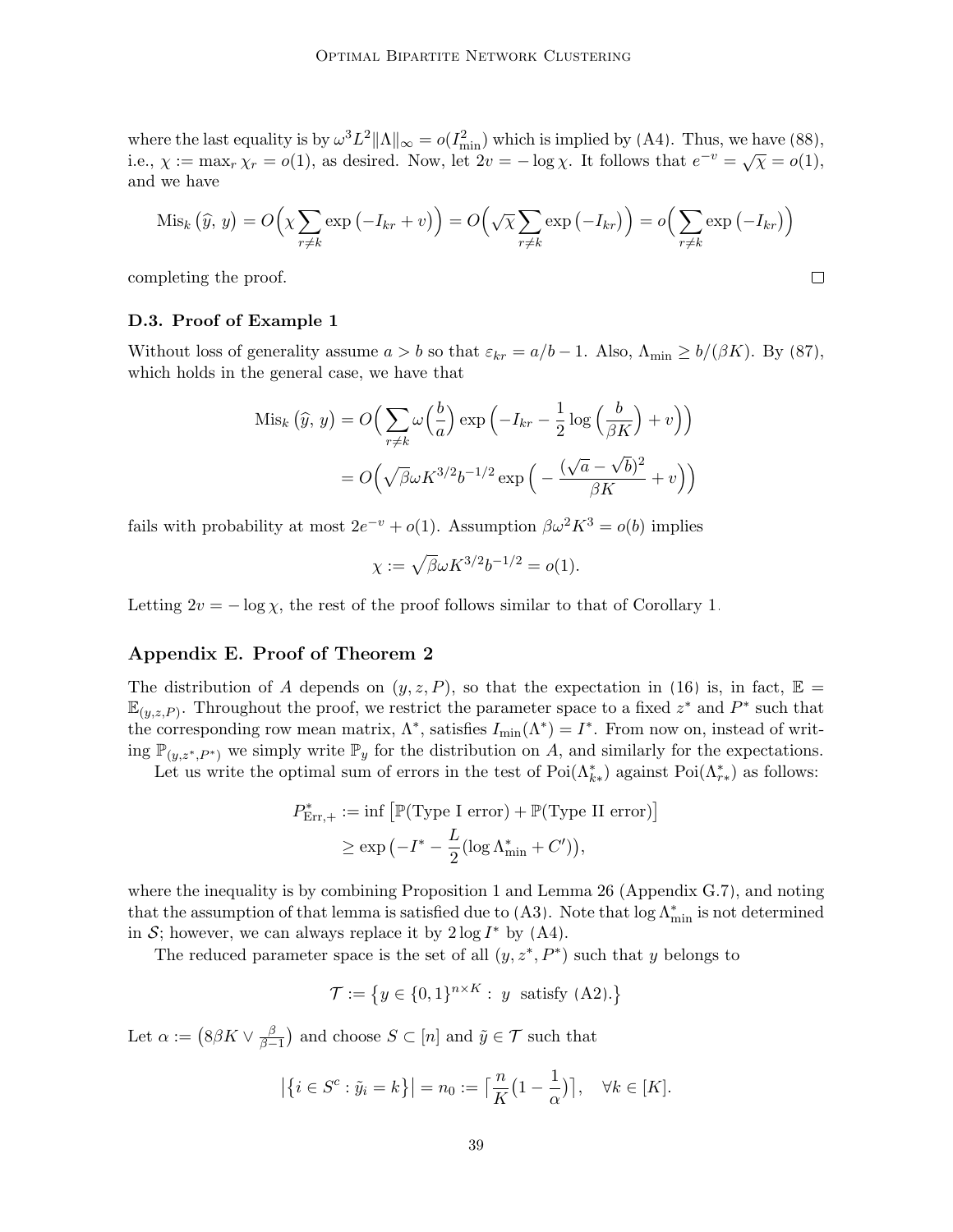We then define the further restricted parameter space

$$
\mathcal{T}' := \{ y = (y_S, \tilde{y}_{S^c}) : y_S \in \{k, r\}^{|S|} \}.
$$

Since  $1-\frac{1}{\alpha} \geq \frac{1}{\beta}$  $\frac{1}{\beta}$ , each label in  $\mathcal{T}'$  has at least  $n/\beta K$  labels in each community, hence  $\mathcal{T}' \subset \mathcal{T}$ . The direct misclassification rate, dMis (cf. Section [2.3\)](#page-5-2), between any two labels in  $\mathcal{T}'$  is at most

$$
\varepsilon:=\frac{|S|}{n}=1-\frac{|S^c|}{n}=1-\frac{Kn_0}{n}\in\Big[\frac{1}{2\alpha},\frac{1}{\alpha}\Big]
$$

using  $x \leq [x] \leq x + 1$ , and  $K/n \leq 1/(2\alpha)$ , which holds for large n, for the lower bound.

In particular, the dMis between any two elements in  $\mathcal{T}'$  is at most  $1/(8\beta K)$  (i.e., at most  $n/(8\beta K)$  labels are different). It follows from Lemma [8](#page-29-3) that the optimal matching permutation between any two label vectors in  $\mathcal{T}'$  is identity, hence their misclassification rate is the same as their dMis.

We next argue that  $\hat{y}$  can be restricted to  $\mathcal{T}'$  as well: First suppose that under the optimal permutation  $\pi$ ,  $\hat{y}$  has at most  $\varepsilon n$  different labels on indices  $S^c$  compared to  $\tilde{y}$ , that is,  $|\{i \in C^c \mid (\hat{z}_i)_{i \in C} \}$  $S^c : \pi(\widehat{y}_i) \neq \widetilde{y}_i\} \leq \varepsilon n$ . It follows that the misclassification rate between  $\widehat{y}$  and any  $y \in \mathcal{T}'$  is at most  $2\varepsilon \leq 1/(4\beta K)$ . Thus, by Lemma [8,](#page-29-3)  $\pi$  is the optimal permutation for matching  $\hat{y}$  to any  $y \in \mathcal{T}'$ . Redefining  $\widehat{y}_i := \pi^{-1}(\widetilde{y}_i)$  for  $i \in S^c$  then gives a uniformly better strategy over  $\mathcal{T}'$ . The new  $\hat{y}$  equals  $\tilde{y}$  on  $S^c$  up to a permutation, so we can restrict  $\hat{y}$  to  $\mathcal{T}'$ . On the other hand, if  $|\{i \in S^c : \pi(\widehat{y}_i) \neq \widetilde{y}_i\}| > \varepsilon n$ , then setting  $\widehat{y}$  to be any fixed vector from  $\mathcal{T}'$  (or randomly choosing from  $\mathcal{T}'$  gives a better strategy.

The minimax risk is lower-bounded by

<span id="page-39-0"></span>
$$
\inf_{\widehat{y}} \sup_{y \in \mathcal{T}'} \mathbb{E}_{y}[\text{ Mis}(\widehat{y}, y)] = \inf_{\widehat{y} \in \mathcal{T}'} \sup_{y \in \mathcal{T}'} \mathbb{E}_{y}[\text{dMis}(\widehat{y}, y)]
$$
\n
$$
= \inf_{\widehat{y} \in \mathcal{T}'} \sup_{y \in \mathcal{T}'} \frac{1}{n} \sum_{i \in S} \mathbb{P}_{y}(\widehat{y}_{i} \neq y_{i})
$$
\n
$$
\geq \varepsilon \cdot \inf_{\widehat{y} \in \mathcal{T}'} \sup_{y \in \mathcal{T}'} \frac{1}{|S|} \sum_{i \in S} \mathbb{P}_{y}(\widehat{y}_{i} \neq y_{i})
$$
\n
$$
= \varepsilon \cdot \inf_{\widehat{y} \in \mathcal{T}'} \sup_{i \in S} \sup_{y \in \mathcal{T}'} \mathbb{P}_{y}(\widehat{y}_{i} \neq y_{i})
$$
\n(89)

where we have used  $n = |S|/\varepsilon$  and max  $\geq$  avg. Let us now focus on a single term in the sum over S, say  $i = 1$ . For simplicity, let  $S \setminus 1 = S \setminus \{1\}$ . Let  $\mathcal{T}'_u = \{(u, y_{S \setminus 1}, \tilde{y}_{S^c}) : y_{S \setminus 1} \in \{k, r\}^{|S|-1}\}$ . Then,  $\mathcal{T}'$  is the disjoint union of  $\mathcal{T}'_k$  and  $\mathcal{T}'_r$  and we have

$$
\begin{aligned} \n\arg \, \mathbb{P}_{y}(\widehat{y}_{1} \neq y_{1}) &= \frac{1}{|\mathcal{T}'|} \sum_{y \in \mathcal{T}'} \mathbb{P}_{y}(\widehat{y}_{1} \neq y_{1}) \\ \n&= \frac{1}{|\mathcal{T}'|} \sum_{y_{S \setminus 1}} \left[ \mathbb{P}_{(k, y_{S \setminus 1}, \widehat{y}_{S^c})}(\widehat{y}_{1} \neq k) + \mathbb{P}_{(r, y_{S \setminus 1}, \widehat{y}_{S^c})}(\widehat{y}_{1} \neq r) \right] \\ \n&\ge \frac{1}{|\mathcal{T}'|} \sum_{y_{S \setminus 1}} P_{\text{Err},+}^{*} = \frac{1}{2} P_{\text{Err},+}^{*} \n\end{aligned}
$$

where the second equality is by decomposing the sum as  $\sum_{y_{S\setminus 1}} \sum_{y_1}$ , and the last equality by noting that the sum over  $y_{S\setminus 1}$  is over  $\{k, r\}^{|S|-1}$  whose cardinality is  $|\mathcal{T}'|/2$ . The same lower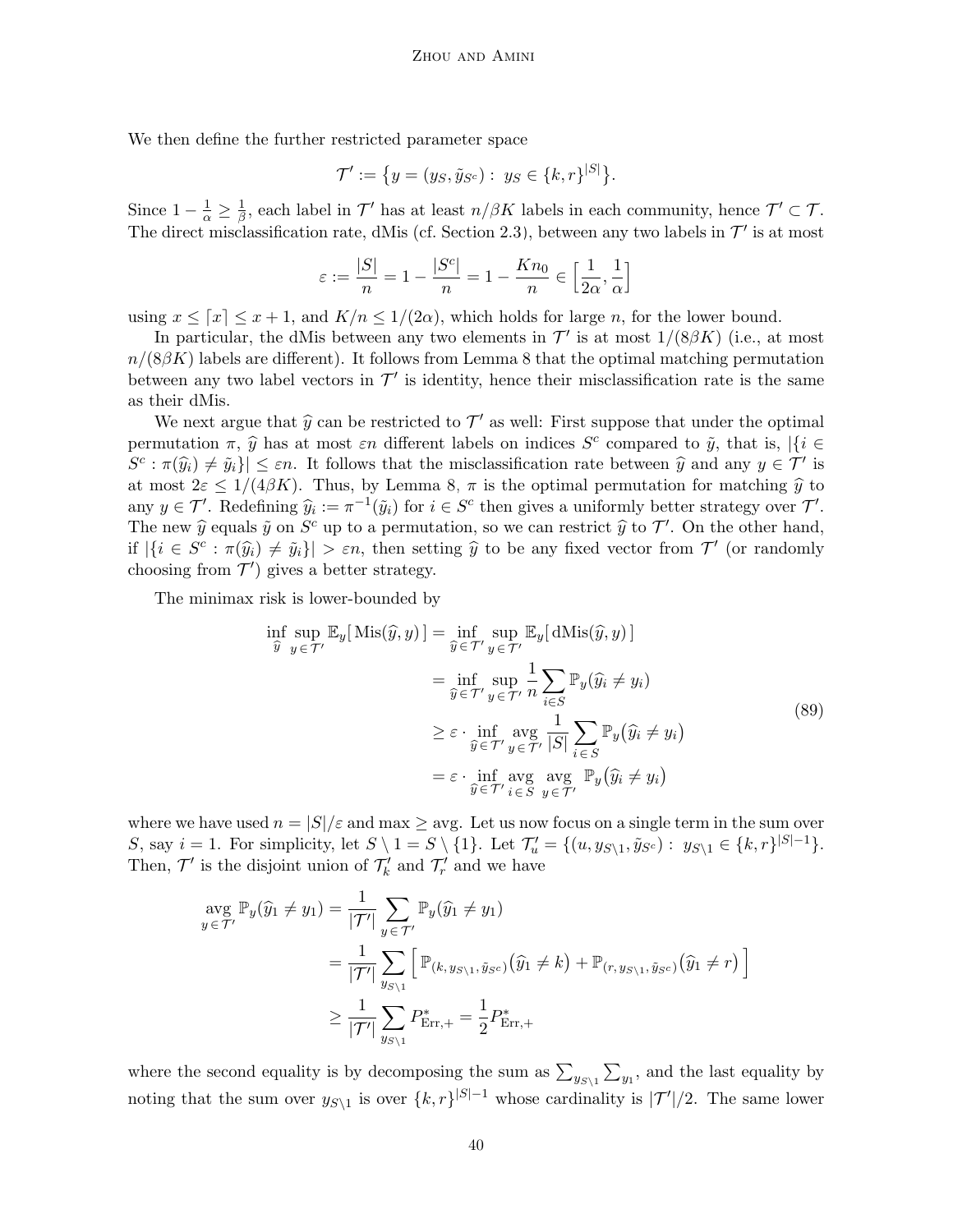bound holds for all other  $i \neq 1$  in [\(89\)](#page-39-0) by symmetry. Hence, we conclude

$$
\inf_{\widehat{y}} \sup_{y \in \mathcal{T}'} \mathbb{E}_y[\text{Mis}(\widehat{y}, y)] \ge \frac{\varepsilon}{2} P_{\text{Err},+}^* \ge \frac{1}{4\alpha} P_{\text{Err},+}^*.
$$

Recalling the definition of  $\alpha$  and using the assumptions that  $\beta > 1$  is constant and  $K \leq \exp(cL)$ gives the desired result.

#### <span id="page-40-0"></span>Appendix F. Proofs of the main lemmas

In this section, we give the proof of the three main lemmas of Appendix [B.1.](#page-24-0) We we first give the proofs of Lemma [1](#page-24-2) and [3](#page-26-0) in Appendix [F.1](#page-40-1) and [F.2.](#page-44-1) The proof of Lemma [2\(b\)](#page-25-1) is more technical and occupies the remainder of this section, including auxiliary results on the error exponents and Poisson-binomial approximations, in Appendix [F.3](#page-44-0) and [F.4.](#page-47-0)

Throughout, we will use the following concentration inequality (Gine and Nickl, 2015, p. 118):

<span id="page-40-4"></span>**Proposition 2** (Prokhorov). Let  $S = \sum_i X_i$  for independent centered variables  $\{X_i\}$ , each bounded by  $c < \infty$  in absolute value a.s. and let  $v \ge \sum_i \mathbb{E}X_i^2$ , then

$$
\mathbb{P}(S \ge vt) \le \exp[-vh_c(t)], \quad t \ge 0, \quad \text{where } h_c(t) := \frac{3}{4c}t \log\left(1 + \frac{2c}{3}t\right). \tag{90}
$$

Same bound holds for  $\mathbb{P}(S \lt -vt)$ .

Note that  $h_c(t) \approx t^2$  as  $t \to 0$  and  $h_c(t) \approx t \log t$  as  $t \to \infty$ .

## <span id="page-40-1"></span>F.1. Proof of Lemma [1](#page-24-2)

Let us define the confusion matrix as  $R(\tilde{z}, z) \in [0, 1]^{L \times L}$  with entries

<span id="page-40-3"></span>
$$
R_{k\ell}(\tilde{z}, z) = \frac{1}{m} \sum_{j=1}^{m} 1\{\tilde{z}_j = k, z_j = \ell\} = \frac{|j : \tilde{z}_j = k, z_j = \ell|}{m}.
$$
\n(91)

We can similarly define  $R_{k\ell}(z, \tilde{z})$ . It is easy verify that  $R(\tilde{z}, z) = R(z, \tilde{z})^T$ . By definition [\(23\)](#page-12-1) of the (global) row mean parameters,

$$
\lambda_{k\ell'}(y,\tilde{z}) = \sum_{j=1}^{m} \sum_{\ell=1}^{L} P_{k\ell} 1\{z_j = \ell, \tilde{z}_j = \ell'\} = m P_{k*} R_{* \ell'}(z,\tilde{z}). \tag{92}
$$

To see [\(92\)](#page-40-2), note that since we are using true labels y in the first argument of  $\lambda_{k\ell}(y, \tilde{z})$ , the averaging  $\frac{1}{n_k(y)}\sum_i 1\{y_i = k\}(\cdots)$  over i, in the definition, is vacuous. That is, for any i with  $y_i = k$ , we have  $\lambda_{k\ell'}(y, \tilde{z}) = \sum_j \mathbb{E}[A_{ij}] 1\{\tilde{z}_j = \ell'\}.$  We then further break this sum according to column labels  $z_i = \ell$  to get [\(92\)](#page-40-2).

Recall that  $n(z)$  is the vector of sizes of clusters in z and  $\pi(z) = n(z)/m$  is the corresponding proportions. To simplify, let

<span id="page-40-2"></span>
$$
N(z) := \text{diag}(n(z)), \quad \Pi(z) := \text{diag}(\pi(z)).
$$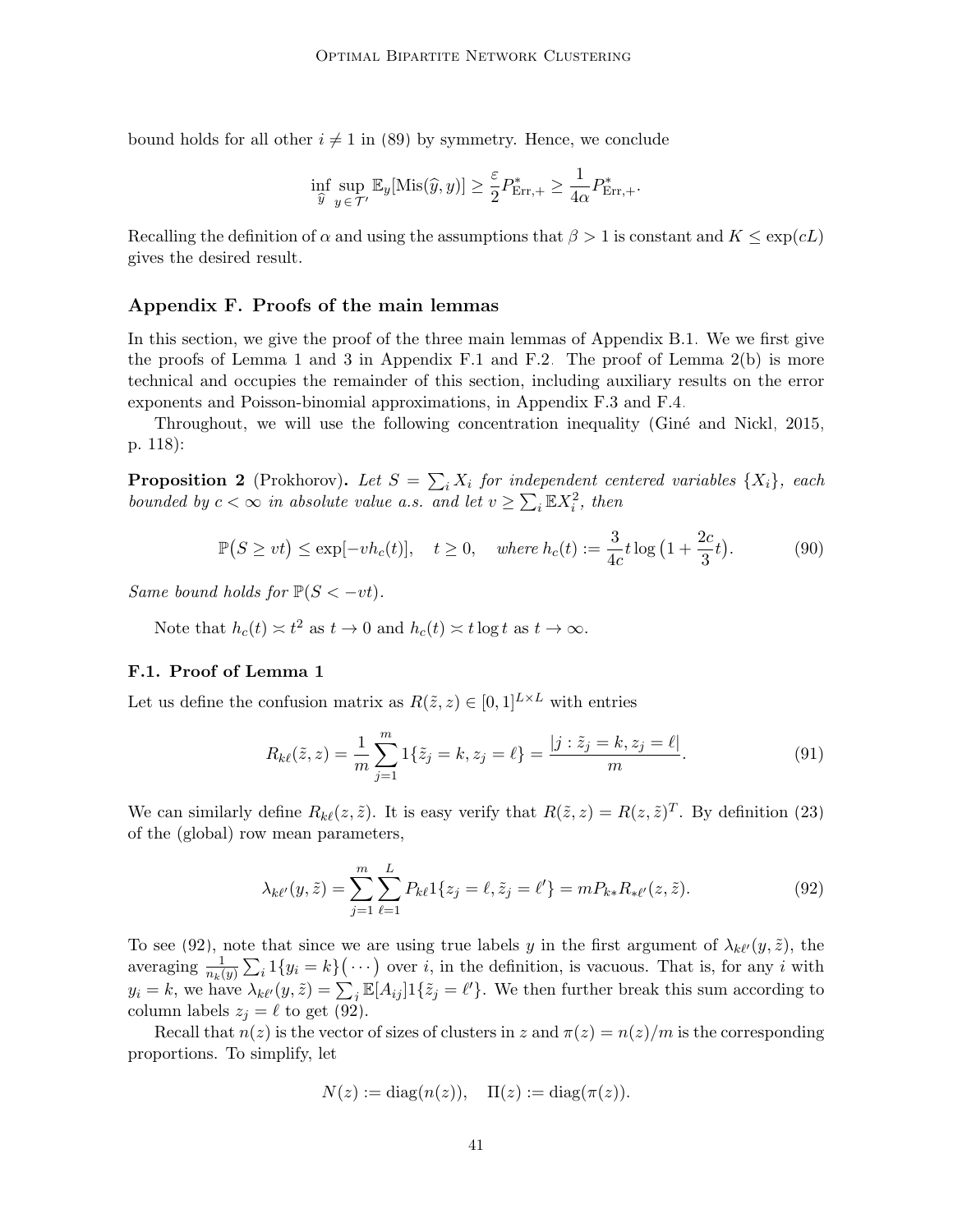We have  $mI_L = N(z)\Pi(z)^{-1}$  where  $I_L$  is the  $L \times L$  identity matrix, hence

$$
m P_{k*} R_{* \ell'}(z, \tilde{z}) = P_{k*} N(z) \Pi(z)^{-1} R_{* \ell'}(z, \tilde{z}) = \lambda_{k*}(y, z) \Pi(z)^{-1} R_{* \ell'}(z, \tilde{z})
$$

using [\(2\)](#page-4-1). Let use define

<span id="page-41-2"></span>
$$
U(z, \tilde{z}) := \Pi(z)^{-1} R(z, \tilde{z}).
$$

Since  $\pi(z)$  contains the row sums of  $R_{*l'}(z, \tilde{z})$ ,  $U(z, \tilde{z})$  is the row-normalized confusion matrix, i.e.  $U = (R_{k\ell}/R_{k+})$ . We have

$$
\lambda_{k\ell'}(y,\tilde{z}) = \lambda_{k*}(y,z) U_{* \ell'}(z,\tilde{z}),\tag{93}
$$

and its matrix version  $\Lambda(y, \tilde{z}) = \Lambda(y, z) U(z, \tilde{z})$ . We can similarly define  $U(\tilde{y}, y) = \Pi(\tilde{y})^{-1} R(\tilde{y}, y)$ . Recalling definition [\(23\)](#page-12-1), and some algebra gives

$$
\lambda_{k'\ell'}(\tilde{y}, \tilde{z}) = \frac{1}{n_{k'}(\tilde{y})} \sum_{i=1}^{n} \sum_{k \in [K]} \lambda_{k\ell'}(y, \tilde{z}) \mathbb{1}\{y_i = k, \tilde{y}_i = k'\}
$$

$$
= \frac{1}{n_{k'}(\tilde{y})} \sum_{k \in [K]} \lambda_{k\ell'}(y, \tilde{z}) |i : y_i = k, \tilde{y}_i = k'|,
$$

where to get the first equality one further breaks the sums over  $\sum_{k} 1\{y_i = k\}$  and use the expression for  $\lambda_{k\ell}(y, \tilde{z})$  in the comments after [\(92\)](#page-40-2). Using the definition of the confusion matrix in  $(91)$ , adapted to row labels, and the definition of U, we have

$$
\lambda_{k'\ell'}(\tilde{y},\tilde{z}) = \frac{1}{\pi_{k'}(\tilde{y})} R_{k'\ast}(\tilde{y},y) \lambda_{\ast\ell'}(y,\tilde{z}) = U_{k'\ast}(\tilde{y},y) \lambda_{\ast\ell'}(y,\tilde{z}),\tag{94}
$$

or compactly  $\Lambda(\tilde{y}, \tilde{z}) = U(\tilde{y}, y) \Lambda(y, \tilde{z})$ . We also define a column-normalized confusion matrix,

<span id="page-41-3"></span>
$$
V(z,\tilde{z}) := R(z,\tilde{z})\Pi(\tilde{z})^{-1}.
$$

<span id="page-41-1"></span>**Lemma 16.**  $(A2)$  and  $(B3)$  imply

$$
\max_{k} [1 - U_{kk}(\tilde{y}, y)] \le \gamma, \tag{B3.1}
$$

$$
\max_{\ell} [1 - U_{\ell\ell}(z, \tilde{z})] \le \gamma, \quad and \tag{B3.2}
$$

<span id="page-41-0"></span>
$$
\max_{\ell} [1 - V_{\ell\ell}(z, \tilde{z})] \le \gamma.
$$
 (B3.3)

*Proof.* Without loss of generality, assume that the optimal permutation matching  $\tilde{y}$  to y is identity, and similarly for  $\tilde{z}$  to z. By definition,  $1 - U_{kk}(\tilde{y}, y)$  is the misclassification rate withing the k<sup>th</sup> community of  $\tilde{y}$ , hence

$$
1 - U_{kk}(\tilde{y}, y) = \frac{|i : \tilde{y}_i = k, y_i \neq k|}{|i : \tilde{y}_i = k|}{n} = \frac{|i : \tilde{y}_i = k, y_i \neq k|}{n} = \frac{|i : \tilde{y}_i = k, y_i \neq k|}{n} = \frac{|i : \tilde{y}_i = k - \tilde{y}_i}{n}.
$$

Recall that we can write (see Section [2.3\)](#page-5-2)

$$
Mis(\tilde{y}, y) = \frac{1}{n}|i : \tilde{y}_i \neq y_i| = \frac{1}{n} \sum_k |i : \tilde{y}_i = k, y_i \neq k| = \frac{1}{n} \sum_k |i : \tilde{y}_i \neq k, y_i = k|.
$$
 (95)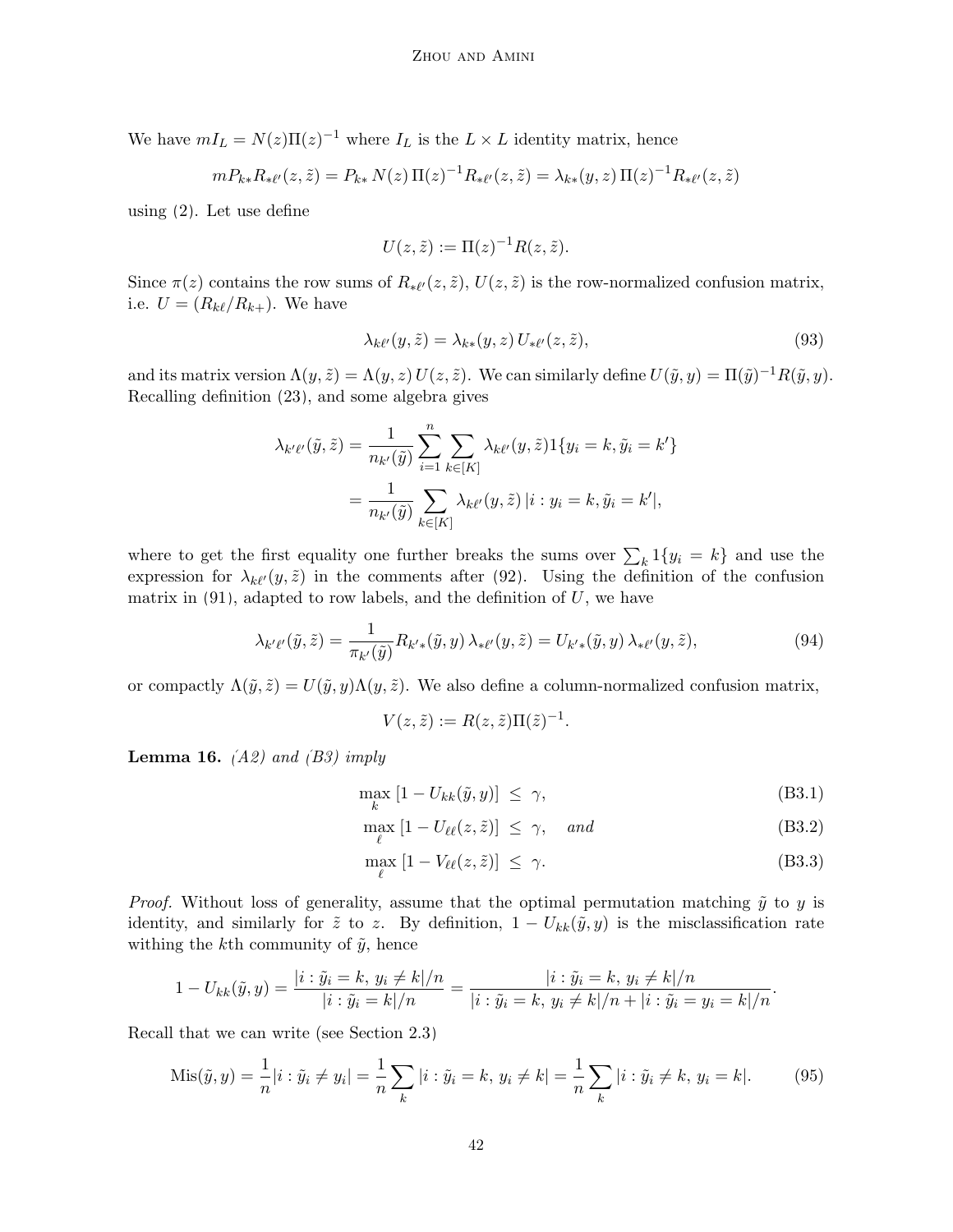Then, [\(B3\)](#page-20-0) and the second equality in [\(95\)](#page-41-0) implies  $|i : \tilde{y}_i = k, y_i \neq k | / n \leq \gamma/(\beta K)$ , while the third equality in [\(95\)](#page-41-0) gives  $|i : \tilde{y}_i = y_i = k | / n \ge \pi_k(y) - \gamma/(\beta K)$ . Letting  $f(x) = x/(x+1)$ ,

$$
1 - U_{kk}(\tilde{y}, y) = f\left(\frac{|i : \tilde{y}_i = k, y_i \neq k|/n}{|i : \tilde{y}_i = y_i = k|/n}\right) \le \frac{\gamma/(\beta K)}{\gamma/(\beta K) + \pi_k(y) - \gamma/(\beta K)} = \frac{\gamma}{\pi_k(y)\beta K} \le \gamma
$$

where the first inequality is by monotonicity of f, and the last by  $(A2)$ . This proves  $(B3.1)$ .

Similarly,  $1 - U_{\ell\ell}(z, \tilde{z})$  is the misclassification rate within the  $\ell$ th community of z, i.e.,  $Mis_{\ell}(\tilde{z}, z)$ , hence

$$
1 - U_{\ell\ell}(z,\tilde{z}) = \frac{|j:z_j = \ell, \tilde{z}_j \neq \ell|/m}{\pi_{\ell}(z)} = \frac{\gamma}{\pi_{\ell}(z)\beta L} \leq \gamma,
$$

proving [\(B3.2\)](#page-41-1). The same bound holds for  $1 - U_{\ell\ell}(\tilde{z}, z)$  by an argument similar to that used for  $U_{kk}(\tilde{y}, y)$ . To prove [\(B3.3\)](#page-41-1), we observe

$$
U(\tilde{z}, z) = \Pi(\tilde{z})^{-1} R(\tilde{z}, z) = \Pi(\tilde{z})^{-1} R(z, \tilde{z})^{T} = [R(z, \tilde{z}) \Pi(\tilde{z})^{-1}]^{T} = V(z, \tilde{z})^{T}
$$

hence  $1-V_{\ell\ell}(z,\tilde{z}) = 1-U_{\ell\ell}(\tilde{z},z) \leq \gamma$ . All statements are true for any  $k \in [K]$  and  $\ell \in [L]$ .  $\Box$ 

#### F.1.1. PROOF OF LEMMA  $1(A)$

For the lower bound, by [\(93\)](#page-41-2) and [\(B3.2\)](#page-41-1),

$$
\lambda_{k\ell'}(y,\tilde{z}) = \lambda_{k*}(y,z)U_{* \ell'}(z,\tilde{z}) \geq \lambda_{k\ell'}(y,z)U_{\ell' \ell'}(z,\tilde{z})
$$
  

$$
\geq (1-\gamma)\lambda_{k\ell'}(y,z) \geq \lambda_{k\ell'}(y,z) - C_{\gamma} \|\Lambda\|_{\infty}
$$

where the last inequality is by  $\gamma \leq C_{\gamma}$  and  $\lambda_{k\ell'}(y, z) \leq ||\Lambda||_{\infty}$ . For the upper bound, we write

$$
\lambda_{k*}(y,z)U_{*l'}(z,\tilde{z})=\lambda_{kll'}(y,z)U_{l'l'}(z,\tilde{z})+\sum_{\ell\neq l'}\lambda_{k\ell}(y,z)U_{l\ell'}(z,\tilde{z}).
$$

The first term obviously satisfies  $\lambda_{k\ell'}(y, z) U_{\ell'\ell'}(z, \tilde{z}) \leq \lambda_{k\ell'}(y, z)$ , hence

<span id="page-42-1"></span><span id="page-42-0"></span>
$$
\lambda_{k\ell'}(y,\tilde{z}) - \lambda_{k\ell'}(y,z) \le \sum_{\ell \ne \ell'} \lambda_{k\ell}(y,z) U_{\ell\ell'}(z,\tilde{z}). \tag{96}
$$

By [\(B3.3\)](#page-41-1), for every  $\ell' \in [L]$ ,

$$
\pi_{\ell'}(z) \ge \frac{1}{m}|j:z_j = \tilde{z}_j = \ell'| = \pi_{\ell'}(\tilde{z})V_{\ell'\ell'}(z,\tilde{z}) \ge (1-\gamma)\pi_{\ell'}(\tilde{z}). \tag{97}
$$

By [\(A2\)](#page-6-0), for every  $\ell'$  and  $\ell$ , we have  $\pi_{\ell'}(z) \leq \beta^2 \pi_{\ell}(z)$ , hence

$$
U_{\ell\ell'}(z,\tilde{z})=\frac{1}{\pi_{\ell}(z)}R_{\ell\ell'}(z,\tilde{z})=\frac{\pi_{\ell'}(\tilde{z})}{\pi_{\ell}(z)}V_{\ell\ell'}(z,\tilde{z})\leq \frac{\beta^2}{1-\gamma}V_{\ell\ell'}(z,\tilde{z}).
$$

Combining with [\(96\)](#page-42-0)

$$
\lambda_{k\ell'}(y,\tilde{z}) - \lambda_{k\ell'}(y,z) \le \frac{\beta^2}{1-\gamma} \sum_{\ell \neq \ell'} \lambda_{k\ell}(y,z) V_{\ell\ell'}(z,\tilde{z}) \le \frac{\beta^2 \gamma}{1-\gamma} \|\lambda_{k*}(y,z)\|_{\infty}
$$
(98)

where the last inequality is by  $(B3.3)$  and that V is column normalized. This proves the upper bound, and completes the proof of  $\|\Lambda(y, \tilde{z}) - \Lambda\|_{\infty} \leq C_{\gamma} \|\Lambda\|_{\infty}$ . Since we assume  $C_{\gamma} \leq 1$ , it follows that  $\|\Lambda(y, \tilde{z})\|_{\infty} \leq 2\|\Lambda\|_{\infty}$ .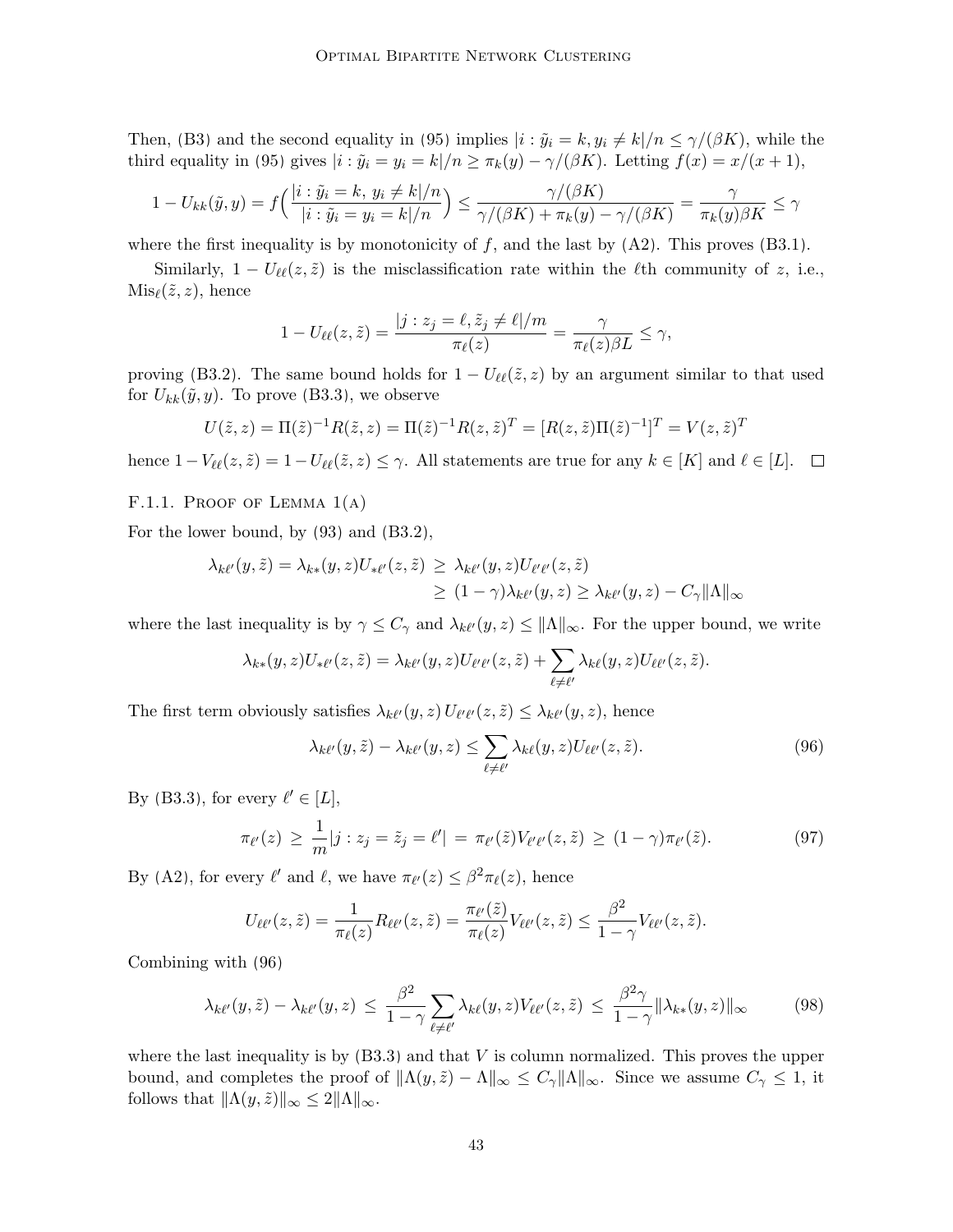#### F.1.2. PROOF OF LEMMA  $1(B)$

Recalling [\(94\)](#page-41-3), we have

$$
\lambda_{k'\ell'}(\tilde{y},\tilde{z}) = U_{k'\ast}(\tilde{y},y)\lambda_{*\ell'}(y,\tilde{z}) = U_{k'k'}(\tilde{y},y)\lambda_{k'\ell'}(y,\tilde{z}) + \sum_{k\neq k'} U_{k'k}(\tilde{y},y)\lambda_{k\ell'}(y,\tilde{z}).
$$

By [\(B3.1\)](#page-41-1), the first term is bounded as

$$
(1 - \gamma) \lambda_{k'\ell'}(y, \tilde{z}) \leq U_{k'k'}(\tilde{y}, y) \lambda_{k'\ell'}(y, \tilde{z}) \leq \lambda_{k'\ell'}(y, \tilde{z})
$$

and the second term as

$$
0 \leq \sum_{k \neq k'} U_{k'k}(\tilde{y}, y) \lambda_{k\ell'}(y, \tilde{z}) \leq \gamma ||\lambda_{* \ell'}(y, \tilde{z})||_{\infty}
$$

recalling that U is row normalized hence  $\sum_{k\neq k'} U_{k'k} = 1 - U_{k'k'} \leq \gamma$ , by [\(B3.1\)](#page-41-1). Combining the two bounds, we have

$$
\lambda_{k'\ell'}(\tilde{y},\tilde{z}) - \lambda_{k'\ell'}(y,\tilde{z}) \in [-\gamma \lambda_{k'\ell'}(y,\tilde{z}),0] + [0,\gamma \|\lambda_{*\ell'}(y,\tilde{z})\|_{\infty}]
$$
  

$$
\subseteq \|\lambda_{*\ell'}(y,\tilde{z})\|_{\infty} [-\gamma,\gamma]
$$

showing that  $\|\Lambda(\tilde{y}, \tilde{z}) - \Lambda(y, \tilde{z})\|_{\infty} \leq \gamma \|\Lambda(y, \tilde{z})\|_{\infty}$ . Combining with  $\|\Lambda(y, \tilde{z})\|_{\infty} \leq 2\|\Lambda\|_{\infty}$  from part (a) of the lemma, we have the first assertion of part (b). The second assertion follows from  $\gamma \leq 1/2$  and part (a) by triangle inequality. (Note that assumption  $6C_{\gamma}\omega \leq 1$  in fact implies  $\gamma \leq 1/6$  since  $\beta, \omega \geq 1$  and  $\gamma \leq C_{\gamma}$ .

## F.1.3. PROOF OF LEMMA  $1(c)$

Recalling definitions of  $\hat{\lambda}_{k\ell}$  and  $\lambda_{k\ell}(\tilde{y}, \tilde{z})$  from [\(22\)](#page-12-2) and [\(23\)](#page-12-1), we have

$$
n_k(\tilde{y})\left[\hat{\lambda}_{k\ell} - \lambda_{k\ell}(\tilde{y}, \tilde{z})\right] = \sum_{i=1}^n \sum_{j=1}^m \left(A_{ij} - \mathbb{E}[A_{ij}]\right)1\{\tilde{y}_i = k, \tilde{z}_j = \ell\}
$$

which is of the form  $S = \sum_{ij} X_{ij}$  with independent centered terms  $X_{ij} = A_{ij} - \mathbb{E}[A_{ij}]$  with  $|X_i| \leq 1$  and  $\sum_{ij} \mathbb{E} X_{ij}^2 = \sum_{ij} \text{var}(A_{ij}) \leq \sum_{ij} \mathbb{E} A_{ij} = n_k(\tilde{y}) \lambda_{k\ell}(\tilde{y}, \tilde{z})$ . Note that the sums in these expressions run over  $\{(i, j) : \tilde{y}_i = k, \tilde{z}_j = \ell\}$ . Applying the two-sided version of Proposition [2,](#page-40-4) with  $v = n_k(\tilde{y})\lambda_{k\ell}(\tilde{y}, \tilde{z}), t = \tau$  and  $c = 1$ , we have

$$
\mathbb{P}(|\hat{\lambda}_{k\ell} - \lambda_{k\ell}(\tilde{y}, \tilde{z})| > \lambda_{k\ell}(\tilde{y}, \tilde{z}) \tau) = \mathbb{P}(n_k(\tilde{y})|\hat{\lambda}_{k\ell} - \lambda_{k\ell}(\tilde{y}, \tilde{z})| > n_k(\tilde{y})\lambda_{k\ell}(\tilde{y}, \tilde{z}) \tau) \leq 2 \exp(-n_k(\tilde{y})\lambda_{k\ell}(\tilde{y}, \tilde{z})h_1(\tau)).
$$

Applying union bound over  $(k, \ell) \in [K] \times [L]$ , and using part (b) of this lemma, we have  $\|\tilde{\Lambda} - \Lambda(\tilde{y}, \tilde{z})\|_{\infty} \leq \tau \|\Lambda(\tilde{y}, \tilde{z})\|_{\infty} \leq 4\tau \|\Lambda\|_{\infty}$  with probability at least

$$
1 - 2KL\big(-\min_k n_k(\tilde{y})\min_{k,\ell} \lambda_{k\ell}(\tilde{y},\tilde{z})h_1(\tau)\big).
$$

We have  $n_k(\tilde{y}) \ge n \pi_k(y) (1 - \gamma) \ge n(\beta K)^{-1/2}$  using [\(B3.1\)](#page-41-1), [\(A2\)](#page-6-0) and  $\gamma \le 1/2$ ; see [\(97\)](#page-42-1). Similarly, since  $\|\Lambda(\tilde{y}, \tilde{z}) - \Lambda\|_{\infty} \leq 3C_{\gamma} \|\Lambda\|_{\infty}$ , we have

$$
\min_{k,\ell} \lambda_{k\ell}(\tilde{y},\tilde{z}) \geq \Lambda_{\min} - 3C_{\gamma} \|\Lambda\|_{\infty} \geq \Lambda_{\min} (1 - 3C_{\gamma}\omega) \geq \Lambda_{\min}/2.
$$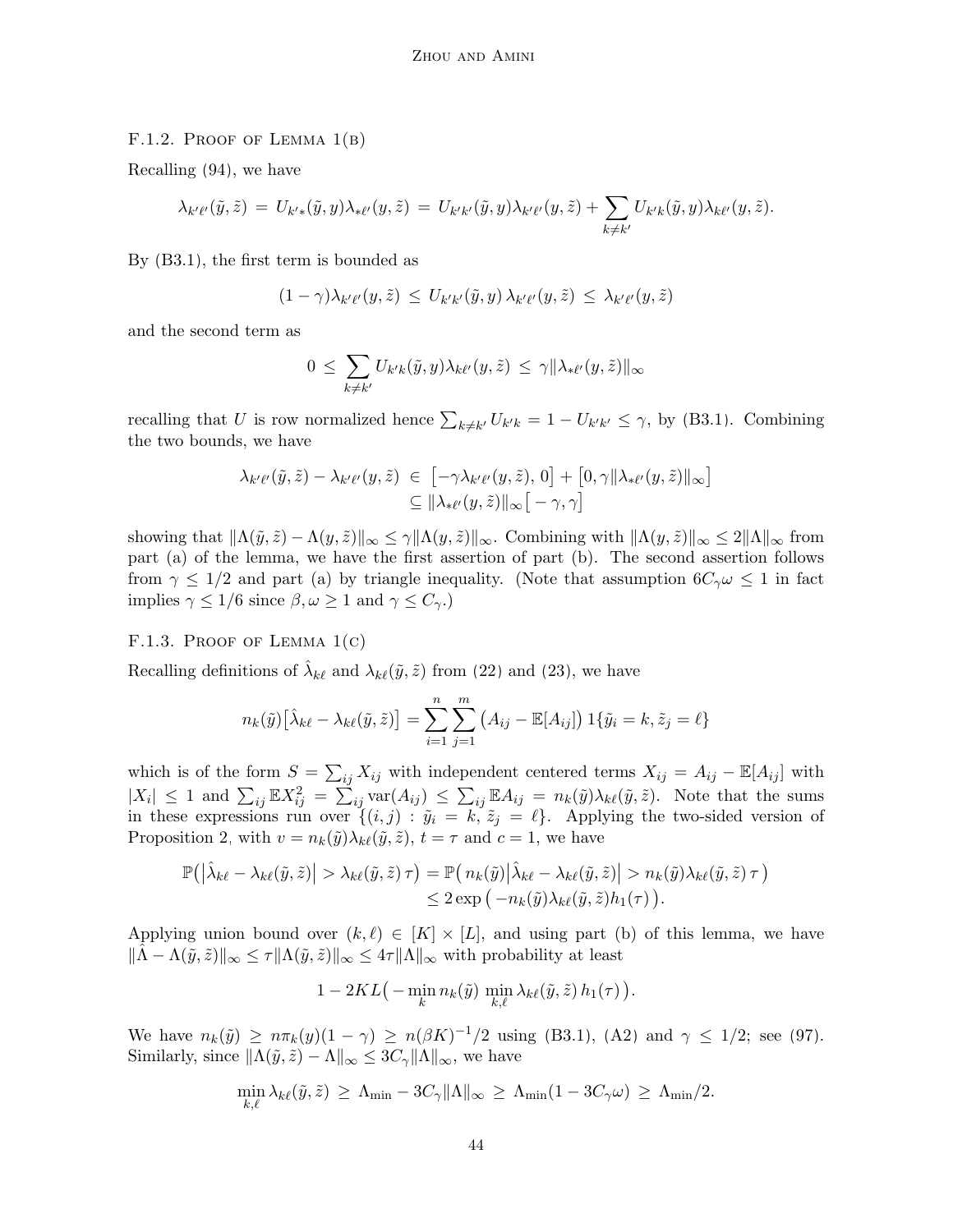#### <span id="page-44-1"></span>F.2. Proof of Lemma [3](#page-26-0)

Let  $b_{i*} = b_{i*}(\tilde{z})$ . Recall [\(46\)](#page-25-8), [\(47\)](#page-25-9) and [\(48\)](#page-25-10), and let

$$
\widehat{S}_k = S_k(\mathbf{b}, \widehat{\Lambda}), \quad \widehat{Z}_{ik} = Z_{ik}(b_{i*}, \widehat{\Lambda}), \quad \widehat{Y}_{ikr} = Z_{ik}(b_{i*}, \widehat{\Lambda}).
$$

For any event A and random variable X, let us write  $\mathbb{E}[X; \mathcal{A}] := \mathbb{E}[X] \mathbb{1}_A$ . Consider the following event:  $\mathcal{A} := {\{\hat{\Lambda} \in \mathscr{B}_{\Lambda}(\delta)\}}$ . Pick some  $i \in [N]$  with  $y_i = k$ . Then,

$$
\mathbb{E}[\widehat{S}_k; \mathcal{A}] = \mathbb{E}[\widehat{Z}_{ik}; \mathcal{A}] = \mathbb{P}\Big(\bigcup_{r \neq k} \{\widehat{Y}_{ikr} \ge 0\} \cap \mathcal{A}\Big)
$$
  
\n
$$
\le \sum_{r \neq k} \mathbb{P}(Y_{ikr}(b_{i*}(\tilde{z}), \hat{\Lambda}) \ge 0, \ \hat{\Lambda} \in \mathcal{B}_{\Lambda}(\delta))
$$
  
\n
$$
\le \sum_{r \neq k} \mathbb{P}(\exists \tilde{\Lambda} \in \mathcal{B}_{\Lambda}(\delta), Y_{ikr}(b_{i*}(\tilde{z}), \tilde{\Lambda}) \ge 0)
$$
  
\n
$$
\le \sum_{r \neq k} \exp(-I_{kr} + \eta') =: p_k
$$

where the last inequality follows from Lemma [2](#page-25-0) with  $\eta_{kr}$  defined there. Using Markov inequality

$$
\mathbb{P}(\widehat{S}_k \ge tp_k) \le \mathbb{P}(\{\widehat{S}_k \ge tp_k\} \cap \mathcal{A}) + \mathbb{P}(\mathcal{A}^c)
$$
  

$$
\le \frac{\mathbb{E}[\widehat{S}_k; \mathcal{A}]}{tp_k} + \mathbb{P}(\mathcal{A}^c) \le \frac{1}{t} + \mathbb{P}(\mathcal{A}^c).
$$

for any  $t > 0$ . The version of Markov inequality used follows from (pointwise) inequality:  $1_{\{X\geq u\}}1_{\mathcal{A}} \leq (X1_{\mathcal{A}})/u$ . Taking  $t=e^u$  complete the proof.

## <span id="page-44-0"></span>F.3. Error exponents

We start by obtaining a bound on the error exponent (i.e., the negative logarithm of the probability of error) for binary hypothesis testing in an exponential family. This result is a generalization of the result that appears in [Abbe and Sandon \(2015\)](#page-63-8), and is proved by the same technique. The result (and the technique inspired by [Abbe and Sandon \(2015\)](#page-63-8)) is interesting since it provides a bound different than the classical Chernoff bound on the error exponent [\(Chernoff, 1952\)](#page-64-11); see also Verdú  $(1986)$  and Theorem 11.9.1 of [Cover and Thomas](#page-64-13) [\(2006\)](#page-64-13). This leads for example to a sharper control for the case of Poisson hypothesis testing. We start with the result for a general exponential family and then in Appendix [F.3.1](#page-45-0) specialize to the case of interest in this paper, the Poisson family.

**General exponential family.** Let  $\pi(t; \gamma)$  denote the density of a 1-dimensional standard exponential family w.r.t. to some measure  $\nu$  on  $\mathbb{R}$ :

<span id="page-44-3"></span><span id="page-44-2"></span>
$$
\pi(t; \gamma) = h(t) \exp(\gamma t - A(\gamma)).
$$
\n(99)

We consider distributions on  $\mathbb{R}^L$  that are products of these distributions, having density:

$$
p(x; \theta) = \prod_{\ell=1}^{L} \pi(x_{\ell}, \theta_{\ell}), \quad x = (x_{\ell}) \in \mathbb{R}^{L}, \quad \theta = (\theta_{\ell}) \in \mathbb{R}^{L}
$$
 (100)

with respect to  $\mu = \nu^{\otimes L}$  (*L*-fold product measure whose coordinate measures are all  $\nu$ ).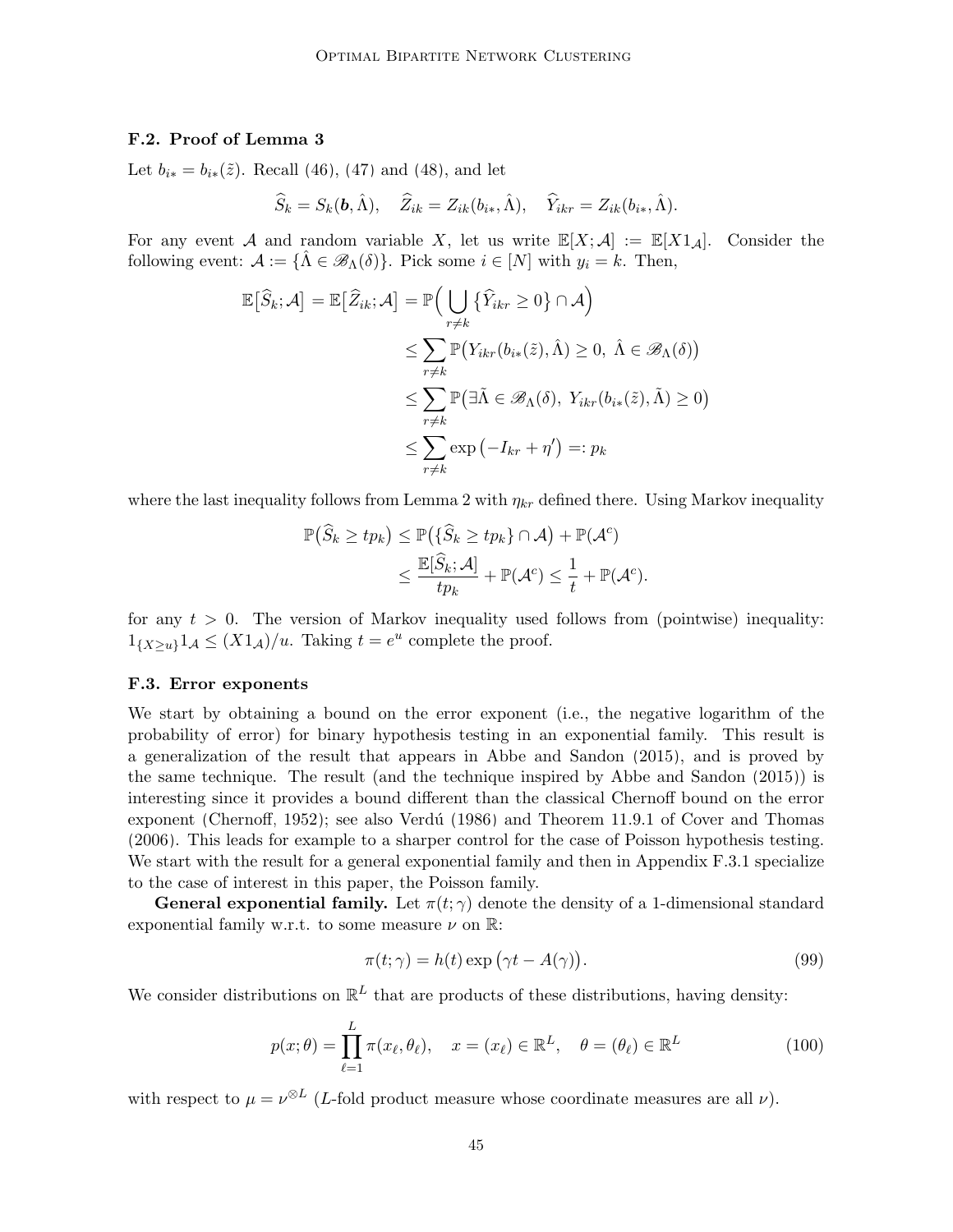<span id="page-45-1"></span>**Proposition 3.** Let  $p_r(x) := p(x; \theta_r)$ ,  $r = 0, 1$  be two exponential family densities on  $\mathbb{R}^L$ (relative to  $\mu = \nu^{\otimes L}$ ) as defined in [\(99\)](#page-44-2) and [\(100\)](#page-44-3). Assume that v is either the Lebesgue measure on  $\mathbb R$  or the counting measure on  $\mathbb Z$ , and that  $\theta_0 \neq \theta_1$ . For  $s \in (0,1)$ , let

$$
\theta_{s\ell} = (1-s)\theta_{0\ell} + s\theta_{1\ell}, \quad \text{and} \quad I_{s\ell} = \left[ (1-s)A(\theta_{0\ell}) + sA(\theta_{1\ell}) \right] - A(\theta_{s\ell}), \tag{101}
$$

as well as  $I_s := \sum_{\ell=1}^L I_{s\ell}, T := \{ \ell : \theta_{0\ell} \neq \theta_{1\ell} \}$  and

<span id="page-45-6"></span><span id="page-45-2"></span>
$$
C(\alpha) := \int e^{-\alpha|t|} d\nu(t) = \begin{cases} \frac{2}{\alpha} & \text{if } \text{Lebesgue,} \\ \frac{1+e^{-\alpha}}{1-e^{-\alpha}} \le \frac{2}{1-e^{-\alpha}} & \text{if } \text{counting.} \end{cases}
$$
(102)

Consider testing  $p_0$  against  $p_1$  using the likelihood ratio test based on a single observation. Let  $p_r$  be the probability of error under  $p_r$  for  $r = 0, 1$ . Then, the sum of the error probabilities is bounded as

$$
P_{e,0} + P_{e,1} \le \inf_{\ell \in T} \inf_{s \in (0,1)} \left[ e^{-I_s} \|\pi(\cdot;\theta_{s\ell})\|_{\infty} C\Big(\min(s,1-s) |\theta_{0\ell} - \theta_{1\ell}|\Big) \right].
$$
 (103)

**Remark 7.** The proof goes through for any translation invariant measure  $\nu$  (e.g., a Haar measure) with an appropriate constant  $C(\alpha)$ . It also goes through if we replace t in [\(99\)](#page-44-2) with a general sufficient statistic  $\phi(t)$ , as long as (1)  $\phi$  is surjective from the support of the exponential family to R and (2)  $C(\alpha) = \int e^{-\alpha |\phi(t)|} d\nu(t) < \infty$  for all  $\alpha > 0$  and (3)  $\phi$  has a measurable inverse.

**Remark 8.** Let  $s^*$  be the maximizer of  $s \mapsto I_s$ . Then, noting that  $\alpha \mapsto C(\alpha)$  is decreasing, Proposition [3](#page-45-1) implies

$$
P_{e,0} + P_{e,1} \le \exp\left(-I_{s^*} + \log \|\pi(\cdot;\theta_{s^* \ell})\|_{\infty} + \log C(\alpha^*)\right), \quad \text{where,} \tag{104}
$$

<span id="page-45-5"></span><span id="page-45-4"></span>
$$
\alpha^* = \min(s^*, 1 - s^*) \max_{\ell \in [L]} |\theta_{0\ell} - \theta_{1\ell}|. \tag{105}
$$

The bound is an improvement over the Chernoff bound if  $\log ||\pi(\cdot; \theta_{s^* \ell})||_{\infty}$  is negative and  $log C(\alpha^*)$  is controlled. This is the case for the Poisson distribution as we show in the sequel.

#### <span id="page-45-0"></span>F.3.1. Poisson case

The Poisson case corresponds to [\(99\)](#page-44-2) with  $\gamma = \log \lambda$ ,  $h(t) = (1/t!) \cdot 1\{t \ge 0\}$ ,  $\nu =$  the counting measure and  $A(\log \lambda) = \lambda$ . Letting  $\theta_{s\ell} = \log \lambda_{s\ell}$  for all  $s \in [0, 1]$ , we have from [\(101\)](#page-45-2)

$$
\lambda_{s\ell} = \lambda_{0\ell}^{1-s} \lambda_{1\ell}^s, \quad I_{s\ell} = \left[ (1-s)\lambda_{0\ell} + s\lambda_{1\ell} \right] - \lambda_{s\ell}.
$$

We also note that  $|\theta_{0\ell} - \theta_{1\ell}| = |\log(\lambda_{0\ell}/\lambda_{1\ell})|$ . Let us define

$$
s^* = \underset{s \in (0,1)}{\operatorname{argmax}} I_s, \quad \text{and}, \quad I^* = \underset{s \in (0,1)}{\operatorname{max}} I_s, \quad \text{where} \quad I_s = \sum_{\ell=1}^L I_{s\ell}
$$

We will assume

<span id="page-45-3"></span>
$$
\lambda_{0\ell}/\lambda_{1\ell} \in [1/\omega, \omega], \ \forall \ell \in [L], \text{ for some } \omega > 1.
$$
 (106)

The following lemma shows that  $s^*$  stays away from the boundary: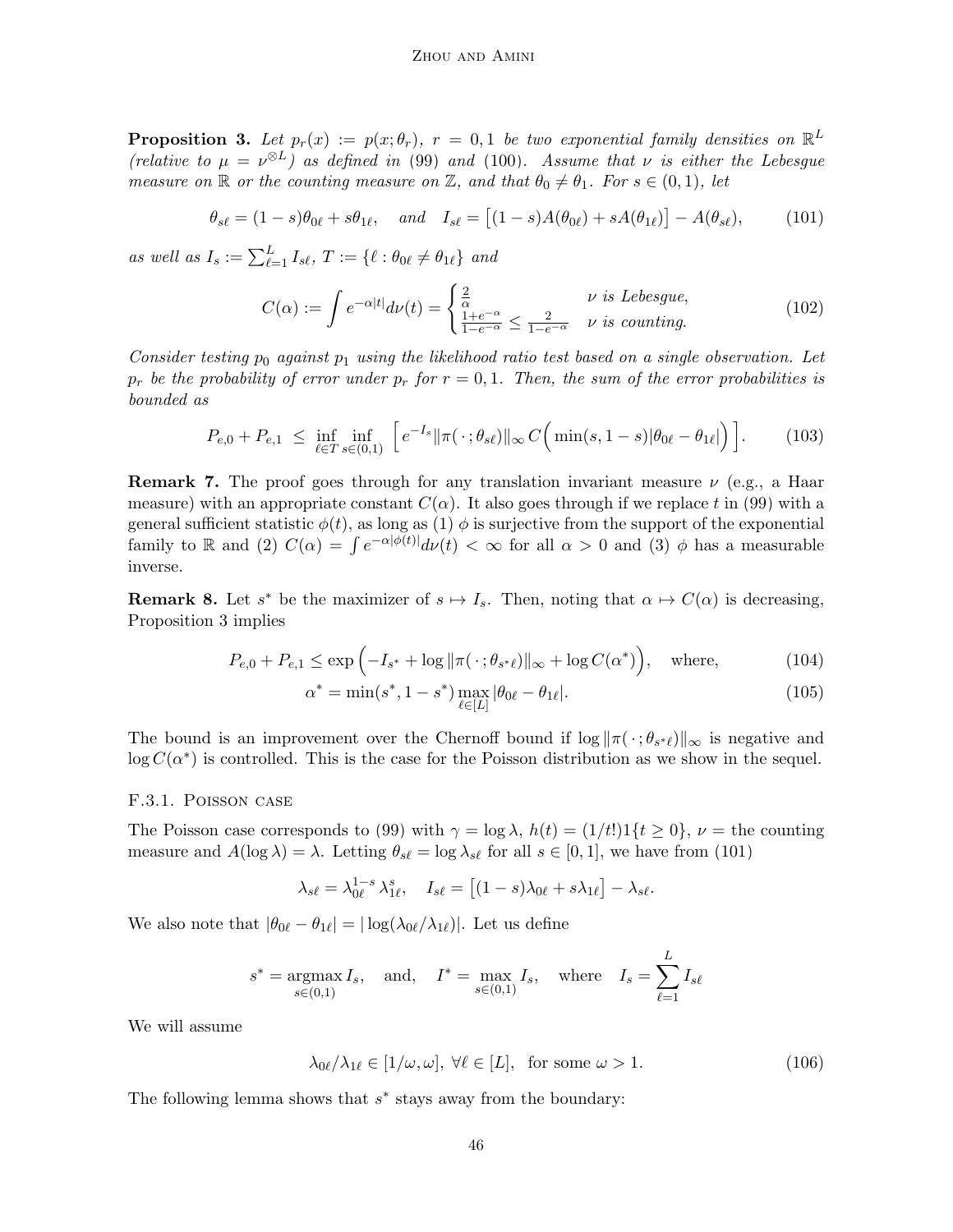<span id="page-46-2"></span>**Lemma 17.** Assuming [\(106\)](#page-45-3), we have  $s^* \in \left[\frac{1}{2\omega}\right]$  $\frac{1}{2\omega}$ , 1 –  $\frac{1}{2\omega}$  $\frac{1}{2\omega}$ .

Proof of this lemma and subsequent results appear in Appendix [G.4.](#page-55-0) From [\(105\)](#page-45-4), we have  $\alpha^* = \min(s^*, 1 - s^*) \max_{\ell} |\log(\lambda_{0\ell}/\lambda_{1\ell})|$  in the Poisson case. Defining

$$
\varepsilon_{01} := \varepsilon_{01}(\Lambda) := \max_{\ell \in [L]} \left( \frac{\lambda_{0\ell}}{\lambda_{1\ell}} \vee \frac{\lambda_{1\ell}}{\lambda_{0\ell}} \right) - 1, \quad \alpha_{01} := \frac{1}{2\omega} \log(1 + \varepsilon_{01}) \tag{107}
$$

we note that  $\alpha^* = \min(s^*, 1 - s^*) \log(1 + \varepsilon_{01})$ , hence Lemma [17](#page-46-2) implies  $\alpha^* \ge \alpha_{01}$ , that is,  $C(\alpha^*) \leq C(\alpha_{01})$  in [\(104\)](#page-45-5), where  $C(\cdot)$  has the form given in [\(102\)](#page-45-6) for the counting measure, i.e.,

<span id="page-46-7"></span>
$$
C(\alpha_{01}) = \frac{1 + e^{-\alpha_{01}}}{1 - e^{-\alpha_{01}}} \le \frac{2}{1 - e^{-\alpha_{01}}} \stackrel{(a)}{\le} \left(\frac{4}{\varepsilon_{01}} + 3\right)\omega\tag{108}
$$

where the last inequality is by the following lemma:

<span id="page-46-4"></span>**Lemma 18.** Inequality (a) in  $(108)$  holds.

Next we bound the maximum of the density:

<span id="page-46-5"></span>**Lemma 19** [\(Hodges and Le Cam \(1960\)](#page-65-13)). Let  $\pi(t; \log \lambda) = e^{-t}(\lambda^t/t!)1\{t \geq 0\}$  be the desnity of the Poisson family. Then, for all  $\lambda > 0$ ,

<span id="page-46-3"></span>
$$
\|\pi(\,\cdot\,;\log\lambda)\|_{\infty} \le \left(1 + \frac{1}{12\lambda}\right) \frac{1}{\sqrt{2\pi\lambda}}.
$$

In particular  $\|\pi(\cdot;\log \lambda)\|_{\infty} \leq \exp\left(-\frac{1}{2}\right)$  $\frac{1}{2} \log \lambda$ ) for  $\lambda \ge 0.056$ .

Combining Lemmas [17,](#page-46-2) [18](#page-46-4) and [19,](#page-46-5) we have the following corollary which gives the following overall bound on the error exponent:

<span id="page-46-0"></span>Corollary 6. Consider testing two Poisson vector models with mean vectors given by the rows of  $\Lambda = [\lambda_{0*}; \lambda_{1*}] \in \mathbb{R}_+^{2 \times L}$ , satisfying [\(106\)](#page-45-3). Let  $\Lambda_{\min} = \min_{r \in \Lambda_{r}} \lambda_{r}$ . Then, the sum of the error probabilities for the likelihood ratio test is bounded as

$$
P_{e,0} + P_{e,1} \le \omega \left(\frac{4}{\varepsilon_{01}} + 3\right) \exp\left(-I^* - \frac{1}{2}\log \Lambda_{\min}\right). \tag{109}
$$

We also have the following general lower bound on  $\varepsilon_{01}$  in terms of the information  $I^*$ :

<span id="page-46-1"></span>**Lemma 20.** Let  $\Lambda = [\lambda_{0*}; \lambda_{1*}] \in \mathbb{R}^{2 \times L}_{+}$ . There exists  $\ell \in [L]$  such that

<span id="page-46-6"></span>
$$
\left|\log \frac{\lambda_{0\ell}}{\lambda_{1\ell}}\right| \ge \frac{1}{2} \log \Big(1 + \frac{8I^*}{L \|\Lambda\|_{\infty}}\Big),\,
$$

which implies  $\varepsilon_{01} \ge \min\left(\frac{2I^*}{L\|\Lambda\|_{\infty}}, 2\right)$ .

Although the bound in Lemma [20](#page-46-1) holds without any further assumption, it is not always tight. The difference in our two sets of results, namely [\(13\)](#page-8-4) and [\(14\)](#page-8-2) is due to using the sharper bound [\(109\)](#page-46-6) versus replacing  $\varepsilon_{01}$  with its universal lower bound.

<span id="page-46-8"></span>**Lemma 21** (Perturbation of  $\varepsilon_{01}$ ). Suppose  $\Lambda' \in \mathscr{B}_{\Lambda}(\delta)$ , and let  $\varepsilon'_{01} = \varepsilon_{01}(\Lambda')$  and  $\varepsilon_{01} = \varepsilon_{01}(\Lambda)$ as in [\(107\)](#page-46-7), and assume [\(106\)](#page-45-3). Then  $\varepsilon'_{01} \ge \varepsilon_{01} - 2\omega(1 + \varepsilon_{01})\delta$ .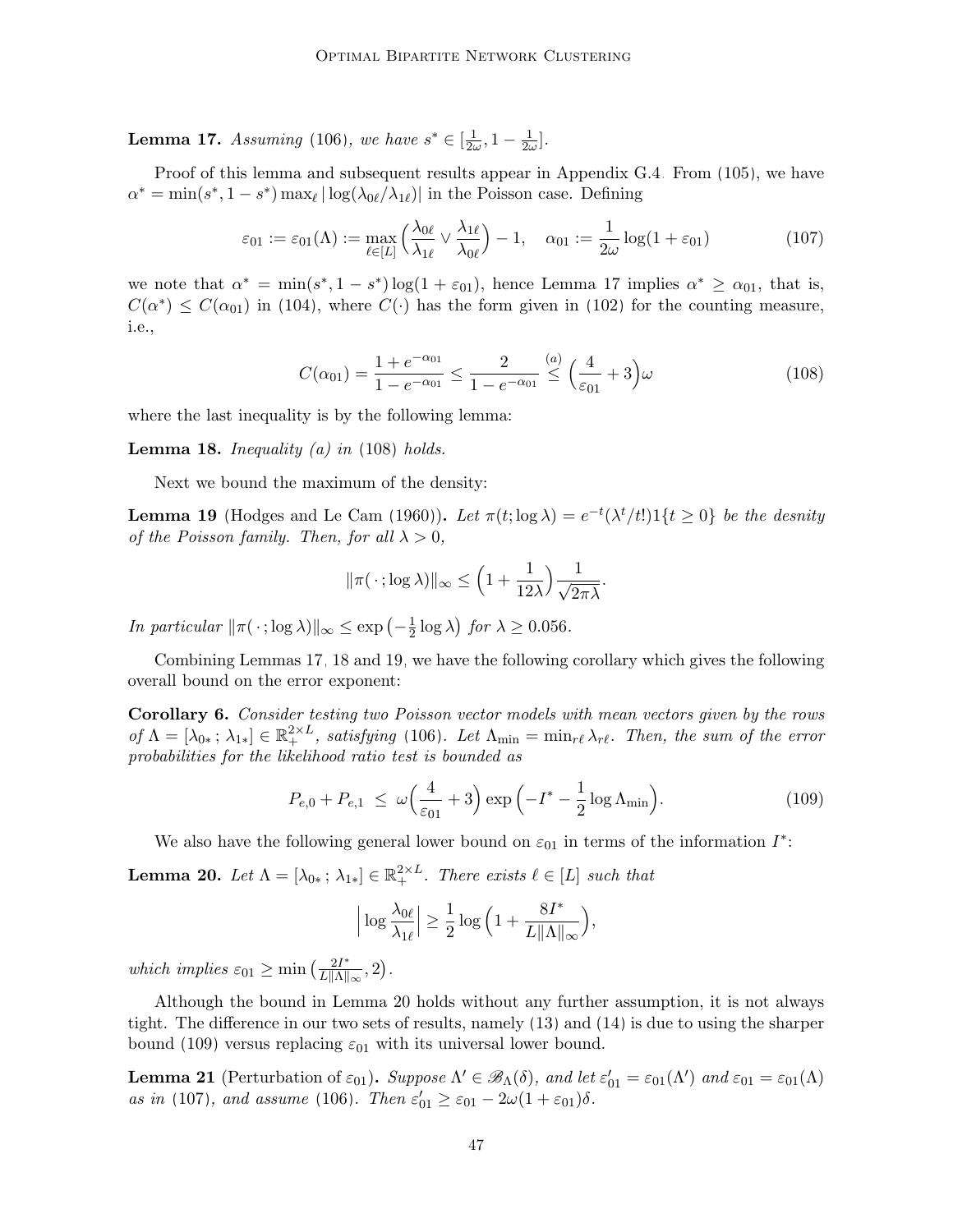### <span id="page-47-0"></span>F.4. Approximation results for Lemma [2\(b\)](#page-25-1)

Let us collect some approximation lemmas that will be used in the proof of Lemma [2\(](#page-25-0)b). The proofs can be found in Appendix [G.4.](#page-55-0) We write pmf for the probability mass functions. We  $\sum_{i=1}^{n} X_i$  where  $X_i \sim \text{Ber}(p_i)$ , independent over  $i = 1, \ldots, n$ . We write pmf for the probability recall that a Poisson-binomial variable with parameter  $(p_1, \ldots, p_n)$  is one that can be written as mass function.

<span id="page-47-5"></span>**Lemma 22** (Poisson-binomial approximation). Let  $\varphi(x; \lambda)$  be the pmf of a Poisson variable with mean  $\lambda$ , and let  $\tilde{\varphi}(x, p)$  be the pmf of a Poisson-binomial variable with parameters  $p =$  $(p_1, \ldots, p_n)$  where  $\sum_{j=1}^n p_j = \lambda$ . Let  $p^* := \max_{j \in [n]} p_j$ . Then,

<span id="page-47-2"></span>
$$
\frac{\widetilde{\varphi}(x;p)}{\varphi(x;\lambda)} \le e^{xp^*}, \quad \forall x \in \mathbb{Z}_+.
$$

This result immediately extends to the comparison between vector versions of the two distributions:

<span id="page-47-3"></span>**Corollary 7** (Poisson-binomial approximation). Let  $p^{(\ell)} = (p_1^{(\ell)})$  $p_1^{(\ell)}, \ldots, p_{n_{\ell}}^{(\ell)} \in [0,1]^{n_{\ell}}$  be a vector of probabilities for each  $\ell \in [L]$  and let  $\lambda^{(\ell)} = \sum_{i=1}^{n_{\ell}} p_i^{(\ell)} \in \mathbb{R}_+$ . Let

$$
\widetilde{\Phi}(x,(p^{(1)},\ldots,p^{(L)})) := \prod_{\ell=1}^{L} \widetilde{\varphi}(x_{\ell};p^{(\ell)}), \quad \text{for each } x = (x_1,\ldots,x_L) \in \mathbb{Z}_+^L \tag{110}
$$

be the pmf of a vector Poisson-binomial variable, and  $\Phi(x, (\lambda^{(1)}, \ldots, \lambda^{(L)})) = \prod_{\ell=1}^{L} \varphi(x_{\ell}; \lambda^{(\ell)})$ be the corresponding vector Poisson pmf. Then, we have

$$
\frac{\widetilde{\Phi}(x,(p^{(1)},\ldots,p^{(L)}))}{\Phi(x,(\lambda^{(1)},\ldots,\lambda^{(L)}))} \le \exp\left(p^*\sum_{\ell=1}^L x_{\ell}\right), \quad \forall x \in \mathbb{Z}_+^L,
$$

where  $p^* = \max\{p_i^{(\ell)}\}$  $i^{(\ell)}$ :  $i \in [n_{\ell}], \ell \in [L]$ .

<span id="page-47-4"></span>**Lemma 23** (Poisson likelihood approximation). Suppose  $\max(|\lambda_1 - \lambda|, |\lambda_2 - \lambda|) \le \rho \le \frac{1}{3}$  $\frac{1}{3}\lambda,$ then for any  $x \in \mathbb{Z}_+$ , we have

$$
\frac{\phi(x;\lambda_1)}{\phi(x;\lambda_2)} \le \exp\left(\frac{3\rho x}{\lambda} + 2\rho\right).
$$

<span id="page-47-1"></span>**Lemma 24** (Degree Truncation). Let  $b_{i+} = \sum_{\ell \in [L]} b_{i\ell} = \sum_{j=1}^m A_{ij}$  be the degree of (row) node i. Then,

$$
\mathbb{P}(b_{i+}>5L\|\Lambda\|_{\infty})\leq \exp(-3L\|\Lambda\|_{\infty}).
$$

of Lemma [24.](#page-47-1) Let row node i belong to row cluster k, and let  $b_{i+} = \sum_{\ell \in [L]} b_{i\ell} = \sum_{j=1}^m A_{ij}$ be its degree, with expectation  $\lambda_{k+} := \sum_{\ell \in [L]} \lambda_{k\ell}$ . By definition, we have  $\lambda_{k+} \le L ||\Lambda||_{\infty}$ . We would like to find an upper bound on the probability

$$
\mathbb{P}(b_{i+} > 5L\|\Lambda\|_{\infty}) \leq \mathbb{P}(b_{i+} - \lambda_{k+} > 4L\|\Lambda\|_{\infty})
$$

We let  $v = \lambda_{k+}$ ,  $vt = 4L\|\Lambda\|_{\infty}$ , so  $t \geq 4$ . By Proposition [2,](#page-40-4) we have

$$
\mathbb{P}(b_{i+} - \lambda_{k+} > 4L \|\Lambda\|_{\infty}) \le \exp\left[-\frac{3}{4}vt \log\left(1 + \frac{2t}{3}\right)\right] \le \exp\left(-\frac{3}{4}vt\right) \le \exp(-3L \|\Lambda\|_{\infty}).
$$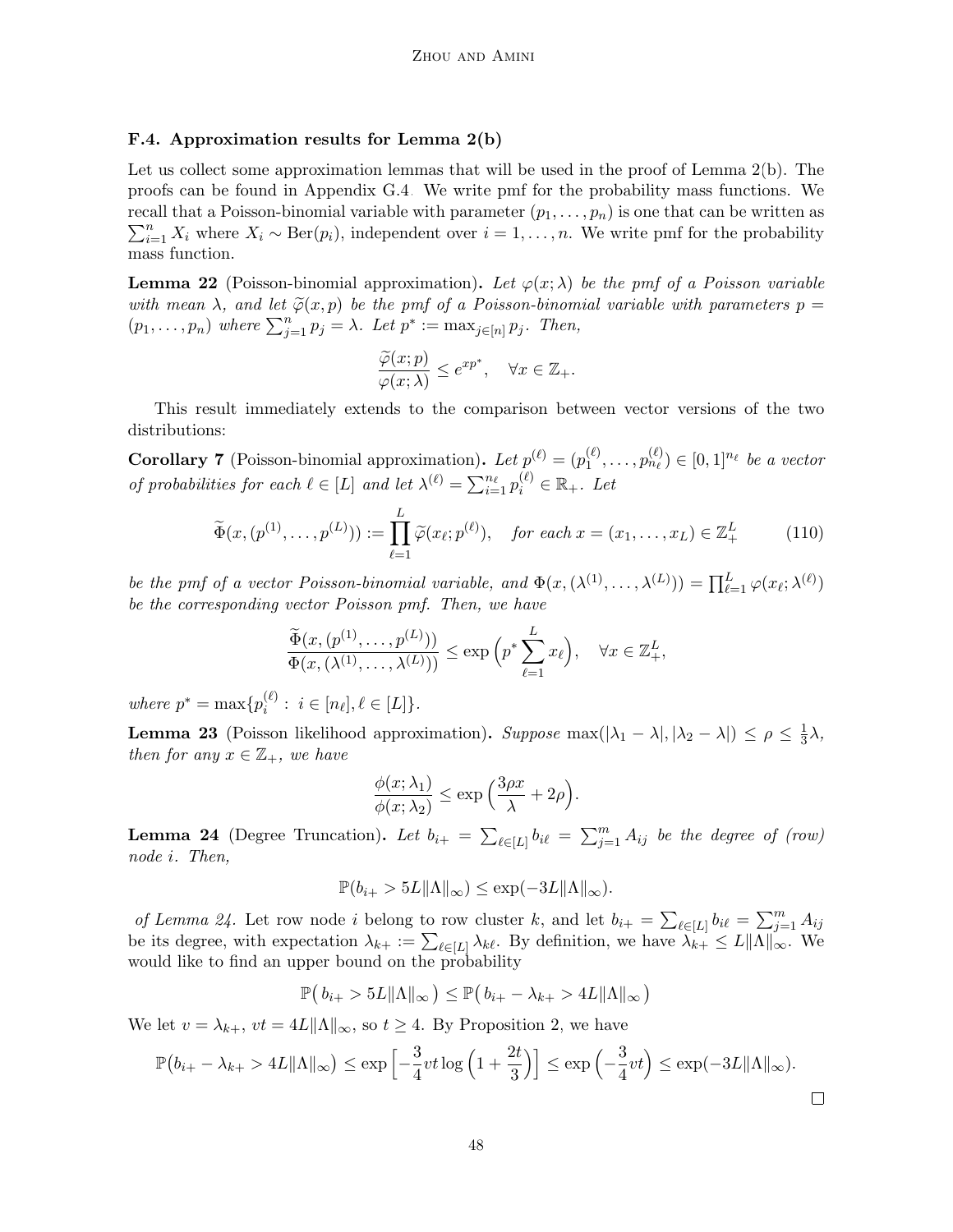#### <span id="page-48-0"></span>F.5. Proof of Lemma [2\(b\)](#page-25-1)

Fix  $i \in [n]$  such that  $y_i = k$ , and  $\tilde{z} \in [K]^n$  and let  $b_{i*} = b_{i*}(\tilde{z})$ . Throughout, let  $\Lambda' = (\lambda'_{k\ell}) :=$  $\Lambda(y, \tilde{z})$  which belongs to  $\mathscr{B}_{\Lambda}(\delta)$  by assumption. Denoting the kth row of  $\Lambda'$  as  $\lambda'_{k*}$ , we have  $\mathbb{E}[b_{i*}] = \lambda_{k*}$ . For  $r \neq k \in [K]$ , i such that  $y_i = k$  and  $\Lambda \in \mathscr{B}_{\Lambda}(\delta)$ ,

$$
Y_{ikr}(b_{i*}, \tilde{\Lambda}) = \sum_{\ell=1}^{L} b_{i\ell} \log \frac{\tilde{\lambda}_{r\ell}}{\tilde{\lambda}_{k\ell}} + \tilde{\lambda}_{k\ell} - \tilde{\lambda}_{r\ell} \le \sum_{\ell=1}^{L} \left[ b_{i\ell} \log \frac{\lambda_{r\ell} + \rho}{\lambda_{k\ell} - \rho} + \lambda_{k\ell} - \lambda_{r\ell} + 2\rho \right] := Y^*
$$

where  $\rho := \delta ||\Lambda||_{\infty}$  is the radius of  $\mathscr{B}_{\Lambda}(\delta)$ . Hence,

$$
\mathbb{P}(\exists \tilde{\Lambda} \in \mathscr{B}_{\Lambda}, Y_{ikr}(\tilde{\Lambda}) \ge 0) \le \mathbb{P}(Y^* \ge 0) = \mathbb{P}(b_{i*} \in F),
$$

where we have defined (recalling the definition of  $\Psi$  from [\(33\)](#page-15-2)):

$$
F := \Big\{ x \in \mathbb{Z}_+^L : \Psi(x; \lambda_{r*} + \rho \mid \lambda_{k*} - \rho) \ge -2L\rho \Big\}.
$$

**Degree truncation.** Let  $b_{i+} = \sum_{\ell \in [L]} b_{i\ell} = \sum_{j=1}^{m} A_{ij}$  be the degree of (row) node i, and

$$
E = \left\{ x \in \mathbb{Z}_+^L : \sum_{\ell=1}^L x_\ell \le 5L \|\Lambda\|_\infty \right\}.
$$
\n(111)

Using Lemma [24,](#page-47-1) we have  $\mathbb{P}(b_{i*} \notin E) \leq \exp(-3L\|\Lambda\|_{\infty})$ , which is faster than the rate we want to establish. Hence, for the rest of the proof it is enough to work on  $\{b_{i*} \in E\}$ . We have the following two approximations on this event:

**Poisson-binomial approximation.** Recall that  $P$  is the connectivity matrix and we have,

<span id="page-48-1"></span>
$$
||P||_{\infty} \le \frac{||\Lambda||_{\infty}}{\min_{i} n_{i}(z)} \le \frac{\beta L ||\Lambda||_{\infty}}{m}
$$
\n(112)

where the first inequality follows from definition of  $\Lambda$  in [\(2\)](#page-4-1), and the second from assump-tion [\(A2\)](#page-6-0). We note that  $b_{i\ell} = b_{i\ell}(\tilde{z}) = \sum_{j=1}^{m} A_{ij} 1\{\tilde{z}_j = \ell\}$  as defined in [\(27\)](#page-13-2), follows a Poisson-binomial distribution. In order the describe the parameters of this distribution, let us introduce the following notation

$$
lab_{\ell}(\tilde{z}) := (z_j : j \in [m] \text{ such that } \tilde{z}_j = \ell \},
$$

that is, the vector of true labels associated with nodes in the  $\ell$ th cluster of  $\tilde{z}$ . Then,  $P_{k,lab_{\ell}(\tilde{z})}$  =  $(P_{k,z_j}: j \in [m] \text{ s.t. } \tilde{z}_j = \ell \in \mathbb{R}^{n_{\ell}(\tilde{z})}$  is the probability vector associated with the Poissonbinomial distribution of  $b_{i\ell}$ . Also, let

$$
\mathrm{lab}(\tilde{z}) := (\mathrm{lab}_1(\tilde{z}), \dots, \mathrm{lab}_L(\tilde{z})), \quad \text{and} \quad P_{k,\mathrm{lab}(\tilde{z})} := (P_{k,\mathrm{lab}_1(\tilde{z})}, \dots, P_{k,\mathrm{lab}_L(\tilde{z})}).
$$

Then, we can say that  $b_{i*} = b_{i*}(\tilde{z})$  is a product Poisson-binomial distribution with parameter  $P_{k,lab(\tilde{z})}$ . In particular,  $b_{i*}$  has pmf  $\Phi(x; P_{k,lab(\tilde{z})})$  as defined in [\(110\)](#page-47-2). We also note that  $\mathbb{E}[b_{i*}(\tilde{z})] = \lambda_{k*}(y, \tilde{z}) =: \lambda'_{k*}.$  It follows from Corollary [7,](#page-47-3) noting that  $||P_{k,lab(\tilde{z})}||_{\infty} \leq ||P||_{\infty}$ combined with [\(112\)](#page-48-1),

$$
\frac{\widetilde{\Phi}(x; P_{k, \text{lab}(\widetilde{z})})}{\Phi(x; \lambda'_{k*})} \le \exp\left(\|P_{k, \text{lab}(\widetilde{z})}\|_{\infty} \sum_{\ell=1}^{L} x_{\ell}\right) \le \exp\left(\frac{5\beta L^{2} \|\Lambda\|_{\infty}^{2}}{m}\right) =: \zeta_{1}, \quad \forall x \in E.
$$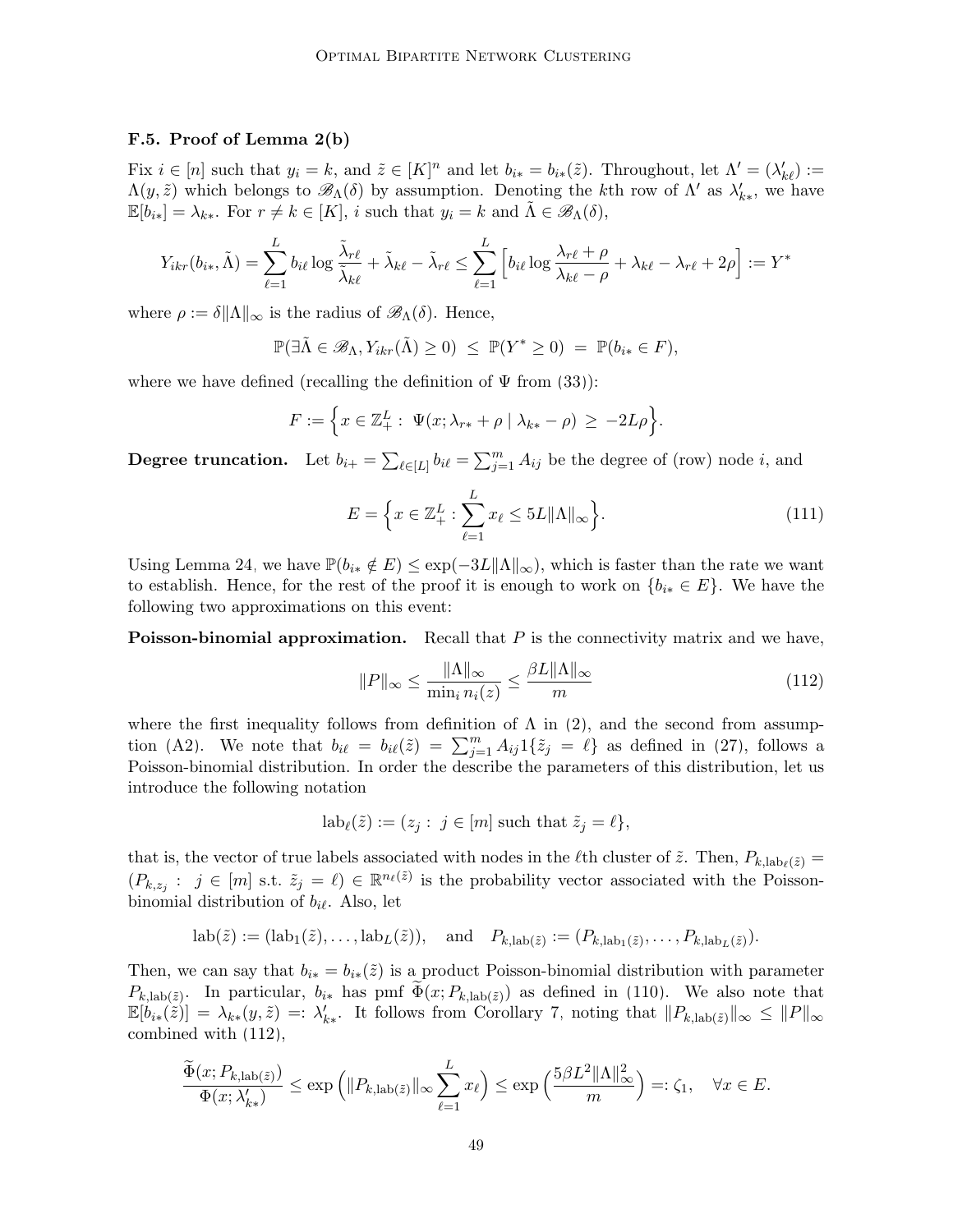**Poisson likelihood approximation.** Recall that  $\rho = \delta ||\Lambda||_{\infty}$ . Since by assumption,  $\omega \delta \leq \frac{1}{3}$  $\frac{1}{3}$ , we have  $\rho \leq \frac{\|\Lambda\|_{\infty}}{3\omega} \leq \frac{1}{3} \Lambda_{\min}$ . Recall that by assumption  $\Lambda' = (\lambda'_{k\ell}) \in \mathscr{B}_{\Lambda}(\delta)$ . By Lemma [23,](#page-47-4)

<span id="page-49-0"></span>
$$
\frac{\Phi(x; \lambda'_{k*})}{\Phi(x; \lambda_{k*} - \rho)} \le \prod_{\ell \in [L]} \exp\left(\frac{3\rho x_{\ell}}{\lambda_{k\ell}} + 2\rho\right) \le \exp\left(2L\rho + \frac{15\rho}{\Lambda_{\min}} L\|\Lambda\|_{\infty}\right)
$$

$$
\le \exp\left(17\omega L\rho\right) =: \zeta_2, \quad \forall x \in E.
$$

With some abuse of notation, we treat  $\Phi$  and  $\widetilde{\Phi}$  are measures as well, thus, for example,  $\Phi(E) = \sum_{x \in E} \Phi(x)$ . Then, we have

$$
\mathbb{P}(b_{i*} \in E \cap F) = \widetilde{\Phi}(E \cap F; P_{k*}) \le \zeta_1 \Phi(E \cap F; \lambda'_{k*}) \le \zeta_1 \zeta_2 \Phi(E \cap F; \lambda_{k*} - \rho). \tag{113}
$$

Thus, it is enough to bound  $\Phi(F; \lambda_{k*} - \rho)$  which gives a further upper bound. This quantity is closely related to testing Poisson vector distributions with mean  $\lambda_{k*} - \rho$  and  $\lambda_{r*} - \rho$  against each other. Let us write  $p_0(x) := \Phi(x; \lambda_{k*} - \rho)$  and  $p_1(x) := \Phi(x; \lambda_{r*} + \rho)$  and note that  $\Psi(\cdot; \lambda_{r*} + \rho \mid \lambda_{k*} - \rho) = \log(p_1/p_0)$ . We have

$$
\sum_{x \in F} \Phi(x; \lambda_{k*} - \rho) = \sum_{x \in \mathbb{Z}_{+}^{L}} p_{0}(x) 1 \Big\{ \log \frac{p_{1}(x)}{p_{0}(x)} \ge -2L\rho \Big\}
$$
  
= 
$$
\sum_{x \in \mathbb{Z}_{+}^{L}} p_{0}(x) 1 \Big\{ \frac{e^{2L\rho} p_{1}(x)}{p_{0}(x)} \ge 1 \Big\}
$$
  

$$
\le \sum_{x \in \mathbb{Z}_{+}^{L}} \min \Big(e^{2L\rho} p_{1}(x), p_{0}(x)\Big) \le e^{2L\rho} \sum_{x \in \mathbb{Z}_{+}^{L}} \min \big(p_{1}(x), p_{0}(x)\big). \tag{114}
$$

Let us define

<span id="page-49-1"></span>
$$
I_s(\lambda_0 | \lambda_1) = \sum_{\ell=1}^L \left[ s \lambda_{0\ell} + (1 - s) \lambda_{1\ell} \right] - \lambda_{0\ell}^s \lambda_{1\ell}^{1 - s}, \quad \lambda_0, \lambda_1 \in \mathbb{R}_+^L.
$$
 (115)

We can now apply Corollary [6.](#page-46-0) Since  $\frac{\|\Lambda\|_{\infty}+\rho}{\Lambda_{\min}-\rho} \leq$  $\frac{\omega \Lambda_{\min} + \frac{1}{3}\Lambda_{\min}}{\frac{2}{3}\Lambda_{\min}} \leq 2\omega$ , we need to substitute  $\omega$  in Corollary [6](#page-46-0) by  $2\omega$ . It follows that

$$
\sum_{x \in \mathbb{Z}_{+}^{L}} \min (p_1(x), p_0(x)) \le \zeta_3 \exp \left( -I_s(\lambda_{r*} + \rho \mid \lambda_{k*} - \rho) - \frac{1}{2} \log(\Lambda_{\min} - \rho) \right)
$$
  

$$
\le \zeta_3 \exp \left( -I_s(\lambda_{k*} \mid \lambda_{r*}) + 2\omega L\rho - \frac{1}{2} \left( \log \Lambda_{\min} + \log \frac{2}{3} \right) \right)
$$
  

$$
\le 8\sqrt{\frac{3}{2}} \zeta_3 \exp \left( -I_s(\lambda_{k*} \mid \lambda_{r*}) + 2\omega L\rho - \frac{1}{2} \log \Lambda_{\min} \right) \qquad (116)
$$

where  $\zeta_3 = \omega/(\varepsilon_{kr} - 2\omega(1 + \varepsilon_{kr})\delta) + \omega$  from Lemma [21,](#page-46-8) and the second line follows from the following elementary inequality:

<span id="page-49-2"></span>
$$
(a - \rho)^{1-s} (b + \rho)^s \le a^{1-s} \left( b^s + \frac{s\rho}{b^{1-s}} \right) \le a^{1-s} b^s + \rho \omega
$$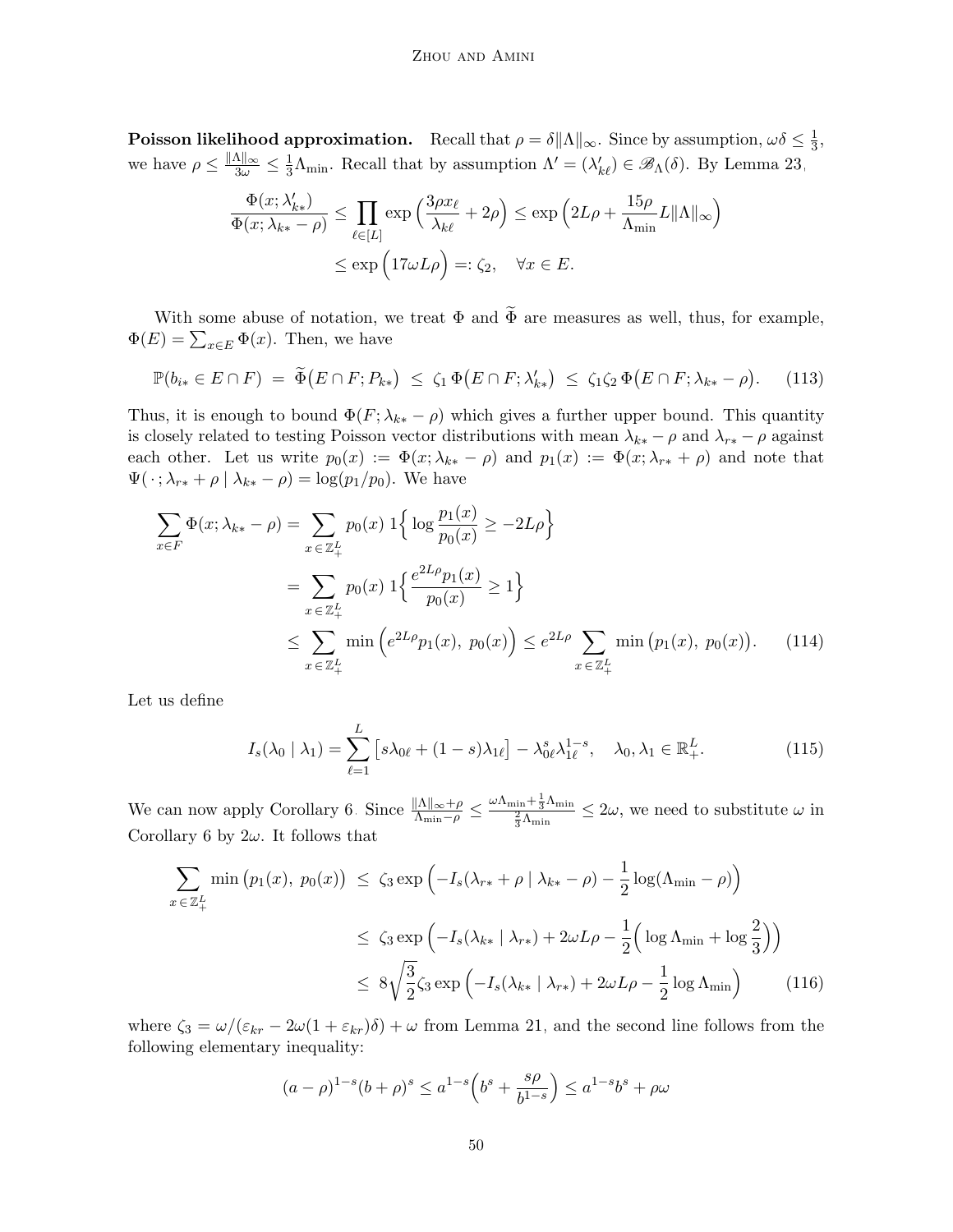assuming  $a/b \leq \omega$ . Note that  $I_{kr} = \sup_{s \in (0,1)} I_s(\lambda_{r*} | \lambda_{k*})$ . Putting the pieces [\(113\)](#page-49-0), [\(114\)](#page-49-1) and  $(116)$  together (and taking supremum over s) we have

$$
\mathbb{P}(b_{i*} \in E \cap F) \leq 8\sqrt{\frac{3}{2}}\zeta_2\zeta_3 e^{2L\rho + 2\omega L\rho} \exp\left(-I_{kr} - \frac{1}{2}\log \Lambda_{\min}\right).
$$

We note that

$$
\log(\zeta_1 \zeta_2 e^{2L\rho + 2\omega L\rho}) \le 17\omega L\rho + \frac{5\beta L^2 \|\Lambda\|_{\infty}^2}{m} + 4\omega L\rho \le 21\omega L\rho + \frac{5\beta L^2 \|\Lambda\|_{\infty}^2}{m} =: \log \zeta_4
$$

It follows that

$$
\mathbb{P}(b_{i*} \in E \cap F) \le \zeta_3 \zeta_4 \exp\left(-I_{kr} - \frac{1}{2}\log \Lambda_{\min}\right).
$$

Finally we have

$$
\mathbb{P}(b_{i*} \in F) \le \mathbb{P}(b_{i*} \in E \cap F) + \mathbb{P}(b_{i*} \in E^c)
$$
  
\n
$$
\le 8\sqrt{\frac{3}{2}}\zeta_3\zeta_4 \exp\left(-I_{kr} - \frac{1}{2}\log\Lambda_{\min}\right) + \exp\left(-3L\|\Lambda\|_{\infty}\right)
$$
  
\n
$$
\le 11\zeta_3\zeta_4 \exp\left(-I_{kr} - \frac{1}{2}\log\Lambda_{\min}\right),
$$

assuming that  $I_{kr}$  and  $\Lambda_{min}$  are sufficiently large. Noting that by the definition of  $\eta_{kr}$  in the statement of the theorem,  $\eta_{kr} = \log(2\zeta_3\zeta_4)$ , the proof is complete.

## Appendix G. Remaining proofs

## <span id="page-50-0"></span>G.1. Proofs of Appendix [B.2,](#page-27-0) [B.3](#page-29-6) and [B.4](#page-29-1)

*Proof of Lemma [4.](#page-27-2)* We have  $n_k(y^{(q)}) \sim$  Hypergeometric $(n/Q, n_k(y), n)$ . For any fixed  $k \in [K]$ and  $q' \in [Q]$ , the concentration of hypergeometric distribution (Chvátal, 1979) gives  $|\pi_k(y^{(q')}) \pi_k(y) \leq \xi$  with probability at least  $1 - 2 \exp(-n\xi^2/Q)$ . The same probability bound holds for  $|\pi_{\ell}(z^{(q)}) - \pi_{\ell}(z)| \leq \xi$ , for any fixed  $\ell \in [L]$  and  $q \in [Q]$ . Taking the union bound over  $k, \ell, q, q'$ gives the desired result.

Proof of Lemma [5.](#page-28-0) Recall the definition of the true local mean parameters in [\(26\)](#page-12-3), and the corresponding global parameters in Section [4.1.](#page-12-4) We have

$$
\lambda_{k\ell}^{(q)} - \frac{\lambda_{k\ell}}{Q} = P_{k\ell} \left( n_{\ell}(z^{(q)}) - \frac{n_{\ell}(z)}{Q} \right)
$$
  
= 
$$
\frac{P_{k\ell} n_{\ell}(z)}{Q} \left( \frac{\pi_{\ell}(z^{(q)})}{\pi_{\ell}(z)} - 1 \right) = \frac{\lambda_{k\ell}}{Q} \left( \frac{\pi_{\ell}(z^{(q)})}{\pi_{\ell}(z)} - 1 \right).
$$

Since  $|\pi_{\ell}(z^{(q)}) - \pi_{\ell}(z)| \leq \xi$  and  $\pi_{\ell}(z) \geq 1/(\beta L)$  by assumptions [\(B4a\)](#page-27-1) and [\(A2\)](#page-6-0), the first inequality in [\(57\)](#page-28-5) follows, from which we have the second inequality by [\(B4a\)](#page-27-1).

Proof of Lemma [6.](#page-28-1) From Lemma [5,](#page-28-0) we have  $\|\Lambda^{(q)} - \Lambda/Q\|_{\infty} \leq (\xi L\beta) \|\Lambda/Q\|_{\infty}$  and  $\|\Lambda^{(q)}\|_{\infty} \leq$ 3  $\frac{3}{2} \|\Lambda/Q\|_{\infty}$ . Note that  $\Lambda^{(q)}$  is the true (local) mean parameter matrix associated with subblock  $A^{(q',q)}$ , and this subblock has  $n/(2Q)$  rows. We will apply Lemma [1](#page-24-2) to the submatrix  $A^{(q',q)}$  and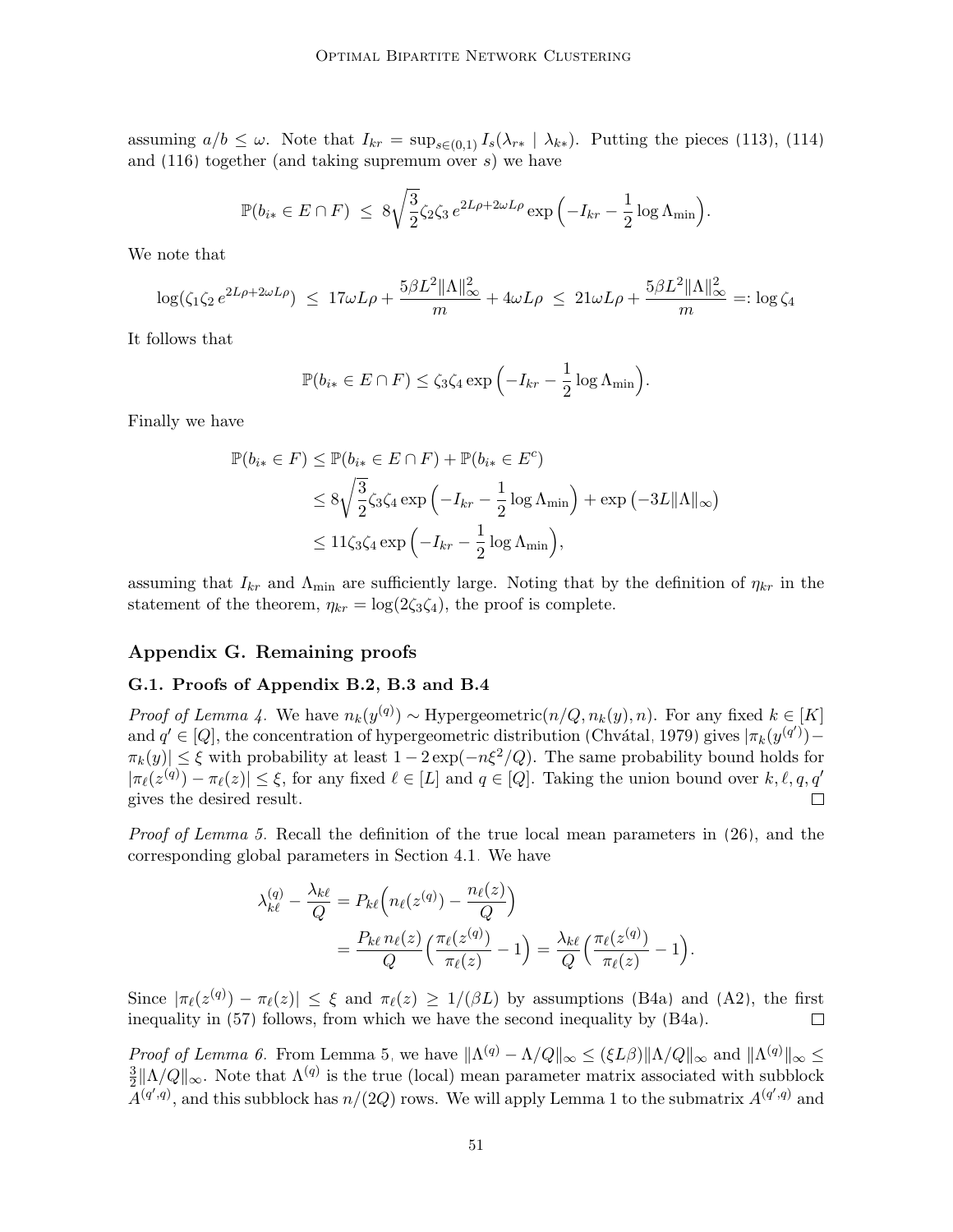sublabels  $z^{(q')}$  and  $y^{(q)}$ . In order to do so, we have to verify conditions [\(A1\)](#page-6-0), [\(A2\)](#page-6-0)) and [\(B3\)](#page-20-0) for the subblock. (Condition [\(B3\)](#page-20-0) is satisfied by assumption.) By Lemma [5,](#page-28-0) we have

$$
\frac{\|\Lambda^{(q)}\|_\infty}{\Lambda^{(q)}_{\min}}\le 3\frac{\|\Lambda\|_\infty}{\Lambda_{\min}}\le 3\omega.
$$

By [\(55\)](#page-27-4), the condition [\(A2\)](#page-6-0) holds with β replaced with 2β. We also need to replace  $\Lambda_{\text{min}}$  in Lemma [5](#page-28-0) with  $\Lambda_{\min}^{(q)} \ge \Lambda_{\min}/(2Q)$ , and  $C_{\gamma}$  with  $4C_{\gamma}$  (more precisely, we are replacing  $C_{\gamma,\beta}$  with  $C_{\gamma,2\beta}$ ). Thus, assuming  $6(4C_{\gamma})(3\omega) \leq 1$ , we obtain

$$
\mathbb{P}\Big(\|\hat{\Lambda}^{(q',q)} - \Lambda^{(q)}\|_{\infty} \le 4(4C_{\gamma} + \tau)\|\Lambda^{(q)}\|_{\infty}\Big) \ge 1 - 2p_1\Big(\tau; \frac{n}{2Q}, \frac{\Lambda_{\min}}{2Q}, 2\beta\Big) \tag{117}
$$

where  $p_1(\cdot)$  is as in [\(45\)](#page-24-5). Since  $\|\Lambda^{(q)}\|_{\infty} \leq \frac{3}{2}$  $\frac{3}{2} \|\Lambda/Q\|_{\infty}$ ,  $4(4C_{\gamma}+\tau) \|\Lambda^{(q)}\|_{\infty} \leq (24C_{\gamma}+6\tau) \|\Lambda/Q\|_{\infty}$ . Thus, on the event in [\(117\)](#page-51-0), we have by triangle inequality

$$
\|\hat{\Lambda}^{(q',q)} - \Lambda/Q\|_{\infty} \le 4(4C_{\gamma} + \tau)\|\Lambda^{(q)}\|_{\infty} + (\xi L\beta)\|\Lambda/Q\|_{\infty}
$$

$$
\le \left[4(4C_{\gamma} + \tau)\frac{3}{2} + \xi L\beta\right] \|\Lambda/Q\|_{\infty},
$$

which is the desired result.

Proof of Lemma [7.](#page-29-2) For the proof, it is enough to consider  $\Lambda = [\lambda_0; \lambda_1] \in \mathbb{R}^{2 \times L}_+$ , where  $\lambda_0, \lambda_1 \in$  $\mathbb{R}^L_+$  are the two rows of  $\Lambda$ . Similarly, let  $\tilde{\Lambda} = [\tilde{\lambda}_0; \tilde{\lambda}_1] \in \mathbb{R}^{2 \times L}_+ \in \mathscr{B}_{\Lambda}(\delta)$ . Let us define

$$
I_s(\lambda_0 \mid \lambda_1) = \sum_{\ell=1}^L \left[ (1-s)\lambda_{0\ell} + s\lambda_{1\ell} \right] - \lambda_{0\ell}^{1-s} \lambda_{1\ell}^s, \quad \lambda_0, \lambda_1 \in \mathbb{R}_+^L \tag{118}
$$

and  $\alpha_{\ell} = \max\{|\lambda_{0\ell} - \tilde{\lambda}_{0\ell}|, |\lambda_{1\ell} - \tilde{\lambda}_{1\ell}|\}.$  We have

$$
\left|I_s(\lambda_0 \mid \lambda_1) - I_s(\tilde{\lambda}_0 \mid \tilde{\lambda}_1)\right| \leq \sum_{\ell=1}^L \left[\alpha_\ell + \left|\lambda_{0\ell}^{1-s}\lambda_{1\ell}^s - \tilde{\lambda}_{0\ell}^{1-s}\tilde{\lambda}_{1\ell}^s\right|\right].
$$

Consider the function  $f(a, b) = a^{1-s}b^s$  for  $a, b > 0$ . Assuming  $\max\{a/b, b/a\} \leq \omega$ , we have

$$
\|\nabla f(a,b)\|_1 \le (1-s)(b/a)^s + s(a/b)^{1-s} \le (1-s)\omega^s + s\omega^{1-s} \le \omega
$$

using  $\omega \ge 1$ . It follows that  $|a^{1-s}b^s - u^{1-s}v^s| \le \omega \max\{|a-u|, |b-v|\}$  for  $a, b, u, v > 0$ . Thus,  $\left|I_s(\lambda_0 \mid \lambda_1) - I_s(\tilde{\lambda}_0 \mid \tilde{\lambda}_1)\right| \leq (1+\omega) \sum_{\ell} \alpha_{\ell} \leq 2\omega L\delta \|\Lambda\|_{\infty} \text{ since } \max_{\ell} \alpha_{\ell} \leq \delta \|\Lambda\|_{\infty}$  by assumption. Taking the supremum over s gives part (a).

*Proof of Lemma [8.](#page-29-3)* Assume  $dMis(\tilde{y}, y) \leq \alpha$  and let  $n_k = |i : y_i = k|$  and  $N_{kk'} = |i : y_i = k|$  $k, \tilde{y}_i = k'$ . Then,

$$
n \, \text{dMis}(\tilde{y}, y) = \sum_{k} \sum_{k' \neq k} N_{kk'} \leq \alpha n \leq \frac{\alpha}{\pi_k} n_k =: \varepsilon n_k.
$$

It follows that  $\sum_{k' \neq k} N_{kk'} \leq \varepsilon n_k$  for every k. We also obtain  $N_{kk'} \leq \varepsilon n_k$  for all k and k' such that  $k \neq k'$ . Since  $\sum_{k'} N_{kk'} = n_k$ , we have  $N_{kk} \geq (1 - \varepsilon) n_k$ . Thus, as long as  $\varepsilon < 1/2$ , we have

<span id="page-51-0"></span> $\Box$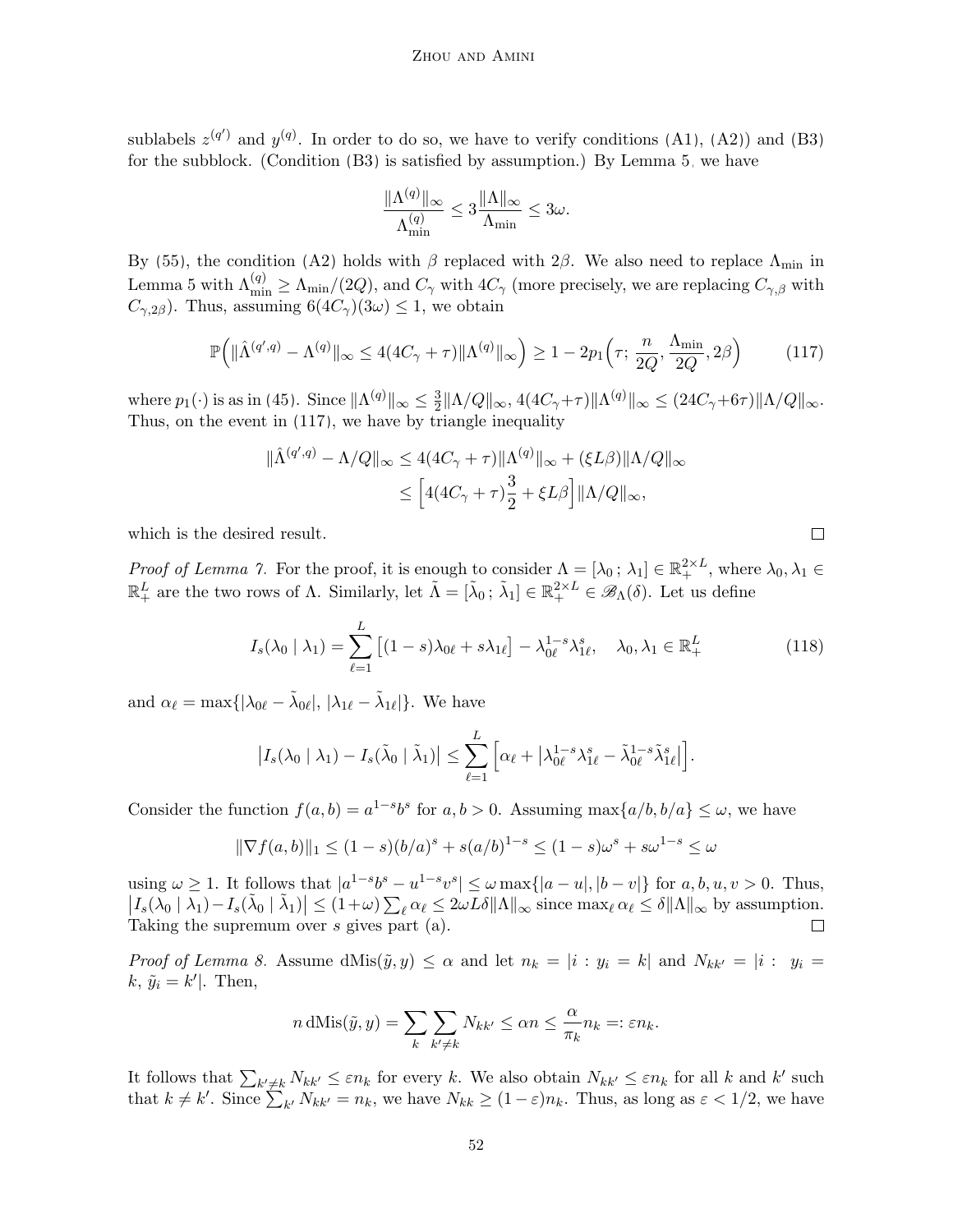$N_{kk} > N_{kk'}$  for all k and k' such that  $k \neq k'$ . That is, the diagonal of the confusion matrix is bigger than every element in the corresponding row. Now take  $\sigma \neq id$ . Then, there exists k such that  $k' := \sigma^{-1}(k) \neq k$ .

$$
N_{kk}^{\sigma} := |i : y_i = k, \sigma(\tilde{y}_i) = k| = |i : y_i = k, \tilde{y}_i = k'| = N_{kk'} < N_{kk}.
$$

Then we have

$$
n \, \text{dMis}(\sigma(\tilde{y}), y) = \sum_{k} (n_k - N_{kk}^{\sigma}) > \sum_{k} (n_k - N_{kk}) = n \, \text{dMis}(\tilde{y}, y).
$$

showing that id is the unique optimal permutation and proving part (a). For part (b), we note that  $|\{i : \tilde{y}_i = k\}| \ge N_{kk} \ge (1 - \varepsilon) n_k > (1/2) n_k$  whenever  $\varepsilon < 1/2$ .  $\Box$ 

*Proof of Lemma [9.](#page-29-5)* Assume that  $Mis(\tilde{y}, y) \le \alpha$  and  $Mis(\tilde{y}', y) \le \alpha$  where  $\alpha < \frac{1}{4} \min_k \pi_k(\tilde{y})$ . By definition of the optimal permutation,  $dMis(\sigma(\tilde{y}), y) \leq \alpha$  and  $dMis(\sigma'(\tilde{y}'), y) \leq \alpha$ . Since dMis is a metric (being the sum of discrete metrics over the coordinates), we have

$$
dMis(\sigma^{-1} \circ \sigma'(\tilde{y}'), \tilde{y}) = dMis(\sigma'(\tilde{y}'), \sigma(\tilde{y})) \le 2\alpha < \frac{1}{2} \min_{k} \pi_k(\tilde{y})
$$

where the first inequality is by the triangle inequality for dMis and the second by assumption. Applying Lemma [8](#page-29-3) gives the desired result.  $\Box$ 

*Proof of Corollary [2.](#page-29-7)* Take  $q = 2$  for simplicity. Assume that [\(60\)](#page-29-4) holds with constant 8 in place of 32, which is all we need for this lemma. We have

$$
(n/2)\,\mathrm{dMis}(\sigma_{12}(\tilde{y}^{(1)}), y^{(1)}) \le n\,\mathrm{dMis}(\sigma_{12}(\tilde{y}^{(1,2)}), y^{(1,2)})
$$

by the definition of the dMis. It then follows that

$$
dMis(\sigma_{12}(\tilde{y}^{(1)}), y^{(1)}) < 2\frac{1}{8\beta K} \le \frac{1}{2} \min_{k} \pi_k(y^{(1)})
$$

where the second inequality holds by the counterpart of [\(55\)](#page-27-4) for row labels. Applying Lemma [\(8\)](#page-29-3) we conclude that  $\sigma_{12} = \sigma^*(\tilde{y}^{(1)} \to y^{(1)}) =: \sigma_1$ .  $\Box$ 

*Proof of Corollary [3.](#page-29-8)* Take  $q = 2$  for simplicity. Let  $\varepsilon = 1/(32\beta K)$ . By assumption, we have  $\text{Mis}(\tilde{y}^{(1,2)}, y^{(1,2)}) < \varepsilon$  and  $\text{Mis}(\tilde{y}^{(2,3)}, y^{(2,3)}) < \varepsilon$ . By Corollary [2,](#page-29-7)  $\sigma_{12} = \sigma_2$  and  $\sigma_{23} = \sigma_2'.$ Then, the argument leading to [\(38\)](#page-19-1) implies  $\text{Mis}(\tilde{y}^{(2)}, y^{(2)}) < 2\varepsilon$  and  $\text{Mis}(\tilde{y}^{(2)}, y^{(2)}) < 2\varepsilon$ . By assumption,

$$
Mis(\tilde{y}'^{(2)}, y^{(2)}) < 2\varepsilon = \frac{1}{16\beta K} \le \frac{1}{8} \min_{k} \pi_k(y^{(2)}) \le \frac{1}{4} \min_{k} \pi_k(\tilde{y}^{(2)})
$$

where the second inequality holds by the counterpart of [\(55\)](#page-27-4) for row labels, and the third inequality follows from the second inequality and Lemma [8\(](#page-29-3)b). It thus follows from Lemma [9](#page-29-5) that  $\sigma_2^{-1} \circ \sigma_2' = \sigma^*(\tilde{y}'^{(2)} \to \tilde{y}^{(2)})$  which is the desired result.  $\Box$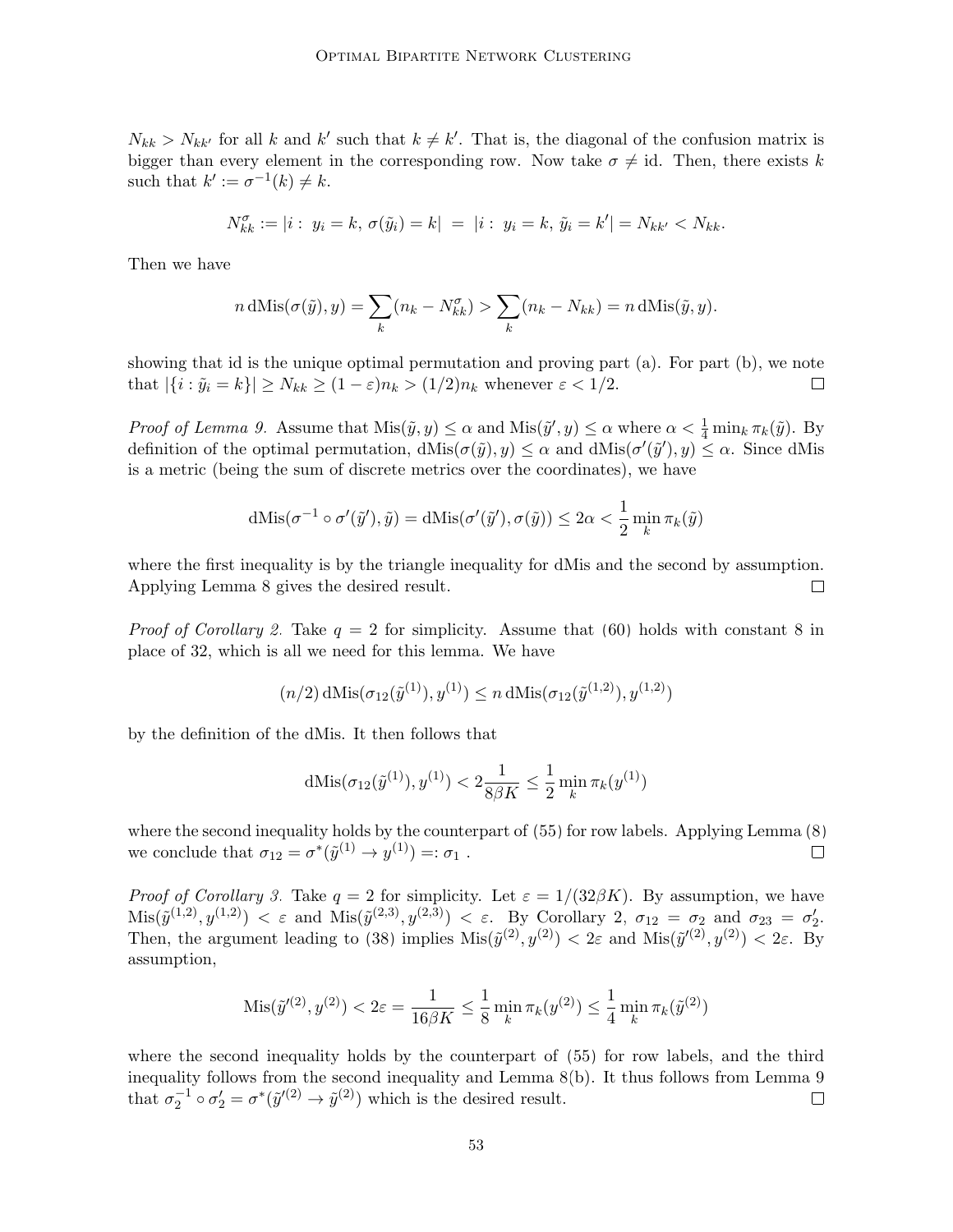#### <span id="page-53-0"></span>G.2. Proofs of Appendix [C.1](#page-30-0)

*Proof of Lemma [14.](#page-36-2)* Let us define  $I := I_{kr}$  and

$$
I_s = \sum_{\ell=1}^L (1-s)\lambda_{k\ell} + s\lambda_{r\ell} - \lambda_{k\ell}^{1-s}\lambda_{r\ell}^s.
$$

in this proof. For  $s \in [0,1], s \mapsto I_s$  is a concave function and  $I_0 = I_1 = 0$ . We have defined  $I := I_{s^*} = \sup_{s \in [0,1]} I_s$ . Suppose  $s^* \geq \frac{1}{2}$  $\frac{1}{2}$ , since  $0\left(1-\frac{1}{2s}\right)$  $2s^*$  $+ \frac{s^*}{2s^*} = \frac{1}{2}$  $\frac{1}{2}$  and  $\frac{1}{2s^*} \geq \frac{1}{2}$  $\frac{1}{2}$ , by concavity,

$$
I_{1/2} \ge \left(1 - \frac{1}{2s^*}\right)I_0 + \frac{1}{2s^*}I_{s^*} \ge \frac{1}{2}I_{s^*} = \frac{I}{2}
$$

Similarly, suppose  $s^* \leq \frac{1}{2}$  $\frac{1}{2}$ ,  $I_{1/2} \geq I/2$  still holds, from which it follows that

$$
\sum_{\ell \in [L]} (\lambda_{r\ell} - \lambda_{k\ell})^2 = \sum_{\ell \in [L]} (\sqrt{\lambda_{r\ell}} - \sqrt{\lambda_{k\ell}})^2 (\sqrt{\lambda_{r\ell}} + \sqrt{\lambda_{k\ell}})^2 \ge (I/2)(4\Lambda_{\min}) = 2\Lambda_{\min}I.
$$

Taking the minimum over  $k$  and  $r$  completes the proof.

*Proof of Lemma [15.](#page-36-5)* Recall our choice of  $\xi$  in [\(75\)](#page-34-3)—which will also be assumed in this proof giving  $\mathbb{P}(\mathfrak{P}^c) = o(1)$  as shown [\(78\)](#page-35-4). By Lemma [5,](#page-28-0) we have  $\Lambda^{(q)} \in \mathscr{B}_{\Lambda/Q}(\xi L\beta)$  for all  $q \in [Q]$ , which combined with Lemma [7](#page-29-2) (applied with  $\delta = \xi L \beta$ ) gives

$$
|I_{kr}(\Lambda^{(q)}) - I_{kr}(\Lambda/Q)| \leq 2\omega(\xi L\beta)L\|\Lambda/Q\|_{\infty} \leq \frac{2\omega(L\beta)L\|\Lambda/Q\|_{\infty}}{\beta\omega(K\vee L)^{2}(\|\Lambda\|_{\infty}\vee\|\Gamma\|_{\infty})} \leq \frac{2}{Q},
$$

using  $(75)$ . Thus

$$
I_{\min}(\Lambda^{(q)}) \ge I_{\min}(\Lambda/Q) - \frac{2}{Q} \ge \frac{I_{\min}}{2Q}
$$

as  $I_{\text{min}} \rightarrow \infty$ . We are now ready to apply Corollary [5](#page-36-3) to the Algorithm [4](#page-20-4) operating on subblocks in  $G_1^{\text{col}}$ . It remains to verify that assumption [\(86\)](#page-36-4) translates to condition [\(85\)](#page-36-6) for the subblocks. Indeed, we have to replace  $I_{\min}$  with  $I_{\min}(\Lambda^{(q)})$ ,  $\omega$  with  $3\omega$  (by Lemma [5\)](#page-28-0),  $\beta$  with  $2\beta$  (by [\(55\)](#page-27-4)), and  $\alpha$  with  $\frac{m/4}{n/2} = \frac{\alpha}{2}$  $\frac{\alpha}{2}$  since the subblocks in  $G_1^{\text{col}}$  are of size  $\frac{n}{2} \times \frac{m}{4}$  $\frac{m}{4}$ . Therefore, by assumption [\(86\)](#page-36-4),

$$
\frac{(2\beta)^2 (3\omega) KL(K \wedge L) (\alpha/2)}{2I_{\min}(\Lambda^{(q)})} \le \frac{6Q\beta^2 \omega^2 KL(K \wedge L) \alpha}{I_{\min}} \le C_1 (1+\kappa)^{-2},\tag{119}
$$

verifying condition [\(85\)](#page-36-6) on the subblocks. Applying Corollary [5,](#page-36-3) we have the misclassification rate of  $\tilde{y}^{(q)}$  satisfies

$$
\text{Mis}(\tilde{y}^{(q)}, y^{(q)}) \le \frac{(1+\kappa)^2 (3\omega)(2\beta)L(K \wedge L)(\alpha/2)}{2C_1(I_{\min}/2Q)}
$$

which is the desired result.

 $\Box$ 

 $\Box$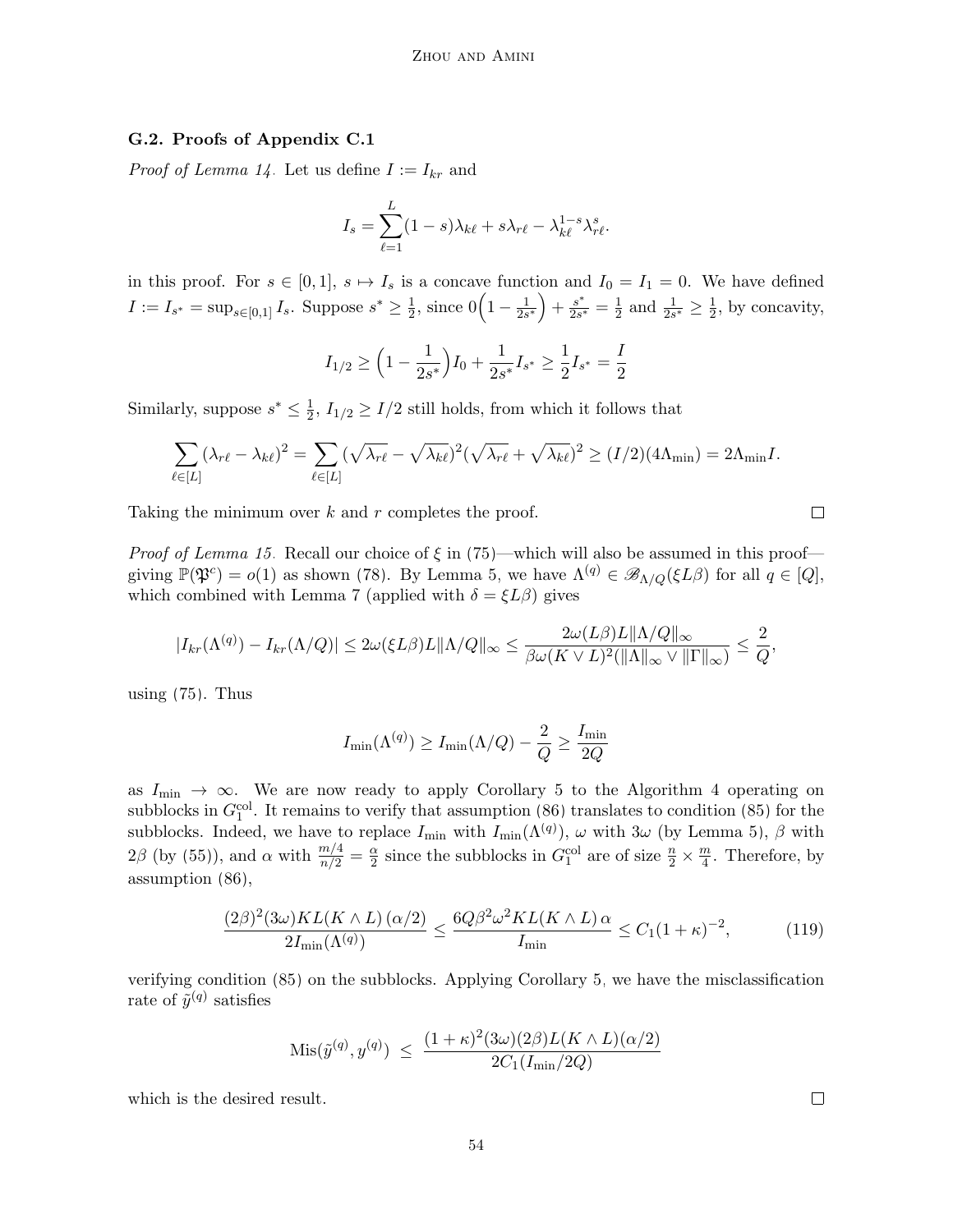#### G.3. Proofs of Appendix [F.3](#page-44-0)

*Proof of Proposition [3.](#page-45-1)* Step 1: Interpolation. Assume without loss of generality that  $\theta_{01} \neq$  $\theta_{11}$  and fix some  $s \in (0, 1)$ . It is enough to establish the bound for  $\ell = 1$  and this particular s. Let  $P_{e,+} := P_{e,0} + P_{e,1}$  the be sum of the error probabilities under the two hypothesis. Then,

$$
P_{e,+} = \int p_0 \, 1\{p_0 \le p_1\} \, d\mu + \int p_1 \, 1\{p_1 < p_0\} \, d\mu \tag{120}
$$

<span id="page-54-1"></span><span id="page-54-0"></span>
$$
= \int \min(p_0, p_1) d\mu = \int p_0^{1-s} p_1^s \min(l^s, l^{s-1}) d\mu.
$$
 (121)

where  $l = p_0/p_1$  is the likelihood ratio. Let  $p_{r\ell} := \pi(\cdot; \theta_{r\ell})$  so that  $p_r(x) = \prod_{\ell} p_{r\ell}(x_{\ell}).$ Similarly, let

$$
p_s := \frac{p_0^{1-s} p_1^s}{\int p_0^{1-s} p_1^s d\mu}, \quad \text{and} \quad p_{s\ell} := \frac{p_{0\ell}^{1-s} p_{1\ell}^s}{\int p_{0\ell}^{1-s} p_{1\ell}^s d\nu} \tag{122}
$$

It is easy to see that  $p_s(x) = \prod_{\ell=1}^L p_{s\ell}(x_\ell)$  and each  $p_{s\ell}$  is a probability density (w.r.t.  $\nu$ ). One can also verify that

$$
\int p_{0\ell}^{1-s} p_{1\ell}^s d\nu = e^{-I_{s\ell}}, \text{ and } p_{s\ell} = \pi(\cdot; \theta_{s\ell}),
$$

hence  $p_s = p(\cdot; \theta_s)$  using definition [\(100\)](#page-44-3). That is,  $p_s$  defined in [\(122\)](#page-54-0) belongs to the same exponential family, with parameter  $\theta_s$  interpolating  $\theta_0$  and  $\theta_1$ . We also note that  $p_{0\ell}^{1-s} p_{1\ell}^s =$  $e^{-I_{s\ell}} p_{s\ell}$ , hence  $p_0^{1-s} p_1^s = e^{-I_s} p_s$ . Substituting into [\(120\)](#page-54-1), we obtain

<span id="page-54-2"></span>
$$
P_{e,+} = e^{-I_s} \int p_s \min(l^s, l^{s-1}) d\mu.
$$
 (123)

Step 2: Reduction to the single component case  $(L = 1)$ . Using  $p_{r\ell}(t) = \pi(t; \theta_{r\ell}),$ we have  $p_{r\ell}(t)/p_{r\ell}(t') = \exp(\theta_{r\ell}(t - t'))$ , hence

$$
\frac{p_{0\ell}(t)}{p_{0\ell}(t')}\frac{p_{1\ell}(t')}{p_{1\ell}(t)} = \exp\left[(\theta_{0\ell} - \theta_{1\ell})(t - t')\right]
$$

Using  $p_r(x) = \prod_{\ell} p_{r\ell}(x_{\ell})$ , the likelihood ratio can be written as

$$
l(x) = \frac{p_0(x)}{p_1(x)} = \prod_{\ell} l_{\ell}(x_{\ell}), \quad \text{where} \quad l_{\ell}(x_{\ell}) = \frac{p_{0\ell}(x_{\ell})}{p_{1\ell}(x_{\ell})} = \exp\left[ (\theta_{0\ell} - \theta_{1\ell})x - A(\theta_{0\ell}) + A(\theta_{1\ell}) \right].
$$
\n(124)

As long as  $\theta_{0\ell} \neq \theta_{1\ell}$ ,  $l_{\ell}$  is well defined on R and maps onto  $\mathbb{R}^{++}$ . For any  $(x_2, \ldots, x_L)$ , let  $x_1^* = x_1^*(x_2, \ldots, x_L)$  be the solution of the following equation:

<span id="page-54-3"></span>
$$
l_1(x_1^*)\prod_{\ell=2}^L l_\ell(x_\ell)=1
$$

which always exists in  $\mathbb R$  (and not necessarily on the support of the exponential family). Then, we have, setting  $\delta = \theta_{01} - \theta_{11}$ ,

$$
l(x) = \frac{l_1(x_1)}{l_1(x_1^*)} = \frac{p_{01}(x_1)}{p_{01}(x_1^*)} \frac{p_{11}(x_1^*)}{p_{11}(x_1)} = \exp\left[ (\theta_{01} - \theta_{11})(x_1 - x_1^*) \right] = \exp[\delta(x_1 - x_1^*)].
$$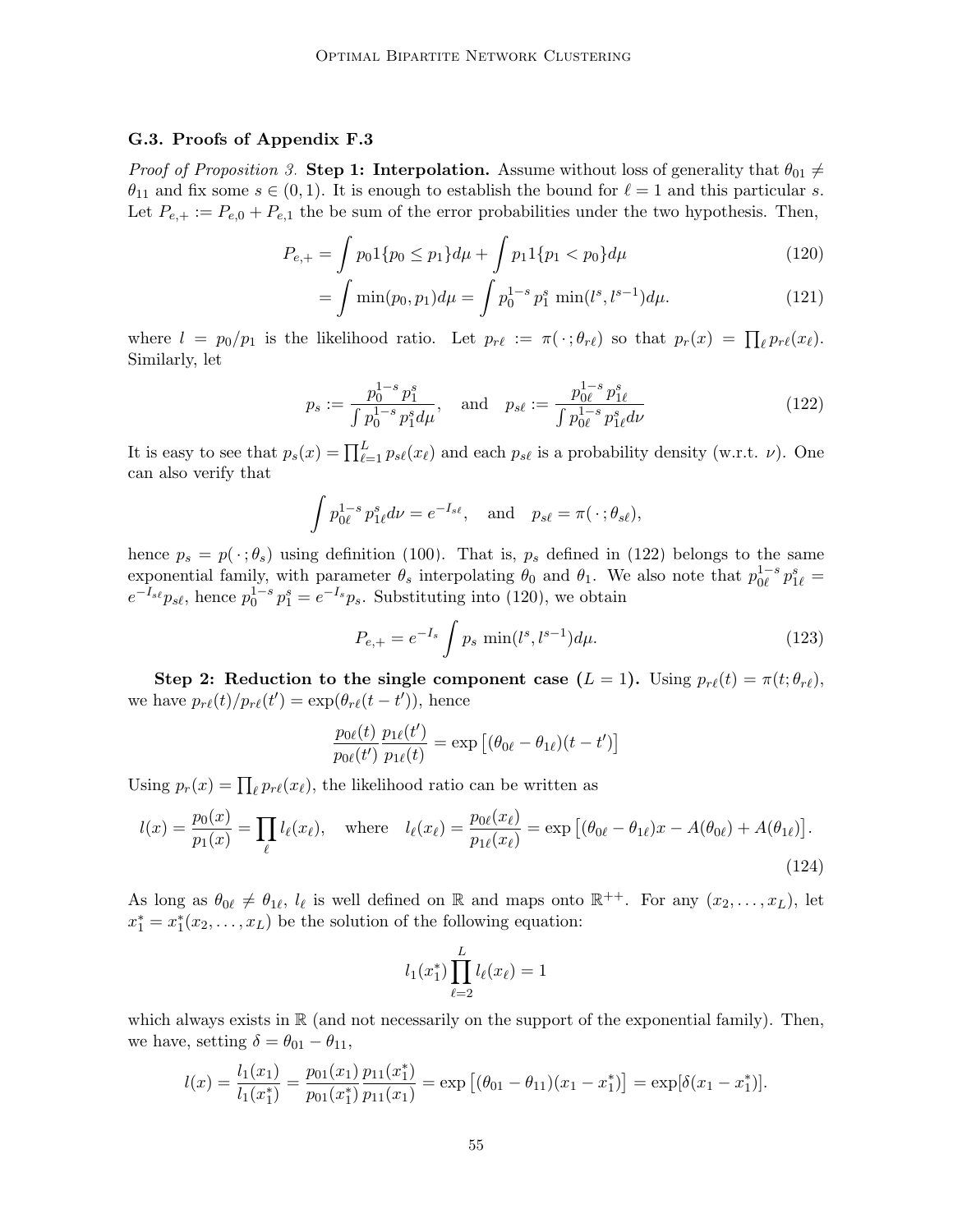It follows that

$$
\min(l(x)^s, l(x)^{s-1}) \le e^{-\min(s, 1-s)|\delta(x_1 - x_1^*)|} = e^{-\alpha|x_1 - x_1^*|}
$$

where we have defined  $\alpha := |\delta| \min(s, 1-s)$ . Recall that  $p_s(x) = \prod_{\ell=1}^L p_{s\ell}(x_\ell)$  which we write compactly as  $p_s = \prod_{\ell=1}^L p_{s\ell}$ . Let us write  $\mu = \mu^1 \times \mu^{2:L}$  as the product of underlying coordinate measures. By Fubini theorem, we first integrate over the first coordinate in [\(123\)](#page-54-2):

$$
e^{I_s} P_{e,+} = \int \prod_{\ell=2}^{L} p_{s\ell} \Big[ \int p_{s1} \min(l^s, l^{s-1}) d\mu^1 \Big] d\mu^{2:L} \tag{125}
$$

Let  $J = J(x_2, \ldots, x_L)$  denote the inner integral in [\(125\)](#page-55-1) (in brackets). We have the bound

$$
J \leq \int p_{s1}(x_1) e^{-\alpha |x_1 - x_1^*|} d\mu^1(x_1) \leq ||p_{s1}||_{\infty} \int e^{-\alpha |x_1 - x_1^*|} d\mu^1(x_1).
$$

Note that  $x_1^*$  is the only place where dependence on  $(x_2, \ldots, x_L)$  appears in the bound. Since  $\mu^1$  is either the Lebesgue or the counting measure, and both these measures are translation invariant, the bound is in fact independent of  $x_1^*$ . That is, we have  $J(x_2, \ldots, x_L) \leq C(\alpha) \|p_{s1}\|_{\infty}$ for all  $(x_2, \ldots, x_L)$ . It follows that the same bound holds for  $P_{e,+}$  by [\(125\)](#page-55-1), that is,

$$
e^{I_s} P_{e,+} \leq C(\alpha) \|p_{s1}\|_{\infty} \int \Big(\prod_{\ell=2}^L p_{s\ell}\Big) d\mu^{2:L} = C(\alpha) \|p_{s1}\|_{\infty}
$$

since  $\prod_{\ell=2}^L p_{s\ell}$  is a probability density w.r.t  $\mu^{2:L}$ . Since the choice of the coordinate  $\ell=1$  and s was arbitrary, the proof is complete.

## <span id="page-55-2"></span><span id="page-55-1"></span> $\Box$

## <span id="page-55-0"></span>G.4. Proofs of Appendix [F.3.1](#page-45-0)

*Proof of Lemma [17.](#page-46-2)* Let  $f(s) = \sum_{\ell=1}^{L} (s-1)\lambda_{k\ell} - s\lambda_{r\ell} + \lambda_{k\ell}^{1-s}\lambda_{r\ell}^s$ , then  $f(s)$  is a concave function of s on  $\mathbb{R}_+$ . Since  $f(0) = f(1) = 0$ ,  $s^* \in (0,1)$ . First, we show the statement is true when  $L = 1$ . In this case,  $s^*$  satisfies

$$
\lambda_{k1} - \lambda_{r1} + \lambda_{k1}^{1-s^*} \lambda_{r1}^{s^*} \log \left( \frac{\lambda_{r1}}{\lambda_{k1}} \right) = 0 \tag{126}
$$

.

Let  $x = \frac{\lambda_{r1}}{\lambda_{r1}}$  $\frac{\lambda_{r1}}{\lambda_{k1}}$ . Now [\(126\)](#page-55-2) is equivalent to

$$
1 - x + x^{s^*} \log x = 0.
$$

Hence

$$
s^*(x) = \frac{\log((x-1)/\log x)}{\log x}
$$

We extend the domain of  $s^*(x)$  to 1 by defining  $s^*(1) = \frac{1}{2}$ , then  $s^*(x)$  is an continuous increasing function on  $(0, \infty)$ . Since  $\frac{\lambda_{r1}}{\lambda_{k1}} \in [1/\omega, \omega]$ , we have  $s^* \in [s^*(1/\omega), s^*(\omega)] \subset (0, 1)$ . One can observe that  $s^*(x) = 1 - s^*(1/x)$ , we have  $s^* \in [s^*(1/\omega), 1 - s^*(1/\omega)]$ . One can also observe that  $s^*(x) \geq \frac{x}{2}$  $\frac{x}{2}$  for  $x \in [0,1]$ , so  $s^* \in [\frac{1}{2\omega}]$  $\frac{1}{2\omega}$ , 1 –  $\frac{1}{2\omega}$  $\frac{1}{2\omega}$ .

Now suppose  $L > 1$ , let  $s_\ell^*$  be the optimizer of  $f_\ell(s) = (s-1)\lambda_{k\ell} - s\lambda_{r\ell} + \lambda_{k\ell}^{1-s}\lambda_{r\ell}^s$ , we still  $\frac{1}{2\omega}$ . The optimizer  $s^*$  of  $f(s) = \sum_{\ell=1}^L f_{\ell}(s)$  satisfies  $s^* \in [\frac{1}{2\omega}]$ . have  $s^* \in [\frac{1}{2\omega}]$  $\frac{1}{2\omega}$ , 1 –  $\frac{1}{2\omega}$  $\frac{1}{2\omega}$ , 1 –  $\frac{1}{2\omega}$  $\frac{1}{2\omega}$  because  $f_{\ell}(s)$  is concave for every  $\ell \in [L]$ .  $\Box$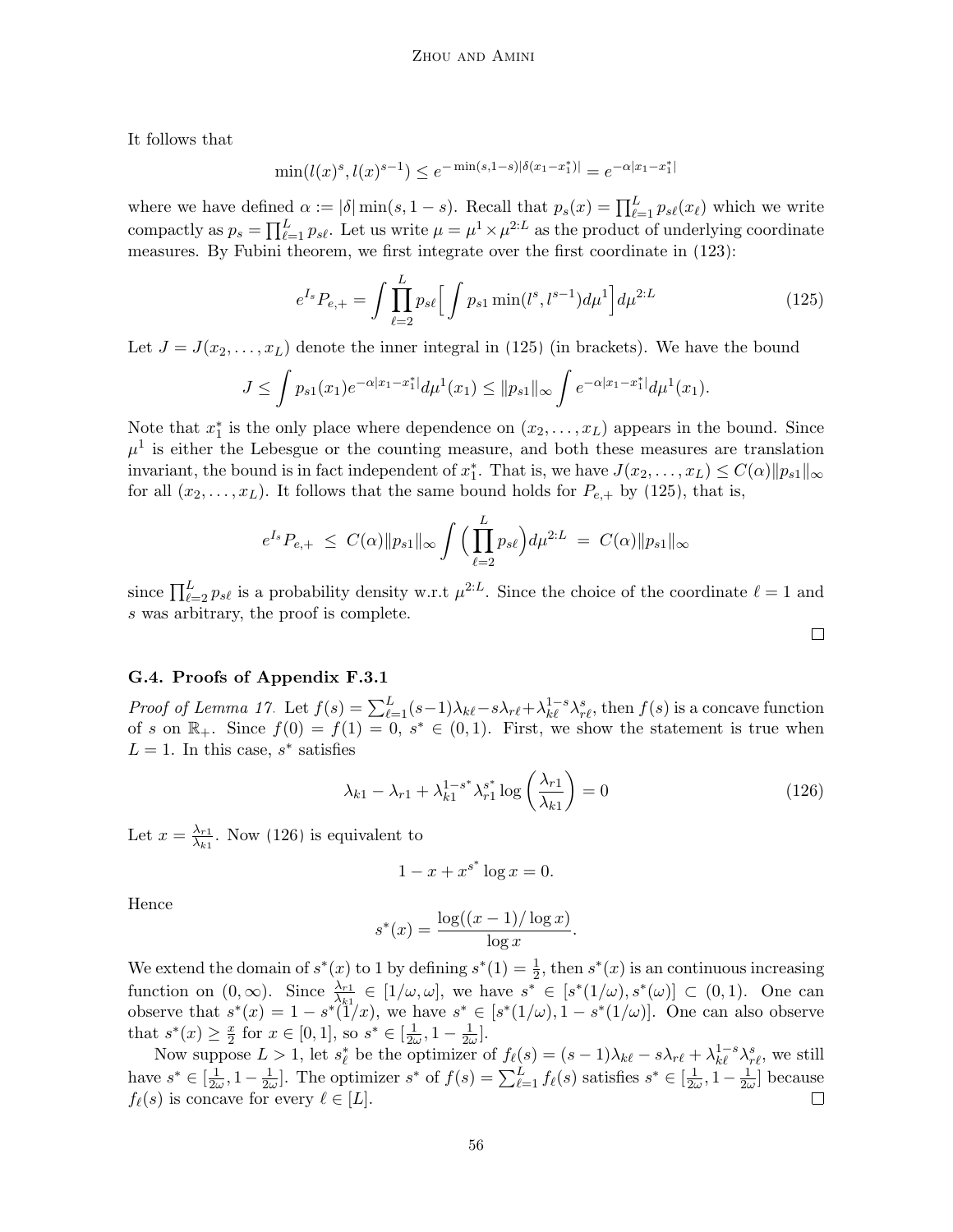Proof of Lemma [18.](#page-46-4) We first note the following Laurent series:

$$
\frac{1}{1 - (1 + x)^{-r}} = \frac{1}{rx} + \frac{r+1}{2r} + \frac{r^2 - 1}{12r}x - O(x^2), \text{ as } x \to 0
$$

from which we get the inequality

$$
\frac{1}{1 - (1 + x)^{-r}} \le \frac{r^{-1}}{x} + \frac{1 + r^{-1}}{2}, \quad \text{for } x > 0, \ r < 1.
$$

Let  $\varepsilon = \varepsilon_{01}$  and  $\alpha = \alpha_{01}$ . Applying this inequality with  $r = 1/(2\omega)$  and  $x = \varepsilon$ , and recalling  $\alpha = \frac{1}{2a}$  $\frac{1}{2\omega}\log(1+\varepsilon)$ , we have

$$
C(\alpha) \le \frac{2}{1 - e^{-\alpha}} = \frac{2}{1 - (1 + \varepsilon)^{-1/(2\omega)}} = 2\frac{2\omega}{\varepsilon} + (1 + 2\omega).
$$

Using  $1 \leq \omega$  completes the proof.

Proof of Lemma [19.](#page-46-5) We have

$$
e^{\lambda} \|\pi(\,\cdot\,;\log\lambda)\|_{\infty} = \sup_{t \in \mathbb{Z}_+} \frac{\lambda^t}{t!} \leq \sup_{t \in \mathbb{R}_+} \frac{\lambda^t}{\sqrt{2\pi\lambda}(t/e)^t} = \frac{e^{\lambda}}{\sqrt{2\pi\lambda}},
$$

where the first inequality is by Stirling's approximation and the last equality is by plugging in the maximizer  $t = \lambda$ .  $\Box$ 

*Proof of Lemma [20.](#page-46-1)* There exists  $\ell \in L$  such that

$$
(1 - s^*)\lambda_{k\ell} + s^*\lambda_{r\ell} - \lambda_{k\ell}^{1 - s^*}\lambda_{r\ell}^{s^*} \ge \frac{I_{kr}}{L}
$$

Without loss of generality, we assume  $\lambda_{k\ell} < \lambda_{r\ell}$ . Let  $s^*$  be the optimizer of  $I_{kr}$ . Dividing  $\lambda_{k1}$ both side, we have

$$
1 - s^* + s^* \frac{\lambda_{r\ell}}{\lambda_{k\ell}} - \left(\frac{\lambda_{r\ell}}{\lambda_{k\ell}}\right)^{s^*} \ge \frac{I_{kr}}{L\lambda_{k\ell}} \ge \frac{I_{kr}}{L\|\Lambda\|_{\infty}}
$$

Let us define  $f(x) := 1 - s^* + s^*x - x^{s^*}$ , then for  $x > 1$ ,

$$
f(x) \le \frac{1}{2}(1 - s^*)s^*(x - 1)^2 \le \frac{1}{8}(x - 1)^2
$$

 $\frac{1}{2} \log \left( 1 + \frac{8I_{kr}}{L\|\Lambda\|_{\infty}} \right)$  .  $\frac{I_{kr}}{L\|\Lambda\|_{\infty}}$  implies  $x \geq \sqrt{1 + \frac{8I_{kr}}{L\|\Lambda\|_{\infty}}},$  or equivalently,  $\log x \geq \frac{1}{2}$ Thus  $f(x) \geq \frac{I_{kr}}{L\|\Lambda\|}$  $\Box$ 

*Proof of Lemma [21.](#page-46-8)* Without loss of generality, we assume  $\lambda_{01}/\lambda_{11} = 1 + \varepsilon_{01}$ . Letting  $\rho =$  $\delta \|\Lambda\|_{\infty}$ , we have  $\|\Lambda' - \Lambda\|_{\infty} \leq \rho$  by definition. Let  $f(x) = (\lambda_{01} - x)/(\lambda_{11} + x)$ . Then  $f(x)$  is convex on  $(0, \infty)$  with derivative  $f'(x) = -(\lambda_{01} + \lambda_{11})/(\lambda_{11} + x)^2$ , hence

$$
\frac{\lambda'_{01}}{\lambda'_{11}} \ge \frac{\lambda_{01} - \rho}{\lambda_{11} + \rho} = f(\rho) \ge f(0) + \rho f'(0)
$$

$$
= \frac{\lambda_{01}}{\lambda_{11}} - \frac{\lambda_{01} + \lambda_{11}}{\lambda_{11}^2} \rho = 1 + \varepsilon_{01} - \frac{\lambda_{01} + \lambda_{11}}{\lambda_{11}^2} \rho.
$$

Combined with

$$
\frac{\rho}{\lambda_{11}} = \frac{\delta \|\Lambda\|_{\infty}}{\lambda_{11}} \le \omega \delta \quad \text{and} \quad \frac{\lambda_{01} + \lambda_{11}}{\lambda_{11}} = 2 + \varepsilon_{01} \le 2(1 + \varepsilon_{01}) \tag{127}
$$

we have  $\lambda'_{01}/\lambda'_{11} \geq 1 + \varepsilon_{01} - 2\omega(1 + \varepsilon_{01})\delta$  which gives the desired result.

 $\Box$ 

 $\Box$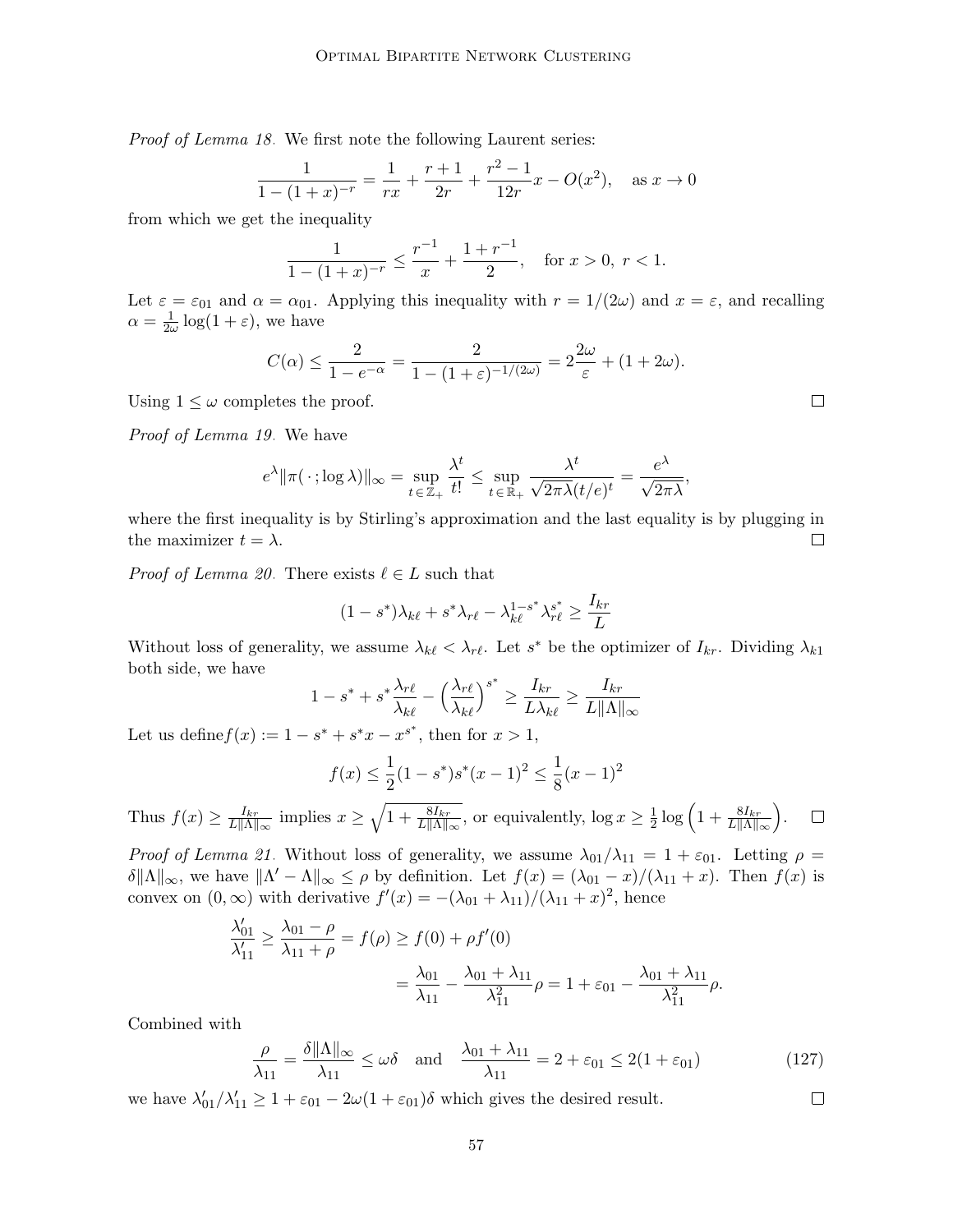*Proof of Lemma [22.](#page-47-5)* Let  $X_j \sim \text{Poi}(p_j)$  independent over  $j = 1, \ldots, n$ , so that  $\sum_{j=1}^n X_j \sim$ Poi( $\lambda$ ). Fix  $x \in \mathbb{Z}_+$  and let  $\mathcal{S}(x) = \{S \subset [n] : |S| = x\}$ . For any subset S of  $[n]$  and vectors  $\alpha, \beta \in \mathbb{R}^n_+$ , let  $\psi(\alpha, \beta, S) = \prod_{j \in S} \alpha_j \prod_{j \notin S} \beta_j$ . We have

$$
\varphi(x;\lambda) = \mathbb{P}\Big(\sum_{j} X_{j} = x\Big)
$$
  
\n
$$
\geq \mathbb{P}\Big(\sum_{j} X_{j} = x, X_{j} \in \{0,1\}, \forall j \in [n]\Big)
$$
  
\n
$$
= \sum_{S \in S(x)} \Big[\prod_{j \in S} \mathbb{P}(X_{j} = 1) \prod_{j \notin S} \mathbb{P}(X_{j} = 0)\Big] = \sum_{S \in S(x)} \psi((p_{j}e^{-p_{j}}), (e^{-p_{j}}), S).
$$

On the other hand  $\widetilde{\varphi}(x; p) = \sum_{S \in \mathcal{S}(x)} \psi((p_j), (1 - p_j), S)$ . Thus,

$$
\frac{\widetilde{\varphi}(x;p)}{\varphi(x;\lambda)} \le \frac{\sum_{S \in \mathcal{S}(x)} \psi((p_j), (1-p_j), S)}{\sum_{S \in \mathcal{S}(x)} \psi((p_j e^{-p_j}), (e^{-p_j}), S)} \le \max_{S \in \mathcal{S}(x)} \frac{\psi((p_j), (1-p_j), S)}{\psi((p_j e^{-p_j}), (e^{-p_j}), S)} = \max_{S \in \mathcal{S}(x)} \psi((e^{p_j}), ((1-p_j)e^{p_j}), S)
$$

using  $(\sum a_i)/(\sum_i b_i) \leq \max(a_i/b_i)$  which holds assuming the sums have equal number of terms, all of which positive. Using  $(1-x)e^x \leq 1$ , It follows that

$$
\frac{\widetilde{\varphi}(x;p)}{\varphi(x;\lambda)} \le \max_{S \in \mathcal{S}(x)} \psi\big((e^{p_j}), (1), S\big) = \max_{S \in \mathcal{S}(x)} \prod_{j \in S} e^{p_j} \le e^{xp^*}.
$$

Proof of Lemma [23.](#page-47-4) We have

$$
\frac{\phi(x;\lambda_1)}{\phi(x;\lambda_2)} = \left(\frac{\lambda_1}{\lambda_2}\right)^x e^{\lambda_2 - \lambda_1} \le \left(\frac{\lambda + \rho}{\lambda - \rho}\right)^x e^{2\rho} = \left(1 + \frac{2\rho}{\lambda - \rho}\right)^x e^{2\rho} \le \exp\left(\frac{2\rho x}{\lambda - \rho} + 2\rho\right).
$$

Since  $\lambda - \rho \geq \frac{2}{3}$  $\frac{2}{3}\lambda$  by assumption, the result follows.

*Proof of Lemma [24.](#page-47-1)* Let row node i belong to row cluster k, and let  $b_{i+} = \sum_{\ell \in [L]} b_{i\ell} =$  $\sum_{i=1}^m A_{ij}$  be its degree, with expectation  $\lambda_{k+} := \sum_{\ell \in [L]} \lambda_{k\ell}$ . By definition, we have  $\lambda_{k+} \leq$  $L\|\Lambda\|_{\infty}$ . We would like to find an upper bound on the probability

$$
\mathbb{P}(b_{i+} > 5L\|\Lambda\|_{\infty}) \leq \mathbb{P}(b_{i+} - \lambda_{k+} > 4L\|\Lambda\|_{\infty})
$$

We let  $v = \lambda_{k+}$ ,  $vt = 4L||\Lambda||_{\infty}$ , so  $t \geq 4$ . By Proposition [2,](#page-40-4) we have

$$
\mathbb{P}(b_{i+} - \lambda_{k+} > 4L \|\Lambda\|_{\infty}) \le \exp\left[-\frac{3}{4}vt \log\left(1 + \frac{2t}{3}\right)\right] \le \exp\left(-\frac{3}{4}vt\right) \le \exp(-3L \|\Lambda\|_{\infty}).
$$

 $\Box$ 

 $\Box$ 

 $\Box$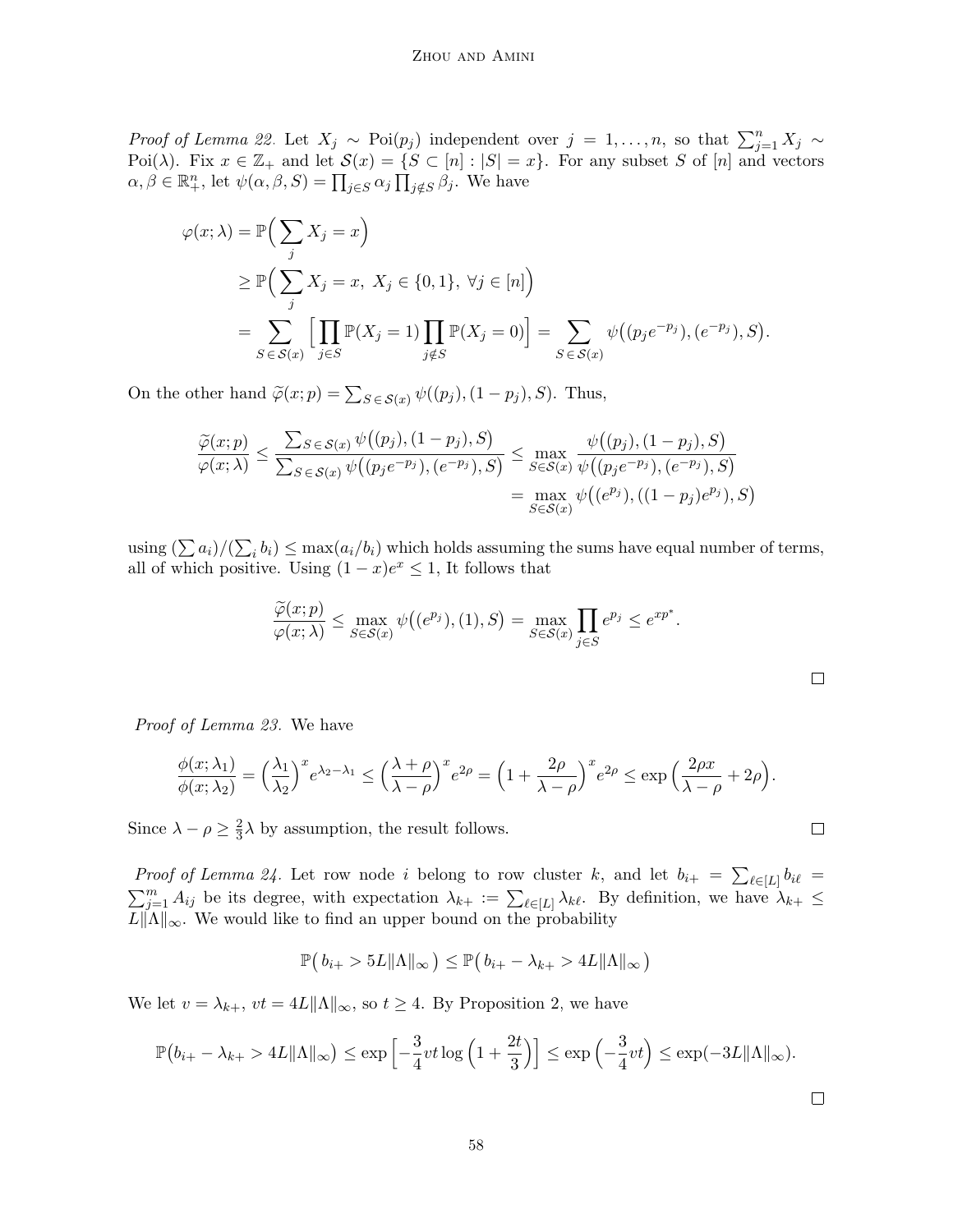## <span id="page-58-0"></span>G.5. Proof of Lemma [2\(a\)](#page-25-6)

*Proof of Lemma [2\(](#page-25-0)a).* Fix  $\tilde{z}$  and let  $b_{i*} = b_{i*}(\tilde{z})$ . For  $r \neq k \in [K]$  and i such that  $y_i = k$ , and  $\Lambda \in \mathscr{B}_{\Lambda}(\delta),$ 

$$
Y_{ikr}(b_{i*}, \tilde{\Lambda}) = \sum_{\ell=1}^{L} \left[ b_{i\ell} \log \frac{\tilde{\lambda}_{r\ell}}{\tilde{\lambda}_{k\ell}} + \tilde{\lambda}_{k\ell} - \tilde{\lambda}_{r\ell} \right] \leq \sum_{\ell=1}^{L} \left[ b_{i\ell} \log \frac{\lambda_{r\ell} + \rho}{\lambda_{k\ell} - \rho} + \lambda_{k\ell} - \lambda_{r\ell} + 2\rho \right] := Y^*
$$

where  $\rho := \delta ||\Lambda||_{\infty}$  is the radius of  $\mathscr{B}_{\Lambda}(\delta)$ . Hence  $\mathbb{P}(\exists \tilde{\Lambda} \in \mathscr{B}_{\Lambda}, Y_{ikr} \geq 0) \leq \mathbb{P}(Y^* \geq 0)$ . By Markov inequality, we have  $\mathbb{P}(Y^* \geq 0) \leq \mathbb{E}[e^{sY^*}]$  for any  $s \geq 0$ . To simplify the notation, let us write  $v_\ell = s \log[(\lambda_{r\ell} + \rho)/(\lambda_{k\ell} - \rho)]$  and  $w_\ell = s(\lambda_{k\ell} - \lambda_{r\ell} + 2\rho)$ , so that  $sY^* = \sum_{\ell=1}^L b_{i\ell} v_\ell + w_\ell$ . By independence, we have

$$
\log \mathbb{E}[e^{sY_*}] = \log \mathbb{E}\Big[\prod_{\ell=1}^L e^{b_{i\ell}v_\ell + w_\ell}\Big] = \sum_{\ell=1}^L \log \mathbb{E}[e^{b_{i\ell}v_\ell + w_\ell}] = \sum_{\ell=1}^L \log \big[e^{w_\ell} \mathbb{E}e^{b_{i\ell}v_\ell}\big].
$$

Since the mgf of a Poisson-binomial variable is bounded above by that of a Poisson variable with the same mean,

$$
\log \mathbb{E} e^{sY_{ikr}} \leq \sum_{\ell=1}^{L} w_{\ell} + \psi(v_{\ell}, \lambda_{k\ell}(y, \tilde{z}))
$$

where  $\psi(t,\mu) = \mu(e^t - 1)$  is the log-mgf of a Poi $(\mu)$  random variable. Recalling the assumption  $\Lambda(y,\tilde{z}) \in \mathscr{B}_{\Lambda}$ , we have

$$
\sum_{\ell=1}^L w_{\ell} + \psi(v_{\ell}, \lambda_{k\ell}(y, \tilde{z})) = \sum_{\ell=1}^L \left[ \lambda_{k\ell}(y, \tilde{z}) \left( \frac{\lambda_{r\ell} + \rho}{\lambda_{k\ell} - \rho} \right)^s - \lambda_{k\ell}(y, \tilde{z}) + s(\lambda_{k\ell} - \lambda_{r\ell} + 2\rho) \right].
$$

 $Sine \Lambda(y, \tilde{z}) \in \mathscr{B}_{\Lambda}(\delta), \ \lambda_{k\ell}(y, \tilde{z}) \leq \lambda_{k\ell} + \delta \|\Lambda\|_{\infty} = \lambda_{k\ell} + \rho.$  Since  $\lambda_{k\ell} - \rho = \lambda_{k\ell} - \delta \|\Lambda\|_{\infty} \geq$  $\lambda_{k\ell} - \frac{\|\Lambda\|_{\infty}}{3\omega} \ge \lambda_{k\ell} - \frac{1}{3}\Lambda_{\min} = \frac{2}{3}$  $\frac{2}{3}\lambda_{k\ell},$ 

$$
\lambda_{k\ell} \left( \frac{\lambda_{r\ell} + \rho}{\lambda_{k\ell} - \rho} \right)^s = \lambda_{k\ell} \left( \frac{\lambda_{r\ell} - \rho \frac{\lambda_{r\ell}}{\lambda_{k\ell}} + (1 + \frac{\lambda_{r\ell}}{\lambda_{k\ell}}) \rho}{\lambda_{k\ell} - \rho} \right)^s
$$
  

$$
\leq \lambda_{k\ell} \left[ \left( \frac{\lambda_{r\ell}}{\lambda_{k\ell}} \right)^s + s \left( \frac{\lambda_{r\ell}}{\lambda_{k\ell}} \right)^{s-1} \left( \frac{(1 + \frac{\lambda_{r\ell}}{\lambda_{k\ell}}) \rho}{\lambda_{k\ell} - \rho} \right) \right]
$$
  

$$
\leq \lambda_{k\ell} \left( \frac{\lambda_{r\ell}}{\lambda_{k\ell}} \right)^s + \frac{3}{2} s \cdot 2\omega \rho
$$
  

$$
\leq \lambda_{k\ell} \left( \frac{\lambda_{r\ell}}{\lambda_{k\ell}} \right)^s + 3\omega \rho.
$$

Moreover,  $\lambda_{r\ell} + \rho = \lambda_{r\ell} + \delta \|\Lambda\|_{\infty} = \lambda_{r\ell} + \omega \delta \Lambda_{\min} \leq \lambda_{r\ell} + \frac{1}{3}\Lambda_{\min} \leq \frac{4}{3}$  $\frac{4}{3}\lambda_{r\ell}$ . Thus, we have

$$
\rho \left( \frac{\lambda_{r\ell} + \rho}{\lambda_{k\ell} - \rho} \right)^s \le \rho \left( \frac{\frac{4}{3}\lambda_{r\ell}}{\frac{2}{3}\lambda_{k\ell}} \right)^s \le 2\omega\rho.
$$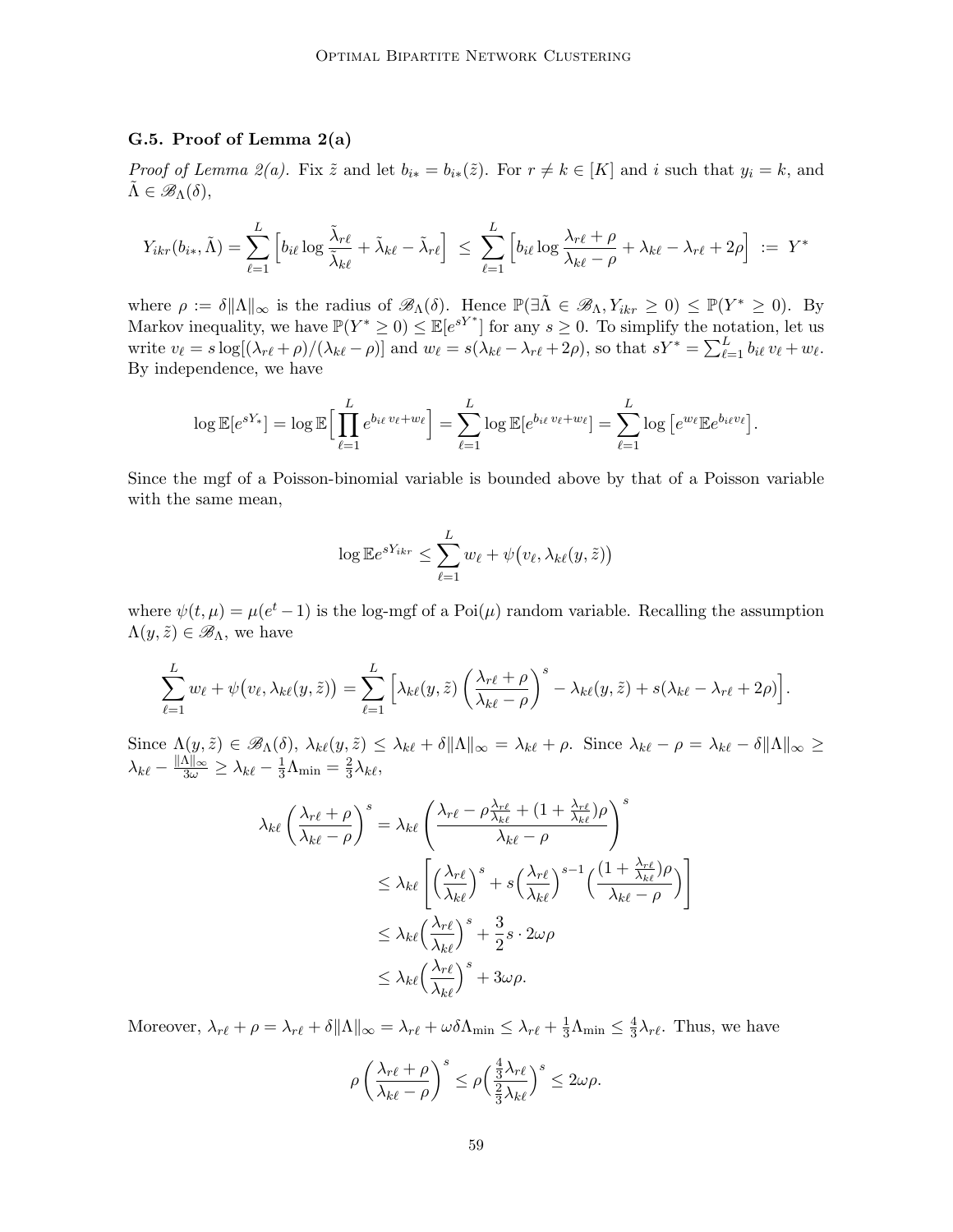Taking infimum over  $s > 0$ , by Lemma [17,](#page-46-2) the maximizer  $s^*$  of  $I_{kr}$  is always bounded between 0 and 1, hence we have

$$
\mathbb{P}(\exists \tilde{\Lambda} \in \mathscr{B}_{\Lambda}, Y_{ikr}(b_{i*}, \tilde{\Lambda}) \ge 0) \le P(Y_{*} \ge 0)
$$
  
\$\le \exp(-I\_{kr} + 8L\omega\delta ||\Lambda||\_{\infty}) = \exp(-(1 - \eta')I\_{kr}).

#### <span id="page-59-0"></span>G.6. Proofs of Section [3](#page-6-0)

Proof of Proposition [1.](#page-7-0) The upper bound has been provided by Corollary [6.](#page-46-0) Here we will show the lower bound, using the notation established in the proof of Proposition [3](#page-45-1) and Ap-pendix [F.3.1.](#page-45-0) We rename  $\lambda_{k*}$  and  $\lambda_{r*}$ , and work with  $\lambda_{0*}$  and  $\lambda_{1*}$  instead, and we assume throughout that,  $\lambda_{0\ell}, \lambda_{1\ell} \ge 1$  for all  $\ell \in [L]$ . We recall from [\(123\)](#page-54-2) that

$$
P_{e,+} = \int \min(p_0, p_1) d\mu = e^{-I_s} \int p_s \min(l^s, l^{s-1}) d\mu,
$$
\n(128)

where  $p_s$  is defined in [\(122\)](#page-54-0) and l in [\(124\)](#page-54-3). Since  $\mu$  is the counting measure, we have

$$
P_{e,+} \ge \max_{x \in \mathbb{Z}_+^L} \min(p_0(x), p_1(x)) = \max_{x \in \mathbb{Z}_+^L} e^{-I_s} p_s(x) \min(l^s(x), l^{s-1}(x)).
$$
 (129)

Finding the maximizer x over  $\mathbb{Z}_+$  gives the lower bound. First, let us extend the Poisson density as  $\phi(t;\lambda) = \lambda^t e^{-\lambda}/\Gamma(t+1)$  to any  $t \in \mathbb{R}_+$ , so that l is well-defined on  $\mathbb{R}^L_+$ , given by

$$
l(x) = \exp\Big(\sum_{\ell \in [L]} x \log \frac{\lambda_{0\ell}}{\lambda_{1\ell}} - \lambda_{0\ell} + \lambda_{1\ell}\Big), \ x \in \mathbb{R}^L_+.
$$

Recall that  $\lambda_{s\ell} = \lambda_{0\ell}^{1-s} \lambda_{1\ell}^s$ ,  $\lambda_s = (\lambda_{s\ell})$  and  $I_s = \sum_{\ell} [(1-s)\lambda_{0\ell} + s\lambda_{1\ell} - \lambda_{s\ell}]$  (cf. Appendix [F.3.1\)](#page-45-0). We note that

$$
\frac{dI_s}{ds} = \sum_{\ell \in [L]} -\lambda_{0\ell} + \lambda_{1\ell} + \lambda_{s\ell} \log \left( \frac{\lambda_{0\ell}}{\lambda_{1\ell}} \right) = \log(l(\lambda_s))
$$

The function  $s \mapsto I_s$  is concave, smooth, nonconstant (by assumption) and we have  $I_0 = I_1 = 0$ . Hence, the unique maximizer  $s^*$  of  $s \mapsto I_s$  belongs to  $(0, 1)$  and satisfies  $dI_s/ds|_{s^*} = 0$ , that is,  $log(l(\lambda_{s^*})) = 0$ , or equivalently  $p_0(\lambda_{s^*})/p_1(\lambda_{s^*}) = l(\lambda_{s^*}) = 1$ . By the definition of  $p_s$ , we have

$$
e^{-I_{s^*}}p_{s^*}(\lambda_{s^*}) = p_0^{1-s}(\lambda_{s^*})p_1^s(\lambda_{s^*}) = p_0(\lambda_{s^*}) = p_1(\lambda_{s^*}).
$$

We recall that  $p_s$  is the product of Poisson densities with parameters  $\lambda_{s\ell}$ . By a version of the Stirling's inequality for the Gamma functions [\(Jameson, 2015\)](#page-65-14):

$$
\Gamma(x+1) = x\Gamma(x) \le (2\pi)^{1/2} x^{x+1/2} e^{-x} e^{1/(12x)}, \forall x > 0
$$

hence  $\Gamma(x+1) \leq C_0 x^{x+1/2} e^{-x}$  for all  $x \geq 1$ , where  $C_0 = (2\pi)^{1/2} e^{1/12}$ . Then,

$$
\phi(\lambda; \lambda) = \frac{\lambda^{\lambda} e^{-\lambda}}{\Gamma(\lambda + 1)} \ge C_0^{-1} \lambda^{-1/2},
$$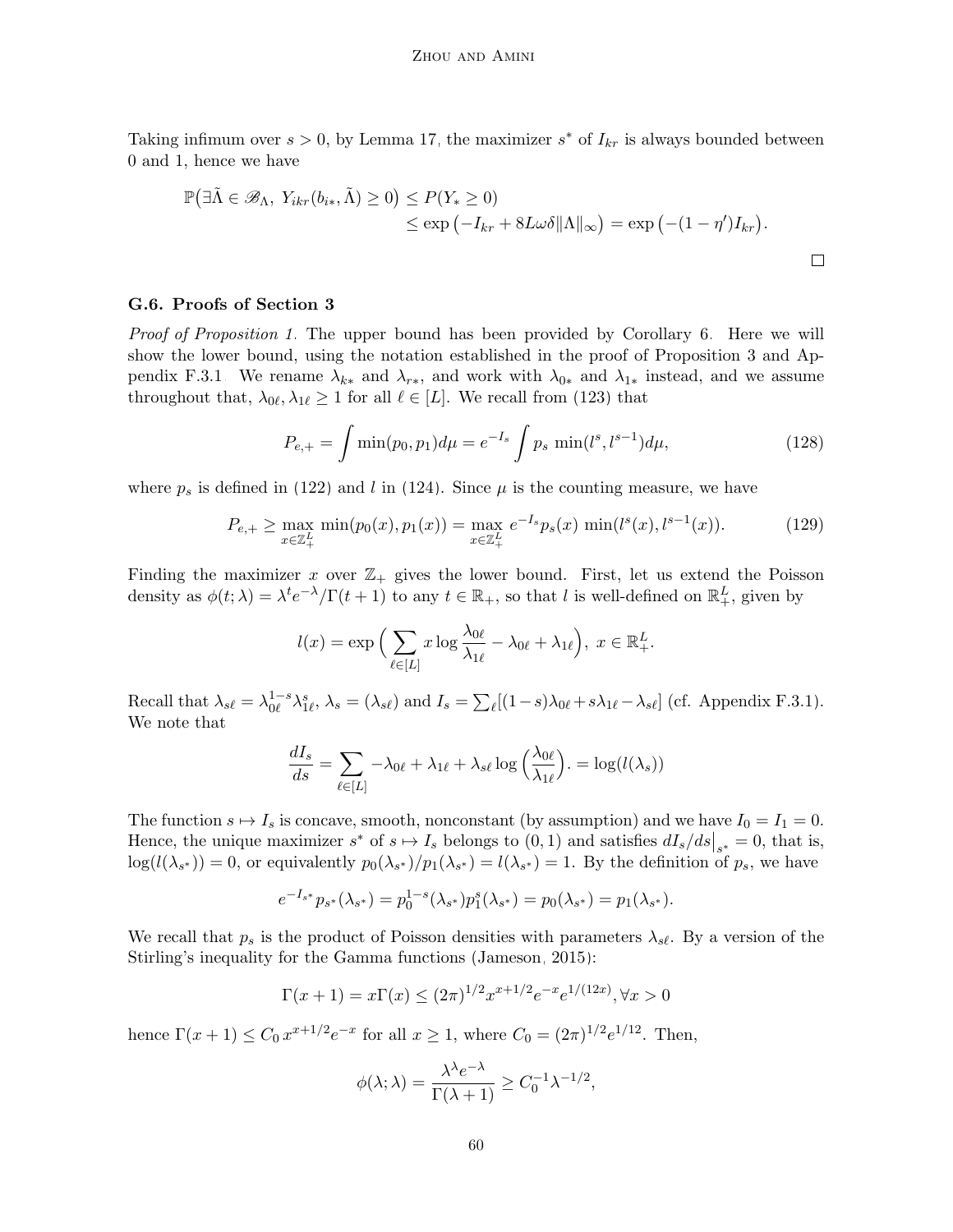from which it follows that

$$
p_{s^*}(\lambda_{s^*}) = \prod_{\ell \in L} \phi(\lambda_{s^*\ell}; \lambda_{s^*\ell}) \ge C_0^{-L} \prod_{\ell \in [L]} \lambda_{s^*\ell}^{-1/2}.
$$

Thus,  $e^{-I_{s^*}}C_0^{-L}\prod_{\ell}\lambda_{s^*}^{-1/2}$  is a lower bound on  $P_{e,+}$  whenever  $\lambda_{s^*}\in\mathbb{Z}_+^L$ . In general,  $\lambda_{s^*}$  does not have integer coordinates. Instead, pick any  $x \in \mathbb{Z}_+^L$  satisfying  $||x - \lambda_{s^*}||_{\ell_\infty} \leq 1$ .

Since  $t \mapsto \phi(t; \lambda)$  is a quasi-concave function (i.e., upper-level sets are convex), we have  $\phi(t; \lambda) \ge \min{\{\phi(a; \lambda), \phi(b; \lambda)\}}$  for every  $t \in [a, b]$ , hence, for every  $t \in [a - 1, a + 1]$ , we obtain using  $\Gamma(x+1) = x\Gamma(x)$ ,

$$
\phi(t; \lambda) \ge e^{-\lambda} \min \left\{ \frac{\lambda^{a-1}}{\Gamma(a)}, \frac{\lambda^{a+1}}{\Gamma(a+2)} \right\} = \frac{e^{-\lambda} \lambda^a}{\Gamma(a+1)} \min \left\{ \frac{a}{\lambda}, \frac{\lambda}{a+1} \right\},\,
$$

that is,

$$
\frac{\phi(t;\lambda)}{\phi(a;\lambda)} \ge \min\left\{\frac{a}{\lambda}, \frac{\lambda}{a+1}\right\}, \quad t \in [a-1, a+1].
$$

Since  $|x_{\ell} - \lambda_{s^* \ell}| \leq 1$ ,

$$
p_{0\ell}(x_{\ell}) \ge p_{0\ell}(\lambda_{s^*\ell}) \min\left\{\frac{\lambda_{s^*\ell}}{\lambda_{0\ell}}, \frac{\lambda_{0\ell}}{\lambda_{s^*\ell}+1}\right\} \ge (2\omega)^{-1} p_{0\ell}(\lambda_{s^*\ell})
$$

where we have used, for any  $s \in [0,1]$ ,

$$
\min\left\{\frac{\lambda_{s\ell}}{\lambda_{0\ell}}, \frac{\lambda_{0\ell}}{\lambda_{s\ell}}\right\} = \left(\min\left\{\frac{\lambda_{1\ell}}{\lambda_{0\ell}}, \frac{\lambda_{0\ell}}{\lambda_{1\ell}}\right\}\right)^s \ge \left(\frac{1}{\omega}\right)^s \ge \frac{1}{\omega}
$$

and  $\lambda_{s^*\ell}/(\lambda_{s^*\ell}+1) \ge 1/2$  since  $\lambda_{s^*\ell} \ge 1$ . Similarly  $p_{1\ell}(x_\ell) \ge p_{1\ell}(\lambda_{s^*\ell})/(2\omega)$ . Hence,

$$
\sum_{x \in \mathbb{Z}_+^L} \min\{p_0(x), p_1(x)\} \ge \frac{\min\{p_0(\lambda_{s^*}), p_1(\lambda_{s^*})\}}{(2\omega)^L} = \frac{e^{-I_{s^*}}p_{s^*}(\lambda_{s^*})}{(2\omega)^L} \ge \frac{e^{-I_{s^*}}}{(2C_0\omega)^L} \prod_{\ell \in [L]} \lambda_{s^*}^{-1/2}
$$

where we have used  $\min\{p_0(x), p_1(x)\} = e^{-l_s} p_s(x) \min\{l(x)^s, l(x)^{s-1}\}\$ and  $l(\lambda_{s^*}) = 1$ . Thus,

$$
P_{e,+} \ge \exp\left(-I_{s^*} - L\log(2C_0\omega) - \frac{L}{2}\log \|\Lambda\|_{\infty}\right)
$$
  
 
$$
\ge \exp\left(-I_{s^*} - L\log(2C_0\omega^{3/2}) - \frac{L}{2}\log\Lambda_{\min}\right)
$$
 (130)

using the assumption  $||\Lambda||_{\infty} \leq \omega \Lambda_{\min}$ . The proof is complete.

#### <span id="page-60-0"></span>G.7. Auxiliary lemmas for Theorem [2](#page-9-0)

The following lemmas are used in the proof of the minimax Theorem [2.](#page-9-0)

<span id="page-60-2"></span>**Lemma 25.** For a discrete probability distribution  $\mathcal L$  on  $\mathbb{Z}_+$ , let us write  $\text{pmf}(x;\mathcal L), x \in \mathbb{Z}_+$  for the probability mass function of  $\mathcal L$ . There is a universal constant  $c > 0$ , such that for  $\omega > 1$ ,

$$
\operatorname{pmf}\left(x;\operatorname{Bin}\left(n,\frac{\lambda}{n}\right)\right) \ge c \operatorname{pmf}\left(x;\operatorname{Poi}(\lambda)\right), \quad \forall x \le 2\omega\lambda \le \sqrt{n}/3. \tag{131}
$$

<span id="page-60-3"></span><span id="page-60-1"></span> $\Box$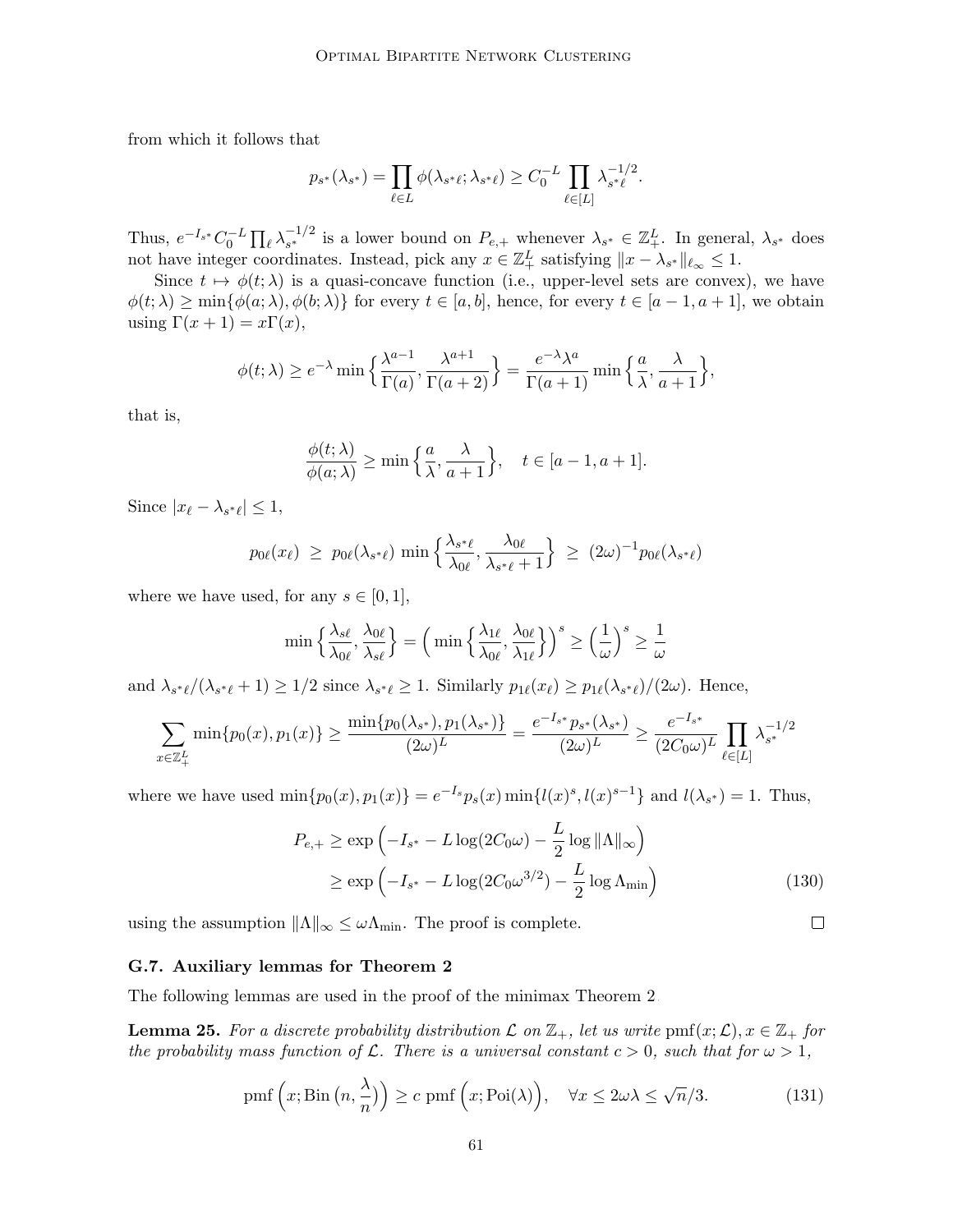*Proof.* Let  $\tilde{p}$  be the pmf of the Binomial distribution in [\(131\)](#page-60-1). By the Stirling's approximation,

$$
\frac{n!}{(n-x)!} \ge \frac{\sqrt{2\pi n}(n/e)^n}{\sqrt{2\pi(n-x)}[(n-x)/e]^{n-x}} \cdot \frac{e^{1/(12n+1)}}{e^{1/(12(n-x))}}
$$

$$
\ge c_1 \sqrt{\frac{n}{n-x}} n^n (n-x)^{-(n-x)} e^{-x}
$$

where we have used  $x \leq 2n/3$  to bound the second factor by  $c_1$  from below. Hence,

$$
\widetilde{p}(x) = \frac{n!}{x!(n-x)!} \left(\frac{\lambda}{n}\right)^x \left(1 - \frac{\lambda}{n}\right)^{n-x} \left(\frac{n-\lambda}{n-x}\right)^{n-x} = \frac{\lambda^x}{x!} \frac{n!}{(n-x)!} n^{-n} (n-\lambda)^{n-x}
$$

$$
\ge c_1 \frac{\lambda^x e^{-x}}{x!} \sqrt{\frac{n}{n-x}} \left(\frac{n-\lambda}{n-x}\right)^{n-x}.
$$

We have  $\sqrt{n/(n - x)} \ge 1$ . Using the inequality  $1 + t \ge (1 - t^2)e^t$  for  $|t| \le 1$ ,

$$
\left(\frac{n-\lambda}{n-x}\right)^{n-x} = \left(1 - \frac{\lambda - x}{n-x}\right)^{n-x} \ge \left[1 - \left(\frac{\lambda - x}{n-x}\right)^2\right]^{n-x} e^{x-\lambda}.
$$

Again by  $0 \le x \le 2\omega\lambda \le \sqrt{n}/3 \le n/3$  and using  $(1-x)^n \ge 1 - nx$ , we have

$$
\[1 - \left(\frac{\lambda - x}{n - x}\right)^2\]^{n - x} \ge 1 - \frac{(\lambda - x)^2}{n - x} \ge 1 - \frac{(2\omega\lambda)^2}{2n/3} \ge 1 - \frac{n/9}{2n/3} = \frac{5}{6}.
$$

It follows that  $\tilde{p}(x) \ge c_2 \lambda^x e^{-\lambda}/x!$  which is the desired result.

<span id="page-61-0"></span>**Lemma 26.** Let  $\widetilde{p}_{k\ell}$  be the probability mass function of  $\text{Poi}(\lambda_{k\ell})$  and  $p_{k\ell}$  that of  $\text{Bin}(n_\ell, \lambda_{k\ell}/n_\ell)$ . Let  $\widetilde{p}_k = \bigotimes_{\ell=1}^L \widetilde{p}_{k\ell}$  and  $p_k = \bigotimes_{\ell=1}^L p_{k\ell}$  and similarly define  $\widetilde{p}_r$  and  $p_r$ . Assume that

$$
\max(\lambda_{k\ell}, \lambda_{r\ell}) \leq \min(\omega \lambda_{k\ell}, \omega \lambda_{r\ell}, \sqrt{n_\ell}/3), \quad \forall \ell \in [L]
$$

for some  $\omega > 1$ . Then, there is a universal constant  $C > 0$  such that the sum of the type I and type II errors of the likelihood ratio test for  $p_k$  against  $p_r$  satisfies

$$
P_{e,+} \ge \exp\left(-I_{s^*} - L\log(C\omega^{3/2}) - \frac{L}{2}\log\Lambda_{\min}\right),\,
$$

where  $I_{s^*}$  is the information between  $\lambda_{k^*}$  and  $\lambda_{\ell^*}$  defined in [\(8\)](#page-6-1) and  $\Lambda_{\min} = \min_{\ell} (\lambda_{k\ell}, \lambda_{r\ell}).$ 

*Proof.* For  $x \in \mathbb{Z}_+^L$  satisfying  $||x - \lambda_{s^*}||_{\infty} \leq 1$ , we have  $x_\ell \leq \lambda_{s^*\ell} + 1 \leq 2\omega \min(\lambda_{k\ell}, \lambda_{r\ell})$ . Then by Lemma [25,](#page-60-2)  $p_k(x) \ge c^L \widetilde{p}_k(x)$  and  $p_r(x) \ge c^L \widetilde{p}_r(x)$ . Therefore,

$$
P_{e,+} \geq \max_{x \in \mathbb{Z}_+^L} \min \left( p_k(x), p_r(x) \right) \geq c^L \max_{x: \|x - \lambda_{s^*}\|_{\infty} \leq 1} \min \left( \widetilde{p}_k(x), \widetilde{p}_r(x) \right)
$$
  

$$
\geq c^L \exp \left( -I_{s^*} - L \log(2C_0 \omega^{3/2}) - \frac{L}{2} \log \Lambda_{\min} \right)
$$
  

$$
\geq \exp \left( -I_{s^*} - L \log(C \omega^{3/2}) - \frac{L}{2} \log \Lambda_{\min} \right),
$$

where the third inequality is by  $(130)$  and  $C$  and  $C_0$  are positive universal constants. The proof is complete.  $\Box$ 

 $\Box$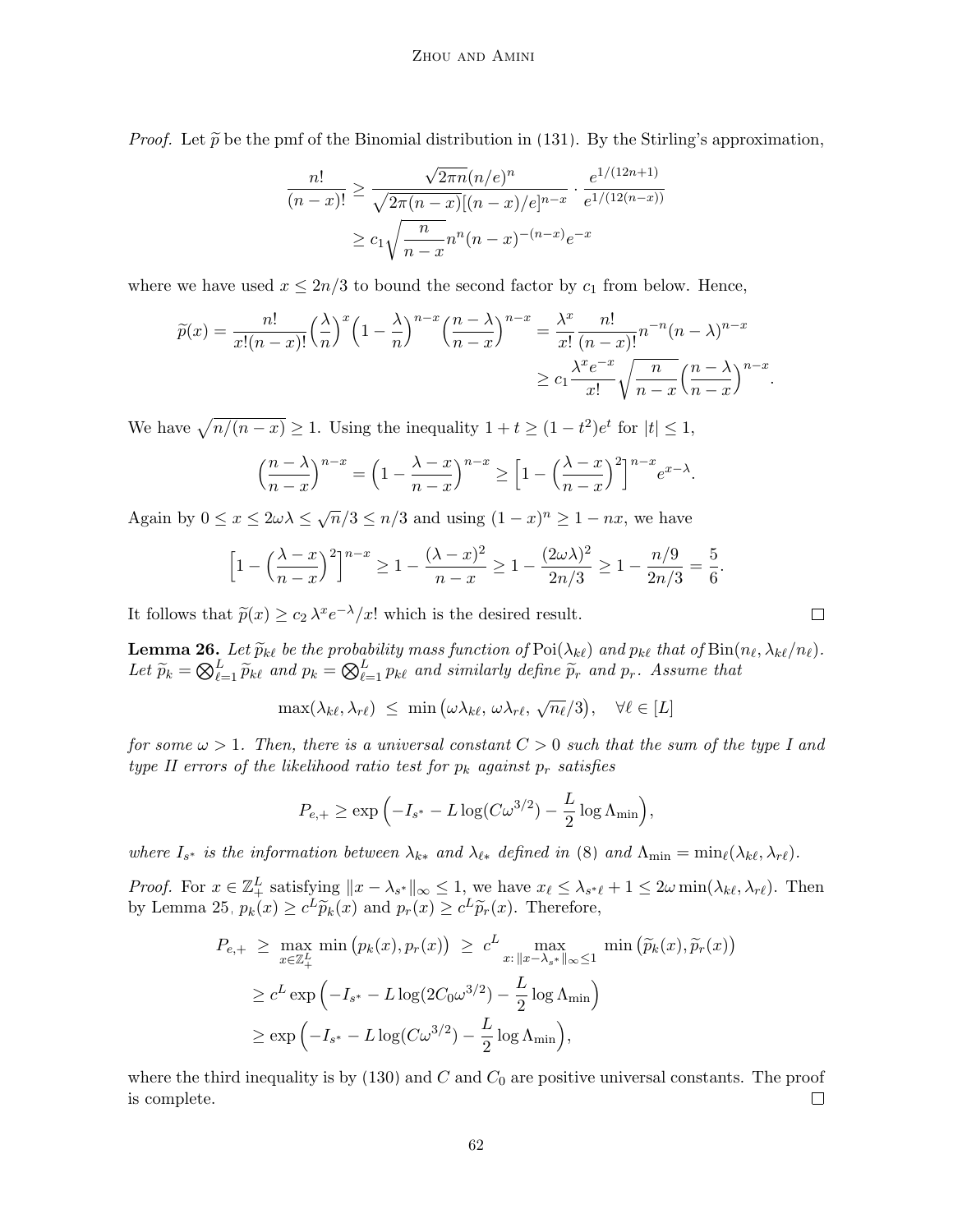

# <span id="page-62-0"></span>Appendix H. Extra Simulation Results

Here we present extra simulation results under the setup of Section [6.](#page-21-0) The following figure shows the overall NMI and log. error rate for different values of C and  $\alpha$ : The next figure illustrates the results for unbalanced cluster sizes. To be specific,

$$
\pi(y) = \frac{(1, 4, 6, 9)}{20}
$$
 and  $\pi(z) = \frac{(1, 3, 4, 6, 7, 9)}{30}$ ,

which implies  $\beta \geq 3$  according to [\(A2\)](#page-6-0): We also consider the setting where the number of the



clusters of one side is significantly greater that of the other. We let  $K = 4, L = 12$  and

| $B = \begin{bmatrix} 1 & 2 & 3 & 4 & 5 & 6 & 7 & 8 & 9 & 10 & 11 & 12 \\ 4 & 5 & 6 & 7 & 8 & 9 & 10 & 11 & 12 & 1 & 2 & 3 \\ 7 & 8 & 9 & 10 & 11 & 12 & 1 & 2 & 3 & 4 & 5 & 6 \\ 10 & 11 & 12 & 1 & 2 & 3 & 4 & 5 & 6 & 7 & 8 & 9 \end{bmatrix}$ |  |  |  |  |  |  |
|--------------------------------------------------------------------------------------------------------------------------------------------------------------------------------------------------------------------------------------------------|--|--|--|--|--|--|
|                                                                                                                                                                                                                                                  |  |  |  |  |  |  |
|                                                                                                                                                                                                                                                  |  |  |  |  |  |  |

.

The simulation results are as follows: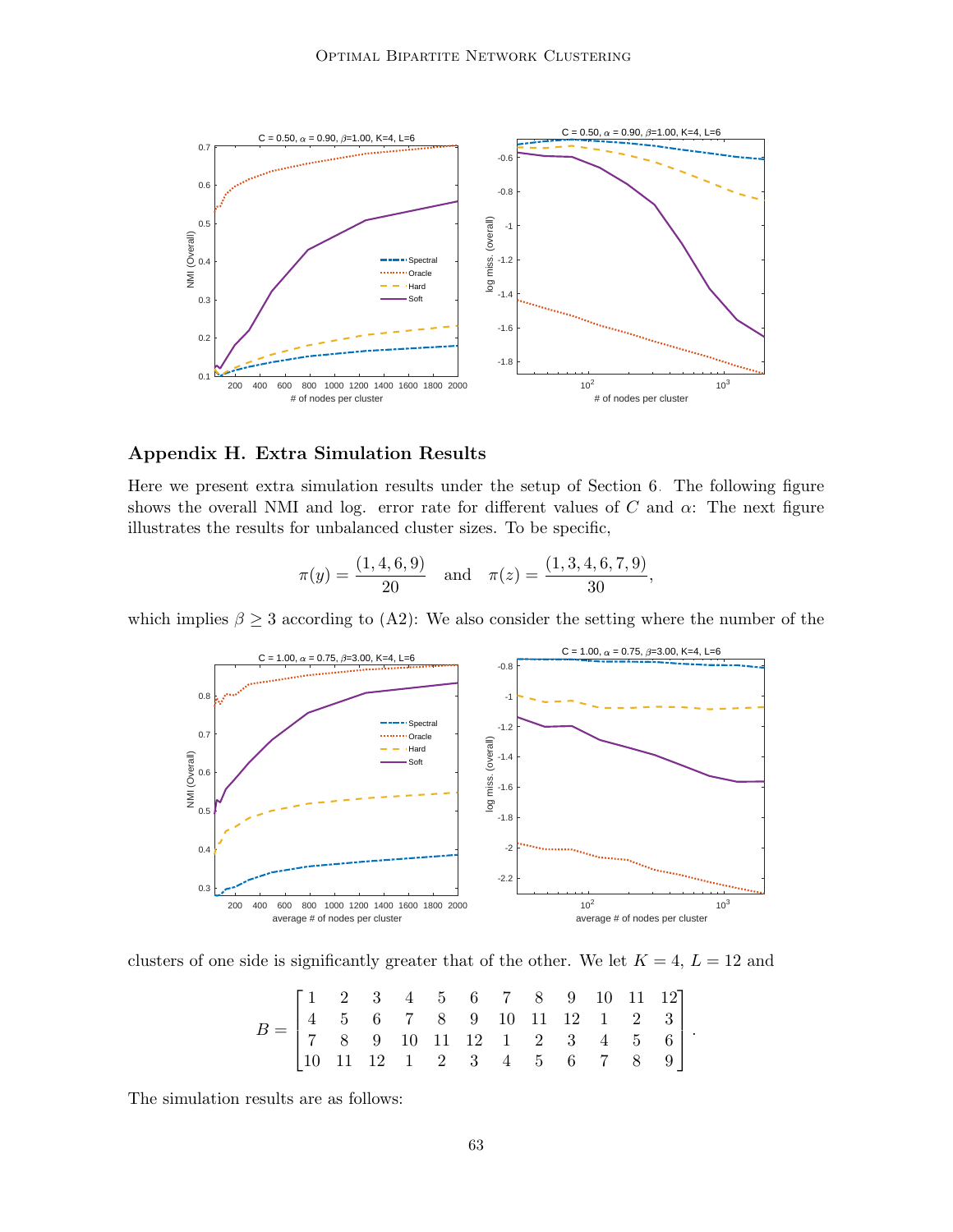

## References

- <span id="page-63-0"></span>Emmanuel Abbe. Community detection and stochastic block models: recent developments. The Journal of Machine Learning Research, 18(1):6446–6531, 2017.
- <span id="page-63-8"></span>Emmanuel Abbe and Colin Sandon. Community detection in general stochastic block models: Fundamental limits and efficient algorithms for recovery. In Foundations of Computer Science (FOCS), 2015 IEEE 56th Annual Symposium on, pages 670–688. IEEE, 2015.
- <span id="page-63-7"></span>Emmanuel Abbe, Afonso S Bandeira, and Georgina Hall. Exact recovery in the stochastic block model. IEEE Transactions on Information Theory, 62(1):471–487, 2016.
- <span id="page-63-3"></span>Naman Agarwal, Afonso S Bandeira, Konstantinos Koiliaris, and Alexandra Kolla. Multisection in the stochastic block model using semidefinite programming. In Compressed Sensing and its Applications, pages 125–162. Springer, 2017.
- <span id="page-63-6"></span>Arash A Amini, Aiyou Chen, Peter J Bickel, Elizaveta Levina, et al. Pseudo-likelihood methods for community detection in large sparse networks. The Annals of Statistics, 41(4):2097–2122, 2013.
- <span id="page-63-1"></span>Arash A Amini, Elizaveta Levina, et al. On semidefinite relaxations for the block model. The Annals of Statistics, 46(1):149–179, 2018.
- <span id="page-63-2"></span>Afonso S Bandeira. Random laplacian matrices and convex relaxations. Foundations of Computational Mathematics, pages 1–35, 2015.
- <span id="page-63-4"></span>Peter Bickel, David Choi, Xiangyu Chang, and Hai Zhang. Asymptotic normality of maximum likelihood and its variational approximation for stochastic blockmodels. The Annals of Statistics, pages 1922–1943, 2013.
- <span id="page-63-5"></span>Peter J Bickel and Aiyou Chen. A nonparametric view of network models and newman–girvan and other modularities. *Proceedings of the National Academy of Sciences*, 106(50):21068– 21073, 2009.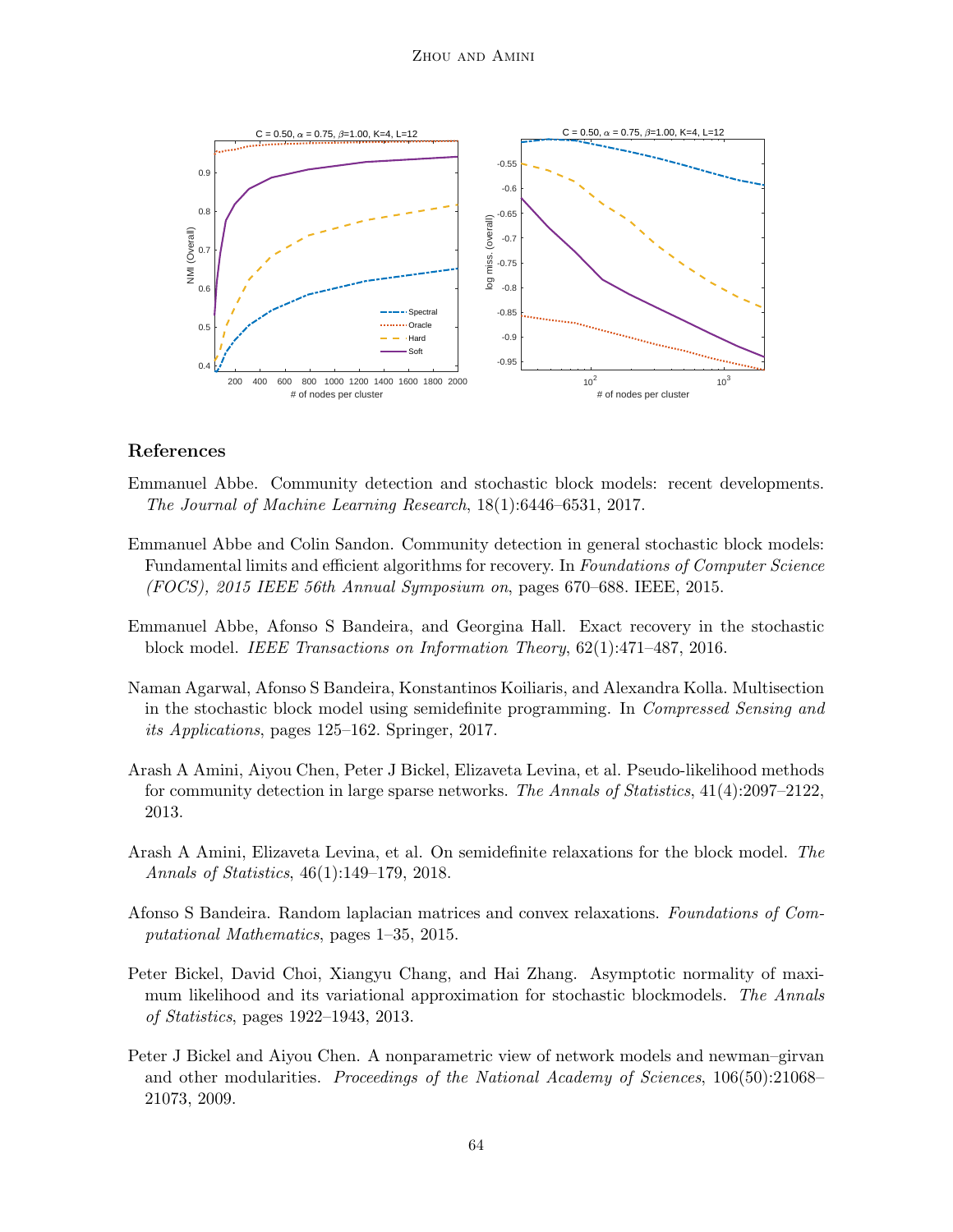- <span id="page-64-7"></span>Charles Bordenave, Marc Lelarge, and Laurent Massoulié. Non-backtracking spectrum of random graphs: community detection and non-regular ramanujan graphs. In Foundations of Computer Science (FOCS), 2015 IEEE 56th Annual Symposium on, pages 1347–1357. IEEE, 2015.
- <span id="page-64-12"></span>Rainer E Burkard and Eranda Cela. Linear assignment problems and extensions. In *Handbook* of combinatorial optimization, pages 75–149. Springer, 1999.
- <span id="page-64-9"></span>Alain Celisse, Jean-Jacques Daudin, and Laurent Pierre. Consistency of maximum-likelihood and variational estimators in the stochastic block model. *Electronic Journal of Statistics*, 6: 1847–1899, 2012.
- <span id="page-64-3"></span>Yizong Cheng and George M Church. Biclustering of expression data. In *Ismb*, volume 8, pages 93–103, 2000.
- <span id="page-64-11"></span>Herman Chernoff. A measure of asymptotic efficiency for tests of a hypothesis based on the sum of observations. The Annals of Mathematical Statistics, pages 493–507, 1952.
- <span id="page-64-10"></span>I Chien, Chung-Yi Lin, and I-Hsiang Wang. Community detection in hypergraphs: Optimal statistical limit and efficient algorithms. In International Conference on Artificial Intelligence and Statistics, pages 871–879, 2018.
- <span id="page-64-6"></span>Peter Chin, Anup Rao, and Van Vu. Stochastic block model and community detection in sparse graphs: A spectral algorithm with optimal rate of recovery. In Conference on Learning Theory, pages 391–423, 2015.
- <span id="page-64-14"></span>Vasek Chvátal. The tail of the hypergeometric distribution. Discrete Mathematics, 25(3): 285–287, 1979.
- <span id="page-64-13"></span>Thomas M Cover and Joy A Thomas. Elements of information theory. John Wiley & Sons, 2006.
- <span id="page-64-8"></span>Aurelien Decelle, Florent Krzakala, Cristopher Moore, and Lenka Zdeborová. Asymptotic analysis of the stochastic block model for modular networks and its algorithmic applications. Physical Review E, 84(6):066106, 2011.
- <span id="page-64-1"></span>Inderjit S Dhillon. Co-clustering documents and words using bipartite spectral graph partitioning. pages 269–274, 2001.
- <span id="page-64-2"></span>Inderjit S Dhillon. Information-Theoretic Co-clustering. pages 89–98, 2003.
- <span id="page-64-5"></span>Donniell E Fishkind, Daniel L Sussman, Minh Tang, Joshua T Vogelstein, and Carey E Priebe. Consistent adjacency-spectral partitioning for the stochastic block model when the model parameters are unknown. SIAM Journal on Matrix Analysis and Applications, 34(1):23–39, 2013.
- <span id="page-64-0"></span>Santo Fortunato and Darko Hric. Community detection in networks: A user guide. Physics Reports, 659:1–44, 2016.
- <span id="page-64-4"></span>Chao Gao, Yu Lu, Zongming Ma, and Harrison H Zhou. Optimal estimation and completion of matrices with biclustering structures. Journal of Machine Learning Research, 17(161):1–29, 2016.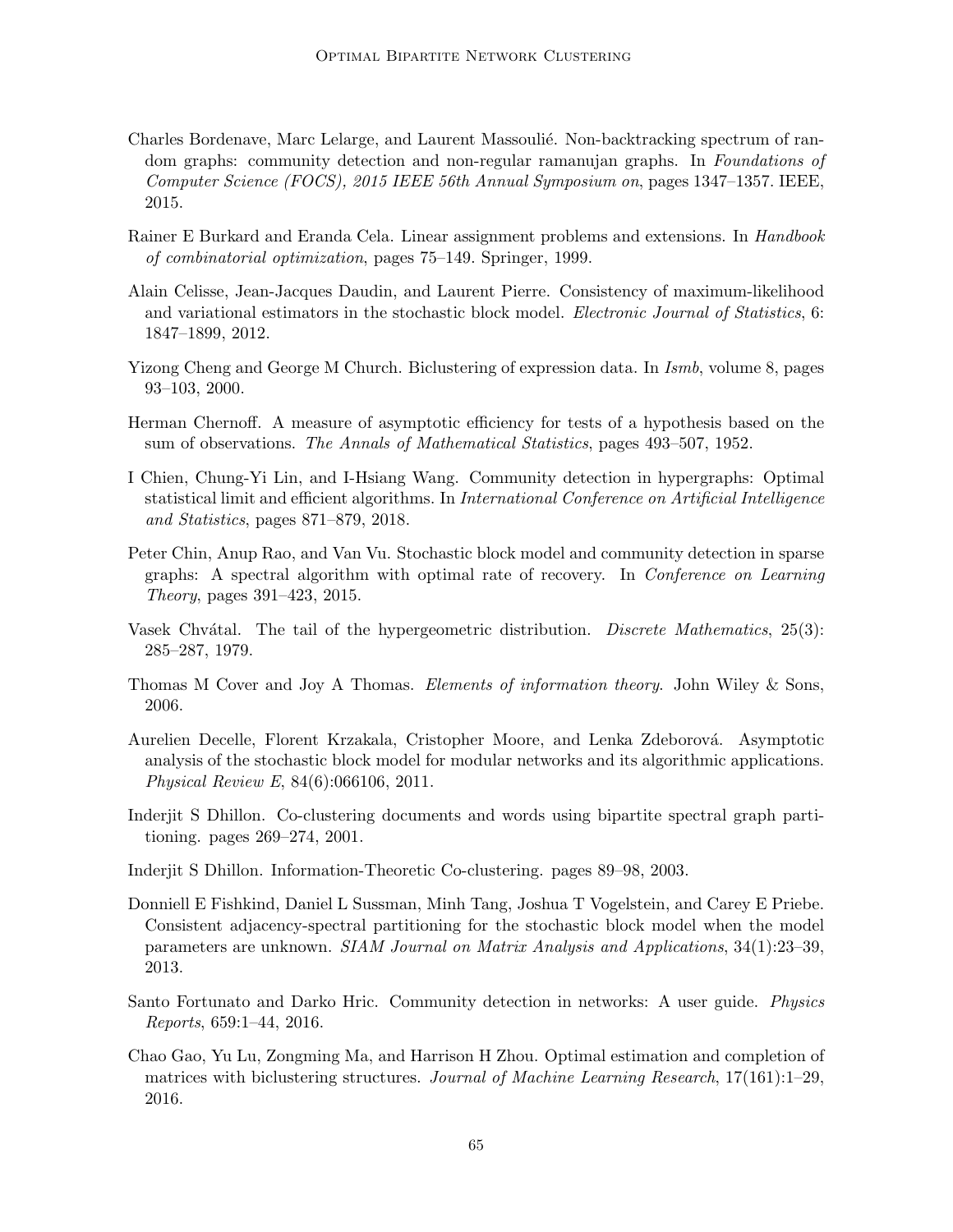- <span id="page-65-10"></span>Chao Gao, Zongming Ma, Anderson Y Zhang, and Harrison H Zhou. Achieving optimal misclassification proportion in stochastic block models. The Journal of Machine Learning Research, 18(1):1980–2024, 2017.
- <span id="page-65-11"></span>Chao Gao, Zongming Ma, Anderson Y Zhang, Harrison H Zhou, et al. Community detection in degree-corrected block models. The Annals of Statistics, 46(5):2153–2185, 2018.
- <span id="page-65-12"></span>Evarist Giné and Richard Nickl. *Mathematical foundations of infinite-dimensional statistical* models, volume 40. Cambridge University Press, 2015.
- <span id="page-65-8"></span>Olivier Gu´edon and Roman Vershynin. Community detection in sparse networks via grothendieck's inequality. Probability Theory and Related Fields, 165(3-4):1025–1049, 2016.
- <span id="page-65-6"></span>Lennart Gulikers, Marc Lelarge, and Laurent Massoulie. A spectral method for community detection in moderately sparse degree-corrected stochastic block models. Advances in Applied Probability, 49(3):686–721, 2017.
- <span id="page-65-7"></span>Bruce Hajek, Yihong Wu, and Jiaming Xu. Achieving exact cluster recovery threshold via semidefinite programming. IEEE Transactions on Information Theory, 62(5):2788–2797, 2016a.
- <span id="page-65-9"></span>Bruce Hajek, Yihong Wu, and Jiaming Xu. Achieving exact cluster recovery threshold via semidefinite programming: Extensions. IEEE Transactions on Information Theory, 62(10): 5918–5937, 2016b.
- <span id="page-65-2"></span>John A Hartigan. Direct clustering of a data matrix. Journal of the american statistical association, 67(337):123–129, 1972.
- <span id="page-65-13"></span>Joseph L Hodges and Lucien Le Cam. The poisson approximation to the poisson binomial distribution. The Annals of Mathematical Statistics, 31(3):737–740, 1960.
- <span id="page-65-14"></span>G. J. O. Jameson. A simple proof of stirling's formula for the gamma function. The Mathematical Gazette, 99(544):68, 2015.
- <span id="page-65-3"></span>Florent Krzakala, Cristopher Moore, Elchanan Mossel, Joe Neeman, Allan Sly, Lenka Zdeborová, and Pan Zhang. Spectral redemption in clustering sparse networks. Proceedings of the National Academy of Sciences, 110(52):20935–20940, 2013.
- <span id="page-65-0"></span>Daniel B Larremore, Aaron Clauset, and Abigail Z Jacobs. Efficiently inferring community structure in bipartite networks. Physical Review E, 90(1):012805, 2014.
- <span id="page-65-4"></span>Jing Lei, Alessandro Rinaldo, et al. Consistency of spectral clustering in stochastic block models. The Annals of Statistics, 43(1):215–237, 2015.
- <span id="page-65-1"></span>Sara C Madeira, Miguel C Teixeira, Isabel Sa-Correia, and Arlindo L Oliveira. Identification of regulatory modules in time series gene expression data using a linear time biclustering algorithm. Computational Biology and Bioinformatics, IEEE/ACM Transactions on,  $7(1)$ : 153–165, 2010.
- <span id="page-65-5"></span>Laurent Massoulié. Community detection thresholds and the weak ramanujan property. In Proceedings of the forty-sixth annual ACM symposium on Theory of computing, pages 694– 703. ACM, 2014.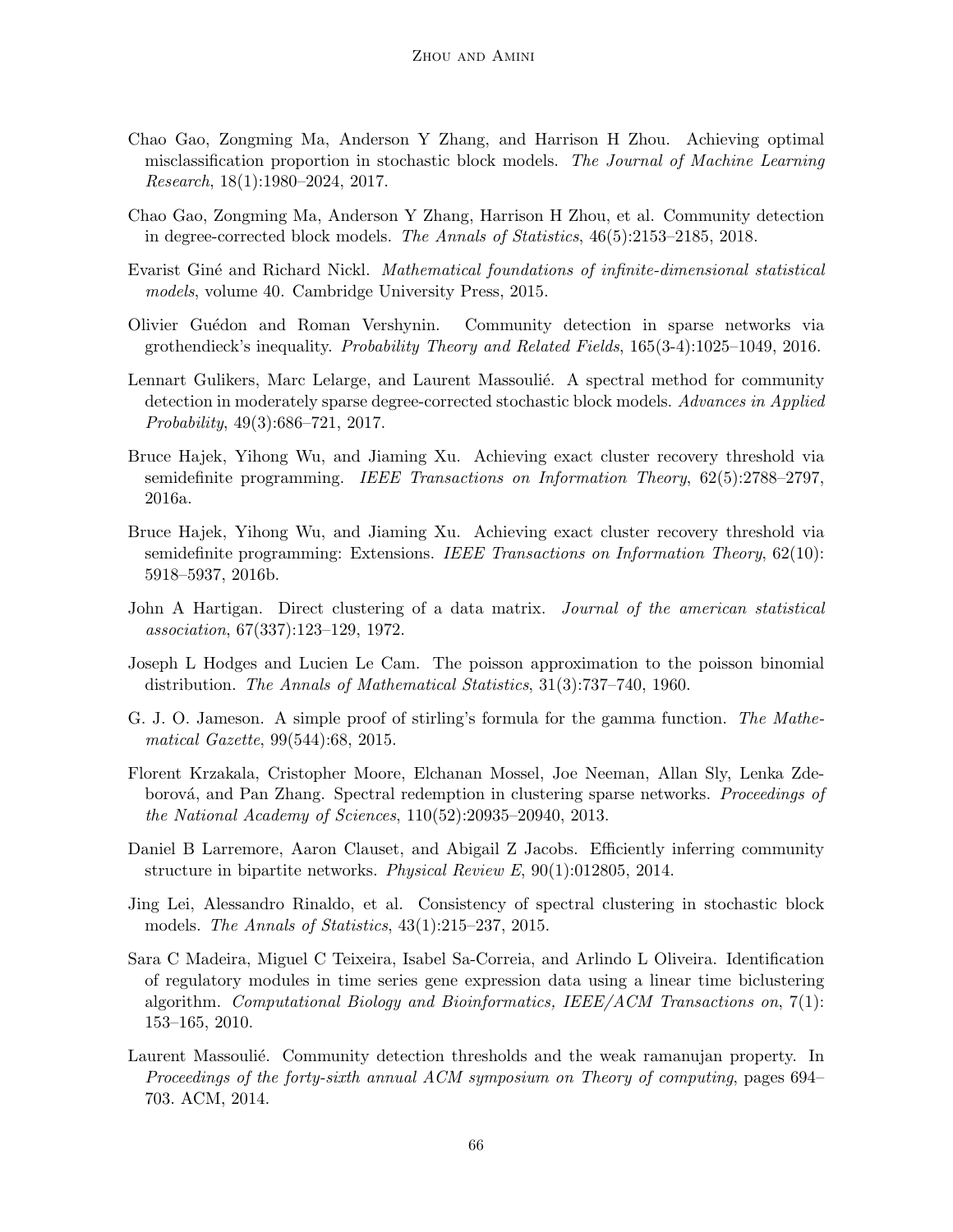- <span id="page-66-8"></span>Andrea Montanari and Subhabrata Sen. Semidefinite programs on sparse random graphs and their application to community detection. In *Proceedings of the forty-eighth annual ACM* symposium on Theory of Computing, pages 814–827. ACM, 2016.
- <span id="page-66-12"></span>Elchanan Mossel, Joe Neeman, and Allan Sly. Consistency thresholds for the planted bisection model. In Proceedings of the forty-seventh annual ACM symposium on Theory of computing, pages 69–75. ACM, 2015.
- <span id="page-66-11"></span>Krzysztof Nowicki and Tom A B Snijders. Estimation and prediction for stochastic blockstructures. Journal of the American statistical association, 96(455):1077–1087, 2001.
- <span id="page-66-7"></span>Marianna Pensky, Teng Zhang, et al. Spectral clustering in the dynamic stochastic block model. Electronic Journal of Statistics, 13(1):678–709, 2019.
- <span id="page-66-10"></span>Amelia Perry and Alexander S Wein. A semidefinite program for unbalanced multisection in the stochastic block model. In Sampling Theory and Applications (SampTA), 2017 International Conference on, pages 64–67. IEEE, 2017.
- <span id="page-66-2"></span>Zahra S Razaee, Arash A Amini, and Jingyi Jessica Li. Matched bipartite block model with covariates. Journal of Machine Learning Research, 20(34):1–44, 2019.
- <span id="page-66-9"></span>Federico Ricci-Tersenghi, Adel Javanmard, and Andrea Montanari. Performance of a community detection algorithm based on semidefinite programming. In *Journal of Physics:* Conference Series, volume 699, page 012015. IOP Publishing, 2016.
- <span id="page-66-4"></span>Karl Rohe, Sourav Chatterjee, and Bin Yu. Spectral clustering and the high-dimensional stochastic blockmodel. The Annals of Statistics, pages 1878–1915, 2011.
- <span id="page-66-1"></span>Karl Rohe, Tai Qin, and Bin Yu. Co-clustering for directed graphs: the stochastic coblockmodel and spectral algorithm di-sim. arXiv preprint arXiv:1204.2296, 2012.
- <span id="page-66-3"></span>Amos Tanay, Roded Sharan, and Ron Shamir. Discovering statistically significant biclusters in gene expression data. *Bioinformatics*,  $18(\text{supp1.1}):S136-S144, 2002$ .
- <span id="page-66-15"></span>Sergio Verdú. Asymptotic error probability of binary hypothesis testing for poisson pointprocess observations (corresp.). IEEE Transactions on Information Theory, 32(1):113–115, 1986.
- <span id="page-66-5"></span>Van Vu. A simple svd algorithm for finding hidden partitions. Combinatorics, Probability and Computing, 27(1):124–140, 2018.
- <span id="page-66-0"></span>Jason Wyse, Nial Friel, and Pierre Latouche. Inferring structure in bipartite networks using the latent blockmodel and exact icl. Network Science, 5(1):45–69, 2017.
- <span id="page-66-14"></span>Min Xu, Varun Jog, and Po-Ling Loh. Optimal rates for community estimation in the weighted stochastic block model. arXiv preprint arXiv:1706.01175, 2017.
- <span id="page-66-6"></span>Se-Young Yun and Alexandre Proutiere. Accurate community detection in the stochastic block model via spectral algorithms. *arXiv preprint arXiv:1412.7335*, 2014.
- <span id="page-66-13"></span>Anderson Y Zhang and Harrison H Zhou. Theoretical and computational guarantees of mean field variational inference for community detection.  $arXiv$  preprint  $arXiv:1710.11268$ , 2017.